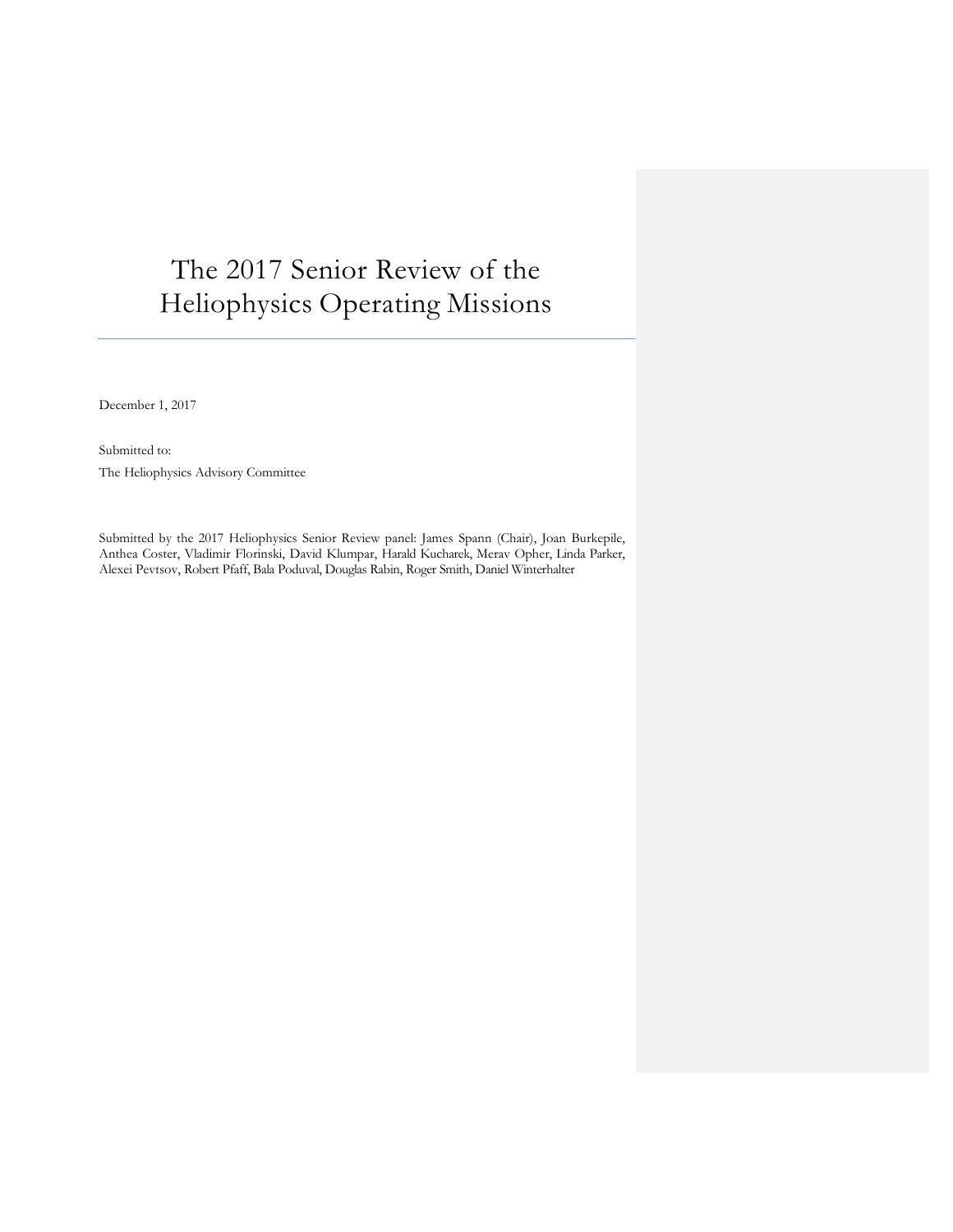# **Executive Summary**

The 2017 Heliophysics Senior Review panel undertook a review of 16 missions currently in operation in October 2017. The panel found that all the missions continue to produce science that is highly valuable to the scientific community and that they are an excellent investment by the public that funds them.

At the top level, the panel finds:

 NASA's Heliophysics Division has an excellent fleet of spacecraft to study the Sun, heliosphere, geospace, and the interaction between the solar system and interstellar space as a *connected system*. The extended missions collectively contribute to all three of the overarching objectives of the Heliophysics Division.

- o Explore the physical processes in the space environment from the Sun to the Earth and throughout the solar system.
- o Advance our understanding of the connections that link the Sun, the Earth, planetary environments, and the outer reaches of our solar system.
- o Develop the knowledge and capability to detect and predict extreme conditions in space to protect life and society and to safeguard human and robotic explorers beyond Earth.

All the missions reviewed here contribute to study this *connected system.*

 Progress in the collection of high quality data and in the application of these data to computer models to better understand the physics has been exceptional.

 The funds invested in the Mission Operation & Data Analysis (MO&DA) budget are providing an excellent return in terms of our better understanding the geospace environment in which our technological society functions.

The review noted a few serious problems within the portfolio.

 That the large strategic missions are going into extended phase with only a portion of their mission value and prime science output realized.

 That an over-all coordination of mission operations that could enhance the system study of the connected Sun-Earth-Heliosphere system is lacking.

 For the Voyager mission, there are multiple problems regarding succession planning, open data access, and archival storage that need to be addressed.

There are several missions for which data availability and usability is a concern.

 The archiving of mission data is not well coordinated or controlled by NASA, and the risk to valuable data sets not being fully available is increasing.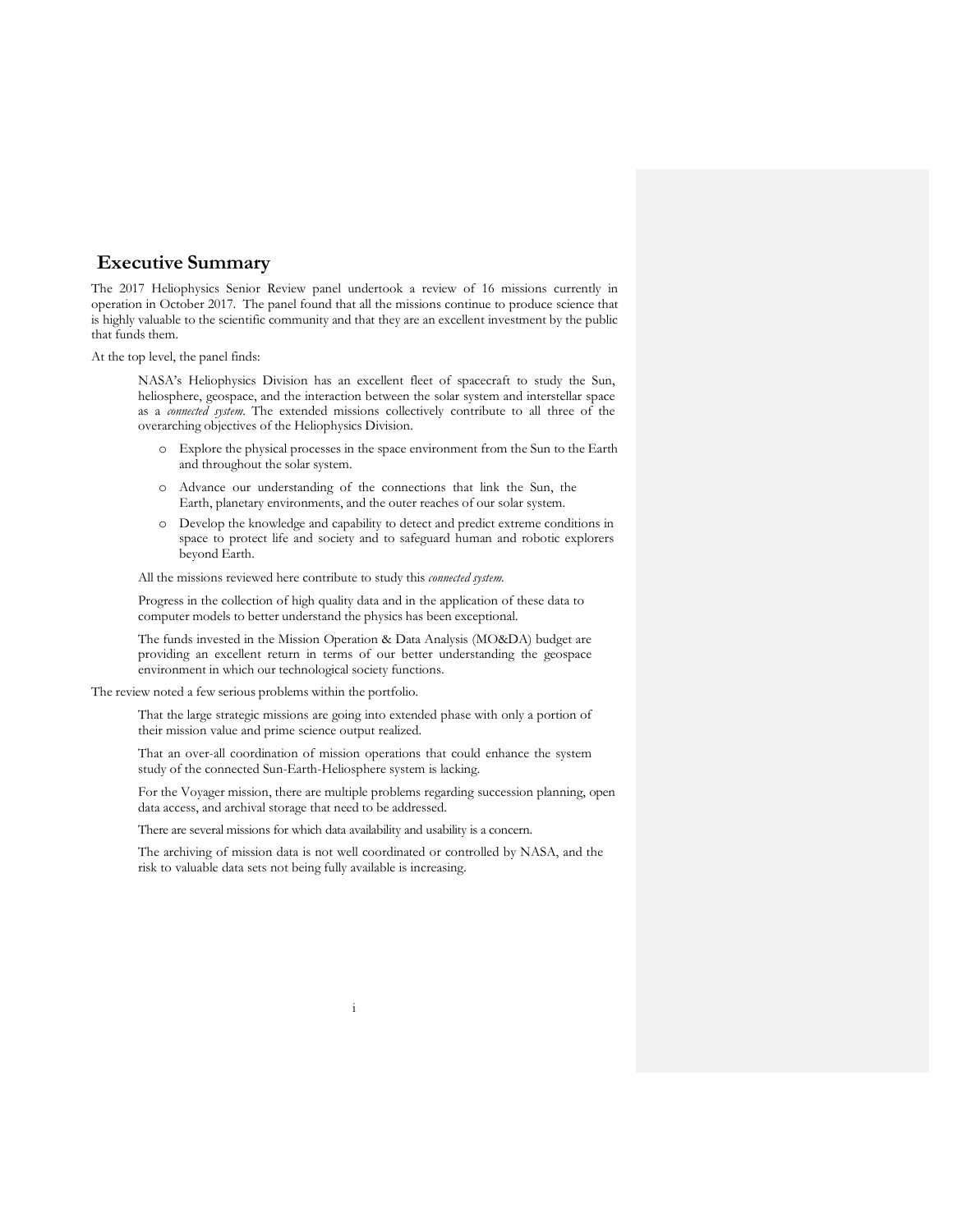# **Table of Contents**

| Time History of Events and Macroscale Interactions during Substorms (THEMIS) 55 |  |
|---------------------------------------------------------------------------------|--|
| Thermosphere, Ionosphere Mesosphere, Energetics and Dynamics (TIMED)  57        |  |
|                                                                                 |  |
|                                                                                 |  |
|                                                                                 |  |
|                                                                                 |  |
|                                                                                 |  |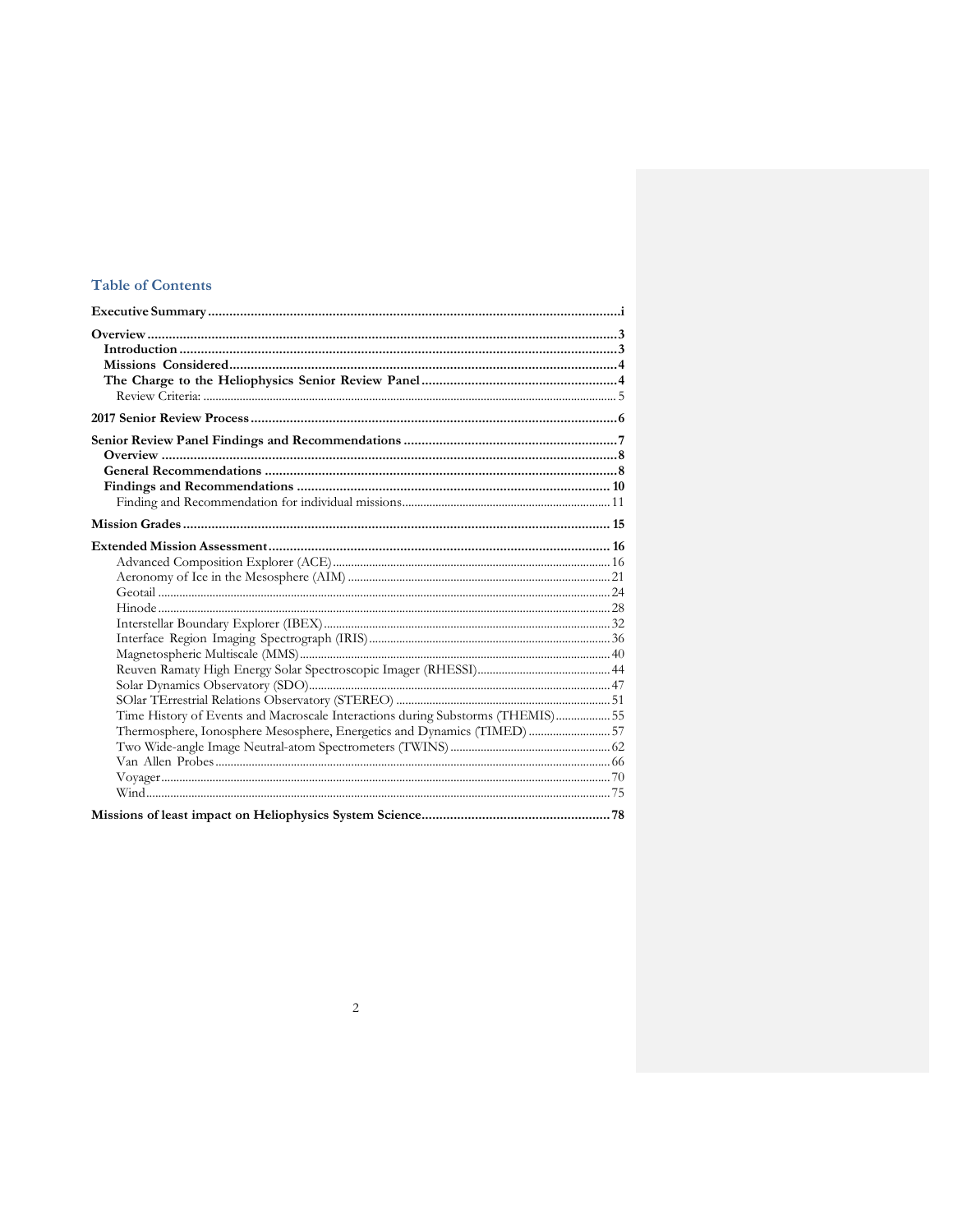# **Overview**

# **Introduction**

The spacecraft operating under NASA's Heliophysics Division and the science being accomplished with the data from these missions are impressive. Currently there are 16 operating missions using a fleet of 26 spacecraft that allow the study of the interior of the Sun, its generation and evolution of magnetic fields, the generation of solar/magnetic storms, and their evolution through the heliosphere and in geospace. The capability now exists to observe and investigate the physics of magnetic reconnection with unparalleled temporal and spatial resolution, and to study the interaction of the dynamic solar wind with the Earth's magnetosphere and ionosphere, and its interaction with interstellar space. The data produced by these spacecraft are being used extensively in computer models to help us better understand the physics of space.

NASA's Science Mission Directorate (SMD) periodically conducts comparative reviews of Mission Operations and Data Analysis (MO&DA) programs to maximize the scientific return from these programs within finite resources. The acronym MO&DA encompasses operating missions, data analysis from current and past missions, and supporting science data processing and archive centers. NASA uses the findings from these comparative reviews to define an implementation strategy and give programmatic direction and budgetary guidelines to the missions and projects concerned for the next 5 fiscal years (matching the Federal government's budget planning cycle).

# Additionally, from the **National Aeronautics and Space Administration Transition Authorization Act of 2017 (PL 115-10; Sec 513 (a) 1)):**

*"...The Administrator shall carry out triennial reviews within each of the Science divisions to assess the cost and benefits of extending the date of the termination of data collection for those missions that exceed their planned missions' lifetime."*

The 2017 Heliophysics MO&DA review, referred to as the Senior Review, was conducted in October and November of 2017. The Senior Review considered the comparative scientific merit of the various flight programs comprising the Heliophysics System Observatory (HSO) along with the data analysis and archiving programs. The review compared expected scientific returns and contributions to the system observatory relative to program costs under the pressure of reduced resources for the MO&DA program. A set of findings consistent with the 2014 SMD Science Plan and 2012 Decadal Strategy for Solar and Space Physics was developed by the Senior Review panel to help prioritize the resources of the MO&DA program for FY18 and FY19 along with forwardlooking findings for FY20–22. This report presents the findings of the 2017 Senior Review.

In general the panel was very favorably impressed with the status of the Heliophysics MO&DA program. There is a strong fleet of spacecraft to do coordinated heliophysics and space weather research. Science accomplished since the last senior review by PI teams and the community is impressive, as is the new science proposed in the mission proposals. There is very good coordination between some missions to develop comprehensive datasets that can guide and be used for modeling.

There are areas of serious concern pointed out in the panel findings: (1) data availability usability, and archival, (2) lack of coordination for mission operations, and (3) length of mission prime phase.

Despite these problem areas, the panel is very favorably impressed with the management of the heliophysics spacecraft system and its future direction.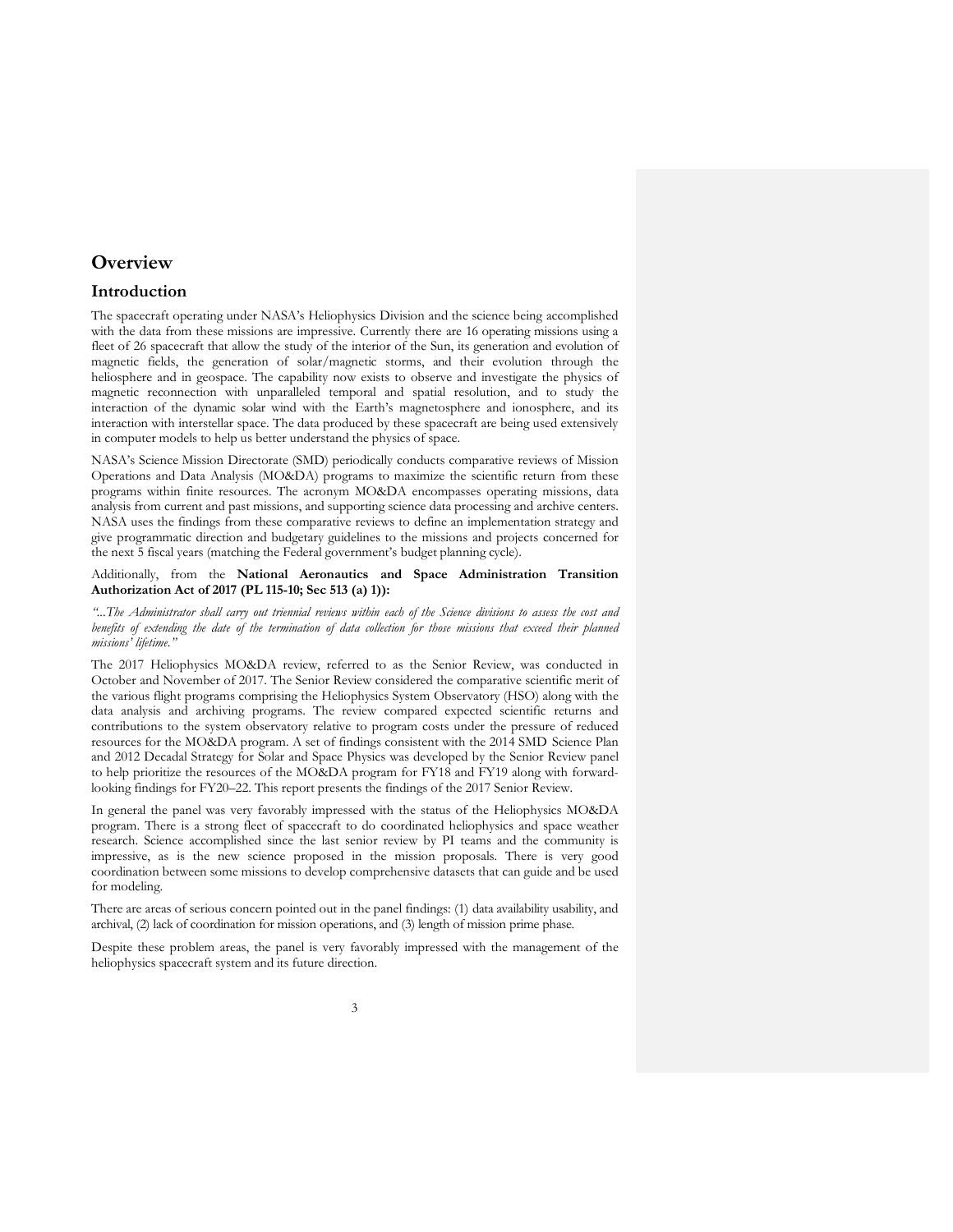# **Missions Considered**

The following missions, with their launch dates, in-guide budgets in \$M (millions of dollars) for 2018, requested budgets, and their differences considered in this review are shown in the following table:

|                |        | <b>FY18 In-</b> | <b>FY18</b> |           |
|----------------|--------|-----------------|-------------|-----------|
| <b>Mission</b> | Launch | guide           | Request     | Delta     |
| <b>ACE</b>     | 1997   | 3.000           | 3.000       | 0.000     |
| <b>AIM</b>     | 2007   | 2.982           | 3.302       | $-0.320$  |
| Geotail        | 1992   | 0.222           | 0.531       | $-0.309$  |
| Hinode         | 2006   | 6.835           | 6.835       | 0.000     |
| <b>IBEX</b>    | 2008   | 3.400           | 3.400       | 0.000     |
| <b>IRIS</b>    | 2013   | 6.834           | 6.834       | 0.000     |
| <b>MMS</b>     | 2015   | 14.555          | 25.836      | $-11.281$ |
| <b>RHESSI</b>  | 2002   | 1.855           | 1.855       | 0.000     |
| <b>SDO</b>     | 2010   | 12.000          | 12.908      | $-0.908$  |
| <b>STEREO</b>  | 2006   | 8.250           | 7.800       | 0.450     |
| <b>THEMIS</b>  | 2007   | 5.400           | 5.400       | 0.000     |
| <b>TIMED</b>   | 2001   | 2.551           | 2.551       | 0.000     |
| <b>TWINS</b>   | 2008   | 0.604           | 0.604       | 0.000     |
| Van Allen      | 2012   | 13.000          | 17.584      | -4.584    |
| Voyager        | 1977   | 5.587           | 5.884       | $-0.297$  |
| Wind           | 1994   | 2.168           | 2.168       | 0.000     |
| Total:         |        | 89.243          | 106.492     | $-17.249$ |

It was made clear to the panel that there would be no extra money available and that some of the missions, especially MMS (as can be seen in the above table), are requesting significantly more than allocated.

# **The Charge to the Heliophysics Senior Review Panel**

#### The Senior Review panel to assess for each mission:

(1) In the context of the research objectives and focus areas described in the 2014 SMD Science Plan, rank the scientific merits on the expected returns from the projects reviewed during the period FY18 through FY23. The scientific merits include relevance to the research objectives and focus areas, scientific impact, and promise of future scientific impact, as well as contributing to the system science of heliophysics. It is understood that predicting the science productivity of a mission over such a long period is speculative, but missions are asked to assume the *status quo*  operationally; hence, the need for *Prioritized Science Goals* (PSGs) in the proposal. The panel is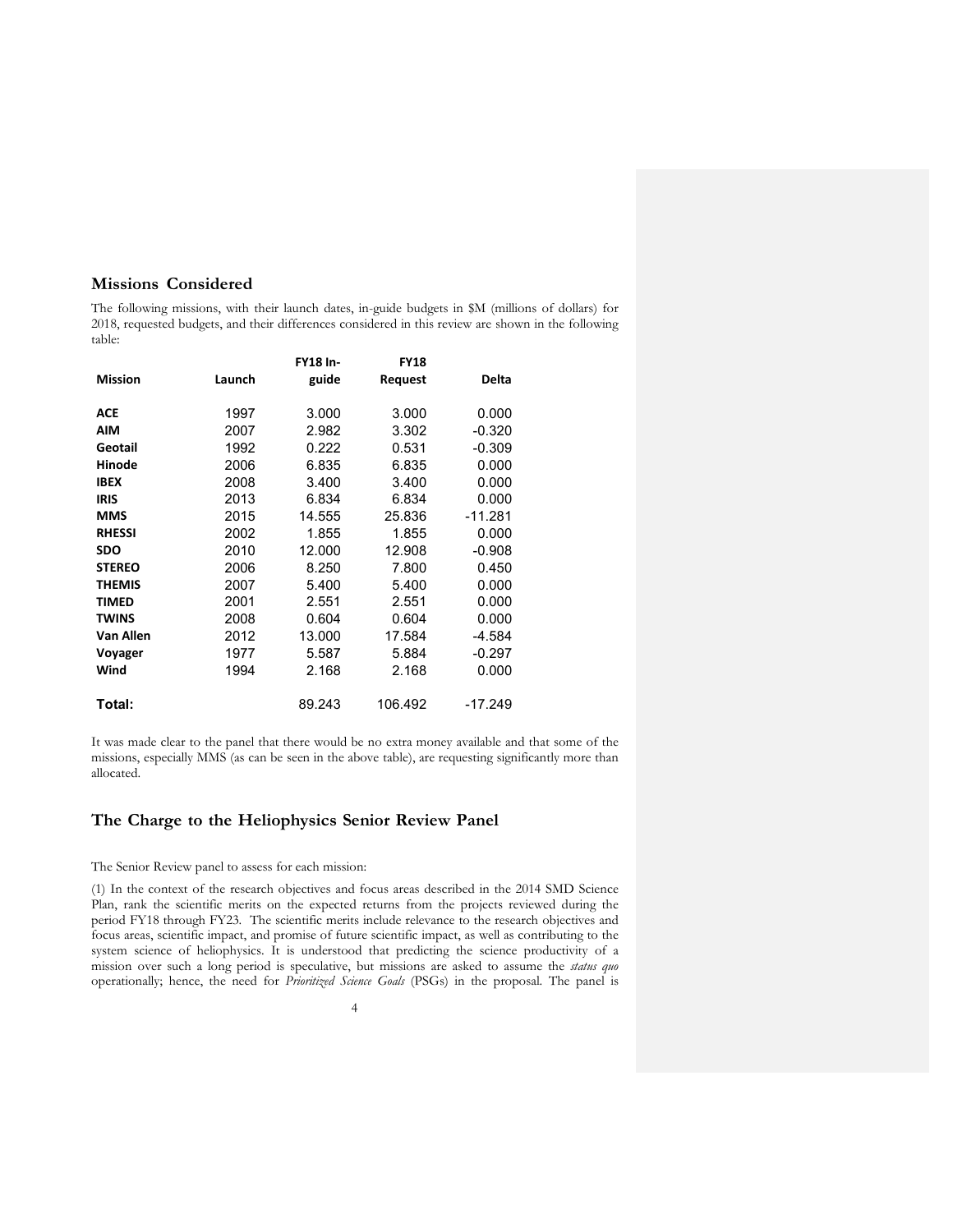requested to assess the progress that each mission has made in achieving their PSGs from the last Senior Review. The panel will provide separate assessments on both the individual project's scientific merit and as a contributor to the Heliophysics System Observatory.

(2) Assess the cost efficiency, data availability and usability, and the vitality of the mission's science team as secondary evaluation criteria.

(3) From the assessments above, provide findings on an implementation strategy for the MO&DA portfolio for FY18 through FY23, based on one of the following:

- Continuation of projects as currently baselined;
- Continuation of projects with either enhancements or reductions to the current baseline;
- Project termination.

(4) Provide an overall assessment of the strength and ability of the MO&DA portfolio to meet the expectations of the HSO from FY18 through FY23, as represented in the 2014 SMD Science Plan and in the context of the 2013 Heliophysics Decadal Survey.

The panel will *not* be asked to evaluate or assess the current utility of real-time data for operational or commercial users. However, the relevance of ongoing or new science investigations that may transition from research to operation in the future, is within the purview of the Senior Review.

#### **Review Criteria:**

In providing findings for the Heliophysics Division for each of the missions under review, the panel will be asked to assess all the proposals against the following criteria:

Criterion A: Scientific Merit (40% weighting)

Factor A-1: Overall scientific strength and impact of the mission.

Factor A-2: Expected scientific output and "return on investment" over the requested funding period.

Factor A-3: Incremental and synergistic benefit to the Heliophysics Division mission portfolio.

Factor A-4: Quality of data collection, archiving, distribution, and usability.

Criterion B: Relevance and Responsiveness (30% weighting)

Factor B-1: Relevance to the research objectives and focus areas described in the SMD Science Plan. Relevance to the scientific goals of the Heliophysics Division as defined in the Division's Strategic Objectives and the 2013 Heliophysics Decadal Survey.

Factor B-2: Progress made toward achieving PSGs in the 2015 Senior Review proposal (for missions included in the 2015 SR).

Factor B-3: Performance of addressing any findings in the 2015 Senior Review.

Criterion C: Technical Capability and Cost Reasonableness (30% weighting)

Factor C-1: Cost efficiency of the mission's operating model in terms of meeting the proposed scientific goals.

Factor C-2: Health of the spacecraft and instruments, and suitability of the mission's operating model and science team to maximizing its scientific return.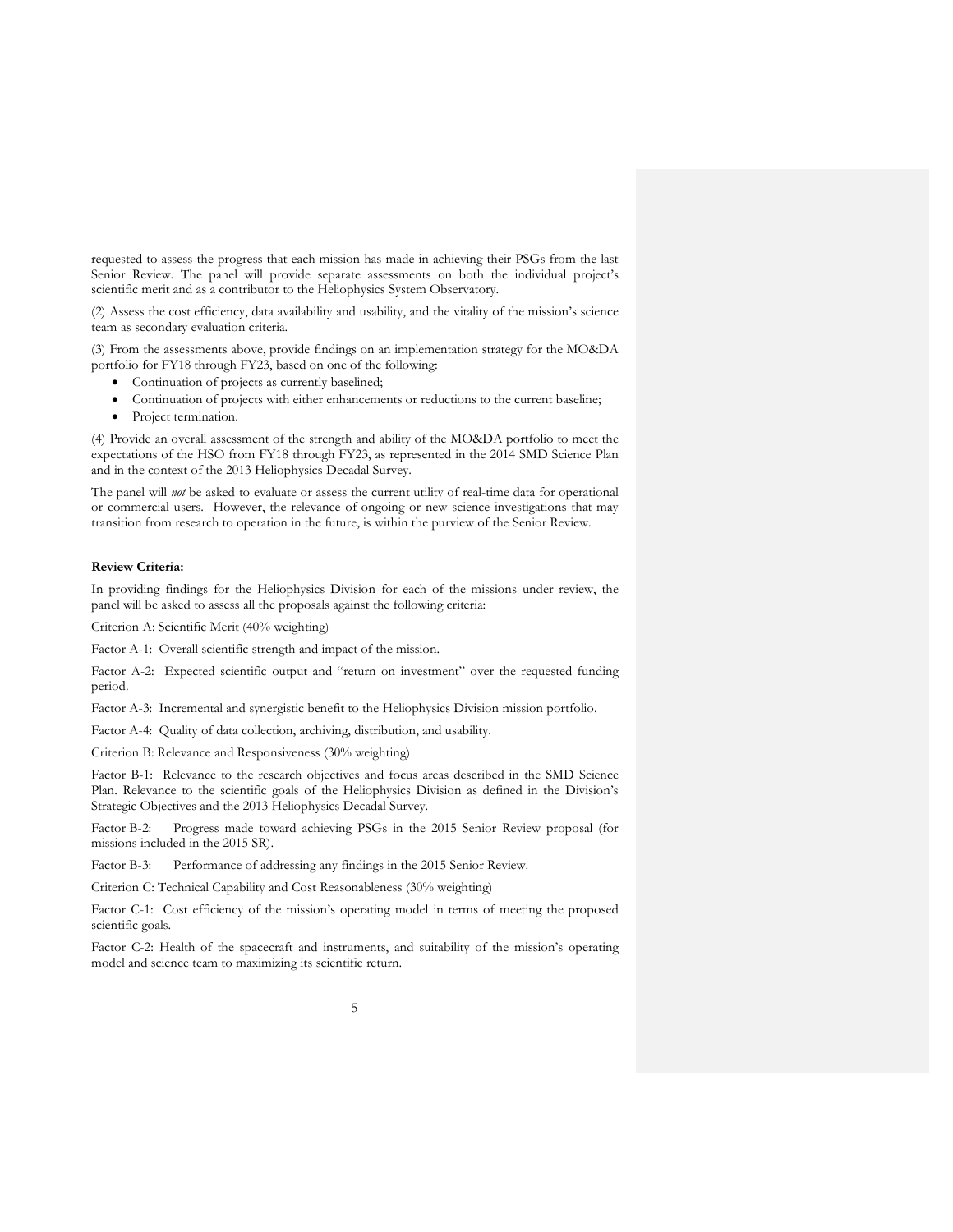Factor C-3: Current operating costs.

The following scale will be used to map the number and significance of the strengths and weaknesses to an adjectival description for each of the three criteria above:

| Adjectival<br>description | <b>Basis</b>                                                                                                                                                                                      |
|---------------------------|---------------------------------------------------------------------------------------------------------------------------------------------------------------------------------------------------|
| Excellent                 | A thorough and compelling proposal of exceptional merit that fully<br>responds to the objectives of this Call as documented by numerous<br>or significant strengths and with no major weaknesses. |
| Very Good                 | A competent proposal of high merit that fully responds to the<br>objectives of this Call,                                                                                                         |
|                           | whose strengths fully out-balance any weaknesses and none of those<br>weaknesses constitute fatal flaws.                                                                                          |
| Good                      | A competent proposal that represents a credible response to this Call,<br>whose strengths and weaknesses essentially balance each other.                                                          |
| Fair                      | A proposal that provides a nominal response to this Call, but whose<br>weaknesses outweigh any strengths.                                                                                         |
| Poor                      | A seriously flawed proposal having one or more major weaknesses<br>that constitute fatal flaws.                                                                                                   |

The findings must take into account the following factors:

- The Panel's assessments of the missions under consideration.
- The overall strength and ability of the resulting mission portfolio, including both the missions under consideration, as well as new missions expected to be launched, to fulfill the Heliophysics Division priorities from FY18 through FY22, as represented in the 2014 SMD Science Plan and in the context of the 2013 Heliophysics Decadal Survey.
- The projected science returns of the missions under review with the potential advances to be gained from an alternative strategy of increased funding for other Division priorities.
- The scientific tradeoffs and opportunity costs involved in extending existing projects versus reducing or terminating them and using that funding for future flight opportunities, most especially in light of new heliophysics missions expected to be launched.

# **2017 Senior Review Process**

The 2017 Senior Review process was interrupted due to changes in the NASA advisory committee policy and structure. As a result, the review was conducted 6 months later, after the fiscal year 2018 had begun, and with an adjusted panel membership. The delay and change in membership was prompted by the requirement that this process be conducted under FACA procedures. Because of the 6-month delay, mission teams were given the opportunity to submit an addendum to update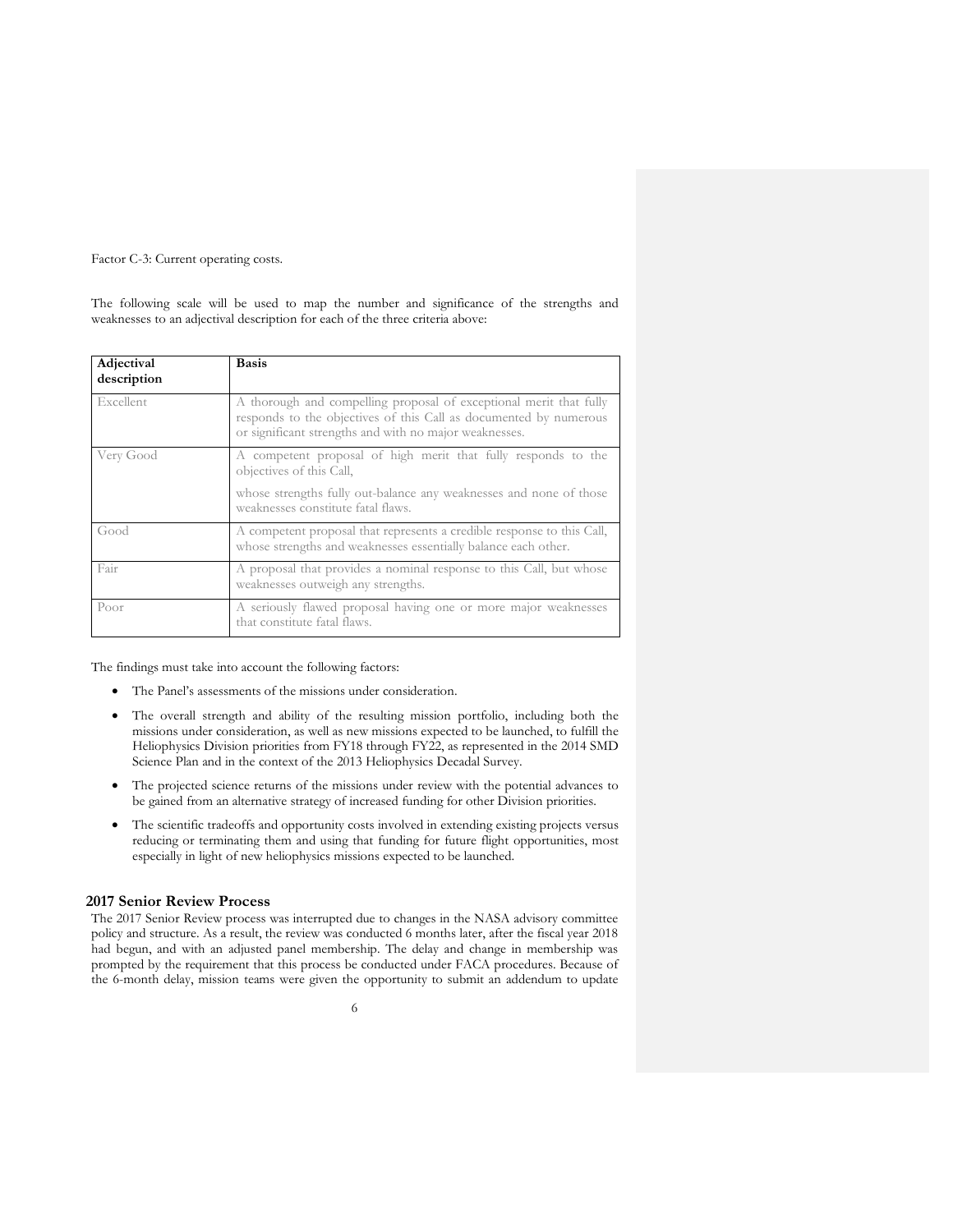the mission status and include recent science results.

Prior to the review, each panel member was assigned a mission for whom they were responsible to capture and articulate the panel's assessment and findings. The panel members had access to the original proposals and the addenda if submitted. During each mission presentation by the team, the panel members and mission team conducted well-reasoned and open discussions on a wide variety of issues that ranged from budget requirements, to data availability, to the status of the mission team and archival data, to planned mission operations. Questions from the panel were answered in real time, or as needed, answered within 24 hours. After each 45-minute presentation and discussion, the panel conferenced privately for up to 15 minutes, while the mission team waited outside. Then, if needed, the mission team was asked back, for no more than 10 minutes, to clarify any remaining issues for the panel. Not all mission teams were asked back, nor were all mission teams asked additional questions to be answered within 24 hours.

Each mission was assessed and ranked from two perspectives: (1) on its scientific merit, relevance and responsiveness to NASA heliophysics research objectives, and technical capability and cost reasonableness, and (2) on its impact to the coupled Heliophysics System Observatory science. The rankings for each are provided in the plots below, while the rationale will be found in the individual findings for each mission.

# **Broader Relevance to the Science Mission Directorate**

The entire fleet of spacecraft reviewed is an extremely valuable asset to the nation in terms of understanding space weather. In an unconstrained resource environment, a long-term vision for the nation of a fleet of spacecraft dispersed throughout the Sun/space/Earth environment making observations to better understand the physics of space weather could be considered. Even so, the current Heliophysics System Observatory continues its progress to fulfilling that vision. The science results and advancement of the ability to predict space weather and the space environments using this fleet is impressive.

While all of the problems related to space weather are not solved, significant progress is being made. Investigations are making progress in understanding the dynamics of the Sun, its generation and evolution of magnetic fields, the generation of solar/magnetic storms, and their evolution through the heliosphere and in geospace. The capability is now available to observe and investigate the physics of magnetic reconnection with unparalleled temporal and spatial resolution, and to study the interaction of the dynamic solar wind with the Earth's magnetosphere and ionosphere, and its interaction with interstellar space. The data produced by these spacecraft are being used extensively in computer models to help us better understand the physics of space.

The 2017 Senior Review revealed abundant evidence that the recent discoveries facilitated by NASA Heliophysics (HP) extended mission measurements have scientific value beyond the realm of solar and space physics. The science garnered from the current constellation supports the overarching goals of the SMD and addresses some of the specific goals of the three other SMD science divisions.

Collaborative investigations of the Sun-Earth system have yielded important progress in understanding the coupling across various regions. Examples of significant advancement of knowledge and contributions are highlighted in each of the mission assessments.

# **Senior Review Panel Findings and Recommendations**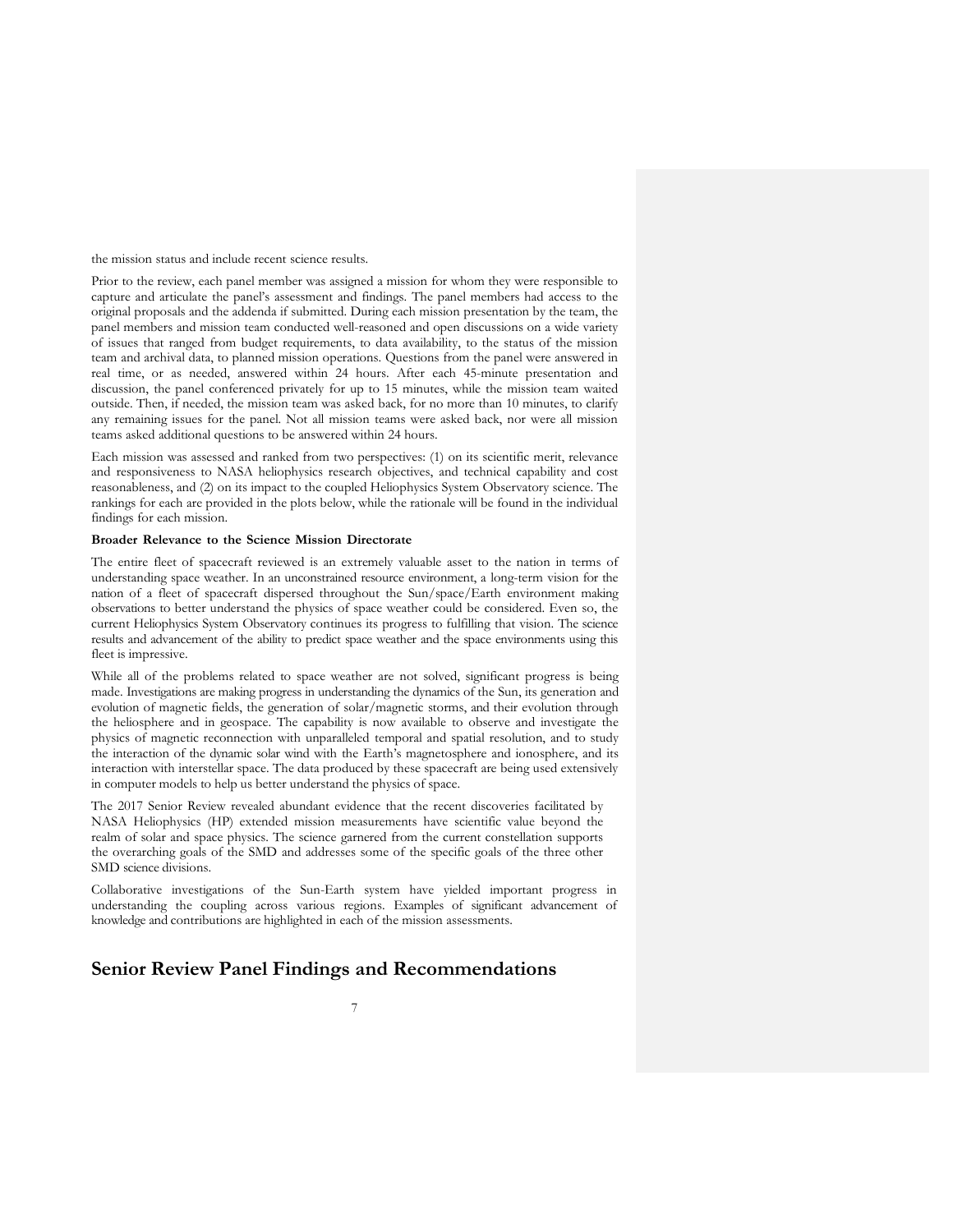# **Overview**

÷

The current MO&DA funding is insufficient to provide enhanced support of the proposed science for all missions. Moreover, for some missions due to funding limitations the quality of the proposed data would be compromised such that the science cannot reach its full potential. However, even within the current budget constraints, excellent and compelling science can be accomplished that will advance the field.

The panel conducted an assessment of the value of individual missions to the Heliophysics System Observatory and an associated finding that identifies the missions from a heliophysics system science perspective that would have the least impact should data from those missions not be available at some future date.

The panel found that a significant impediment to readily evaluating the proposals was the nonuniform and often obscure way the proposals relate the science proposed to the labor breakdown. Furthermore, there was generally no discernable distinction of science output between the in-guide and over-guide proposed effort.

# **General Recommendations**

There are six general recommendations not associated with any particular mission.

| Title                            | Recommendation                                                                                                                  | Context                                                                                                                                                                                                                                                                                                                                                                                                                                                                                                                                                                                                                                                                                                                                                                                                                                                                                                                                                                                           |
|----------------------------------|---------------------------------------------------------------------------------------------------------------------------------|---------------------------------------------------------------------------------------------------------------------------------------------------------------------------------------------------------------------------------------------------------------------------------------------------------------------------------------------------------------------------------------------------------------------------------------------------------------------------------------------------------------------------------------------------------------------------------------------------------------------------------------------------------------------------------------------------------------------------------------------------------------------------------------------------------------------------------------------------------------------------------------------------------------------------------------------------------------------------------------------------|
| Prime<br>Extend<br>Mission Phase | Assess extension of prime<br>mission phase up to 5 years<br>for large strategic missions,<br>and 3 years for PI-led<br>missions | The large strategic missions are going into<br>extended phase with only a portion of their<br>mission value and science output realized.<br>Frequently their major prime mission goals are<br>still being actively investigated at the time they<br>enter into the extended phase, with reduced<br>resources. This causes the mission to not fully<br>achieve its science potential and to struggle<br>with resource reductions at the very time when<br>it is reaching its peak performance and science<br>output. The same is true for the PI lead<br>missions, but to a lesser extent.<br>This<br>recommendation will result<br>$\frac{1}{2}$<br>substantially more science return at a cost that<br>is likely less than would be incurred if the<br>resources were doled out piecemeal after prime<br>mission phase. Increased mission costs<br>associated with greater reliability for a<br>prolonged prime phase should be considered to<br>ensure that the benefit of increased science is |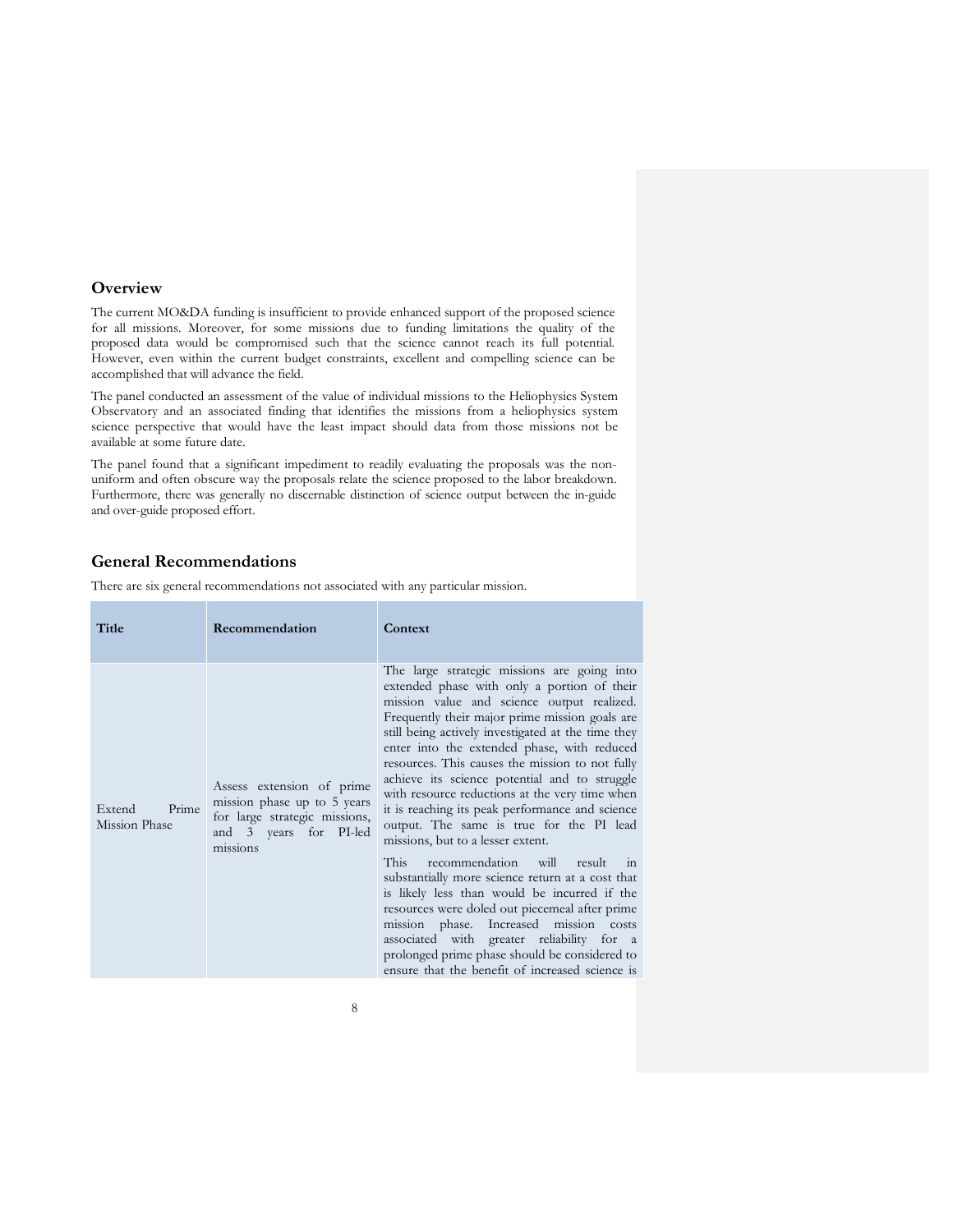|                                                                  |                                                                                                                                                                                                                                                                     | worth it.                                                                                                                                                                                                                                                                                                                                                                                                                                                                                                                                                                                                                                                                                                                                                                                                                                                                                                                                                    |
|------------------------------------------------------------------|---------------------------------------------------------------------------------------------------------------------------------------------------------------------------------------------------------------------------------------------------------------------|--------------------------------------------------------------------------------------------------------------------------------------------------------------------------------------------------------------------------------------------------------------------------------------------------------------------------------------------------------------------------------------------------------------------------------------------------------------------------------------------------------------------------------------------------------------------------------------------------------------------------------------------------------------------------------------------------------------------------------------------------------------------------------------------------------------------------------------------------------------------------------------------------------------------------------------------------------------|
| In-guide and Over-<br>guide<br>Science<br>Output                 | Require in the next Senior<br>Review call for proposals, a<br>table that articulates (1) what<br>science will be accomplished<br>with the in-guide budget, and<br>(2) what science will be<br>with<br>accomplished<br>$\overline{a}$<br>proposed over-guide budget. | Proposed efforts<br>for<br>the senior<br>review<br>frequently elaborate on the great science that<br>will be conducted for the over-guide budget,<br>and have little to no discussion on what will be<br>done if the in-guide budget is awarded. This<br>leaves the review panel with very little<br>information on how to assess and rank each<br>proposal, and what to recommend to the<br>Heliophysics Division. This could be done with<br>a table and or text discussion.                                                                                                                                                                                                                                                                                                                                                                                                                                                                               |
| Mission Archive                                                  | Establish a team to prepare<br>Archive<br>Mission<br>the<br>presentation                                                                                                                                                                                            | For the past several Senior Reviews, a single<br>individual has expertly prepared the Mission<br>Archive presentation. While this has been<br>accomplished in a remarkable way, a more<br>robust way to ensure that broad perspective of<br>archival efforts is evaluated, that experience<br>with the full range of data sets and types of<br>data can be brought to bear, and that diverse<br>inputs needed for future directions<br>are<br>included, it would be appropriate to have a<br>team compile the content and the presentation.                                                                                                                                                                                                                                                                                                                                                                                                                  |
| <b>Heliophysics</b><br>System<br>Observatory<br>Mission Campaign | Create an opportunity for the<br>community to propose<br><sub>a</sub><br>coordinated HSO observing<br>campaign                                                                                                                                                      | Several<br>individual<br>missions<br>proposed<br>adjustments to their mission operations in<br>order to better coordinate with other missions<br>to effectively address a science question.<br>few<br>missions<br>coordinate<br>Currently,<br><sub>a</sub><br>observations, but this is only made possible by<br>members of those missions. The community at<br>large does not have the opportunity to<br>and<br>coordinate<br>campaigns,<br>undoubtedly<br>innovative and important ideas go unfulfilled.<br>There is no opportunity for the community to<br>propose a coordinated campaign-mode science<br>study in which specific missions in the HSO<br>would operate in a given fashion to maximize<br>science return.<br>Creating such an opportunity to propose an<br>HSO campaign team to address system level<br>science would be justified by compelling<br>science. It would be coordinated with and<br>appropriate<br>HSO<br>missions.<br>employ |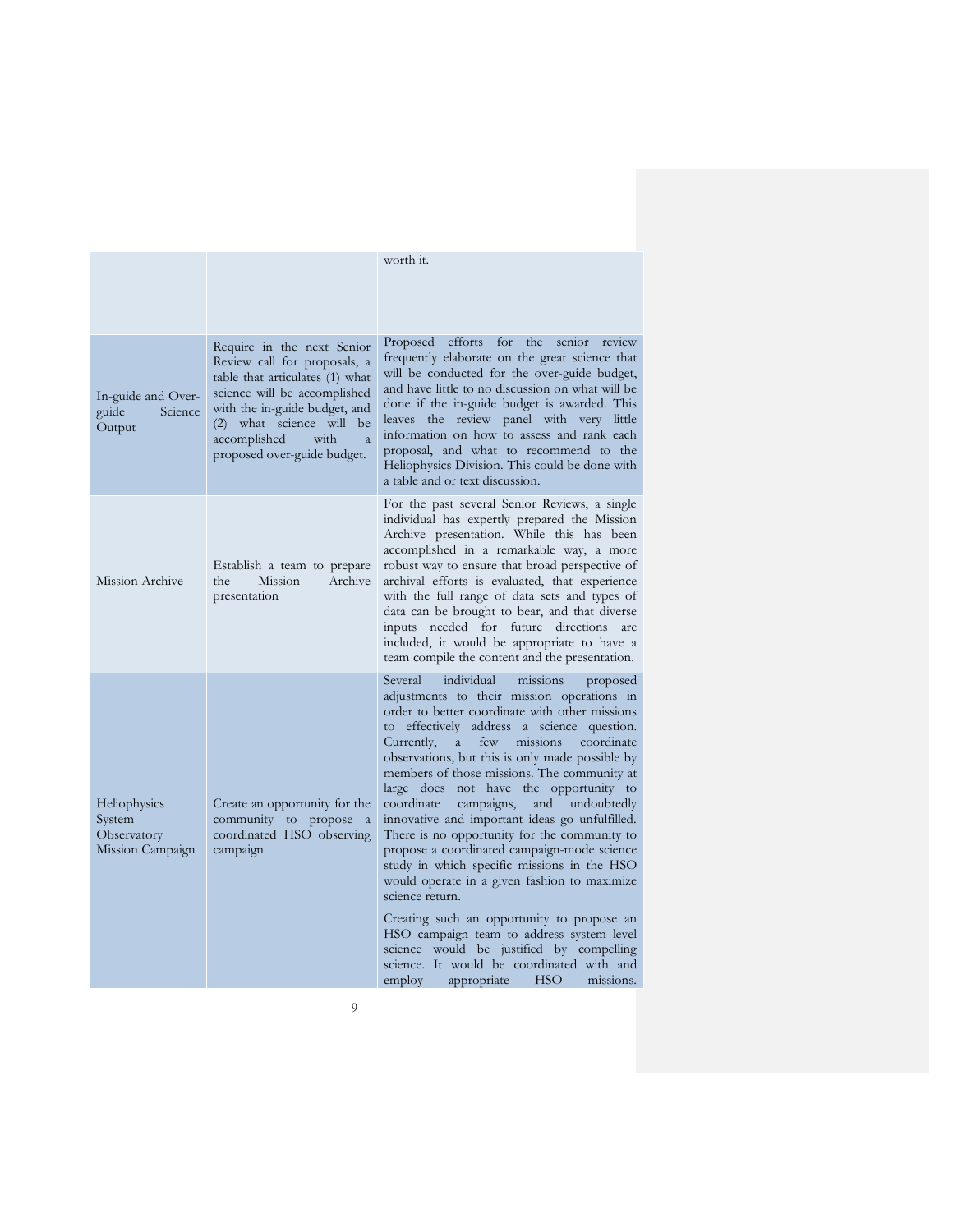|                                            |                                                                                                                                                                                                                                                                                                           | Appropriate resources would be made available<br>for mission operations for each participating<br>mission, and for data analysis for the HSO<br>Campaign team.                                                                                                                                                                                                                                                    |
|--------------------------------------------|-----------------------------------------------------------------------------------------------------------------------------------------------------------------------------------------------------------------------------------------------------------------------------------------------------------|-------------------------------------------------------------------------------------------------------------------------------------------------------------------------------------------------------------------------------------------------------------------------------------------------------------------------------------------------------------------------------------------------------------------|
| Data Compatibility                         | Establish a community-wide,<br>cross-agency workshop to<br>assess options for broad solar<br>space physics<br>data<br>and<br>retrieval                                                                                                                                                                    | Data access and usability of HSO data was an<br>issue for several missions being reviewed. A<br>common theme that emerged during the<br>assessment was the lack of data compatibility<br>cross-referenced and coordinated<br>and<br>$a -$<br>retrieval system for solar and space physics<br>data. There are pockets of data that are cross-<br>referenced and easily retrievable, but these data<br>are focused. |
| Mission<br>Data<br>Archival<br>Requirement | Establish a requirement for<br>future Heliophysics AO's<br>that the archived data will be<br>the responsibility of NASA<br>and the responsible mission<br>institution (PI or NASA<br>Center) is required to provide<br>archival mission data in a<br>fashion<br>timely<br>in<br>an<br>appropriate format. | During the review of the missions and<br>associated archival data, it became apparent<br>that there is no set process to ensure that the<br>data is properly archived and made accessible.<br>Some mission data is in jeopardy of being lost<br>because host institutions are not willing to<br>continue to be responsible for data distribution<br>and archival.                                                 |

# **Findings and Recommendations**

There is one finding regarding several missions entitled **Missions of least impact on Heliophysics System Science**

The panel conducted an assessment of the value of individual missions to the Heliophysics System Observatory shown in the plots below. This finding identifies those missions when considered from a heliophysics system-science perspective, that would have the least impact should future data from those missions not be available. These are RHESSI, Wind, TWINS, and TIMED. Note that these are not necessarily the lowest ranked missions for science or HSO impact. The panel was very intentional and deliberate in assessing the overall system science impact for the HSO, which is distinct from individual mission impact. Consideration by the panel of various aspects was taken into account, such as data usefulness and availability, end-of-mission outlook, and uniqueness of system contribution in the HSO.

The rationale for identifying this set of missions follows. The RHESSI mission provides unique information on hard x-rays of solar events and is complimentary to other solar imaging missions.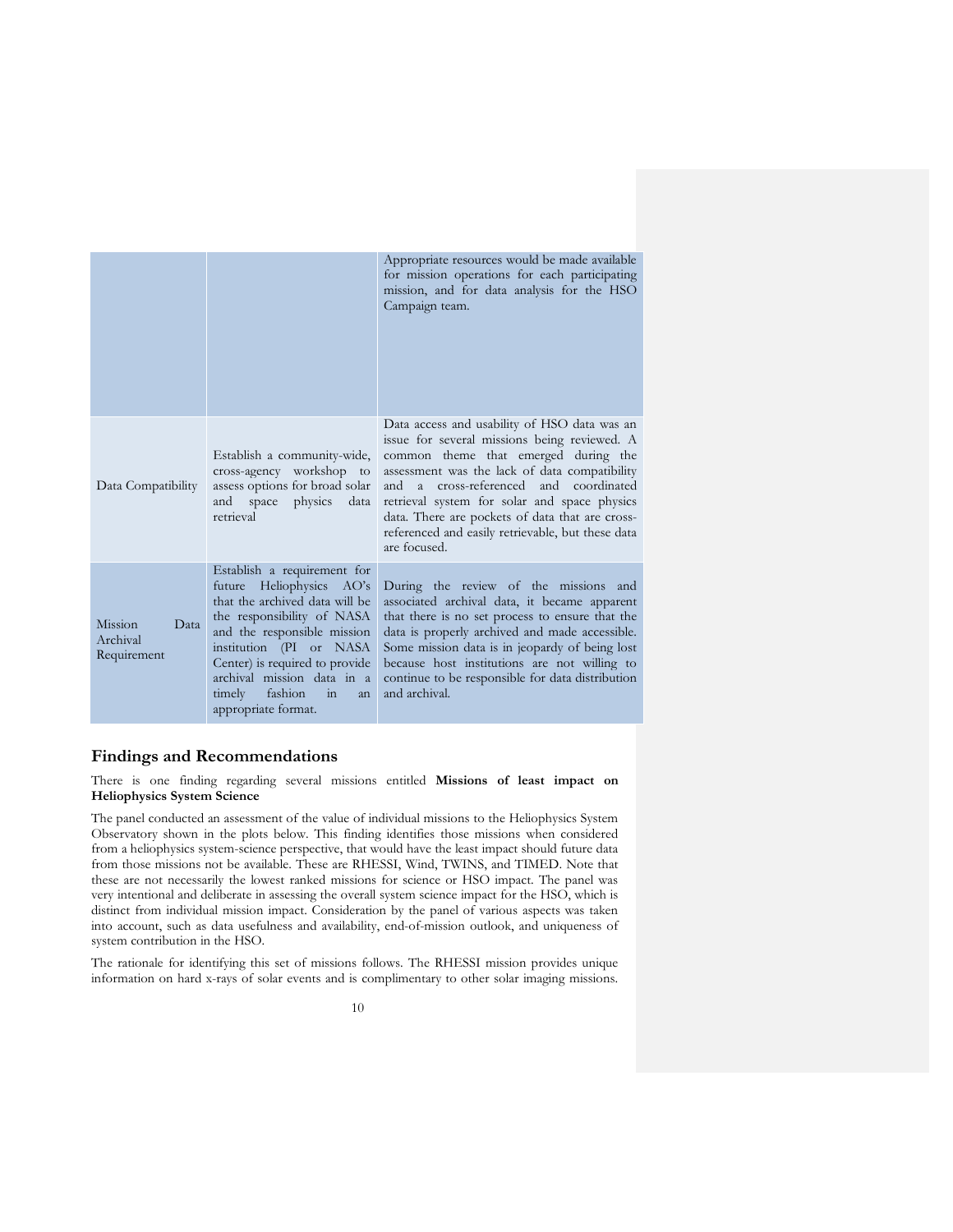However, relative to other solar observing missions, its contribution is very focused. Furthermore the instrument is near its end-of-life with thermal issues that are trending in a worsening direction. The Wind mission provides observations complementary to and overlapping observations with ACE and NOAA's Deep Space Climate Observatory (DSCOVR) mission, but is not cited as often as source of solar wind data as ACE in system-level science investigations and space weather studies. The TWINS mission produces long-term observations of the global magnetosphere, however the data are not used as widely as other magnetospheric missions, and it is difficult for the community to access and use the data without significant involvement of the TWINS science team. Furthermore, one of the two instruments suffered an anomaly over a year ago and has not provided data since, although the failure is still under investigation. TIMED continues to produce valuable data of the ITM system. However, once the GOLD and ICON are launched in 2018, much of the unique value of the TIMED observations will go away.

Additional discussion on the impact of each of these missions is provided in the section entitled "**Missions of least impact on Heliophysics System Science**" located at the end of the document after the Extended Mission Assessment section.

#### **Finding and Recommendation for individual missions**

Below is a listing of the findings and recommendations for the individual missions. They are ordered alphabetically by mission. The same findings and recommendations for the missions are also included in the mission assessment.

# **ACE**

Recommendation: The panel recommends that for the next Senior Review the number of papers that derive scientific discoveries principally from ACE data be presented, as opposed to references in which ACE is referenced in general or as context.

# **AIM**

Finding: Although the AIM mission is providing quality data products and documentation, it would be beneficial for these to be served directly from the SPDF Final Archive.

#### **Geotail**

Finding: It would be beneficial for the Geotail team to present a plan to NASA HQ that would enable US investigators to engage more heavily in the scientific potential of the HSO.

#### **Hinode**

None

# **IBEX**

Finding: The panel finds that most recent skymaps are not easily accessed. The IBEX should ensure that skymaps are easily accessed and useable by the science community.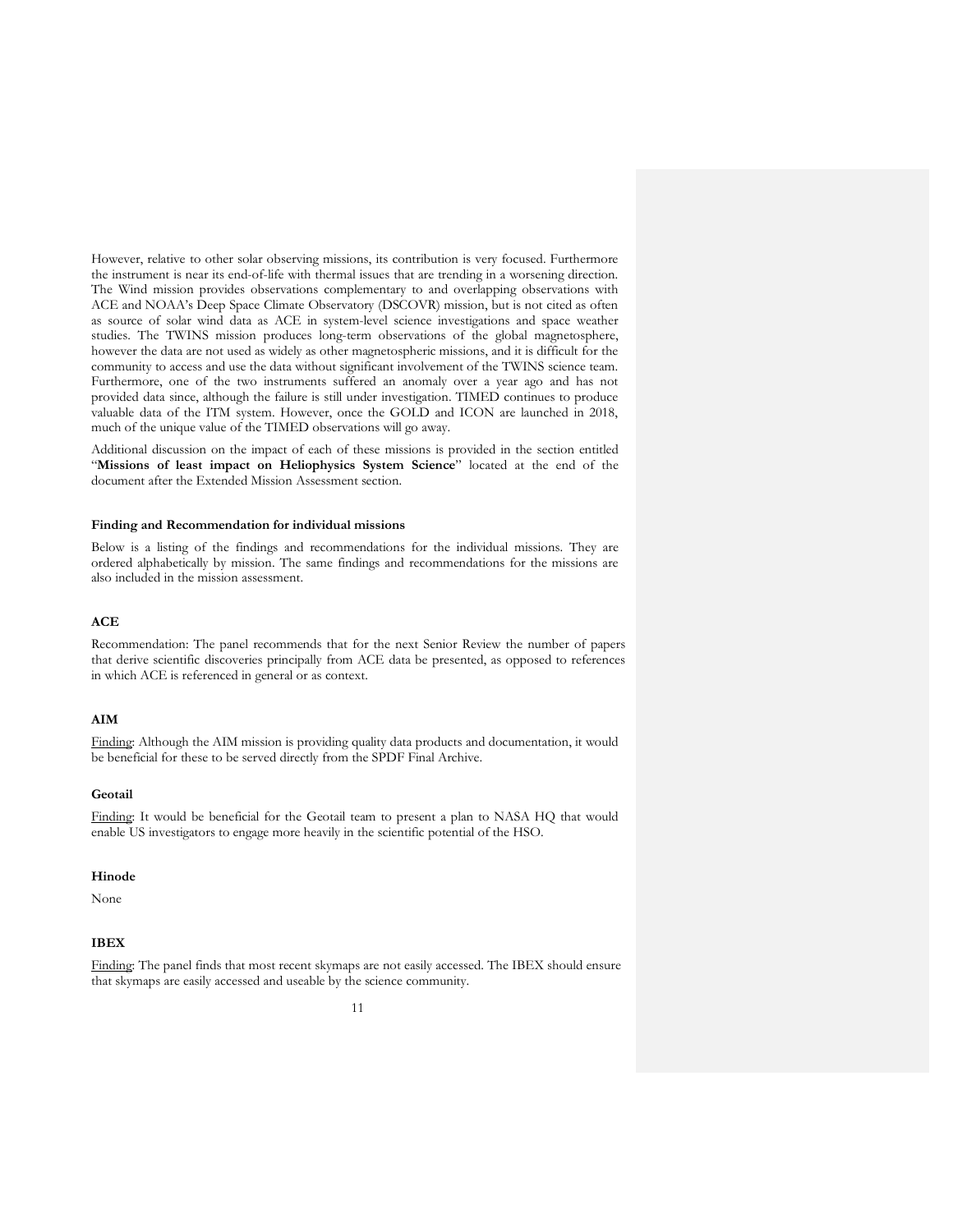# **IRIS**

Finding: The Panel is aware that the majority of the IRIS over-guide request is based on the uncertainty in the continued support of ESA.

#### **MMS**

Recommendation: The Senior Review recommends that the MMS mission team work towards a lower overall operating cost scenario including developing a new operating paradigm employing more autonomous operations. As MMS moves through extended mission phases, and new HSO missions come on line, current requested costing levels for MMS operations would increasingly become less sustainable. The MMS team is encouraged to begin now to implement such strategies in order to smooth the inevitable transition.

# **RHESSI**

Recommendation: Based on the mission evaluation the panel recommends to (1) develop an end-oflife plan and present to HQ in 2019 prior to the next Senior Review call, and (2) begin archiving data now in anticipation of end-of-life.

# **SDO**

Finding: SDO is a valuable asset to the Heliophysics System Observatory. It provides a breadth of observational information that will enable cutting-edge investigations; the data are presently used by many NASA heliophysics missions, as well as for near-real-time space-weather forecasting by other US and international agencies.

Recommendation 1: It is recommended that for the next Senior Review the team provide a separate number for publications that derive scientific discoveries principally from SDO data, as opposed to papers in which SDO is referenced in general or as context. While the total number of annual publications associated with SDO project is impressive, the Panel feels that in order to better evaluate the impact of SDO data on research in heliophysics that this recommendation should be implemented

Recommendation 2: The Panel recommends that an assessment of the mission requirements, including operations and data timeliness, be made with the intent of reducing mission costs. For example, assess the impact of relaxing the percentage of data that is required to be available in near real time. The panel expresses a concern regarding stated negative impacts of flat funding profile on spacecraft operations, data acquisition, data calibration and data processing described in the proposal under in-guide funding levels. This recommendation if implemented will alleviated the impact of the funding profile.

# **STEREO**

Finding: Many STEREO websites do not spell out acronyms, making it sometimes difficult to get the big picture. The link to the EUVI page does not work:

https://stereo.gsfc.nasa.gov/instruments/instruments.shtml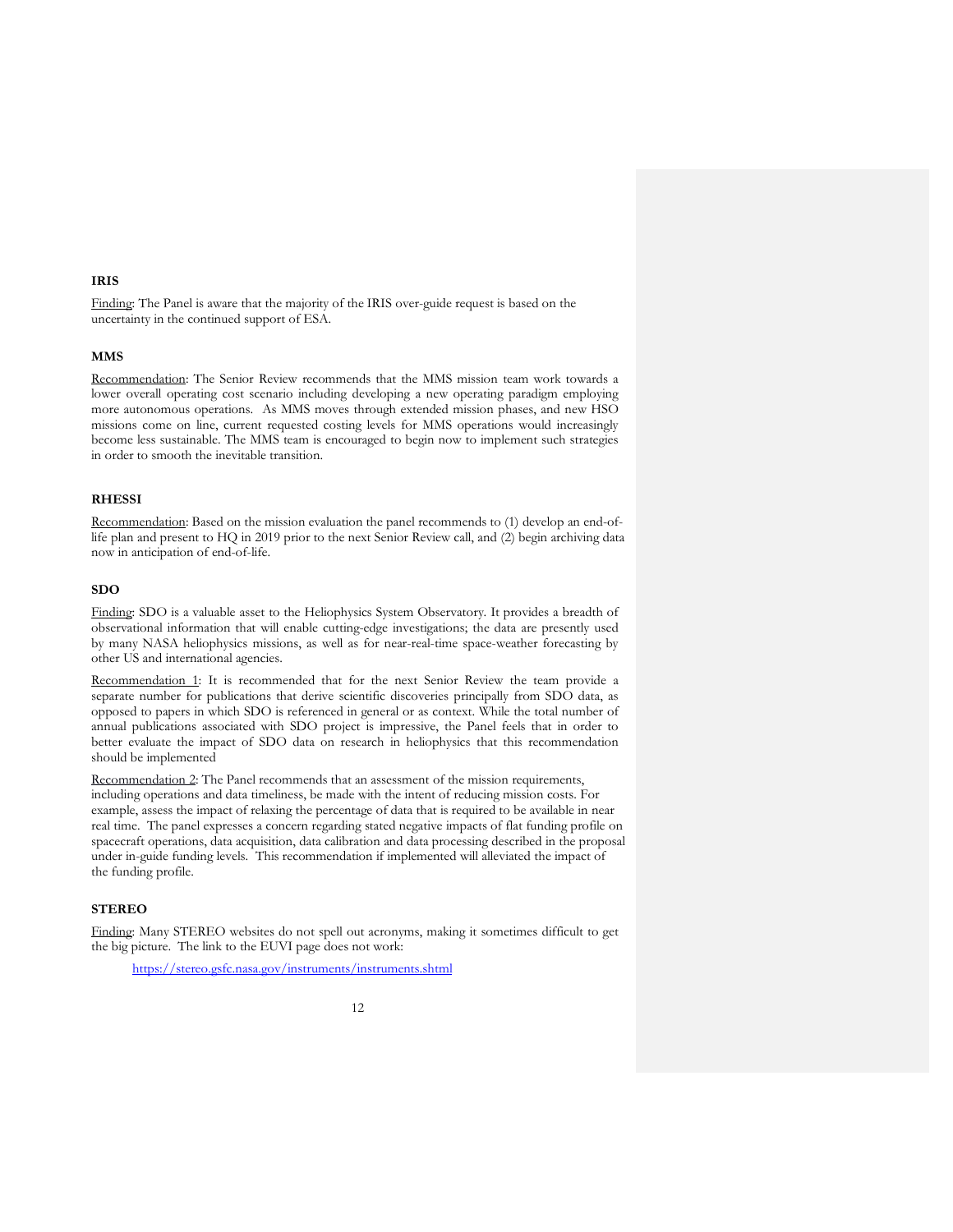# **THEMIS**

Finding: the panel recognizes that the full potential of HSO science as proposed by THEMIS will likely not be possible if in-guide budget is awarded.

# **TIMED**

Finding 1: The overall assessment of the TIMED mission is positive. The mission will continue to provide valuable ITM data and will support the upcoming GOLD and ICON missions

Finding 2: There are still issues with the TIMED NetCDF formats and with the final archive strategy. Ongoing discussions with SPDF on these topics should be continued.

Recommendation 1: The panel recommends that the TIMED mission team calibrate the new TIDI Thermospheric Wind product with ground-based wind measurements.

# **TWINS**

Recommendation: It is recommended that images be posted online for the community two weeks after completion. The most recent image found online by the panel was January 2015. As an example, if images take a month to process and 6 months of data are required for each, then each image should be available online to the community within 7.5 months.

# **Van Allen Probes**

Recommendation: The panel recommends that an assessment of the budget profile be conducted to reconcile the planned and executed 2015 Senior Review budget. If needed, this should be followed by a reformulation of the 2018-2019 budget profile that enables mission operations at a level consistent with the current operational level.

## **Voyager**

Recommendation 1: Succession Plan. Given the state of the mission, the panel recommends that a personnel succession plan be developed and presented to HQ and be implemented in near term to ensure that appropriate early career personnel will be trained. This training should occur not only on the science side but on the engineering side, given that the spacecraft currently experience some engineering new challenges (e.g., decreasing power and thermal margins). The Voyager mission is an ageing yet invaluable space research asset, taking *in-situ* data in a region that likely will not be visited for decades to come. The panel is aware of the fragility of the data (some of the instruments operate at the limit of sensitivity) requiring hands-on handling by the PI's and co-I's, and is aware of the aging workforce on this mission. The panel was surprised to find that for such an important and iconic mission that there was no succession plan.

Recommendation 2: Timeliness, Availability and Archival of Data. A data processing and archival plan should be developed and implemented for all the instruments. The panel recognizes that the magnetometer data access and timeliness is being addressed. However, attention should be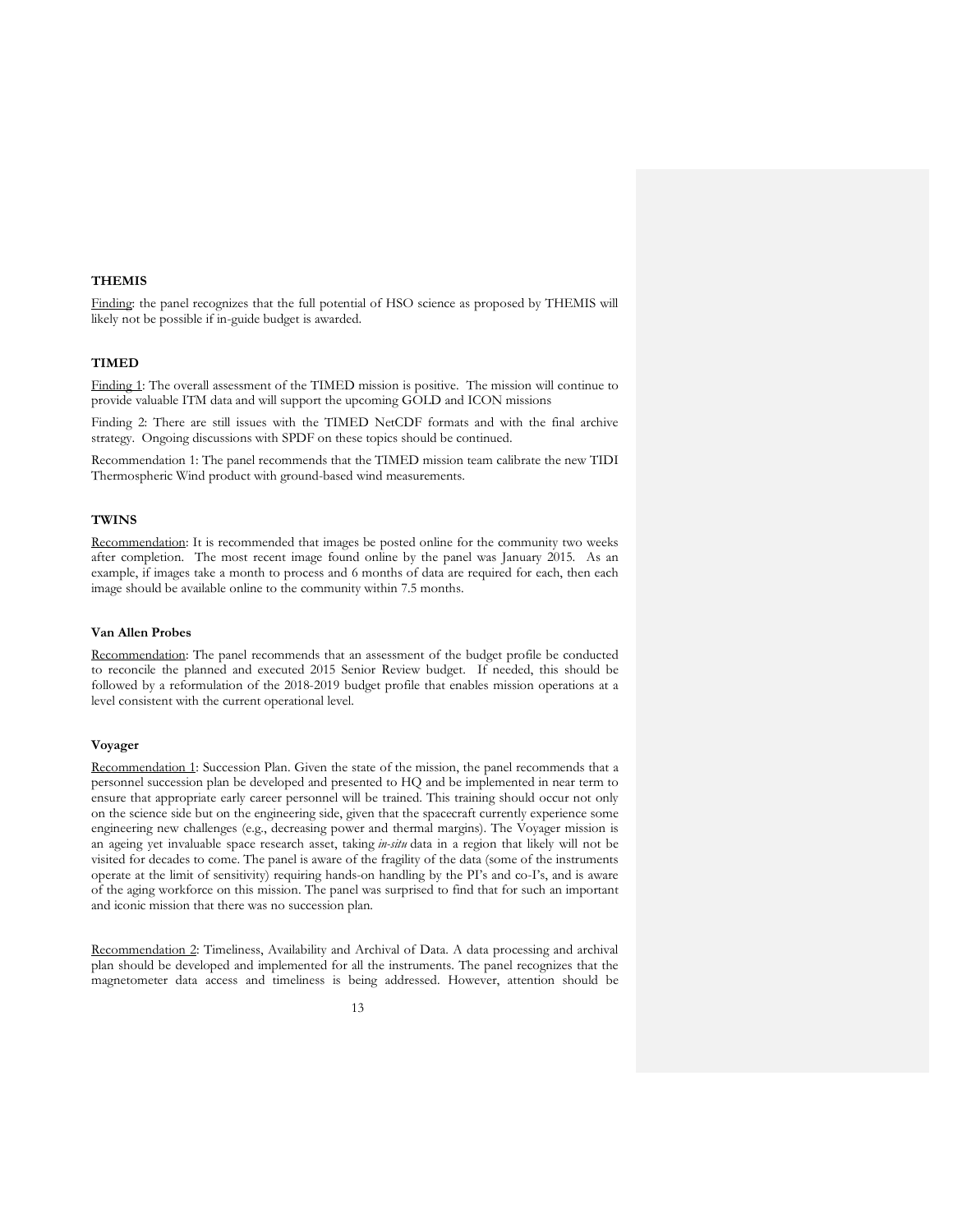continued on the magnetometer data and the other data streams. The Voyager data processing and archive require extra care given its legacy approach to managing the data and the ageing instrument/spacecraft coupled with weak signal/noise ratio.

The above mentioned succession plan and archive plan should have the expressed and intentional focus on reduced cost and improved timeliness and availability of the data. The Voyager team should work closely with NASA HQ to ensure that they possess the necessary support (cost associated) to perform such task. Both of these plans should be presented to NASA HQ for approval in the Spring 2018.

Finding 1: While the panel commends the Voyager team for addressing last Senior Review concerns and making the magnetic data available in a timely fashion, one area for improvement of Voyager data handling is the provision of more background corrected data sets from the LECP instruments. Timeliness of data availability and independent insight and validation of data leaves much to be desired.

Finding 2: Voyager relies heavily on interpretation by global models. These global models require the use of supercomputing facilities such as Pleiades. The increased need for supercomputing facilities puts pressure on their time allocation usage. Use of supercomputing facilities should be fully supported.

Finding 3: We note that Voyager and IBEX are highly complementary missions exploring the outer edges of the heliosphere. Voyager 1 and 2 are taking in-situ data in two distinct spatial locations while IBEX is taking global Energetic Neutral Atoms maps of the heliosphere. The panel encourages mutual synergetic activities such as joint conferences and collaborations.

#### **Wind**

Finding: Wind continues to provide unique, robust, and high-resolution solar wind measurements, important for new science as well as support of other missions in the Heliophysics Observatory. It is unparalleled for low energy particle and radio wave observations of the solar wind by near-Earth spacecraft. Further, it serves as the 1 AU reference for Solar Probe Plus and Solar Orbiter and provides cross-calibration for the DSCOVR and ACE missions. Wind's continues high scientific productivity and high use of its data by other researchers (almost 2 million data access requests in two years).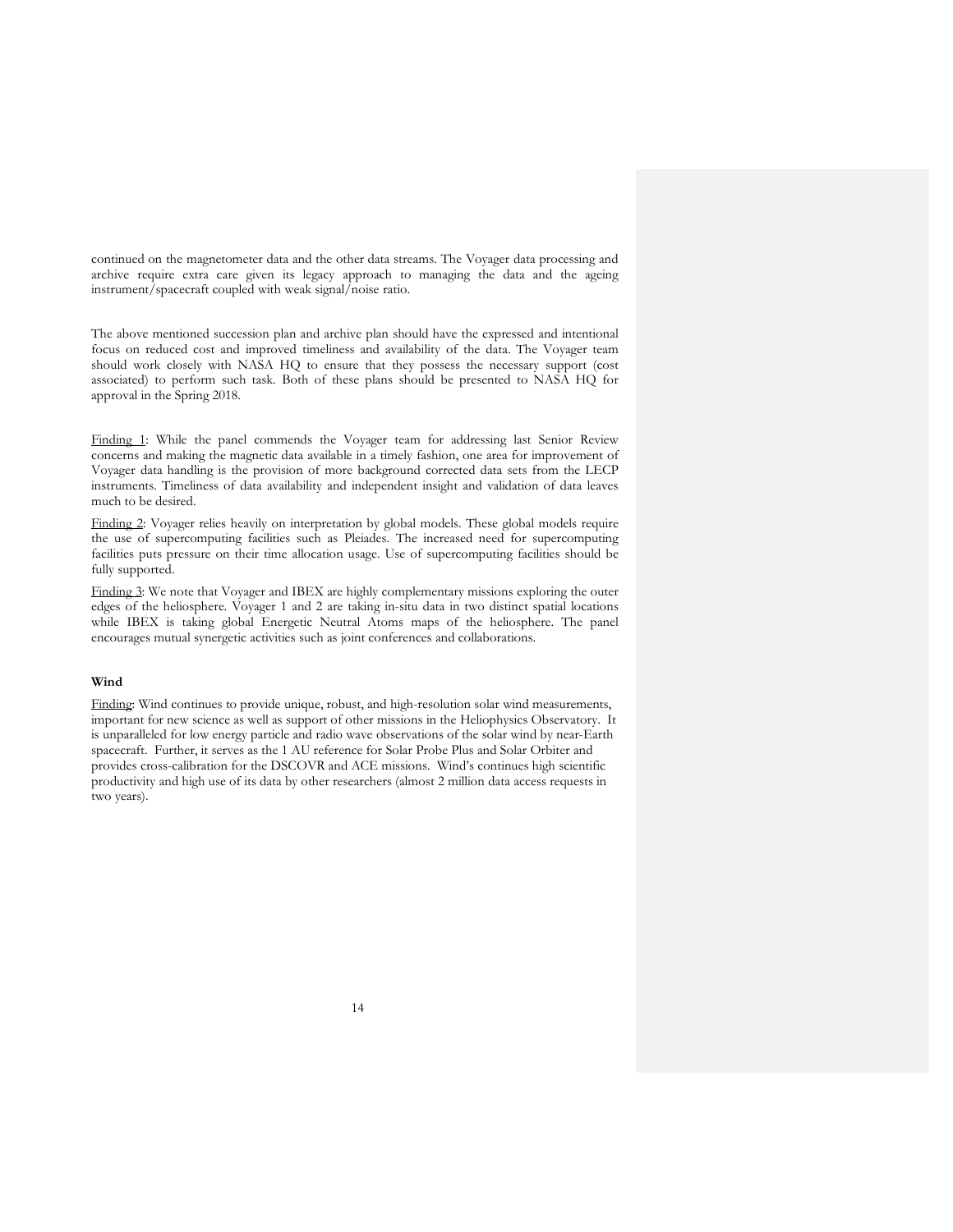# **Mission Grades**

Each mission was assessed and graded from two perspectives: (1) on its scientific merit, relevance and responsiveness to NASA Heliophysics research objectives, and technical capability & cost reasonableness, and (2) on its impact to the coupled Heliophysics System Observatory science. The panel considered criteria A, B, C described above for first perspective. The grades for each are provided in the plots below, and the rationale is found in the individual extended mission assessment for each mission in the next section. The plots show the median and the standard deviation of the votes. The ranking indicated in the text for each extended mission summary was determined by the mean of the votes. The number of votes ranged from 14 to 11 depending on the number conflicted panelists for any given mission.



#### **Grade -- Score on Mission Science**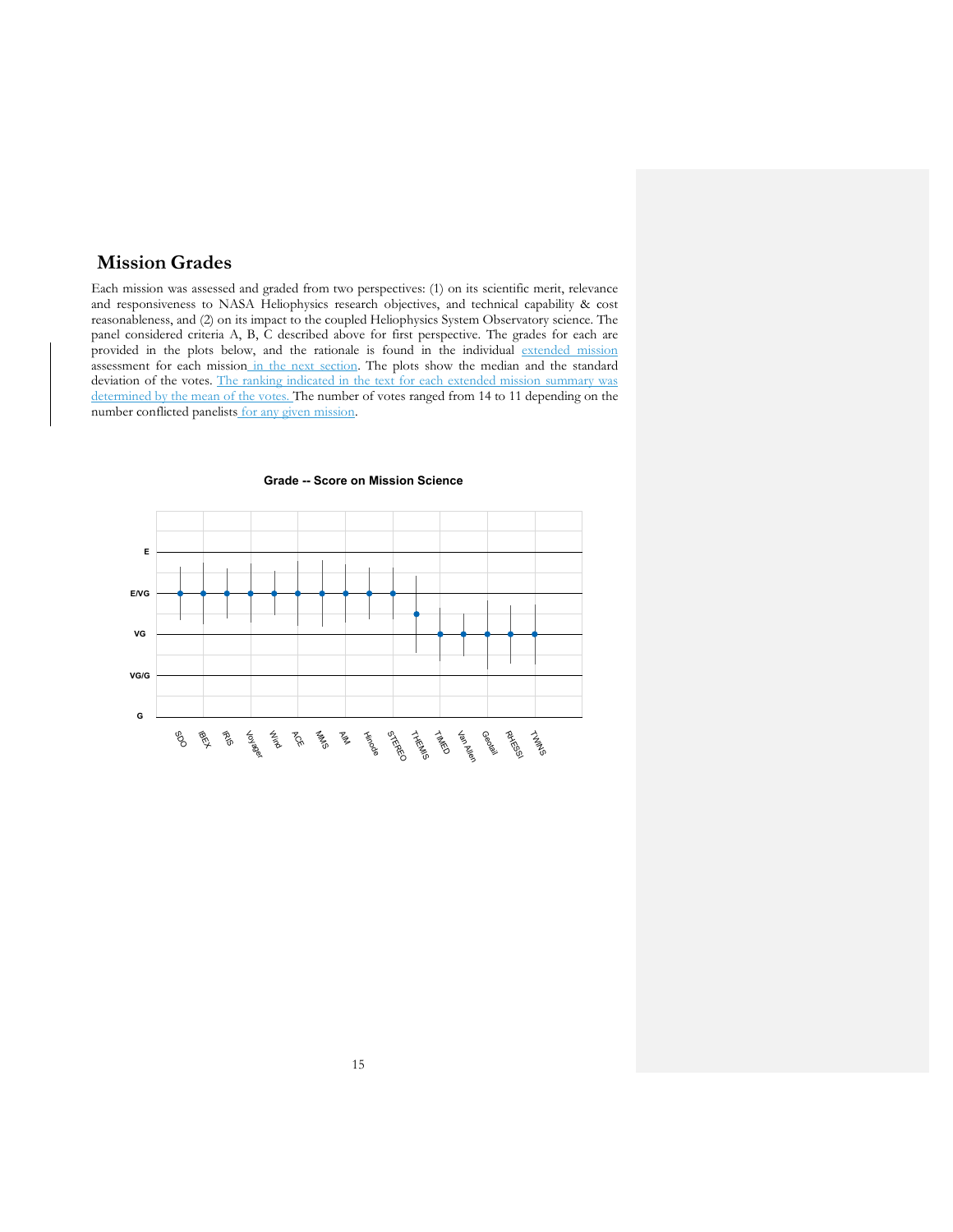

#### **Grade -- Score on HSO Contribution**

# **Extended Mission Assessment**

<br>音<br>、

SDO Voyager rt<br>B Hinode STEREO THEMIS TIME T Van Allen **R** Geotail RHE<sup>SSI</sup> Turning

Missions are listed in alphabetical order.

 $\mathbb{S}^2$ **BEX** 

**G**

# **Advanced Composition Explorer (ACE)**

# **Mission synopsis.**

The ACE spacecraft, launched in 1997, is one of three in situ solar wind monitoring platforms orbiting the Sun at the L1 Lagrange point, the other two being Wind and DSCOVR. ACE carries a suite of charged particle instruments, spanning the energy range between solar wind plasma and galactic cosmic rays (eV to GeV), and a magnetometer. The CRIS and SIS are two high-energy detectors that measure cosmic rays and SEPs with energies greater than 10 MeV/n. The ULEIS and EPAM detectors measure energetic electrons and ions in the middle of the energy range, from about 50 keV to over 10 MeV. The SWICS and SWEPAM instruments cover the lower end of the energy range and measure solar wind ions and supathermal particles.

The unique feature of the mission is the ability to measure isotopic and charge composition of the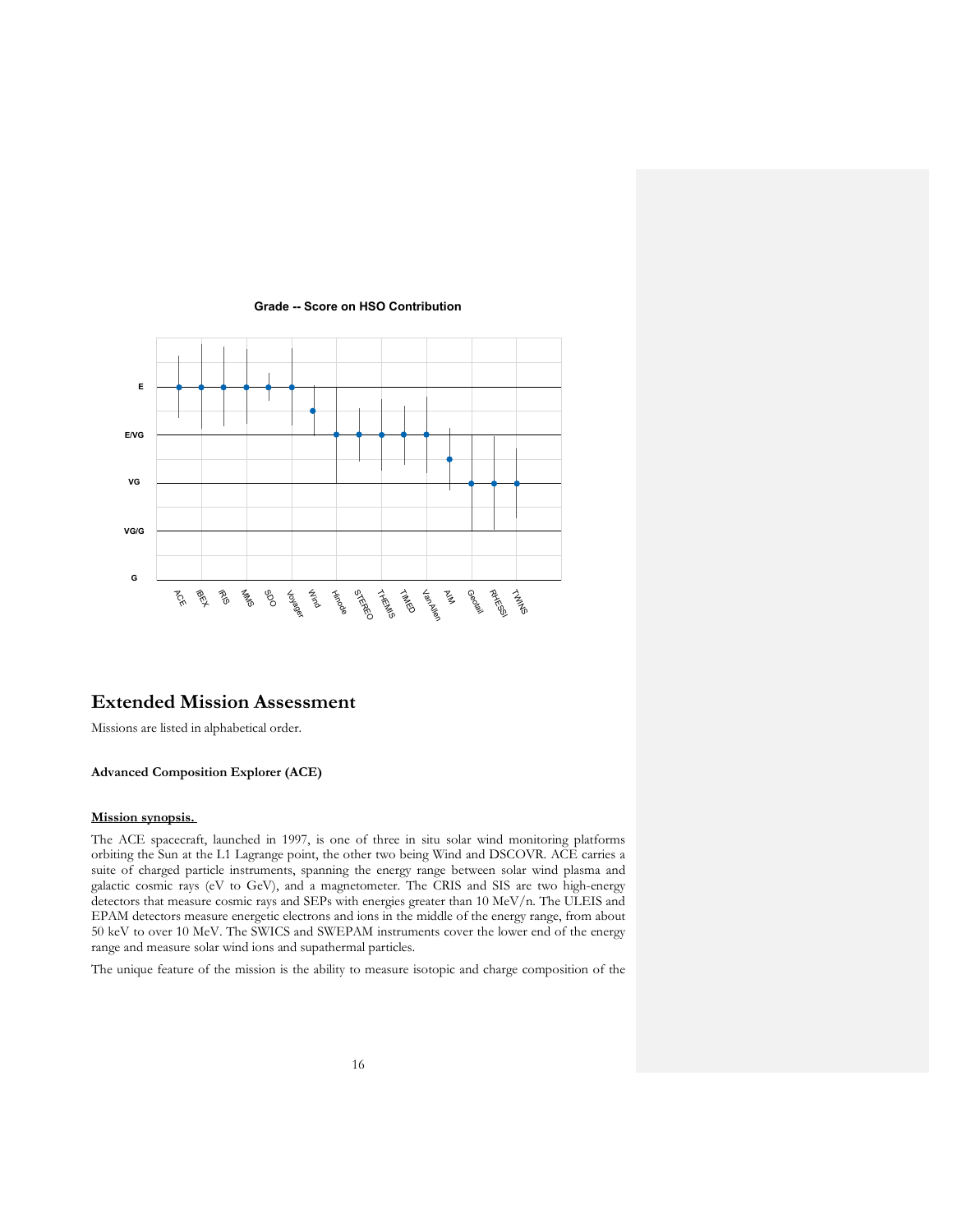solar wind, solar energetic particles, and galactic and anomalous cosmic rays with high precision, owing to the large geometry factor of its instruments. During its 20 years of operation ACE data enabled numerous transformative studies of solar wind processes, charged particle acceleration, turbulence and transport, space weather, and interstellar matter including cosmic rays and pickup ions.

The 2015 SR proposal identified ten PSGs, which were carried over into the 2017 proposal. These are the goals, in priority order, from 1 (the highest) to 10 (the lowest):

3b. Determination of the radial evolution of solar wind and magnetic fields,

2b. Determination of the origin of suprathermal ions and their seed particle populations,

1b. Determination of temporal and spatial evolution of cosmic rays throughout the current unusual solar cycle,

3a. Investigating the rapid distribution of SEPs in the heliosphere,

1c. Understanding the role of seed particles in changing SEP properties over a solar cycle,

3c. Understanding solar wind evolution by combining in situ and remote sensing data,

2a. Studies of evolving magnetic connections to flares and CMEs using multiple spacecraft,

2c. Determination of abundances of rare isotopes in cosmic rays to understand their origin, acceleration, and transport,

1a. Determination of coronal ion temperatures and densities throughout the solar cycle,

4a. Improving the precision of space weather early warning

Eight out of ten ACE PSGs rely on multi-point observations involving the entire heliospheric fleet. With the launch of two new solar wind missions (PSP and SO), the next five years promise to open a new page in coordinated observations by multiple spacecraft, and the ACE investigation will be an important part of these efforts.

#### **Scientific merit (Criterion A)**

The ACE research portfolio is unusually diverse. Ongoing ACE science investigations can be broadly classified into (a) studies of the solar wind, (b) studies of solar energetic particles, (c) investigations of galactic and anomalous cosmic rays, and (d) space weather monitoring. ACE has relevance beyond the science of the heliosphere. Its studies of cosmic ray and pickup ion composition help understand the astrophysical processes at their places of origin and en route to the heliosphere, and the properties of interstellar medium.

ACE data continues to be in high demand with over 30,000 downloads each year. ACE has a steady publication record with about 50 publications by the science team per year plus another 250 publications per year that used ACE data, demonstrating its broad relevance. The total number of publications over the mission history is more than 4000. Unfortunately, the citation count was not provided. Nine graduate students whose research involved ACE data received their PhD degrees in the past two years. The team publishes a monthly newsletter to inform the community about new science results. The team is active in organizing conferences, workshops and symposia as well as special sessions at AGU and COSPAR.

The 2017 SR proposal lists the same 10 PSGs as the 2015 proposal. This is understandable: the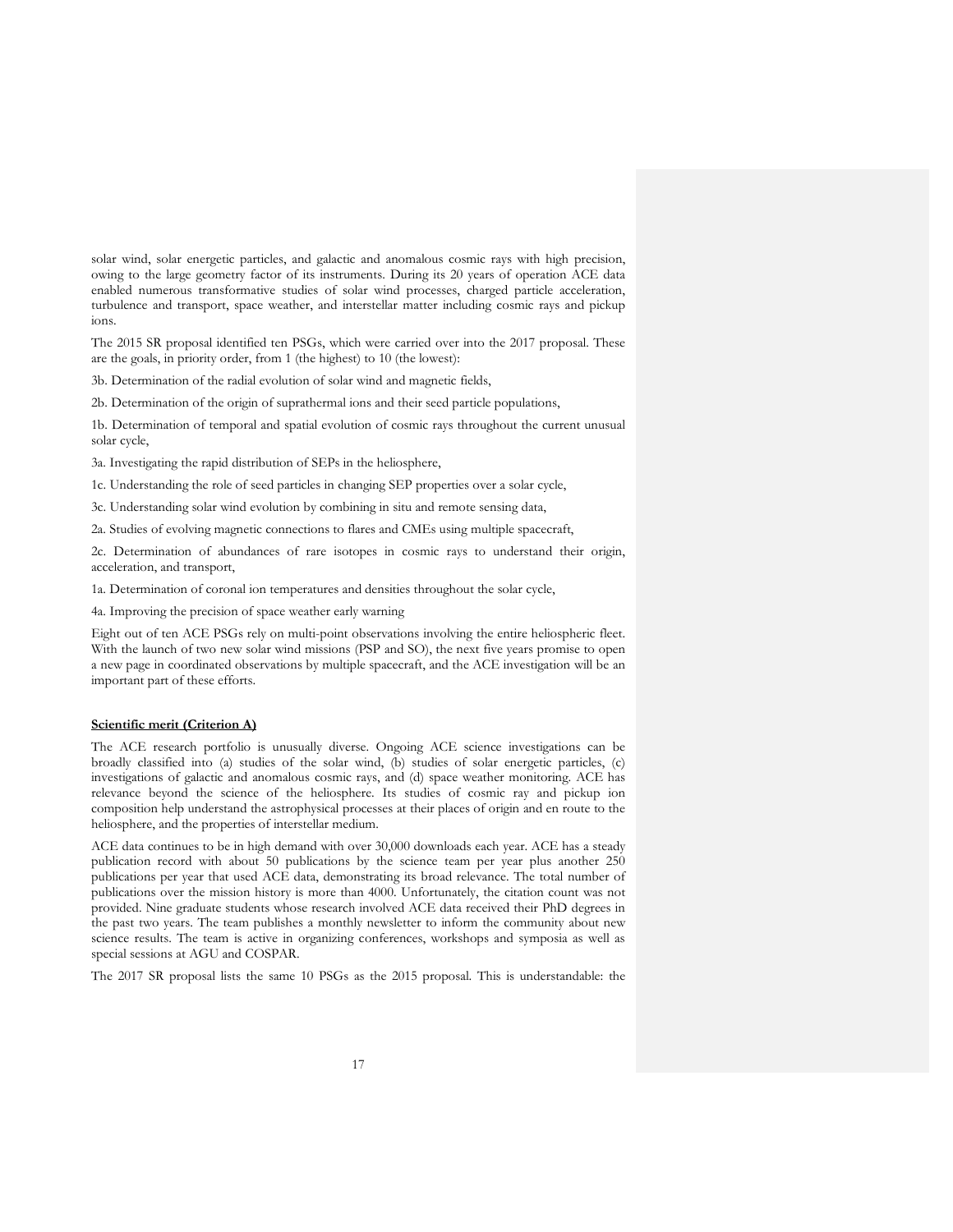fields ACE contributes to are quite mature, but contain many difficult unsolved problems. Operating the mission for the next funding period will allow continuing long-term science efforts and enable a number of new investigations.

The next solar minimum will offer an excellent opportunity to study the evolution of CIRs with distance and particle acceleration in progressively steepening compression regions. Future global heliospheric investigation will include studies of heavy element abundances of GCRs and ACRs in order to constrain the galactic environment where GCRs are produced and the properties of the LISM, which is the source of PUIs and ACRs. The team has plans to compare CRIS spectra with PAMELA and AMS-2 to provide better constraints on solar modulation. An advance in understanding the acceleration of ACRs is expected from the study of their response to the deep minimum and weak maximum of the current solar cycle.

A search for cold CME filament material will be conducted and flow reversals in CME sheaths will be investigated during the next funding period. Shock fronts and magnetic flux ropes on scales of a few solar radii will be studied with three spacecraft. Other elements will include continuing studies of electron strahl variability and predicting the depth and duration of the next solar minimum. Operating the mission will help identify the origin of suprathermal ion tails prior to large SEP events. In conjunction with future PSP and SO missions ACE will determine how solar wind structures and suprathermal ion composition evolve from the Sun to 1 AU. A study of large SEP and GLE events involving collaboration with PAMELA will be enabled. A modeling effort will be carried out to evaluate shock and turbulence properties and seed particle populations in large events.

The ACE space weather related work is especially important in predicting the radiation environment of the solar system over the next solar minimum that could turn out to be a grand minimum with record high cosmic-ray intensities due to weak modulation. Over the past two solar cycles ACE has generated an invaluable continuous cosmic ray intensity record and it is essential to continue this record for as long as possible. ACE team developed early warning tools of approaching SEP events using real time solar wind data.

ACE does a commendable job of timely delivering data products to the community. The turnaround is 3 days for L1 data, while the verified L2 data typically becomes available one to four months after acquisition. Data is archived at two places, the ACE Science Center (ASC) at Caltech and at the SPDF. Data is available for direct download in the standard CDF format; in addition, the two ASC web front ends provide ASCII files and plots. Since the last review the data archive has been enhanced by reprocessing some previously available data and releasing new data with a higher temporal resolution. Level 3 data archive provides community added products including useful summary plots, multi-instrument data products, and event databases, providing much added value at no cost. During the current extended period L3 data was enhanced with an addition of magnetic field spectrograms. The data is easy to access, well documented, and highly useful. ACE provides real time data from four instruments for NOAA's SWPC. The proposal includes a detailed plan to complete the mission data archive. Implementing this plan is a currently ongoing effort. Question was raised about the continued unavailability of electron temperature from SWEPAM; this is a historical issue stemming from budget cuts early in the mission.

# **Relevance and responsiveness (Criterion B)**

ACE science has direct relevance to thirteen RFAs within the SMD science plan. ACE contributes to our understanding of fundamental physical processes operating in the heliosphere, such as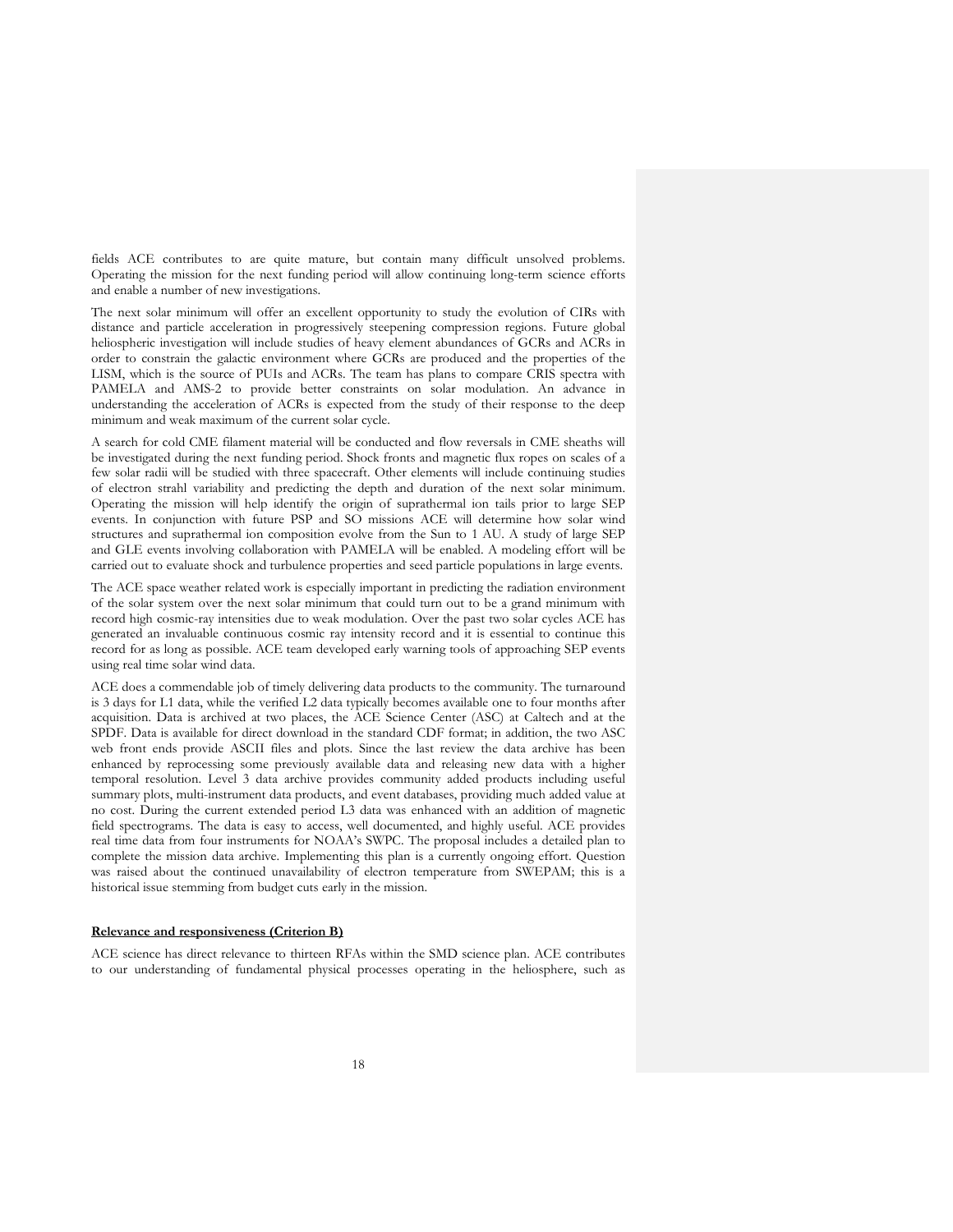magnetic reconnection, waves and turbulence, and charged particle acceleration and transport (F1- F5). ACE science helps reveal the properties of the solar atmosphere, the solar wind, and the nature of surrounding interstellar medium by providing solar wind context to missions investigating the distant heliosphere and LISM such as IBEX and Voyager (H1-H4). ACE also has demonstrated capabilities in characterizing the variabilities in space environment and predicting solar activity and space weather (W1-W4). During the past two year period the science team has published numerous papers addressing each of the above RFAs and many more were contributed by the community.

Some highlights of ACEs solar-wind research over the past two years include the discovery that CMEs are over abundant in low first ionization potential elements compared with the solar wind, which suggests that CMEs contain a different kind of solar plasma. ACE measurements of heavy ion temperatures provided important constraints on the turbulent heating mechanisms in the solar wind. In a collaborative effort involving TIMED solar irradiance data the ACE team found that oxygen charge states are affected by photoionization by the solar radiation. ACE investigators reported that the pitch-angle width of the electron strahl varies drastically over the solar cycle, which indicates variability in scattering rates during different phases of the solar cycle.

Noteworthy SEP research includes the study of the breaks in the power laws in the spectra of different SEP species and their charge-to-mass dependence. These results are crucial for understanding turbulent processes associated with CME shocks. Collaboration with STEREO allows a unique opportunity to study the intensities and spectral properties of different SEP species at different positions along the CME shock because of the longitudinal separation between the two spacecraft. An important recent result of such coordinated observations is the clear decrease in longitudinal spread of particles with increasing energy, which might be a result of different injection and acceleration histories of particles, but could also imply more efficient cross-field transport at low energies.

On the heliospheric front ACE instruments provided unique measurements of GCR isotopic intensities during the unusual deep minimum of the solar cycle 23 and the following weak maximum. A paper in Science on Fe-60 isotope in cosmic rays generated significant public interest in the US and abroad; this provides important constraints on the nucleosynthesis in the Galaxy, providing an astrophysical context. Another work of note is the observations of waves excited by the newly born helium pickup ions. Such observations help understand the stability of pickup ion rings under turbulent conditions.

The investigation has made good progress on all ten goals and continues to produce and enable large volumes of important and highly visible new results every year.

The 2015 SR did not identify any significant weaknesses in the mission. The report recommended using all three L1 spacecraft in coordinated observations. This recommendation was not implemented to a full extent, although ACE measurements were used to cross calibrate DSCOVR sensors. One must take into account the delay before DSCOVR started producing data. The proposal provided plans for future observations of several short scale phenomena in the solar wind using all three L1 monitoring platforms. The team demonstrated appropriate responsiveness to the 2015 SR findings.

## **Technical capability and cost reasonableness (Criterion C)**

The mission costs are well optimized and justifiable to support operations, data processing, and reasonable funding of science for 6 instruments. The proposal states that staying under the guideline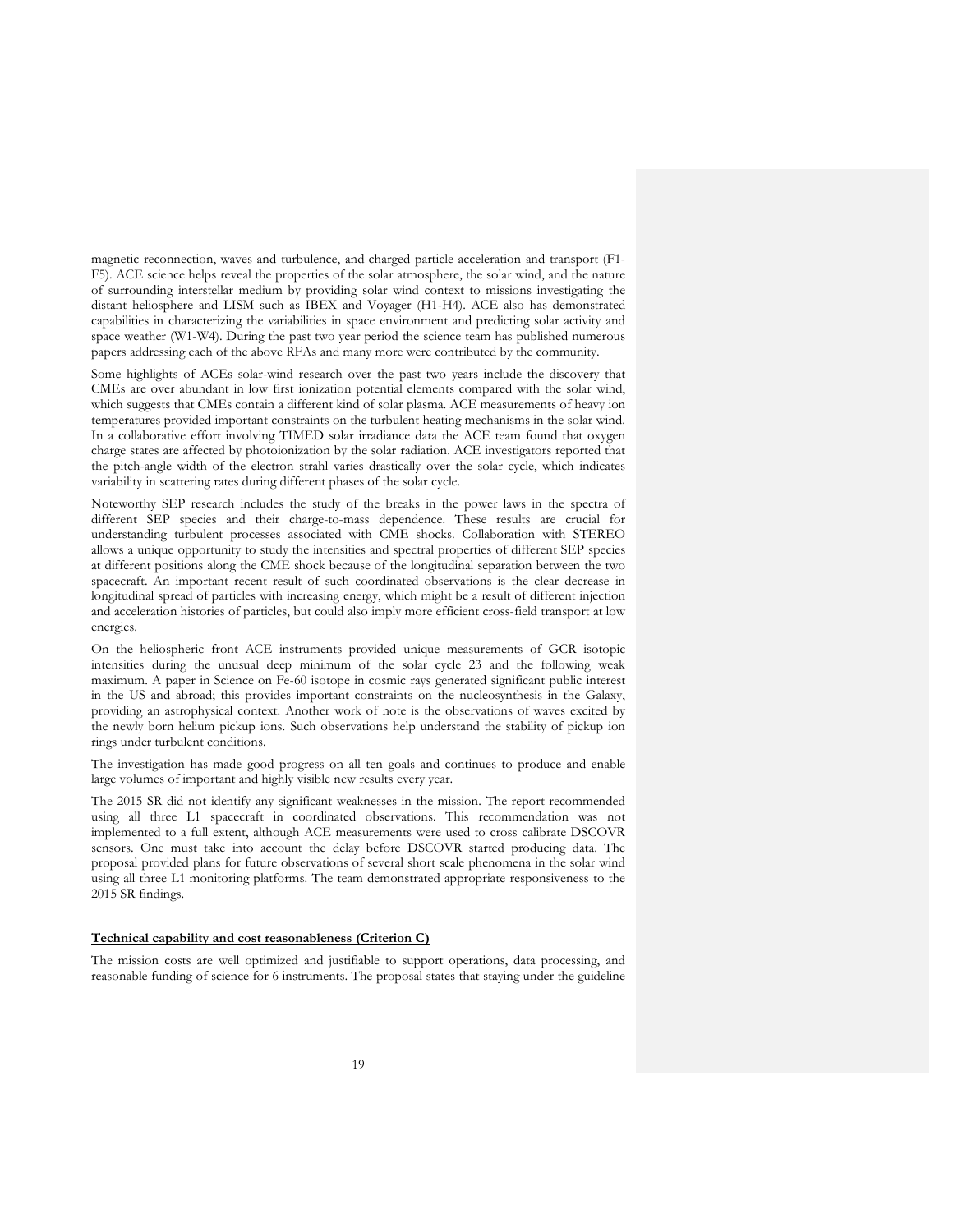will result in "significant reduction in science" due to increasing operating costs. The potential reduction in science output under the flat budget was not sufficiently quantified in the proposal. According to the proposal a 5% increase over the guideline over the five years would maintain science funding at a flat level. The ACE mission is facing a situation similar to that experienced by other missions in this review whose operating costs consume a progressively larger portions of their budgets because of a lack of provisions for inflation.

The spacecraft is in overall healthy condition and has sufficient propellant and power for the foreseeable future. The high and intermediate energy detectors and the magnetometer continue to operate with nominal degradation. Two low energy ion and electron detectors (SWEPAM and ULEIS) were not operational at the time of this review. The ACE team expects the instruments will be able to recover in a short period of time. The WIND and DSCOVR spacecraft provide solar wind data from similar vantage points, therefore a temporary loss of solar wind data from ACE would not be critical for the HSO as a whole. However, a permanent failure of these instruments would threaten the mission's proposed space weather related research and would be detrimental for PSGs 1a, 2b, 3b, 3c, and 4a, including the very important multiple spacecraft observational studies in the next extended period, and will stop the flow of real time solar wind data. The intermediate energy ion spectrometer (SEPICA) had failed in 2011; it is no longer part of the ACE investigation.

#### **Heliophysics Systems Observatory**

ACE is an important component of the HSO because of its advantageous position in the solar wind and its comprehensive instrument suite. Of particular importance are coordinated observations of solar events with STEREO. In the next few years coordinated observations with PSP and SO will be critical to understanding the radial evolution of the solar wind and heating processes inside 1 AU, while comparison with New Horizons will enable promising new studies of evolution of solar wind structures beyond 1 AU. However, many of the studies using only solar-wind detectors and the magnetometer could be in principle conducted using WIND observations.

ACE will enable novel shock front and turbulence investigations on short spatial scales in conjunction with the other two L1 spacecraft (WIND and DSCOVR). Extending the mission will enable future studies of shock evolution with heliocentric distance using ACE, MAVEN, and Mars Express data during Mars-Earth alignments. ACE measurements contributes to the synthetic OMNI database of solar wind plasma and magnetic field near Earth. ACE also provides boundary conditions and observational constraints for numerous MHD simulations of solar events and particle acceleration models. In total, ACE data is used by over 60 space missions run by multiple government agencies and the private industry.

## **Mission Archive Plan**

The ACE mission is doing an excellent job of producing, documenting, providing, and archiving its data. New products continue to be produced, enhancing the value of the mission. The many and continually improving data products are made available through many routes, including the SPDF Final Archive via CDAWeb. Documentation is well organized and complete, and thus "archiveready," although SPDF and the missions will need to work out what to do with html documentation.

Various suggested improvements: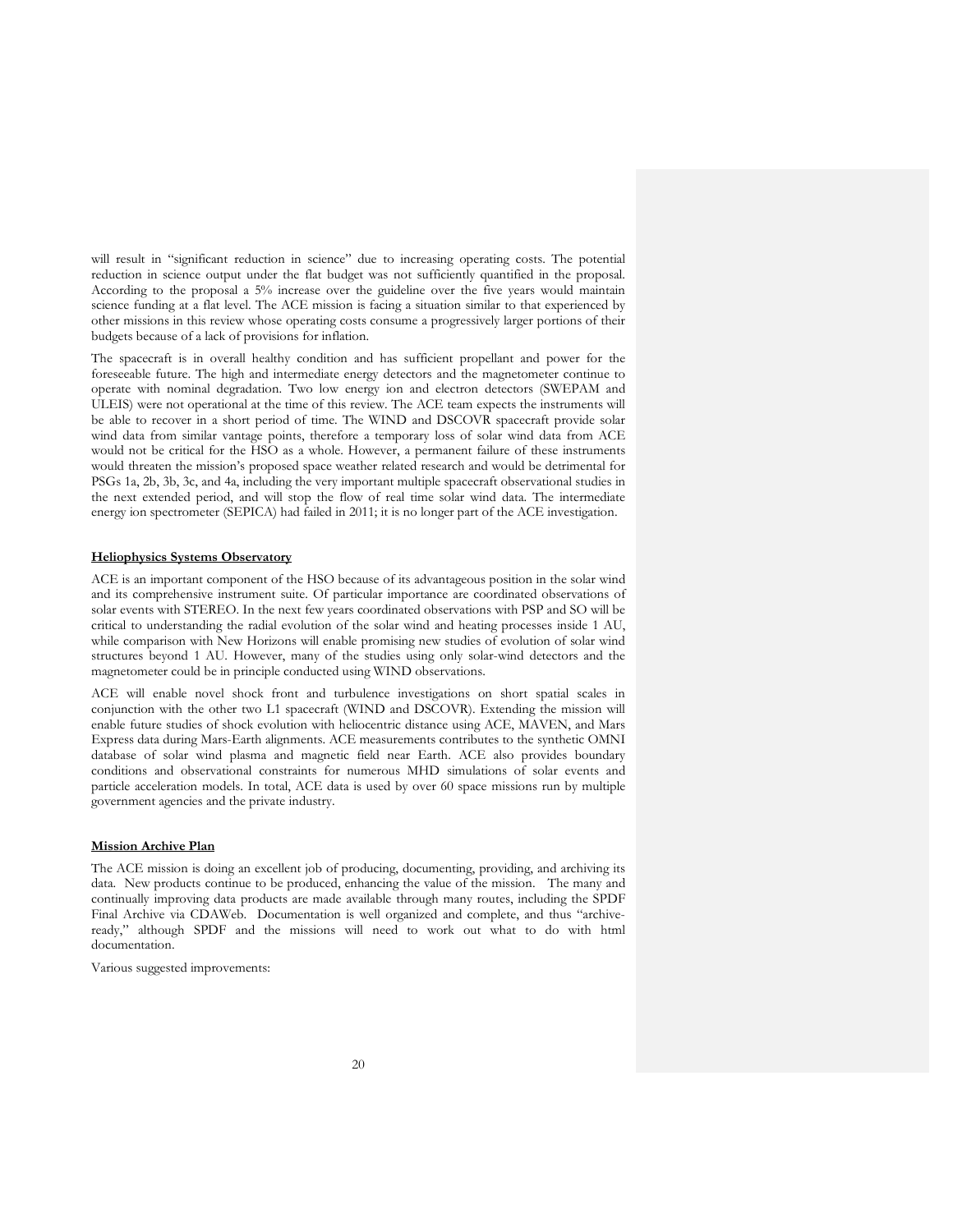- Some links are not working (e.g., the SWICS/SWIMS home page when last tried).
- The FTECS EPAM data are difficult to use; much of the data are also available in CDAWeb, and easier to use, but not the highest resolution.
- SWEPAM electron temperature data is referred to as "not yet available." The very useful Level 3 electron pitch angle plots should have all the energy channels provided as numerical data products (with appropriate caveats).
- Level-3 summary plots (etc.) are very helpful, and need to be (functionally) added to the archive and HDP, as planned (and as, e.g., SWEPAM pitch-angle plots are included now in HDP). It is not obvious what "MAG spectrograms" are, although they look interesting.

#### **Overall Assessment**

Based on the mission performance during its prior extended phase and the feasibility and promise of its upcoming operational phase, the ACE mission is ranked 6 of 16 missions, and is *considered to be*  **Excellent/Very Good***.*

Based on its contributions to, and role it plays in achieving the goals of the Heliophysics System Observatory, the ACE mission is ranked 2 of 16 missions, and is considered to be **Excellent**.

# **Mission Specific Recommendations**

The panel recommends that for the next Senior Review the number of papers that derive scientific discoveries principally from ACE data be presented, as opposed to references in which ACE is referenced in general or as context.

#### **Aeronomy of Ice in the Mesosphere (AIM)**

# **Mission Synopsis**

Launched in 2007, AIM is a small explorer, which the first satellite mission dedicated to studying Polar Mesospheric Clouds (PMCs), otherwise known as noctilucent clouds, and their formation environment. Two instruments obtain data for this mission, the Cloud Imaging and Particle Size experiment (CIPS) providing nadir imaging of noctilucent clouds and the Solar Occultation For Ice Experiment (SOFIE) observing limb solar occultation. In the early years of AIM, new understandings of PMC formation and variability have been achieved using these observations. As was reported at the last Senior Review, PMC imaging offers a previously unrealized resource to measure dynamics in the upper mesosphere at middle and high latitudes. These measurements along with SOFIE observations of gaseous tracers (e.g. NO and CH4) enabled understanding of coupling between the upper and lower mesosphere and to quantify dynamic connections from one hemisphere to another, and determine that the primary mechanism underlying short term PMC variability  $($   $\sim$  days $)$  is variations in global atmospheric dynamics.

Given the proven ability to make measurements of atmospheric dynamics and coupling, this extended mission has been proposed to examine the roles of solar and anthropogenic influence on long term atmospheric change. AIM's orbital precession will offer conditions favoring an extension of CIPS observations beyond summer middle and high latitudes. With this change, observations may be taken anywhere, anytime, along its sunlit track using a newly developed observational technique allowing the study of the atmosphere waves in a truly global context. The new observational technique, imaging Rayleigh scattering from the 50 km region using the nadir-pointing CIPS camera, will provide mapped density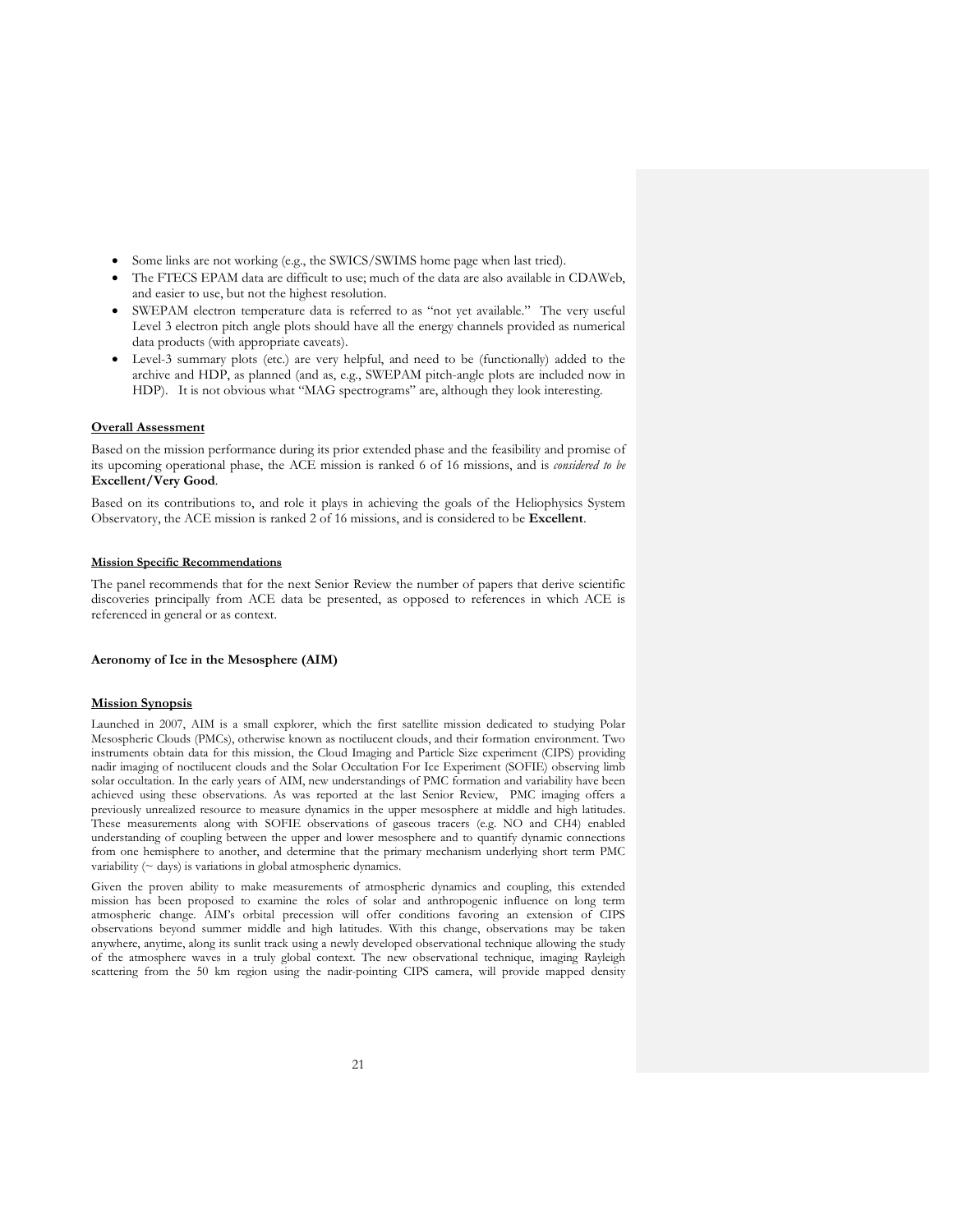fluctuations depicting the gravity and planetary waves, which are actively coupling energy and momentum fluxes vertically in the lower atmosphere. Together with the observations from the Atmospheric Infrared Sounder near 30km, and TIMED/SABER, it is expected to obtain the gradients of energy and momentum flux in the lower mesosphere.

This extended mission will focus on three Prioritized Science Goals to address these outstanding science questions:

PSG-1: How does dynamical variability in the lower atmosphere couple to geospace weather? How do extraterrestrial phenomena propagate into the lower atmosphere?

PSG-2: What are the roles of solar and anthropogenic forcings on PMCs and the structure of the mesosphere?

PSG-3: What are the geographic and temporal distributions of mid-latitude PMCs and how are they influenced by waves and tides in the atmosphere?

#### **Scientific Merit (Criterion A)**

The AIM project has done well meeting the science goals set at the time of proposal and for the extensions up to the present time. What began as a task to understand the phenomenon of PMCs has developed into a new methodology to investigate middle and upper mesospheric dynamics. This is a welcome tool in the major investigative need of modern upper atmospheric science to evaluate the mechanisms of vertical transport of momentum and energy. AIM has become a key tool in this quest.

AIM science comprehensively addresses Key Science Goal #2 (KSG-2) of the NAS 2013 Decadal Strategy Report - Solar and Space Physics (2013 DSR): "Determine the dynamics and coupling of Earth's magnetosphere, ionosphere, and atmosphere and their response to solar and terrestrial inputs". This Sun-Earth system perspective also motivates the use of AIM in conjunction with auxiliary ground- and spacedbased measurements to understand upper atmosphere dynamics and vertical atmospheric coupling.

The new observational technique employs an innovative way to image wave motions just above the peak of ozone abundance in the stratosphere. The wave-induced oscillations modulate the densities of the atmosphere and ozone in such a way that the Rayleigh scattered light passes through varying line-of-sight densities of ozone. Since the 265nm filter used in the CIPS imager selects light, which is partially absorbed by ozone, the scene shows darker bands where the line-of-sight ozone densities are greater, thereby showing up the waves. The AIM team has carefully developed this technique and proved its success over the past year. It was not part of the original observing plan at launch.

Since launch, 207 publications have appeared in print journals and 289 presentations at meetings. About one third of the papers were first-authored by AIM team members. Current publishable research includes work on the composition of meteoric smoke, heating of the lower thermosphere observed by SOFIE, solar 27-day control of PMCs and vertical wind, water oscillations of 27-32 days that penetrate from the mesosphere to the stratosphere, and Martian mesospheric clouds.

#### **Relevance and Responsiveness to the Call (Criterion B)**

The extended AIM program will advance two out of three of the 2014 NASA Heliophysics goals:

- Explore the physical processes at work in the space environment from the sun to Earth and throughout the solar system.
- Advance our understanding of the connections between the sun, Earth, the planetary space environments, and the outer reaches of our solar system.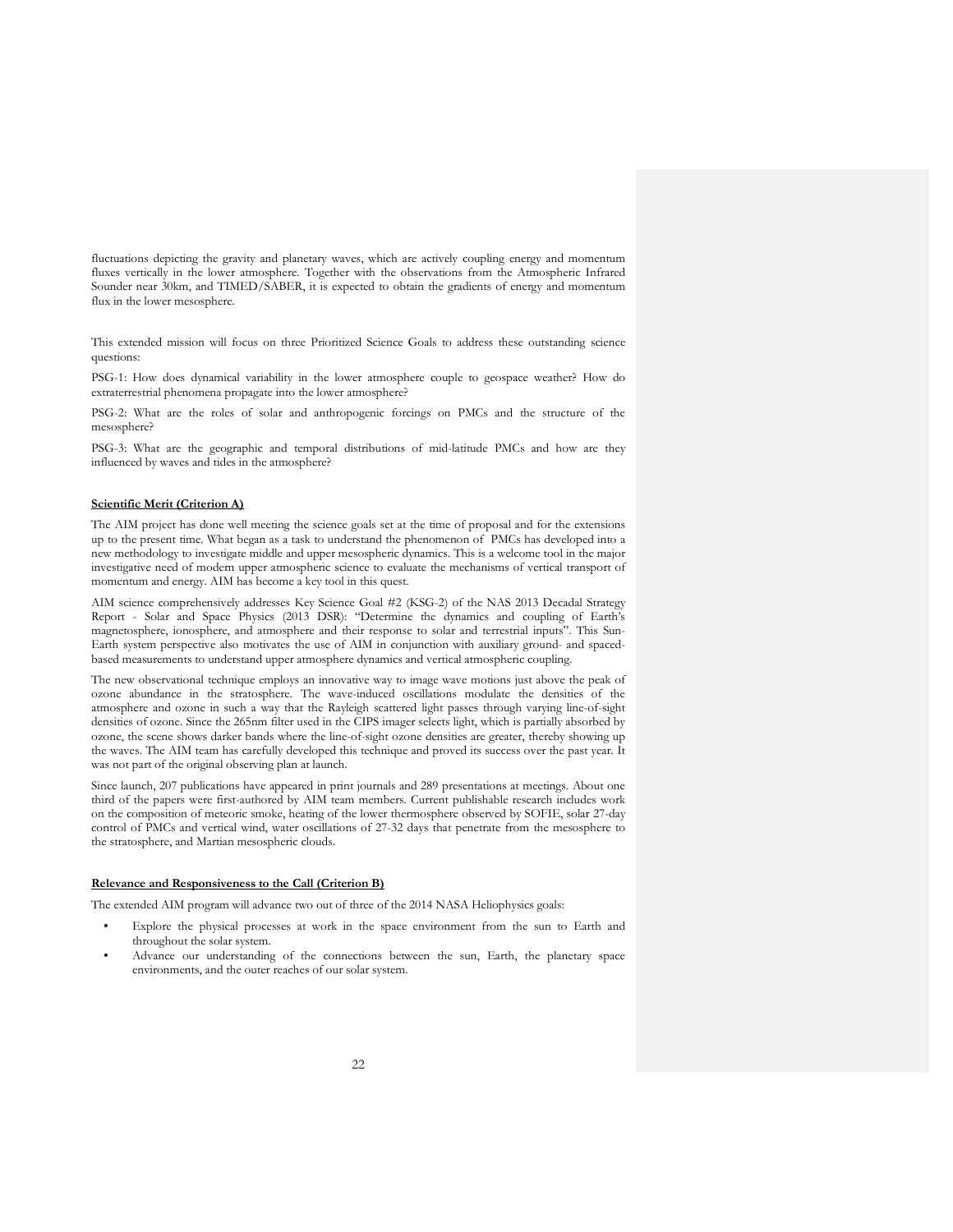AIM observations, past and future, directly support KSG-2 of the 2013 DSR. In addition, the DSR notes that "It is becoming increasingly clear that understanding wave driving from below is critical for predicting largeand small-scale structures in the IT system..." The coupling processes are not well understood, however, leading to the DSR Science Challenge to "Understand how forcing from the lower atmosphere via tidal, planetary and gravity waves influences the ionosphere and thermosphere." AIM observations have played an important role in characterizing tidal and wave-driven variability in the mesosphere PSG-1 and PSG-3 target the origin and vertical propagation of GW and the role of waves and tides in PMC formation. PSG-2 examines the roles of solar and anthropogenic forcings on PMCs and the structure of the mesosphere. It addresses DSR Atmosphere-Ionosphere-Magnetosphere Interactions (AIMI) Science Goal 5, in particular the "singular challenge" of "achieving an understanding of how the whole atmosphere system is coupled to the geospace environment" (DSR Section 8.4.5).

#### **Technical Capabilities and Cost Reasonableness (Criterion C)**

The AIM satellite bus is operating satisfactorily, and has just regained normal operation of satellite control with the restoration of bit lock. The Morse code substitute for direct communication used during bit lock failure was workable, but is not expected to be needed again. Each instrument is performing well without significant problems. The satellite system has adequate battery and fuel service to last well beyond the requested extension period. The requested budget is \$610k over guideline to pay for additional costs for flight planning to implement the full-sun CIPS observations and unanticipated overhead costs levied since launch by Hampton University. It is recommended that this increment be funded.

#### **Contribution to the HSO**

There is synergy with other Heliophysics missions focused on global atmospheric dynamics, such as TIMED, and complementary measurements will support upcoming Heliophysics missions such as ICON and GOLD.

# **Mission Archive Plan**

The AIM mission is producing quality products and documentation, but it is difficult to find simple product help, download what is desired if it is more than a modest collection of files, and to figure out how to analyze the data once retrieved. There are also a number of broken links and missing documents. The Project should begin to serve data from the Final Archive now, rather than wait to see what problems arise at the end of the mission. Serving from SPDF will also put the products where they will be more easily be used in the context of other data, including adding web service (machine-to-machine) access. A new option for preserving IDL tools could be integration with SPEDAS, now a NASA supported integrated suite of access and analysis routines.

# **Some specific comments:**

"Only the final version will be delivered to SPDF." Unaltered original versions plus at least initially functional software (not planned) should also be delivered. Data should be served now from SPDF, rather than waiting to see what the problems will be at the end of mission. Most missions are now doing this.

aAll products are not available to the public. "Users that wish to publish the results derived from AIM data should normally offer co-authorship to the PI". This is not what is in the HP Data Policy, nor is "Investigators supplying data or models may insist that such caveats be published, even if co-authorship is declined." The philosophy in the Data Policy is that the mistakes in a paper are the responsibility of the author, not the provider, and open data is open. It is highly recommended that authors consult with providers, but an offer of co-authorship is not required.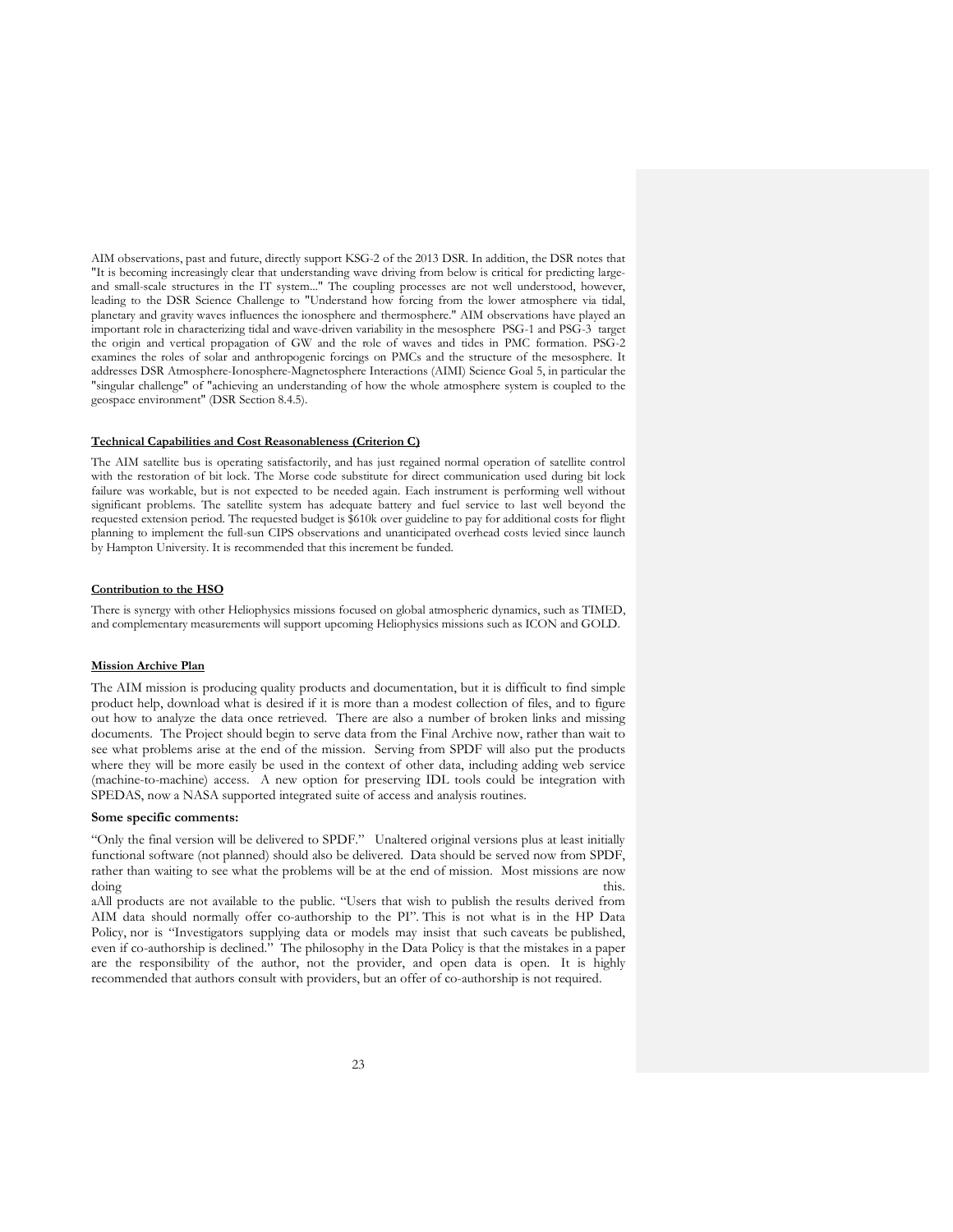CIPS Level 3B: Seasonal Movies on the LASP website: "Not found." CIPS Level 3A: Daily Daisies on the LASP website: "Not found." Given how easy these were to find, it is likely there are many others.

CIPS Level 2, Orbit Strips: "Can't open page." Same for "Documentation"

One interface has awkward data access via a calendar that requires finding and clicking each file. It seems that email to a person is the only route to larger requests. There are a variety of variegated access routes, none of which seem to be as easy as ftp access from SPDF would be. On LASP AIM-SIPS one has to guess what intervals will be available. In one case, "Downloads are limited to 1 month at a time. If you need more than one season, please contact us for assistance." This should be made easy? AIM read routines all seem to be "quick looks." There don't seem to be any IDL or other analysis routines, although the MAP says they are available. It is not clear how a user could generate the plots and images found on the various sites based on what is provided. Presumably such software exists. Whatever is used by the team should be available to other users.

It's very difficult to find simple descriptions of what is in the data products in many cases, although complete descriptions can be found.

SOFIE plots: It takes about ten clicks to get to a plot. There are numerous existing ways to make this easier.

The metadata are not SPASE metadata, but just something similar. Help is available to update this.

#### **Overall Assessment**

Based on the mission performance during its prior extended phase and the feasibility and promise of its upcoming operational phase, the AIM mission is ranked 8 of 16 missions, and is considered to be **Excellent/Very Good**

Based on its contributions to, and role it plays in achieving the goals of the Heliophysics System Observatory, the AIM mission is ranked 14 of 16 missions, and is considered to be **Very Good**.

#### **Mission Specific Recommendations**

Although the AIM mission is providing quality data products and documentation, it would be beneficial for these be served directly from the SPDF Final Archive.

# **Geotail**

#### **Mission Synopsis**

Geotail science instrument suite consists of six plasma, energetic ion composition, and fields (both electric and magnetic) instruments. Geotail has been in a 9 x 30 Re equatorial orbit since February 1995, placing it in regions where it passes through all boundaries through which solar wind energy, momentum and particles must pass to enter the magnetosphere. Geotail makes observations that define the location and physics of tail magnetic reconnection and particle acceleration.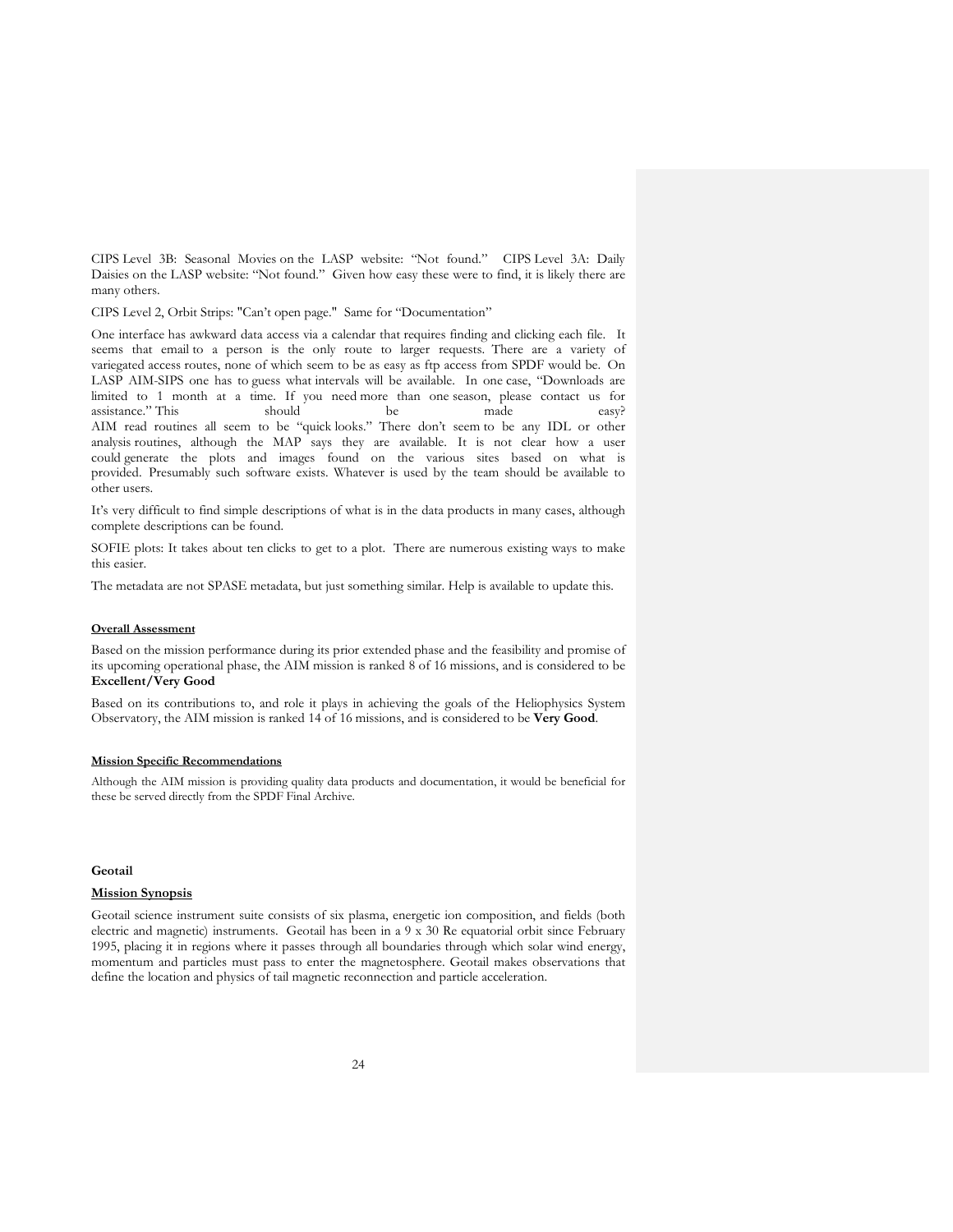## **Scientific Merit (Criterion A)**

Geotail is a low-cost mission that will provide a highly valuable contribution to the HSO. The Geotail orbit is ideal for measuring the mid-tail dynamics, including the field and flow properties associated with near-Earth and distant reconnection. The 9x30 Re orbit also allows Geotail to spend a significant amount of time skimming the dayside magnetopause and measuring dayside reconnection, and skimming the dawn and dusk boundary layers that are key regions of magnetosheath plasma entry and energy coupling with the solar wind. In addition, when apogee is in the dayside regions, Geotail will spend 35% of its time in the solar wind, enabling the accurate measurement of the solar wind conditions that are driving the magnetosphere.

The perspective Geotail provides of the upstream solar wind is very different from ACE owing to its location nearer to Earth when in the upstream Solar Wind (SW). Therefore its SW measurements provide complementary observations that are frequently important in understanding SWmagnetosphere interactions

Multi-spacecraft studies are recognized as a very exciting and a powerful tool for understanding the space environment. The Geotail team realizes that Geotail, together with MMS, THEMIS/ARTEMIS and ground-based networks, can contribute significantly to this novel way of looking at magnetospheric dynamics. Five PSGs are based on multispacecraft studies. The 6<sup>th</sup> PSG is accomplished with Geotail data alone to conduct long-term studies of magnetospheric processes

The specific extended mission PSGs are:

- Long-term trend of magnetospheric processes (PSG #6)
	- Crucial for understanding localized or transient phenomena (e.g., substorm, storm)
	- Important to reveal the trends and construct models for recent relatively quiet solar cycles
- Conjunctions with MMS and THEMIS/ARTEMIS (PSGs #3-4)
	- Multiscale measurements of magnetic reconnection, Kelvin-Helmholtz instability, etc.
- Conjunctions with ARASE(ERG) and Van Allen Probes (PSGs #1-2)
	- Particle injection into radiation belts & VLF wave excitation
	- Role of ultra low frequency waves in particle acceleration & radial diffusion
	- Conjunctive observations with other satellites in HSO (PSG #5)
		- Energetic particle leakage

Scientifically, mission impact has been high as revealed by a mission-long publication count of 1150 publications. Over the past ten years the annual publication rate has leveled off to between 25 and 50 per year.

Data collection, archiving, distribution, and usability Over the years, close collaborations have developed among the Japan and US groups, spurred by more modern technology. Geotail data handling has evolved and data from the 6 experiments on Geotail are now available from a variety of sources as described in the proposal. Today's large storage devices and easy data transfer via the Internet make Geotail data widely available to scientists worldwide. Geotail data are readily available via CDAWeb, the Japanese DARTS, and US Web sites. SPDF/CDAWeb, DARTS and STARS also serve as active archives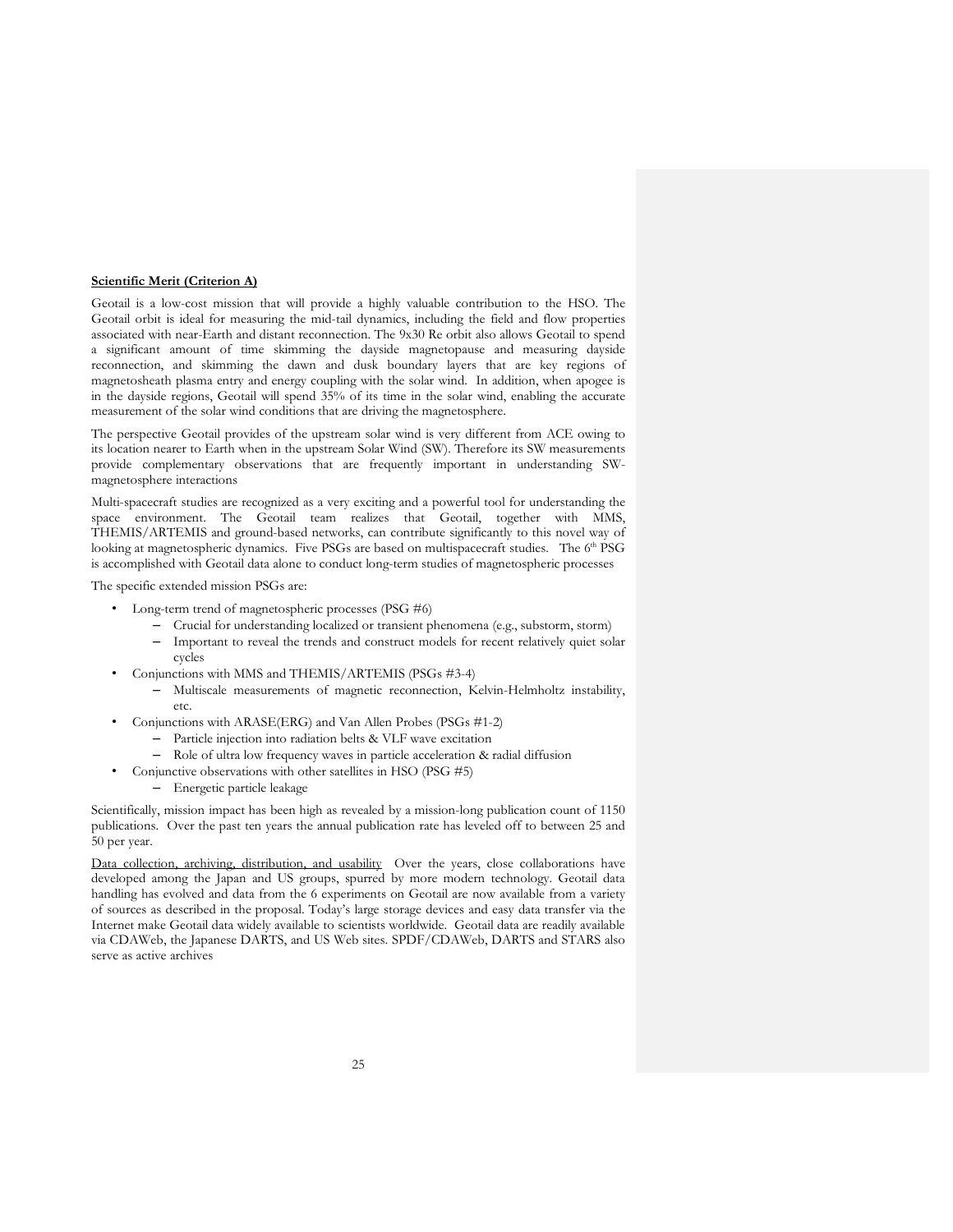#### **Relevance and Responsiveness to the Call (Criterion B)**

The Geotail extended mission proposal is responsive and relevant to the call.

Geotail's science contribution is relevant to the research objectives and focus areas described in the SMD Science Plan, to the scientific goals of the Heliophysics Division as defined in the Division's Strategic Objectives, and to the 2013 Heliophysics Decadal Survey.

Since Geotail was last considered in the 2008 senior review, the panel has been unable to track progress on specific scientific goals that were anticipated approximately a decade ago. Nevertheless, as described in Criterion A, above, Geotail's importance to the HSO is perhaps enhanced relative to the past owing to its potential to add to multipoint observations as MMS, Van Allen Probes have come on line, and as continued operations of THEMIS/ARTEMIS are being folded into the HSO.

There were no findings in the 2008 Senior Review that needed to be addressed.

# **Technical Capabilities and cost reasonableness (Criterion C)**

The Geotail spacecraft remains very healthy after more than two decades in space (launched in 1992). Geotail has been continuously operated for more than two solar cycles. Although all the fuel has been exhausted, the spacecraft system is still in good condition and most of the onboard science instruments are in normal operation. Gradual degradation of batteries and solar arrays is being continuously monitored and are projected to remain viable for another 10 or more years.

Geotail was last considered in the 2008 senior review. Changes to instrument and spacecraft status since then include the loss of one of the two s/c tape recorders, which failed on December 25, 2012.

There is no reason to believe that the spacecraft cannot operate for many more years. The two U.S. instruments along with all other Geotail instruments, with the exception of the high-energy particle instrument, continue to provide excellent data. The US instruments are the Comprehensive Plasma Instrumentation (CPI) and the Energetic Particles and Ion Composition (EPIC) instrument.

Geotail operations are supported by Japan. ISAS/JAXA has approved the Geotail operation extension until the end of March 2019. The present extended mission proposal requests NASA's continuing support for Geotail-specific DSN data download operations and minimal funds to support two US instrument investigations. The current data coverage (~85% of time) is possible only if data are received by NASA's DSN. Only 10% of Geotail data comes through JAXA ground stations.

Cost Realism. The in-guide request seeks operations costs that are reasonable and appropriate in view of the scientific merit of Geotail's continued participation in the HSO. For FY18-FY22 some inflation adjustment to continue the production of Geotail data has been requested. The in-guide budget would only fund the mission operations (ground system) and project science support at GSFC necessary to continue the operations of the Geotail mission and does not include support for the two US PIs to monitor their instruments and produce/validate Geotail data. (The proposal points out that funding to support US Instrument PIs has not been in the in-guide budget since the last Geotail senior review in 2008, although HQ has been providing funding at constant level of  $\sim$ \$100k/year to each US PI from other sources.)

Relative to the in-guide budget, the overguide request represents additional funding to support two US instrument PIs for instrument monitoring and data reduction/validation, as well as scientific research. The PI overguide is comprised of two components: 1) A portion for data processing for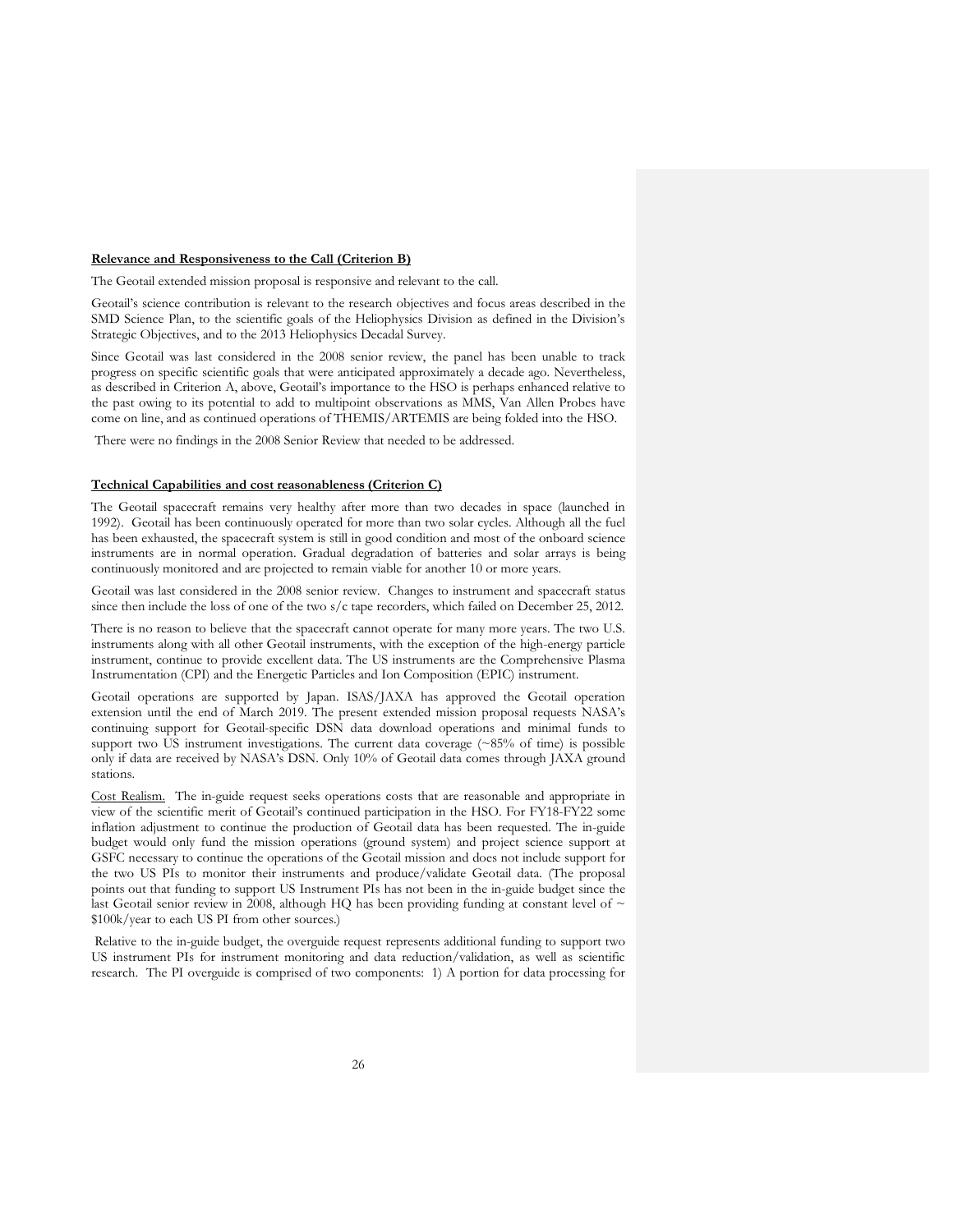the two US PIs, which is inflation-adjusted amount at  $\sim$  \$125k/year/instrument (FY18), represents an essentially constant level of fund since 2008. Such level of support will minimally allow them to continue to monitor their instruments and produce Geotail data for the scientific community. 2) A portion for scientific research for the two US PIs, which is at \$17k/year for U. Iowa and \$31k/year for JHU/APL (FY18), allowing them to conduct scientific research in association with Geotail data validations.

The panel feels that the requested overguide is reasonable and is a cost-effective use of HSO funds.

## **Contribution to the HSO**

Multipoint observations are crucial in the quest to understand and predict the geospace environment. Geotail is well positioned to support MMS, THEMIS/ARTEMIS and Van Allen Probes in their respective extended missions. Geotail's contribution includes unique Solar Wind and mid-tail measurements that full complement other elements of the HSO.

Geotail data represents a continuous, and continuing 25-year record of measurements that continues to be widely used by the worldwide scientific community. The strong involvement of the Japan Geotail community brings significant value to the HSO that comes that comes without additional costs from the U.S.

#### **Mission Archive Plan**

Geotail is a joint NASA/JAXA mission, but over the years the degree of sharing between the two parties has increased to the point that data are being prepared for and served from both CDAWeb and DARTS. [NSSDC is named, at times, as the parent of CDAWeb rather than SPDF, but there is no functional confusion. NSSDC is improperly identified as the US Final Archive, but the presence of the data at CDAWeb means this is not a problem.] The US CPI data has been progressively improved such that now it includes not just high-resolution moments but also particle distribution functions. The other US instrument (EPIC), as well as the data from the Japanese instruments, either are or are planned to be at CDAWeb. Japanese sites provide specialized tools (via DARTS and STARS) for analysis in a multi-mission context complementary to that of the US instruments. The above, along with extensive documentation, ensure that Geotail data will be well archived for the long term.

It will be important to follow through on the plans in the MAP for completing the NASA Final Archive for Geotail, and resources should be supplied, as possible, to guarantee this is the case to the extent possible given the international nature of the mission. The lack of a schedule for some of the archiving tasks is a concern that should be addressed.

It would be useful to eventually archive at SPDF such things as the summary plots provided at the Iowa site unless these are already included in GIF-walk plots.

#### **Overall Assessment**

Based on the mission performance during the prior extended phases and the feasibility and promise of the upcoming operational phase, the Geotail mission is ranked 14 of 16 missions, and is considered to be **Very Good.**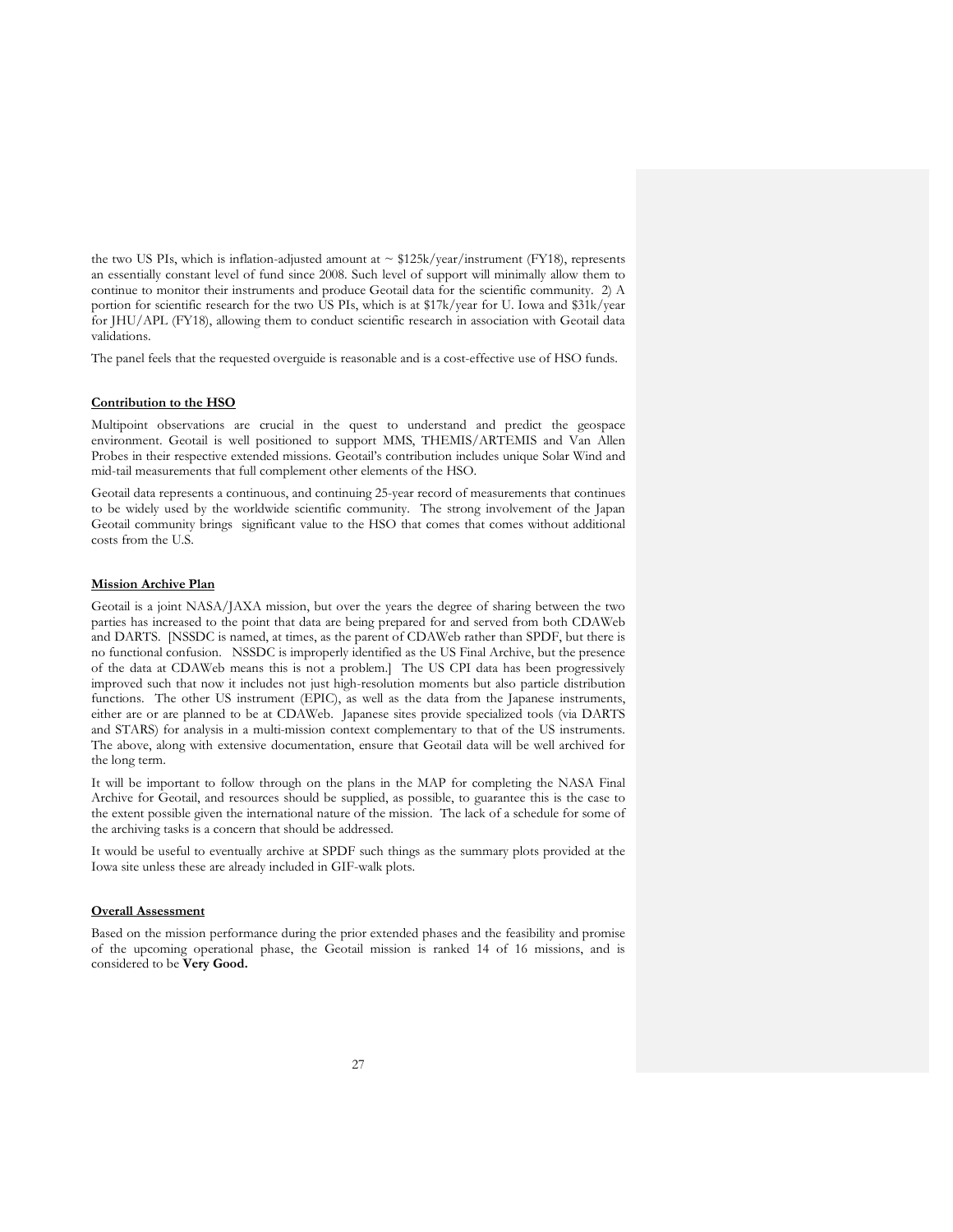Based on its contributions to, and role it plays in achieving the goals of the Heliophysics System Observatory, the Geotail mission is ranked 15 of 16 missions, and is considered to be **Very Good.**

#### **Mission specific recommendations/findings**

The Panel finds that it would be beneficial for the Geotail team to present a plan to NASA HQ that would enable US investigators to engage more heavily in the scientific potential of the HSO.

#### **Hinode**

## **Mission Synopsis**

The Hinode mission was launched in 2006 as a Japan/US/UK collaboration to study transient, highenergy solar events, magnetic fields that drive solar activity, and energy transport through the solar atmosphere. After completing its three-year prime mission, Hinode was granted mission extensions in 2010, 2013, and 2015. With reference to the 2012 Heliophysics Decadal Survey Science Challenges and the 2014 Heliophysics Roadmap Research Focus Areas, the Hinode mission established four Prioritized Science Goals (PSGs) for the 2015 Senior Review:

- PSG-1. Study the sources and evolution of highly energetic dynamic events.
- PSG-2. Characterize cross-scale magnetic field topology and stability.
- PSG-3. Trace mass and energy flow from the photosphere to the corona.
- PSG-4. Continue long-term synoptic support to quantify cycle variability.

These PSGs have been retained for the 2017 Senior Review.

Hinode comprises three instruments. The Extreme-ultraviolet Imaging Spectrometer (EIS) obtains high-resolution spectra and monochromatic images with 1-arcsec pixels in two wavelength bands: 17.0–21.0 nm and 25.0– 29.0 nm, sampling plasma temperatures in the broad range 0.1–20 MK. The X-ray telescope (XRT) images the solar corona with 1-arcsec pixels, rapid cadence (as short as 2 s), broad temperature sensitivity (1–32 MK), and wide dynamic range. The Solar Optical Telescope (SOT) consists of the diffraction-limited 50-cm Optical Telescope Assembly (OTA) and the Focal Plane Package (FPP), which includes the Spectro-Polarimeter (SP) and the Correlation Tracker (CT). SP is a scanning-slit instrument that obtains full Stokes (polarized) spectra of magnetically sensitive photospheric spectral lines at high angular (0.3 arcsec) and spectral (3 pm) resolution. A third element of the FPP, the Filtergraph (FG), failed in February 2016. FG comprised the Broadband (0.3–0.7 nm) Filter Imager (BFI) and Narrowband (10 pm) Filter Imager (NFI), both of which sampled the full angular resolution of the OTA. XRT images the full Sun, while the other instruments have more limited fields of view on the scale of active regions.

The proposal describes recent mission achievements with respect to each of these goals and forward investigations underway or proposed for the extension period. Hinode remains unique within the Heliophysics System Observatory (HSO) by virtue of its ability to observe magnetic fields near the smallest spatial scales achievable while also providing full-Sun coronal context over a very broad range of temperature. Hinode has forged strong and scientifically productive ties with other missions, including SDO, RHESSI, STEREO, and ground-based observatories (GBOs). The relationship between Hinode and the IRIS mission has become so close that the observing proposal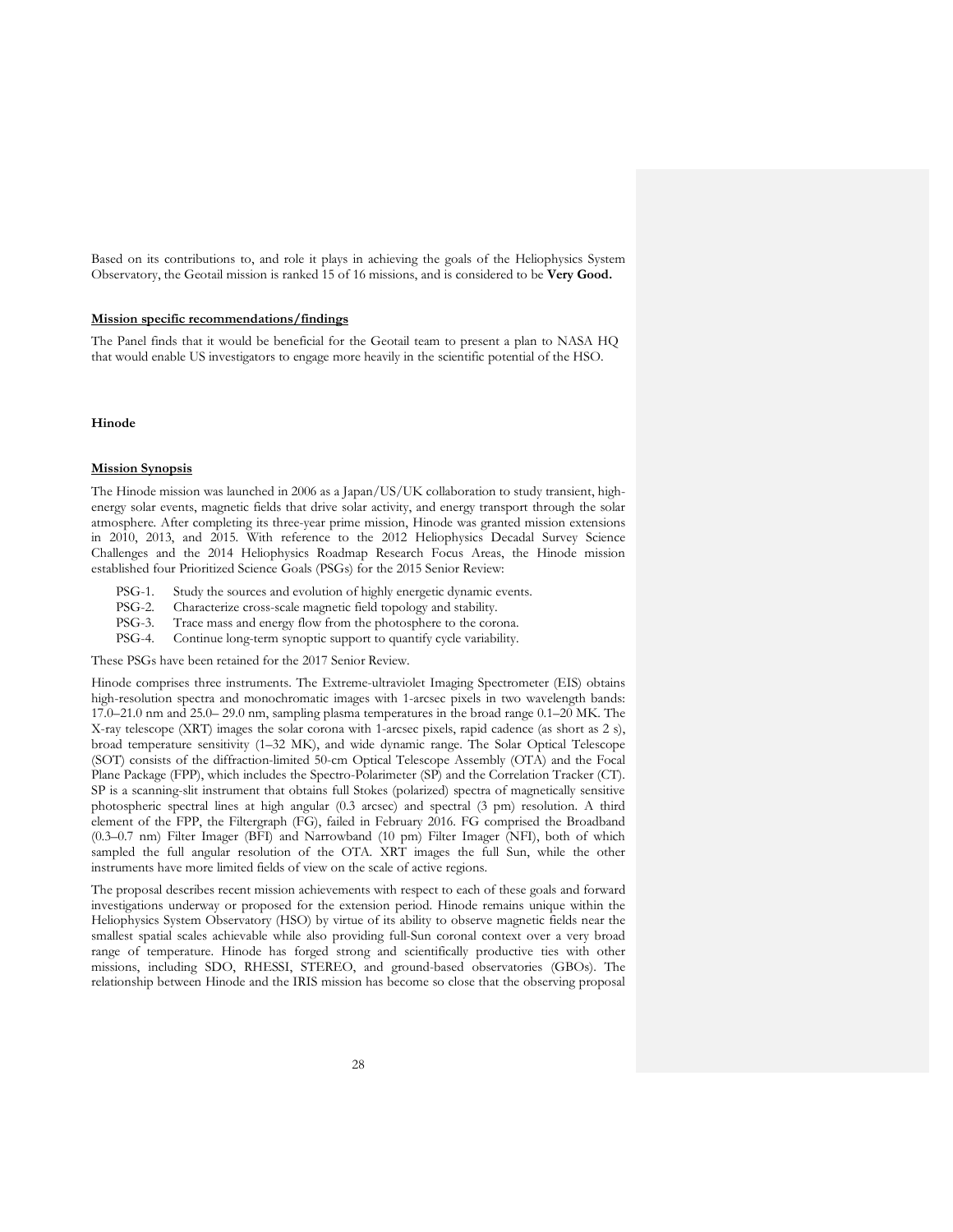structure is now merged into the IRIS-Hinode Operations Plan (IHOP). Hinode continues to expand its collaborative reach to include the NuSTAR mission, the Atacama Large Millimeter Array (ALMA), and within the proposed extension period, Parker Solar Probe, Solar Orbiter, and the 4-m Daniel K. Inouye Solar Telescope (DKIST).

# **Scientific Merit (Criterion A)**

The multi-faceted Hinode observatory has significantly advanced the state of knowledge with respect to each of its Primary Science Goals during its prime mission and extended phases.

The Spectro-Polarimeter has redefined the state of the art for the observation of small-scale vector magnetic fields as a result of its sensitivity and high and unvarying angular resolution. These characteristics have enabled SP both to probe the physics of small-scale flux concentrations such as solar bright points and to track the large-scale behavior of polar magnetic fields through the solar cycle. High-quality SP magnetograms, combined with non-linear force-free magnetic field modeling and MHD simulations constrained by XRT and other coronal data, have provided the first rigorous tests of fully three-dimensional flare models. More generally, the Hinode instrument suite has no rival in its ability to study the magnetic topology of solar active regions.

EIS is uniquely able to provide comprehensive physical diagnostics of coronal plasma, including temperature, density, line-of-sight velocity, spectral line broadening, and abundances, all with high spatial resolution. This capability has been used, in conjunction with other HSO instruments and numerical modeling, to constrain the sources of the fast solar wind, to explore possible abundance variations through the solar cycle, to study the propagation and dissipation of MHD waves, and to characterize explosive chromospheric evaporation in flares—among many other consequential studies.

In the proposed extension period, the additional telemetry allocated to SP, EIS and XRT as a result of the failure of the FG instrument will be exploited to obtain more full-resolution SP rasters, more EIS line profiles, and higher-cadence XRT sequences. The loss of unique FG capabilities, such as Ca II images at the limb and high-cadence, high-resolution, large-area magnetograms, will preclude some studies that were previously possible; but, with serviceable data from other HSO assets to replace FG data, the observatory retains the capability to make significant progress on all its PSGs. Also, the loss of FG-enabled science can be compensated (in a rough sense) by telemetry-enabled "deep-dive" programs with the remaining, fully functional instruments.

As of February 2017, Hinode science data have been used in at least 1095 refereed journal articles from scientists in more than 20 nations. Although refereed publications have declined by about one third since their peak in 2009–2012, they are still at  $\sim$ 100/year and may well increase when the full effect of collaborations with IRIS, NuSTAR, and ALMA is felt. Involvement by early-career scientists remains strong, with over 80 Ph.D. theses and 40 Master's theses based substantially on Hinode data.

The Hinode mission is doing a good job of producing, documenting, providing, and archiving its data. The many and continually improving data products are made available through several portals, including the SDAC Final Archive. Extensive analysis software is provided and implicitly preserved via SolarSoft. The latter is IDL-based, but this limitation may be mitigated as SolarSoft is ported to Python (SunPy). The use of Helioviewer for at least some products is a very useful addition, as is the co-alignment database.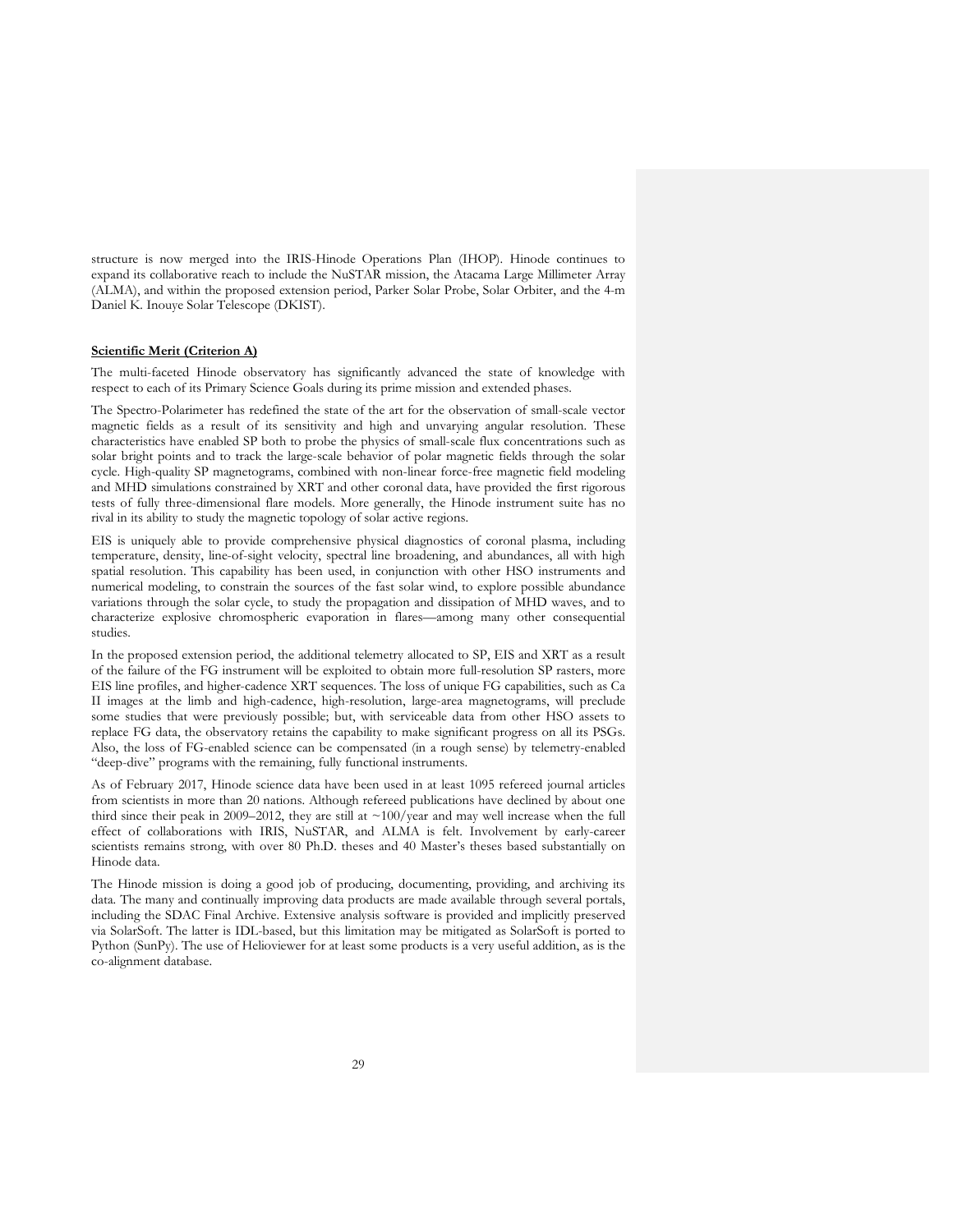Currently, Hinode does not make Level-1 or higher-level data uniformly available for convenient download. Providing these data would be highly valuable to potential users who do not have access to specialized software. Although continuing calibration refinements would require periodic reprocessing and therefore impose additional effort on the mission team, this is an activity routinely undertaken by many other missions and should be strongly considered.

# **Relevance and Responsiveness (Criterion B)**

The Hinode PSGs map closely to 2012 NRC Decadal Survey Science Challenges (DSCs) and to the Research Focus Areas (RFAs) in the 2014 NASA Heliophysics Roadmap. In particular, all the PSGs support the DSC, "Determine how magnetic energy is stored and explosively released and how the resultant disturbances propagate through the heliosphere" as well as the RFA, "Understand the origin and dynamic evolution of solar plasmas and magnetic fields throughout the heliosphere." PSGs 1-3 also support the DSC, "Determine how the Sun's magnetism creates its hot, dynamic atmosphere," and PSG 4 also supports the DSC, "Understand how the Sun generates the quasicyclical magnetic field that extends throughout the heliosphere." Other RFAs, including "Understand magnetic reconnection," "Understand the plasma processes that accelerate and transport particles," "Understand the creation and variability of solar and stellar magnetic dynamos," and "Understand the role of turbulence and waves in the transport of mass, momentum, and energy," are supported by one or more PSGs. In short, the proposal demonstrates strong links between nationally-defined science goals and both the achievements thus far and the plan for future investigations.

The proposal and addendum present 18 recent science results distributed across the 4 PSGs. Future work is also discussed with emphasis on synergies between Hinode and other components of the Heliophysics System Observatory. An illustrative subset of these examples is noted here.

A study of a surge in a large flare exploited Hinode (EIS and XRT), RHESSI, and SDO to show that multi-stranded loop structures are needed to explain the combined data (PSG-1). Hinode/XRT, SDO/AIA, and NuSTAR data were combined to determine the temperature profile of a microflare over a broad range, finding that the emission during the impulsive phase of this small event nevertheless extended to 10 MK (PSG-1). The ability of Hinode/XRT to reveal the hottest loops in active regions has made it a key asset for constraining non-linear force-free field (NLFFF) models of the coronal magnetic field, which are in turn critical for testing modern three-dimensional flare models (PSG-2). A recent analysis of Hinode Stokes profiles resolved a longstanding controversy about the orientation of weak internetwork magnetic fields by demonstrating that they are predominantly horizontal, in agreement with MHD simulations (PSG-2). Hinode/EIS spectra have demonstrated that some small regions near sunspots exhibit the inverse first ionization potential (FIP) effect, which heretofore has been seen only in stars with large starspots; the FIP effect is an important but not fully understood diagnostic of the source (coronal or photospheric) of solar or stellar plasma (PSG-3). One of the first Ph.D. theses to be based on joint spectroscopic observations from Hinode and IRIS found clear evidence for heating to transition-region temperatures in spicules, in good agreement with radiative MHD simulations (PSG-3). The Hinode XRT and EIS instruments have now accumulated nearly a full solar cycle of full-disk irradiance observations (PSG-4). These observations are unique in two ways: they span the full range of solar plasma conditions, extending from the chromosphere to the hottest AR plasmas; and they have spatial resolution, making it possible to study the magnetic origins of solar irradiance variability. The unique ability of Hinode SP to observe strong magnetic flux concentrations in the Sun's polar regions has brought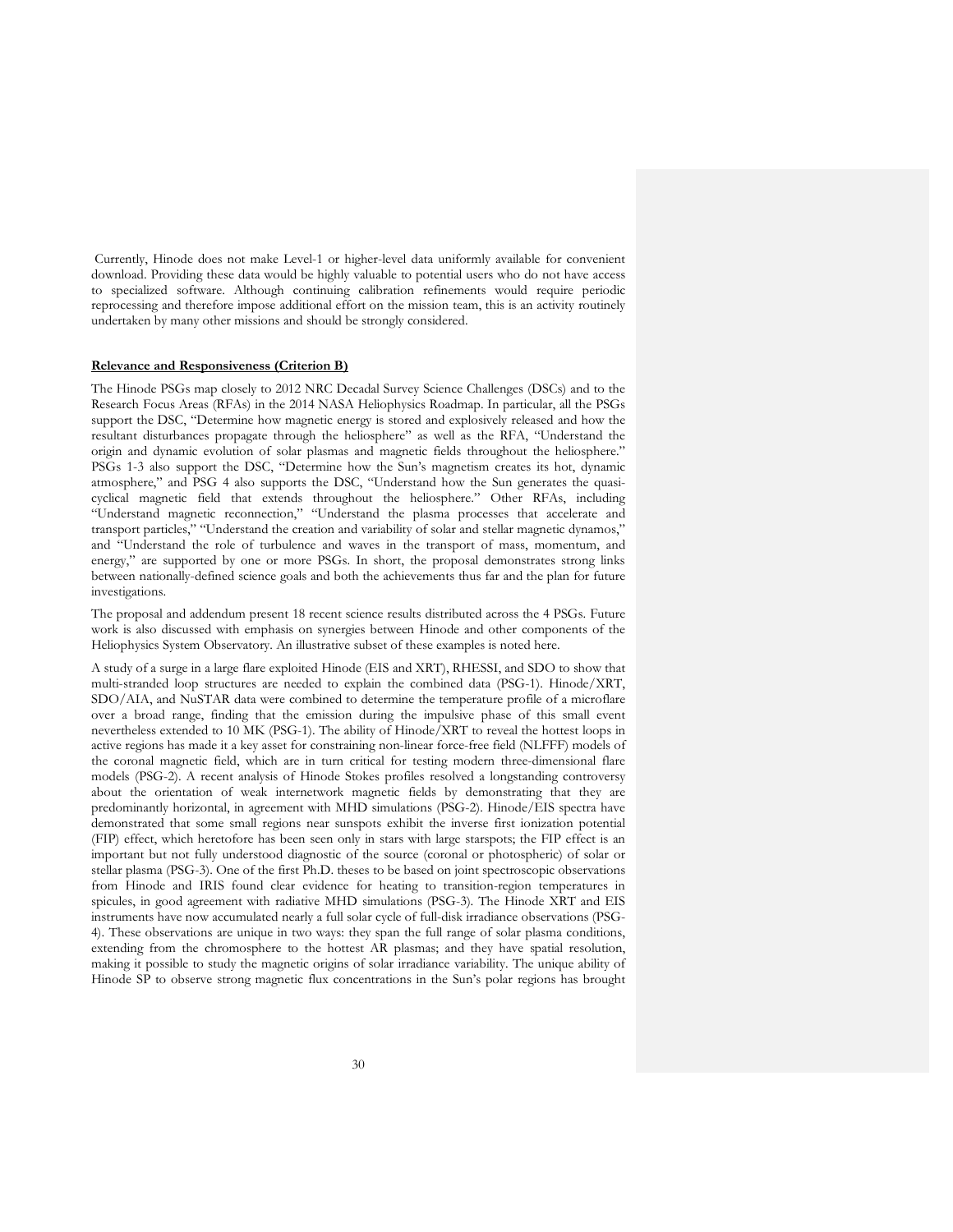into question the pole-peaked ("top-knot") flux distributions that have been inferred from lowerresolution synoptic data (PSG-4). It will be important to resolve this question through continued observations and future analysis of data from SP, SDO/HMI, and GBOs.

The proposal presented a wide range of prospective investigations that address each of the PSGs and are fully responsive to the Senior Review call.

The 2015 Senior Review did not include any specific findings that the Hinode mission was asked to address.

## **Technical Capability and Cost Reasonableness (Criterion C)**

The SOT Filtergraph (FG) stopped working on 25 February 2016. After detailed analysis, the mission team, sponsoring agencies, and the Hinode Science Working Group agreed to leave FG unpowered for the remainder of the mission. The other instruments are functioning well and are fully capable of addressing the Priority Science Goals. The spacecraft functions nominally and has sufficient fuel to continue observations for at least ten more years in its current 680-km polar orbit.

The mission team has achieved cost efficiencies through adjustments such as Focused Mode operations during eclipse seasons (reducing science planning to once a week) and an automated routine for dynamically allocating telemetry. However, Hinode is a multi-faceted observatory, and its integration with the HSO requires a high level of daily international coordination. The proposed operating model is well justified and can be executed with in-guide funding.

#### **Value to the Heliophysics System Observatory**

*Hinode* instruments provide data in unique parts of parameter space that complement other solar missions. XRT presents a unique bridge between SDO/AIA and RHESSI, especially for studies of high-energy events that can severely impact the heliosphere and the near-Earth environment. XRT presently represents the sole HSO capability for imaging the hottest coronal plasmas. The spectral coverage of EIS is unique in the HSO but is also powerfully complemented by the chromospherefocused IRIS spectrograph. SP provides "ground truth" measurements of the structure of the photospheric magnetic field, which for example, is viewed in only an averaged sense with SDO/HMI.

Faced with the failure of the FG instrument and constrained funding, yet expanding opportunities for synergistic observations, the Hinode instrument teams have developed new observing modes and collaborations to contribute uniquely to HSO system science while reducing planning and operations requirements. For example, SP now obtains high-cadence vector magnetic observations of a narrow field of view co-aligned with IRIS. EIS routinely takes full-disk spectroscopic observations to identify and investigate sources of the solar wind—a vital boundary condition information for the heliospheric system. A higher telemetry allocation will allow XRT to exploit fully its unique ability to acquire high-cadence image sequences of high-temperature plasma in flares and non-flaring heating events, with complementary temperature coverage from SDO/AIA.

In summary, the Hinode team has made a concerted and successful effort to integrate the Hinode Operational Plans (HOPs) with the HSO, as evidenced by over 300 HOPs coordinated with other HSO assets.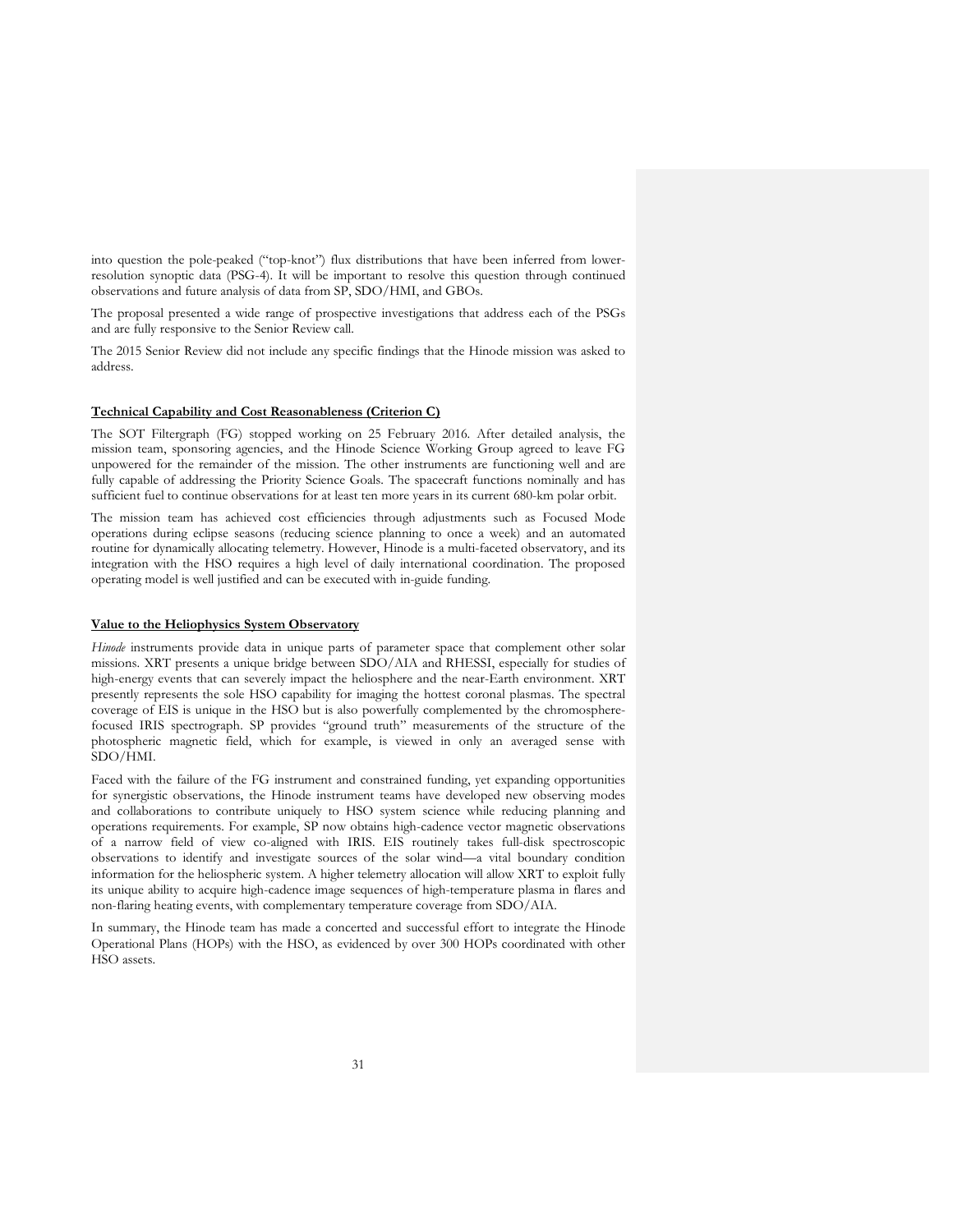## **Mission Archive Plan**

The Hinode mission is doing an excellent job of producing, documenting, providing, and archiving its data. The many and continually improving data products are made available through many routes, including the SDAC Final Archive. [It is incorrectly stated that NSSDC is the Final Archive for the data; NSSDC is now only a Planetary Archive. The fact that SDAC mirrors DARTS makes the issue of data safety largely moot.] Extensive analysis software is provided and implicitly preserved via SolarSoft. The latter is IDL-based, but this limitation may be circumvented as SolarSoft is ported to Python (SunPy). The use of Helioviewer for at least some products is a very useful addition, as is the co-alignment database. Hopefully the later is used in conjunction with the former.

At some point, probably sooner rather than later, it would be useful to apply "prep" routines to all the files to produce a Level 1 (etc.) product that could be used independently of specialized software. This seemingly is done already for at least some of the products. The supplied png browse data is quite helpful; these should be in the final archive if they aren't already.

# **Overall Assessment**

Based on the mission performance during its prior extended phase and the feasibility and promise of its upcoming operational phase, the Hinode mission is ranked 9 of 16 missions, and is considered to be **Excellent/Very Good.**

Based on its contributions to, and role it plays in achieving the goals of the Heliophysics System Observatory, the Hinode mission is ranked 9 of 16 missions, and is considered to be **Excellent/Very Good**.

# **Interstellar Boundary Explorer (IBEX)**

# **Mission Synopsis**

IBEX was launched on October 19, 2008, with an Orbital Sciences Pegasus XL Rocket near the Reagan Test Site in the Kwajalein Atoll. IBEX is part of NASA's Small Explorers (SMEX) program, with a Prime Mission start date of February 11, 2009, and a duration of 2 years. IBEX is now proposing a 3rd extension.

The overarching objective of the mission is to explore and map the complex boundary between the heliosphere and the local interstellar medium (LISM). It does so by detecting and measuring, in near-Earth space, energetic neutral atoms (ENAs) coming from or through the boundary region and travelling inward from interstellar space. IBEX has made numerous fundamental discoveries, many unanticipated, spanning questions about the local interstellar magnetic field (LISMF) and its influences, the boundaries of our solar system, their spatial structure, and the properties of the LISM. In the 1st and 2nd extended mission (EM), IBEX continued to discover the evolving properties of interstellar interactions, stimulating fundamental controversies. In addition, IBEX observations reveal new information about global magnetospheric and lunar interactions with the solar wind.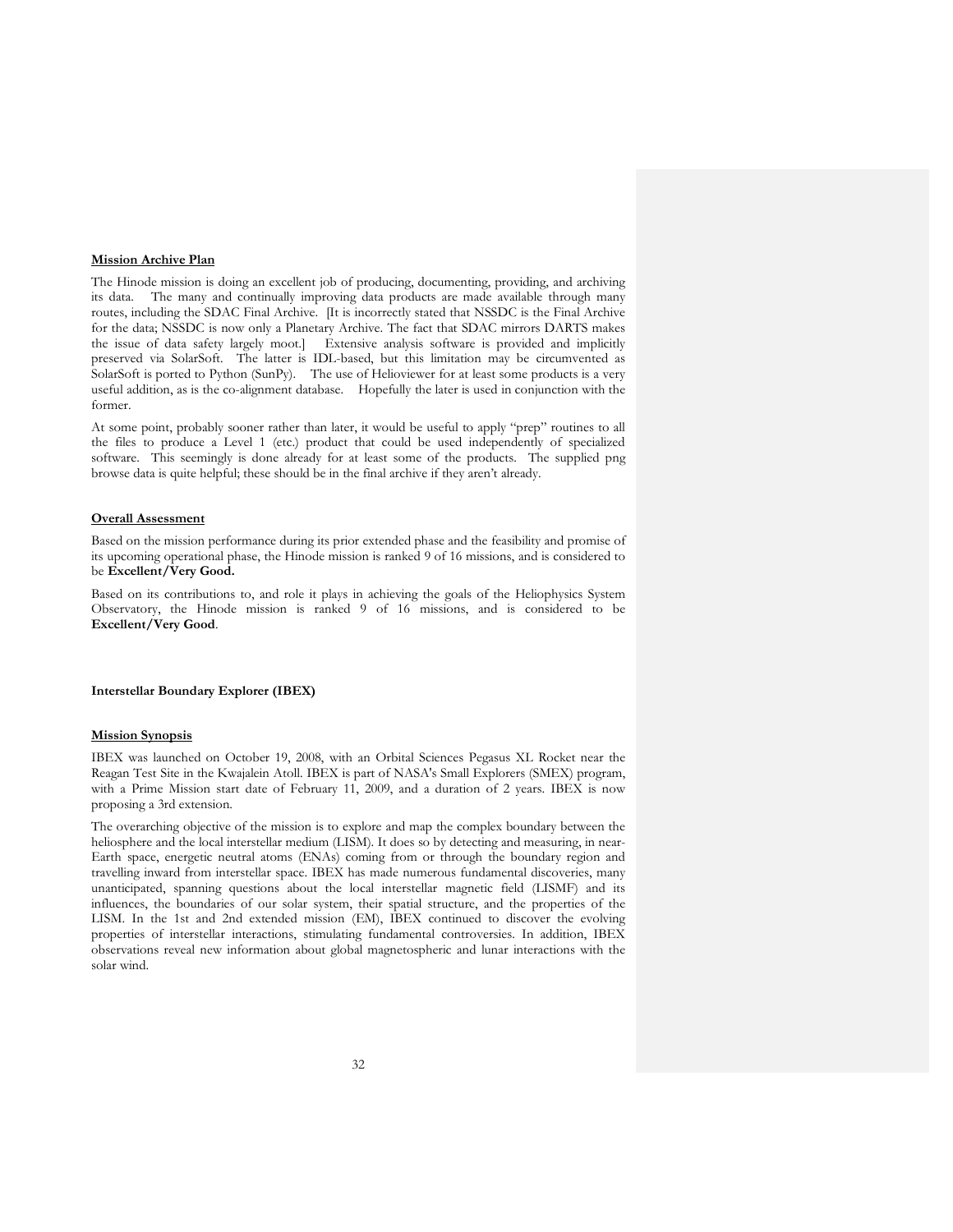In this, the proposed 3rd mission extension, the prioritized science goals (PSG) are:

- PSG1: What is the physical origin of the Ribbon?
- PSG2: What are the basic physical properties of our global heliosphere and how are they regulated?
- PSG3: What are the field, flow properties and composition of the Local Interstellar Medium (LISM), and how does it interact with the global heliosphere?

A Science Traceability Matrix is provided in the EM3 proposal, linking the PSGs to IBEX data products, SMD-Heliophysics goals, and 2012 Decadal Survey Key Science Goals.

# **Science Merit (Criterion A)**

The IBEX team has made numerous groundbreaking discoveries and accomplishments, which address each of the PSGs. IBEX observations have been analyzed in the context of numerous competing models and theories, ushering in the present era of heliospheric research. As the mission proceeds, testable predictions are pursuit to allow the resolution of the controversies that now exist concerning the global heliosphere and interstellar interactions. During the Prime Mission Phase and the first two EMs, the following was accomplished:

- Accomplishment 1: The IBEX Ribbon. IBEX discovered the completely unanticipated Ribbon emission from the first set of observations in 2009. Currently, only IBEX is capable of observing the Ribbon, providing the data needed to resolve the questions of its underlying processes, and to understand the Ribbon's broader implications for heliophysics and astrophysics. The extended mission will provide the means to test the physical processes controlling the Ribbon's formation through the solar cycle.
- Accomplishment 2: The Ribbon and TeV Cosmic Rays. During the initial observations of the Ribbon, it was realized that the Ribbon is likely ordered by the LISMF vector direction, with ENA emission coming from radial directions perpendicular to the LISMF.
- Accomplishment 3: Determination of the LISM field direction and strength. The pristine LISMF direction is offset from the Ribbon center by  $\sim 8^\circ$  toward the LISM inflow direction and supports the concept that Voyager 1 is observing the draped LISMF.
- Accomplishment 4: Parallax Measurements of the Ribbon. A model-independent method was used to identify the distance from the Sun to the Ribbon emission via the parallax motion of the Ribbon as viewed from the Earth (and IBEX) as it orbits the Sun.
- Accomplishment 5: Ribbon Evolution Different than the Globally Distributed Flux (GDF) Support for Secondary ENA Ribbon Source.
- Accomplishment 6: Asymmetric Heliosheath and Heliotail Geometry. Besides the Ribbon, IBEX observations of the globally distributed flux have provided a wealth of new insights into the structure and characteristics of the heliosheath.
- Accomplishment 7: Energy and latitudinal dependence of global ENA spectrum was established.
- Accomplishment 8: Roll-over of the low energy ENA spectrum. A roll-over in the heliospheric ENA spectrum below 0.1 keV was observed in the downwind hemisphere
- Accomplishment 9: Polar heliospheric boundary manifestations of the 11-year solar cycle was observed.
- Accomplishment 10: 11-year solar cycle and PUI extinction influences on Heliotail structure are observed.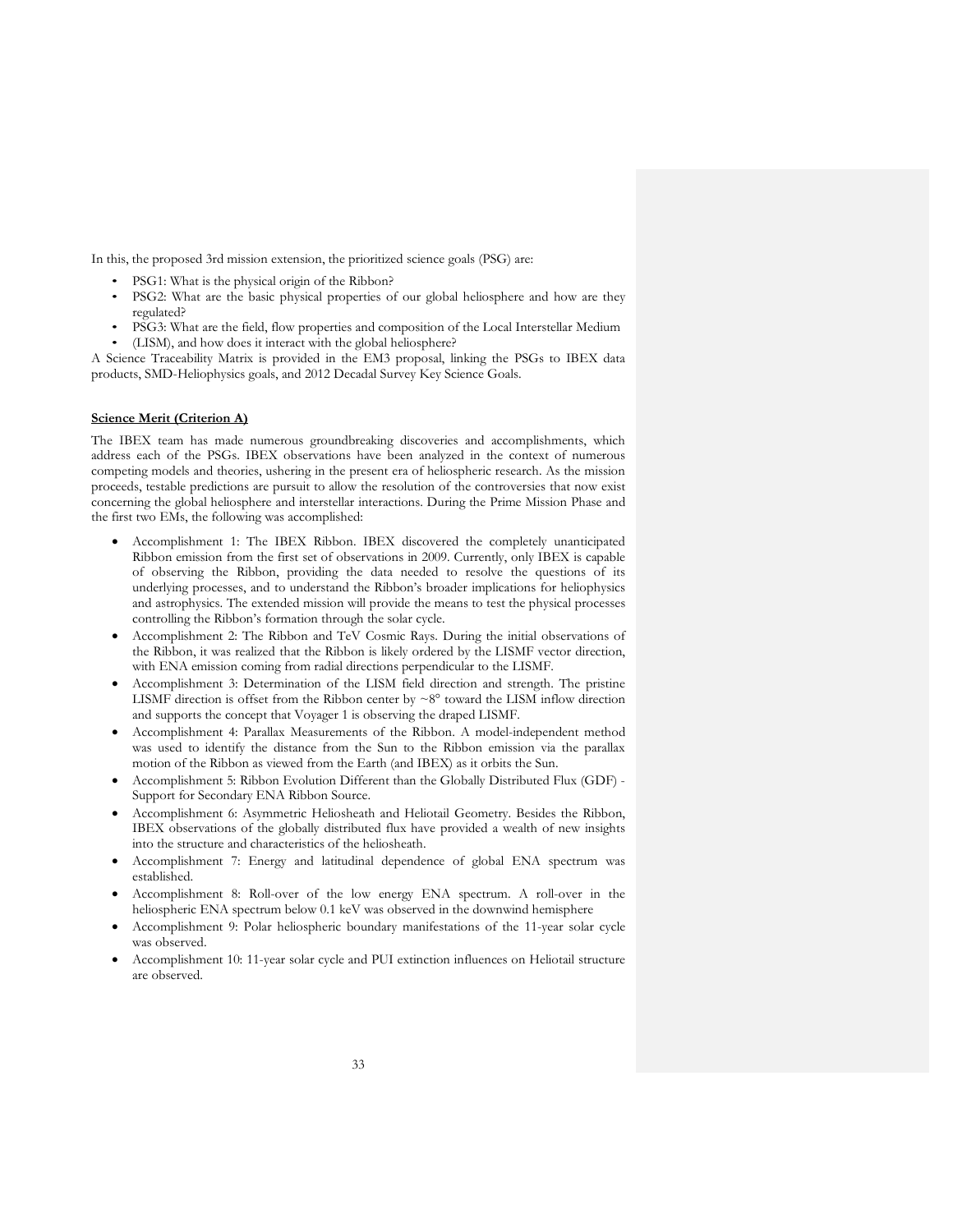- Accomplishment 11: Voyager 1 and a plasma depletion layer outside the HP investigated.
- Accomplishment 12: Disappearance of latitudinal ordering of the Ribbon and GDF. The first three to five years of IBEX observations revealed a clear latitudinal ordering of the Ribbon and GDF with the SW.

Further accomplishments (30 altogether) addressing properties of the Interstellar Medium and additional science observations with IBEX are listed in the EM3 proposal.

IBEX's scientific productivity has been substantial: over 260 refereed publications with more than 5500 citations, 77 new publications and 2345 citations since the last senior review, including the initial discovery papers in Science, a total of 8 papers in Science, and 25 papers in Astrophysical Journal Supplements.

#### **Relevance and Responsiveness to the Call (Criterion B)**

The IBEX 3rd extended phase is highly relevant to the SMD science plan. Each of the three 2014 NASA Science Plan Goals for Heliophysics is addressed by this phase of the mission. IBEX all-sky maps provide a fundamental source of knowledge about how our Sun's activity influences the global structure of the heliosphere and its interactions with the LISM, thereby addressing NASA's fundamental science question, "How do geospace, planetary space environments and the heliosphere respond?" to variations from the Sun and LISM.

Addressing the three Heliophysics Goals:

- 1. IBEX maps of the global heliosphere and energy spectra resolve fundamental dynamic processes that control the changes to our global heliosphere and the particle populations including energetic particles and cosmic rays that help define the space environment at the planets and throughout our solar system.
- 2. IBEX globally images the direct manifestations of solar changes at the farthest reaches of the Sun's influence in the local galactic medium.
- 3. IBEX determines the source of variations to cosmic rays that present the most significant hazard to long duration space travel, and over the long-term, influence Earth, other planetary systems, and their habitability.

High-quality IBEX data and user-friendly analysis tools are accessible to scientists and the public via the IBEX website, the Space Physics Data Facility (SPDF) and the National Space Science Data Center (NSSDC). The IBEX website details the mission's objectives, launch, data acquisition strategy, history, research team, educational materials, and 12 Level-3 final data product releases. These releases are archived to SPDF and NSSDC for further access via the Virtual Heliophysics Observatory.

#### **Technical capabilities and cost reasonableness (Criterion C)**

The IBEX spacecraft bus and payload are in excellent health, and an additional five years or more of operations is fully expected. Three mission-long trend analyses of the spacecraft bus subsystems and one mission-long trend analysis of the payload subsystems have been performed since launch. All indicate degradation far less than pre-launch predicts. The IBEX-Lo configuration changed in 2012, and the current settings allow non-degraded data collection throughout the period covered in the continued EM. Key life-limiting factors are radiation and battery loading due to long eclipses. Both of these were greatly minimized by the June 2011 orbit change maneuver.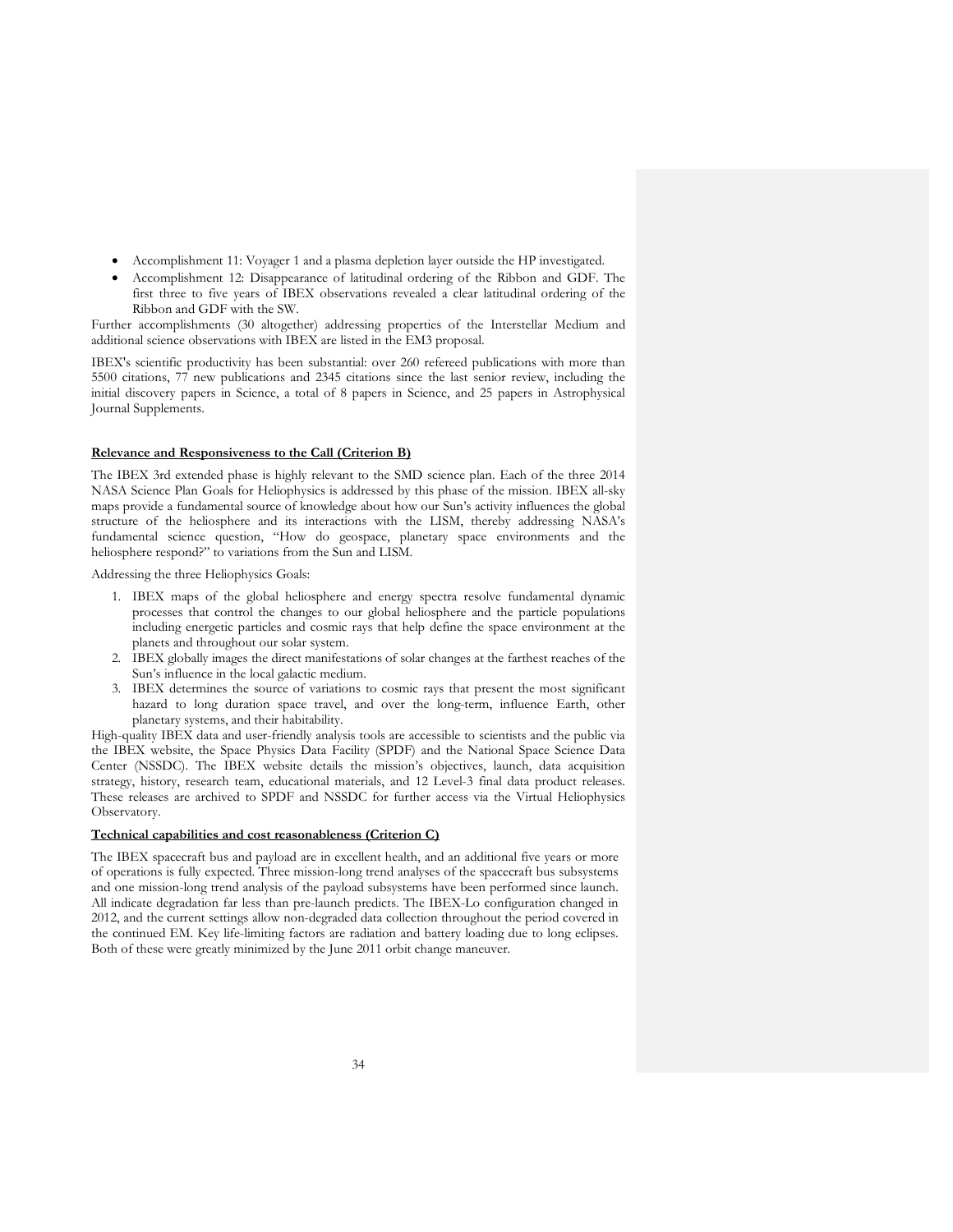The FY 2018 - 2023 budgets are identical to the current FY17 budget, so the real spending power of the mission degrades with inflation; for 3% inflation per year, a nearly 20% cumulative reduction will occur over the six-year period. In order to continue to operate the mission and to make groundbreaking science with a decreasing budget, IBEX plans to find efficiencies and reduce capabilities on the operations side and by accepting some increased risk.

IBEX remains a low-risk, low-cost mission with huge science return.

## **Contribution to the HSO**

IBEX connects to all major components of the HSO and to other NASA missions (MMS, STEREO, New Horizons, Juno, MESSENGER, LRO) and addresses all three Heliophysics science objectives of the 2014 Science Plan for NASA's Science Mission Directorate (SMD) and all four goals from the 2012 Solar and Space Physics Decadal Survey.

#### **Mission Archive Plan**

The IBEX mission is doing a good job of producing and archiving its data. However the most recent skymaps are not easily accessed. New products are archived in multiple places as they are produced. Data are stored and served through many routes, including the SPDF Final Archive. [The SPDF Archive seems to be misidentified as NSSDC, which is no longer an HP archive.] Both low level and fully vetted final data products are produced and made available, and relevant software is part of the planned set of final products. The team will easily achieve the goal of an independently useful and complete set of products and documentation for the long term.

One possible concern is the use of just ASCII files and IDL savesets. In addition, it would be useful to consider either or both CDF and FITS as formats to provide more direct access from various software packages to be able to use the data more easily in multi-mission contexts.

The IBEX entries in the HDP need to be updated, since they only cover up to Release 3. This should be coordinated with the SPASE group at UCLA and GSFC.

#### **Overall Assessment**

Based on the mission performance during its prior extended phase and the feasibility and promise of upcoming operational phase, the IBEX mission is ranked 2 of 16 missions, and is considered to be **Excellent/Very Good***.*

Based on its contributions to, and role it plays in achieving the goals of the Heliophysics System Observatory, the IBEX mission is ranked 6 of 16 missions, and is considered to be **Excellent**.

# **Mission specific recommendations/findings:**

The panel finds that most recent skymaps are not easily accessed. The IBEX should ensure that skymaps are easily accessed and useable by the science community.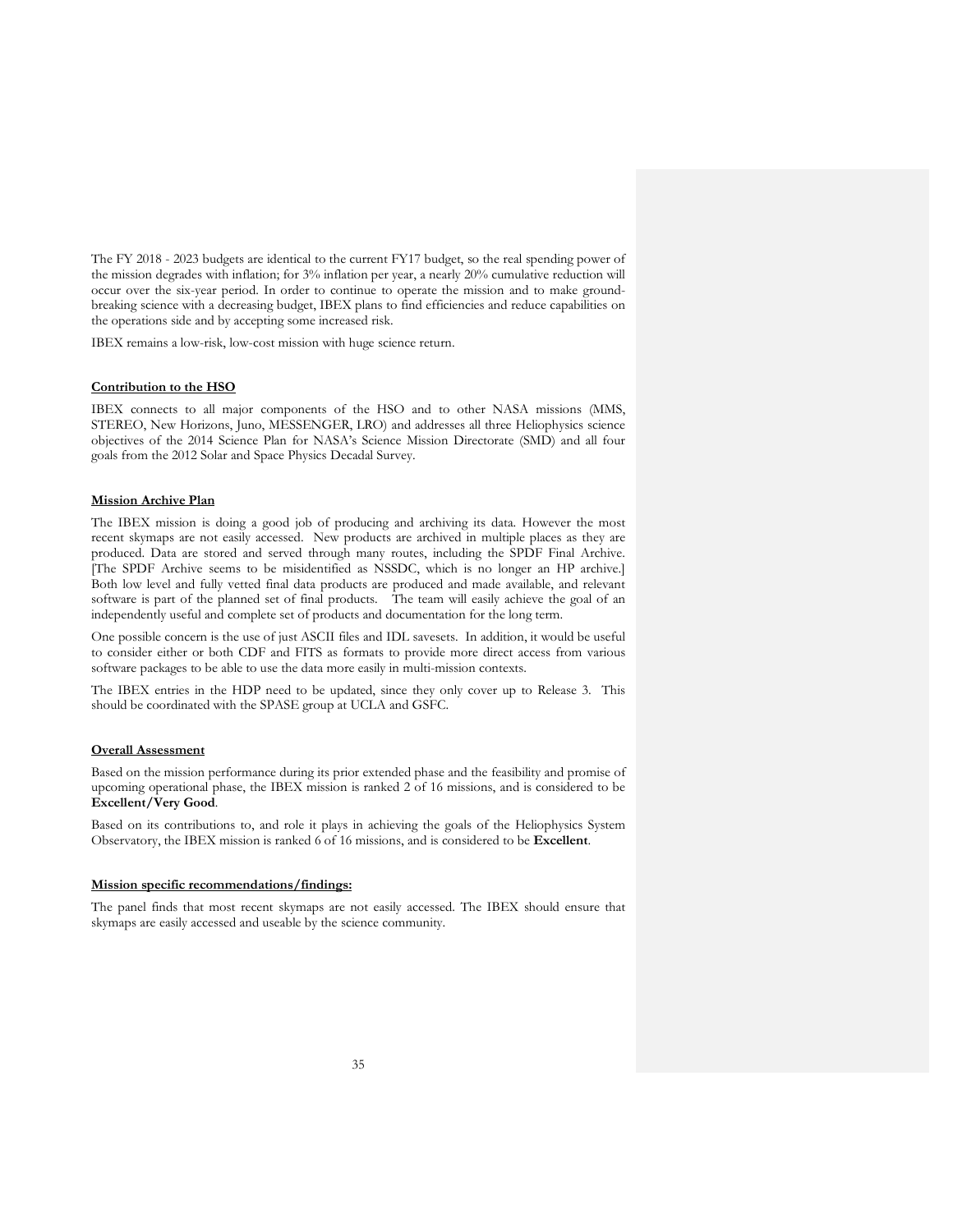## **Interface Region Imaging Spectrograph (IRIS)**

#### **Mission Synopsis**

The Interface Region Imaging Spectrograph (IRIS) is the highest resolution observatory to provide seamless coverage of spectra and images from the photosphere into the corona. IRIS is designed to provide spectra and images of the Sun from the photosphere to the low corona, at high spatial, spectral, and temporal resolution. It has an effective spatial resolution between 0.33 and 0.44 arc seconds, and a maximum field of view of 120 arc seconds. The IRIS consists of a 20 cm telescope that feeds far (FUV) and near ultraviolet (NUV) light into a high-resolution spectrograph that obtains solar spectra and images at very high cadence (down to 2 s) and resolution both spatially (0.3300 in FUV, 0.400 in NUV) and spectrally (3 km/s pixels), allowing flexible rastering of active region size fields-of-view. The spectral ranges for the slit--jaw are similar to those of the far--UV (4.0~nm bandpass) and near--UV (0.4 nm bandpass). The high data rate of IRIS allows images to be taken every 5-10 s and spectra every 1-2 s. IRIS is a NASA small Explorer that was launched on 27 June 2013 into a circular, Sun-synchronous, polar, low-Earth orbit. The prime mission started at the end of July 2013 and finished late July 2015. IRIS has been in extended mission for nearly 2 years since August 2015.

The primary objective of IRIS is to understand the processes that energize the solar atmosphere. Examples include: The detection of non-thermal electrons in coronal nano-flares provides new insight into mechanisms behind non--thermal energy generation specifically, which dominate in the chromosphere and corona. The IRIS high resolution spectra have shown for the first time the existence of regions of very dense plasma in the photosphere and low chromosphere that are rapidly accelerated and heated to 80,000 K.

IRIS combines observations of the solar chromosphere and transition region with advanced numerical simulations, including the development of publicly available sophisticated radiative transfer codes. IRIS science goals for the next five years will address a broad range of unsolved questions pertinent to the physics of the solar chromosphere and low corona, such as which physical processes dominate the heating of the chromosphere, which mechanisms drive white light flares and initiate coronal mass ejections, and how jets supply mass to the corona and to the fast/slow solar wind. IRIS team proposes, for the next mission extension, to continue monitoring flares and CMEs to obtain a statistical ensemble of observations required to make breakthroughs in understanding these eruptions. The following are the prioritized science goals of IRIS during the proposed extended mission:

- 1. Study fundamental physical processes in the solar atmosphere
- 2. Investigate the (in)stability of the magnetized atmosphere
- 3. Analyze energy and mass transfer between photosphere, chromosphere and corona
- 4. Quantify variations of far and near ultraviolet solar radiation over the solar cycle
- 5. Explore the solar-stellar connection

During its extended phase, the *IRIS* mission will focus in further developing advanced numerical simulations to improve the diagnostic value of its observations, and further strengthening collaborations with other space- and ground-based observatories.

31 refereed papers published in the 16 months since the data became public. Nearly 25 Ph. D. students worldwide use IRIS data for their dissertation. Since the last senior review, 162 refereed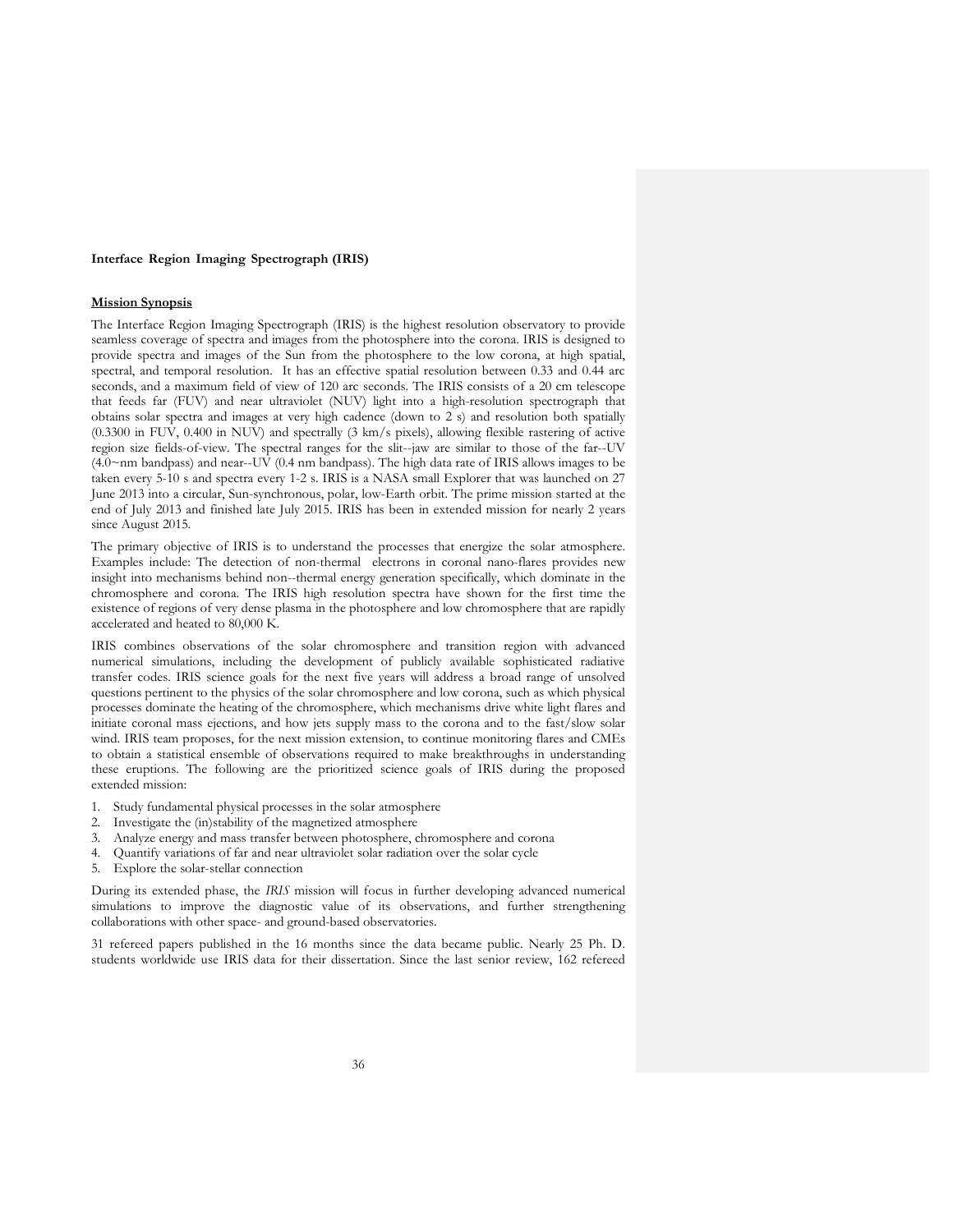IRIS-related papers published. IRIS had 8 major media events and more than 51,000 downloads by many hundreds of scientists worldwide.

## **Science Merit (Criterion A)**

One of the most challenging problems in solar physics is to better understand the nature of solar flares and coronal mass ejections (CMEs). The subarcsecond spatial resolution combined with the very high temporal cadence of the observations makes IRIS a unique instrument for detailed studies of the magnetic field reconnection and its thermodynamic effects in flares.

During the first mission extension, IRIS has continued to provide new insight into many physical processes and discovered new phenomena that challenge current models and provide novel avenues for future research. The IRIS team proposes to continue confronting new developments of a wide range of numerical models with observations from IRIS (often specially tailored and on new targets in response to earlier findings) and other space-based (HSO) or ground-based instruments to capitalize on the promise of earlier discoveries.

Science objectives in the proposed extended phase: Through a combination of novel inversion techniques, advanced numerical simulations,and coordinated IRIS, ALMA and other ground-based observations, the US and broader IRIS team will advance our understanding of the processes, including ion-neutral interactions, that dominate the heating of the chromosphere. The IRIS team will use 37 and HSO observations and 3D numerical models to investigate the role of field line braiding in heating magnetic loops, with several HGI teams studying the effects of nonequilibrium ionization in such loops. The IRIS team and HGI teams will exploit the novel diagnostic potential of loop footpoint brightenings observed with IRIS to investigate the presence and properties of nonthermal particles in nanoflare sized events in the non-flaring corona. The IRIS team and several HGI or HGCR teams will exploit IRIS and HSO observations and 3D numerical models to advance the current understanding of reconnection in the partially ionized chromosphere, the onset of fast reconnection, particle acceleration in flares, the mechanism driving white light flares and the initiation of coronal mass ejections. Coordinated ground-based HSO and IRIS observations will be obtained by the IRIS and HGI teams to study how jets supply mass to the corona or solar wind, determine the chromospheric origins of the solar wind and how small-scale flux emergence impacts the lower atmosphere. The IRIS team will study the physical origins and cyclical variations of the Mg II index, and search for precursor signatures of the next solar cycle. The high spectral resolution of IRIS will be used by the IRIS team to benchmark stellar synthesis codes and study white light flares on other stars, addressing key issues in stellar astrophysics.

The IRIS mission provides an excellent set of searchable, accessible, and well-documented products. IRIS has considerable coordination with other missions, which is very productive. Users are provided with a number of routes to data, all well documented. The data are safe and well served.

However, whether their excellent data search tool can be preserved on a long-term basis is yet to be considered and taken adequate measured to ensure it. It is also of concern that if SDAC is already mirroring the primary IRIS archives and if not, the plan for this should be started soon rather than waiting for the end of the mission. It should be noted that NASA is no longer maintaining Resident Archives in general, and the level of resources that was expected for such efforts was never expected to be large (e.g. \$50K/year for two years). This makes planning for long-term archiving somewhat more urgent than indicated in the MAP.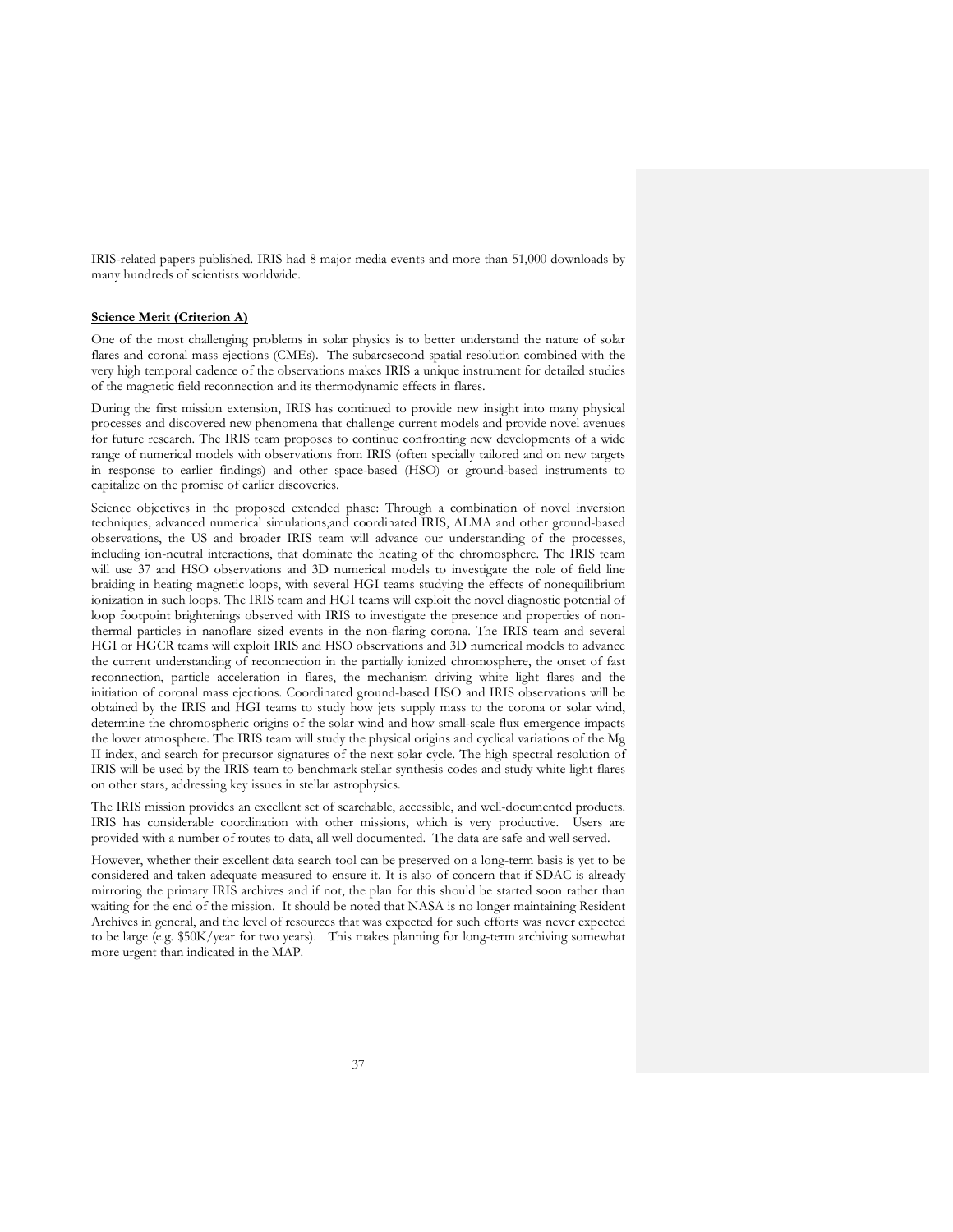#### **Relevance and Responsiveness to the Call (Criterion B)**

The IRIS mission is relevant to the SMD Science Plan and for achieving NASA's strategic goal for Heliophysics to Understand the Sun and its interactions with the Earth and the solar system. The PSGs of IRIS addresses the science goals of Heliophysics Roadmap Research Focus Areas (RFAs) and 2012 Decadal Survey Challenges (DSCs) and Key Science Goals (KSGs) and the proposal provides in depth details of how each of their PSGs address these science goals.

As in the previous SR, the current Panel did not notice anything of concern regarding the spacecraft health, operations, data archival or their science goals. The panel found the *IRIS* mission to be outstanding and addressing compelling science in the proposed extended mission and the proposal well presented.

## **Technical Capabilities and Cost Reasonableness (Criterion C)**

Lockheed Martin Space Systems Company developed the IRIS spacecraft in-house under management by LMSAL. The IRIS spacecraft and the instruments on board are in excellent health. All spacecraft systems are performing nominally with minimal intervention from the engineering staff, contains no consumables and has performed almost flawlessly on orbit so far. No subsystem shows signs of significant degradation. Attitude control, mechanisms, throughput and optical performance are expected to continue to allow IRIS to obtain data of the highest quality, and provide well-calibrated data within a few days of observing.

All the instrument calibrations have been well incorporated into the data products provided to the science community. The main challenges for the extended mission are to keep all calibrations current, and to improve their quality as future science may rely on more sophisticated analysis. Continued adequate funding of the calibration work is essential for the future scientific return of the mission.

IRIS has been managed within budget since launch. However, since the in-guide funding for FY 19- 23 includes a significant drop in funding and does not correct for inflation while costs for X-band are budgeted to increase significantly. As a result, science operations funding is reduced to below 5 FTE (for science planning and coordination, data processing, archiving and validation, and calibration), and science analysis to below 3.5 FTE leading to loss of key personnel. This poses a significant risk of lower quality calibration of data, substantial cuts in coordination with other instruments, and reduces the availability of unique stably-pointed ("sit-and-stare") observing sequences (because of reduced frequency of wobble calibration). This reduction would also impact science analysis, severely cutting the involvement of early career scientists and removing support for PSGs 3-5. The over-guide request of IRIS includes inflation correction (3% per year) and support for X-band passes after December 2018.

Since launch, eight of the 14 IRIS X-band passes per day have been provided by ESA, which is guaranteed until December 2018 and may continue (on a 2-year decision cycle). Therefore we have budgeted for replacement of this downlink capability by NASA (not-in-kind, i.e., in addition to existing in-kind NEN passes) in the event ESA support is not continued. We note that while the total budget in this "Request" is Over-Guideline, it would maintain science operations and analysis (excl. X-band, incl. 3% inflation) at 75% of the prime mission budget. The higher budget of the "Request" will maintain the funding at the level required for continued availability of well-calibrated, stably-pointed spectra and images, and allow science at adequate levels to address the PSGs. If ESA X-band support continues beyond 2018, the increased costs to NASA would be modest.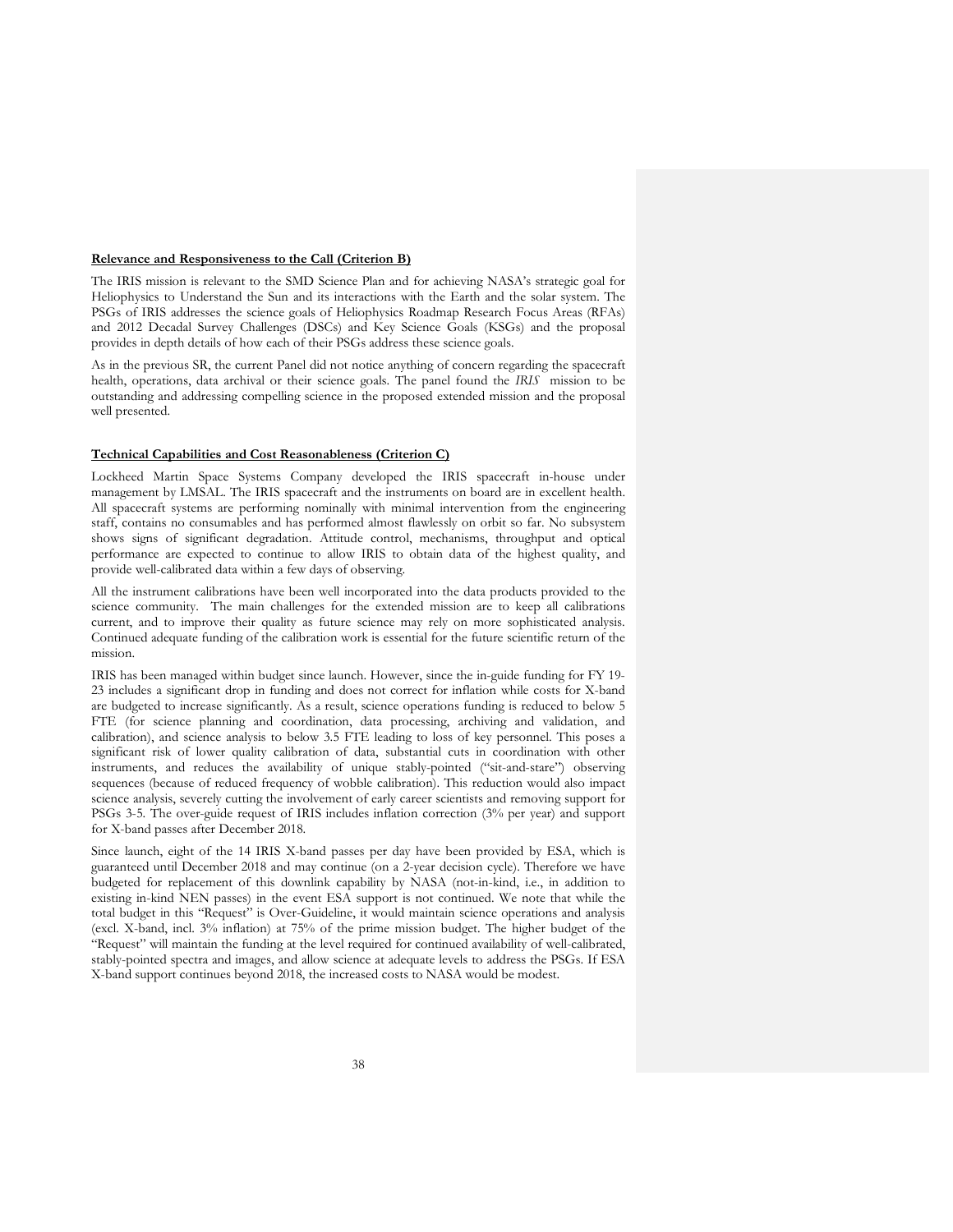International support - ESA has agreed to continue IRIS support with funding for European workshops and 8 data downlinks/day until December 2018 and the team is awaiting ESA decision on their continued support.

## **Contribution to the HSO**

IRIS has an excellent track record of coordinating with HSO missions such as SDO, Hinode, RHESSI and STEREO. With its high-resolution images and spectra, IRIS provides a critical capability in the HSO by delivering rich photospheric, chromospheric, transition region and coronal diagnostics that no other HSO instrument can provide. During the proposed extended phase, coordinated observations with the HSO and ground-based observatories will be a primary goal for IRIS science operations.

The chromospheric and transition region spectra and images of IRIS form a perfect complement to Hinode's photospheric magnetograms and coronal spectra and images, SDO's full-disk magnetograms and coronal images, STEREO's full-disk coronal views, and RHESSI's hard X-ray observations. IRIS observations of the destabilization, response to energy release, and hot plasma in flares provide excellent high-resolution diagnostics of the reconnection process that complement the coronal observables from SDO, Hinode, RHESSI, LASCO and STEREO. Future collaboration/coordination plans include ground-based instrumentation that will soon be operational, such as the Atacama Large Millimeter/submillimeter Array (ALMA), the German GREGOR 1.6 m telescope, and the NSF-funded 4 m Daniel K. Inouye Solar Telescope (DKIST).

### **Mission Archive Plans**

The IRIS mission provides an excellent set of searchable, accessible, and well-documented products. The considerable coordination with other missions is very useful. Users are given a number of routes to data, all documented. The data are safe and well-served.

A long-term concern is whether the very nice data search tool can be preserved; this problem should be given some thought.

It is not clear whether the SDAC mirrors the primary IRIS archives. If not, the plan for this should be started soon rather than waiting for the end of the mission. It should be noted that NASA is no longer maintaining Resident Archives in general, and the level of resources that was expected for such efforts was never expected to be large (e.g. \$50K/year for two years). This makes planning for long-term archiving somewhat more urgent than indicated in the MAP.

## **Overall Assessment**

Based on the mission performance during its prior extended phase and the feasibility and promise of its upcoming operational phase, the IRIS mission is ranked 3 of 16 missions, and is considered to be **Excellent/Very Good.**

Based on its contributions to, and role it plays in achieving the goals of the Heliophysics System Observatory, the IRIS mission is ranked 7 of 16 missions, and is considered to be **Excellent**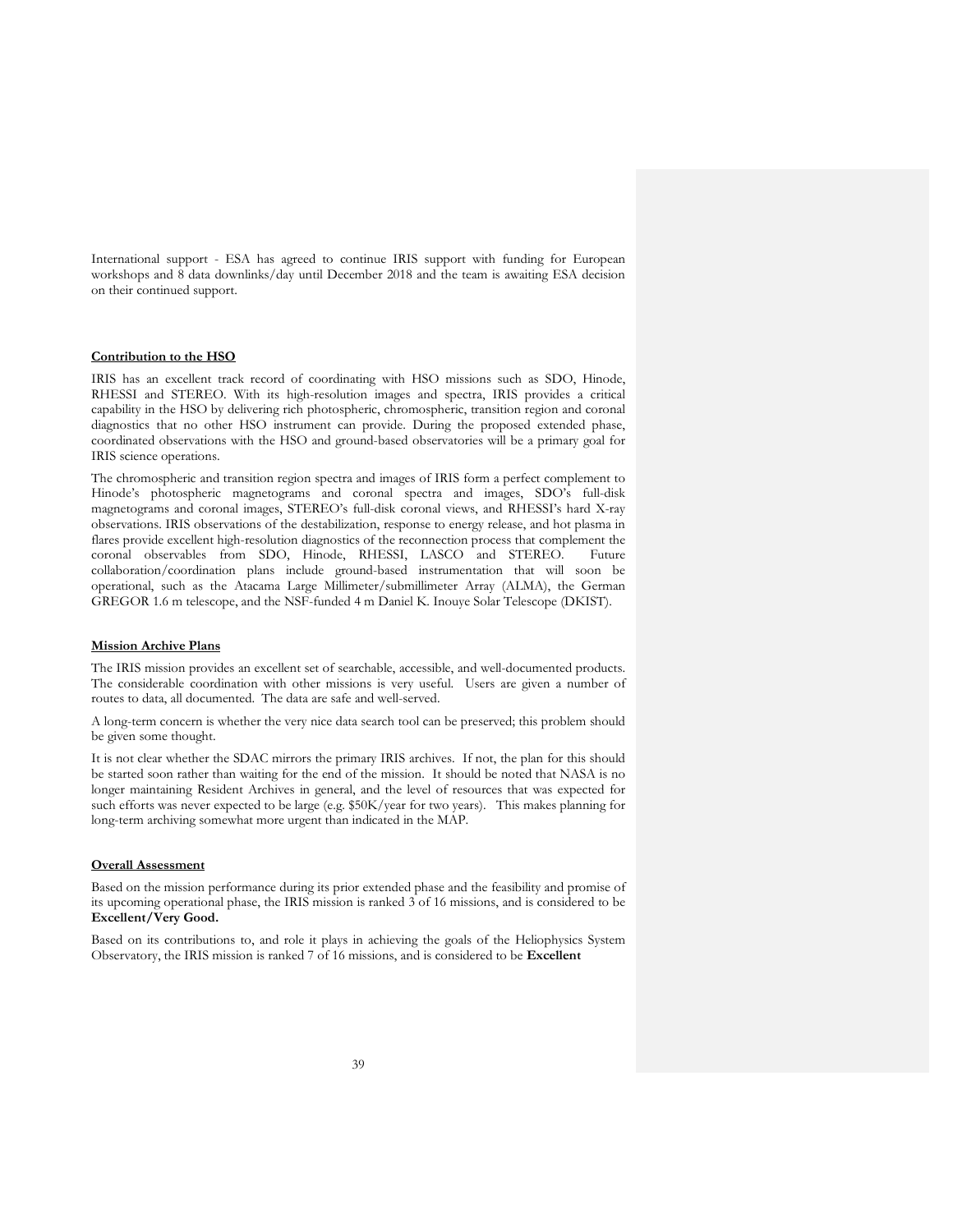### **Mission Specific Recommendations/Findings**

Findings: The Panel is aware that the majority of the IRIS over-guide request is based on the uncertainty in the continued support of ESA.

#### **Magnetospheric Multiscale (MMS)**

## **Mission Synopsis**

The Magnetospheric Multiscale Mission (MMS) operates four spacecraft in high-altitude, lowinclination orbits in the magnetosphere, reaching an apogee that has been raised from 12 to 25 Re. One hundred instruments across the four spacecraft comprise the instrument suite spanning a wide range of particle energies, together with electric and magnetic field sensors. The primary objective of MMS is to investigate magnetic reconnection in the boundary regions of the Earth's magnetosphere, with particular emphasis on the microphysics of reconnection. This microscope view is achieved through precision control of the orbits of each of the highly instrumented spacecraft to achieve very close inter-satellite spacing in regions of expected scientific interest.

The MMS science mission commenced on Sept. 1, 2015 after six months of instrument commissioning. MMS completed its two-year prime mission in September 2017, having met all level 1 requirements. This is the mission's first proposal for extended phase operations.

The MMS mission timeline is comprised of mission Phases, each delineated by the location of the line of apsides of the S/C cluster as the cluster moves successively through different regions of geospace. Following a commissioning and several months of near Earth nightside orbits at 12 Re apogee, the prime mission Phase 1 focused on the dayside magnetopause, lasting thru early February of 2017. Apogee raise to 25 Re set up MMS for detailed investigation of tail reconnection (prime mission Phase 2), which was only completed in September 2017.

The two phases of the prime mission (dayside reconnection with apogee at 12 Re; nighside neutral sheet reconnection with 25 Re apogee) captured in total more than twice the number of quality reconnection events at specific magnetic shear orientations and density levels than needed to fulfill MMS Mission Level 1 requirements.

Extended Mission - During extended mission, lessons learned from Phases 1 and 2 will be used to implement optimum tetrahedron sizes while modifying the on-board burst quality indices to increase the number of reconnection events that are captured. Opportunity for new science to emerge from this extended mission derives from MMS apogee now being at 25 Re placing it in the turbulent near-Earth upstream region well forward of the magnetopause and bow shock when at apogee on the dayside.

The MMS extended mission has 4 Prioritized Science Goals (PSGs): (1) investigate magnetic reconnection in all near-Earth environments, (2) determine the processes that heat plasma populations and accelerate particles to large energies, (3) study the way turbulent processes interact on kinetic scales, and (4) investigate the microphysics of collisionless shocks. The four prioritized science goals are to be accomplished in four focused measurement campaigns during each year of the extended mission as summarized in the following table.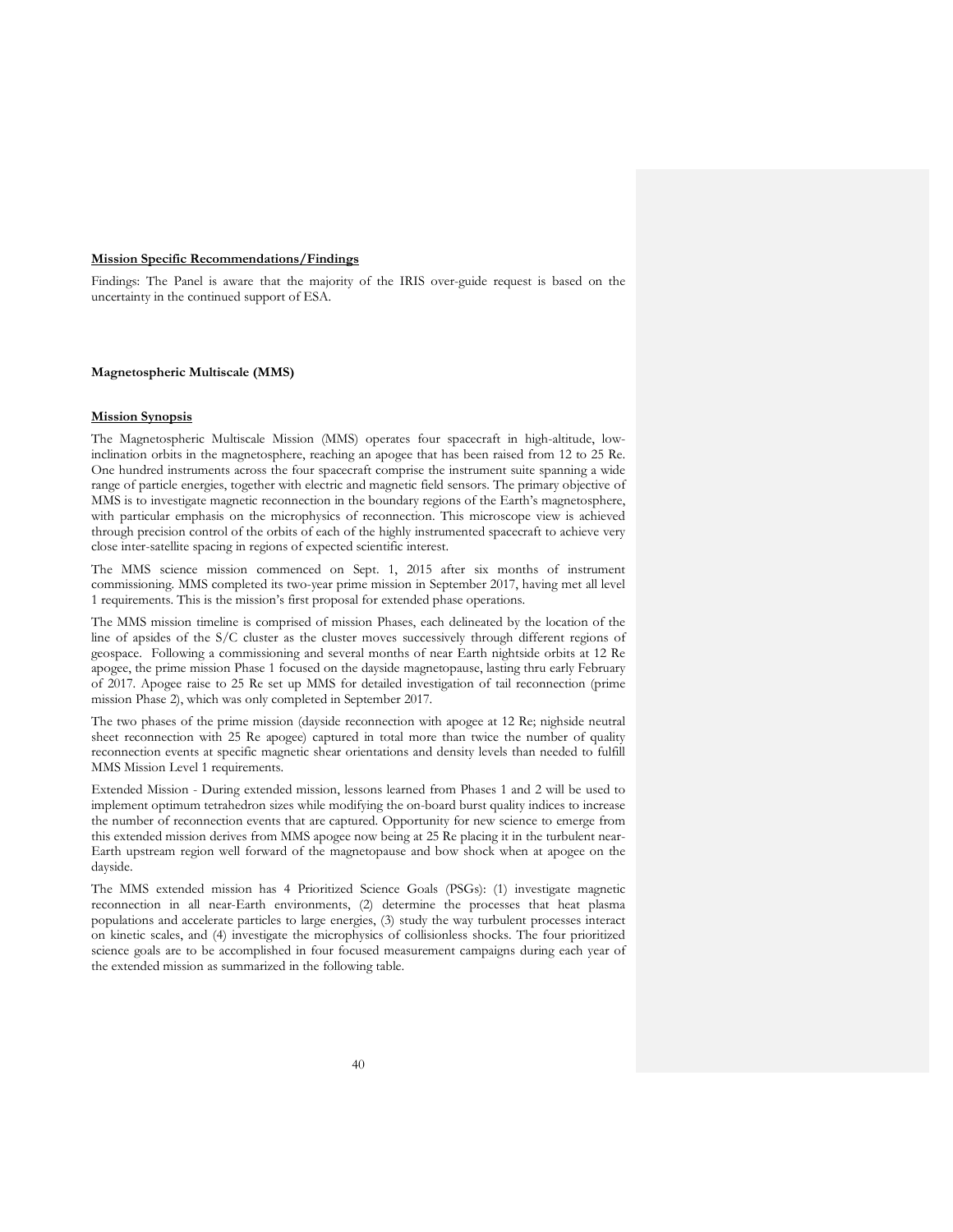| Measureme<br>nt<br>Campaign | <b>Spacecraft Location</b>                                     | <b>PSGs</b><br>addressed |
|-----------------------------|----------------------------------------------------------------|--------------------------|
| А                           | Duskside bow shock, solar wind, and dusk flank<br>magnetopause | 1, 2, 3, 4               |
| B                           | Dawnside bow shock and fore-shock region                       | 1, 3, 4                  |
| C                           | Dawn flank magnetopause                                        | 1, 2                     |
| D                           | Magnetotail                                                    | 1, 2                     |

## **Scientific Merit (Criterion A)**

MMS has made significant science contributions, including high impact new discoveries during its prime mission. MMS contributions provide enlightenment on the complexity of the energy flow into, through, and out of the magnetosphere. Its extreme success has provided us new understanding on the microphysics of reconnection as well as insights into other important mechanisms that govern the exchange of mass and energy through and around the magnetopause. New discoveries have been made in addition to confirmations of some theoretical predictions. The long list of discoveries and confirmations have been reported in over 400 publications including a soon to be published 60-paper special issue of the Journal of Geophysical Research (JGR). That about 1/3 of the JGR special issue papers are first-authored by members of the scientific community outside of the MMS Science Working Team is evidence of the widespread interest in the MMS measurements. More than 16 different journals have published MMS results including highimpact journals Nature, Science, and Physical Review Letters.

Since the prime mission magnetotail pass has just been completed, the first tail papers are in process. The analysis of prime mission phase 2 measurements is revealing new and unexpected insights on energy conversion in the magnetotail. Distribution function "crescents" are being seen as well in the tail reconnection, despite the difference in plasma beta with respect to the dayside. These were not predicted.

During the extended mission the focus of MMS research on reconnection will be to:

- Continue research on tail reconnection during a second tail pass using lessons learned from the first pass.
- Investigate reconnection in environments and configurations either undersampled (turbulent magnetosheath) or not available (dawnside flank) during the prime mission.
- Verify knowledge from prime mission research regarding universality and applicability to additional regimes and environments.

The expected scientific output and "return on investment" over the requested funding period is expected to be very high, as MMS continues to apply it's sophisticated capabilities into new regions of the coupled Heliophysics system not previously observed by MMS during its prime mission, including in-depth probing of the turbulent region upstream of the magnetopause (enabled by higher apogee as compared to the prime mission). There is a very high expectation of synergistic benefit to the Heliophysics Division mission portfolio by continuing operation of MMS through an extended mission phase.

Since March 2016 MMS has a completely open data set. Level 2 data are posted on a public site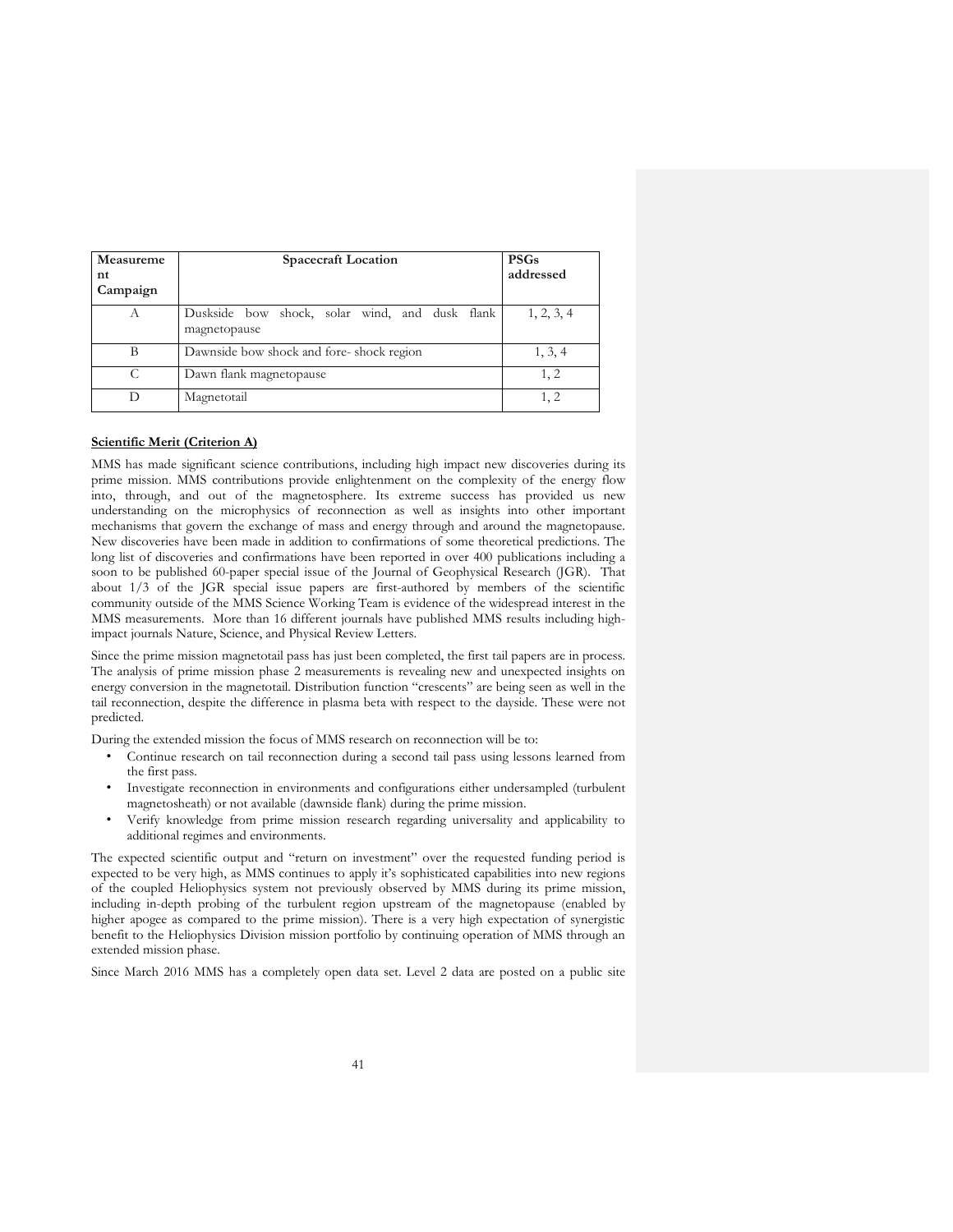within 30 days of data acquisition in formats, including the Common Data Format (CDF) format that can be read and plotted with various software packages such as IDL, Python, Matlab, and Autoplot. In addition, MMS maintains a comprehensive software package known as SPEDAS (Space Environment Data Analysis System), which is inherited from the THEMIS program but which has specific procedures for MMS. MMS maintains one of the largest open data sets in space science. Calibrated data at the highest resolution are available to the science community and the general public within 30 days of acquisition. Burst-mode data is available for 33 dayside electron diffusion region encounters (EDR) with tail EDRs still being accumulated. Interest in MMS data is reflected by 55 guest investigator proposals limited to archived data (10 selected) with another AO due in 2018. Data downloads have occurred from 75 countries with numerous publications by outside scientists. The MMS team is engaging the broader heliophysics community through ongoing MMS Science Community Workshops held annually beginning in 2016.

#### **Relevance and Responsiveness to the Call (Criterion B)**

The MMS extended mission proposal was responsive and relevant to the call.

MMS science is extremely relevant to the research objectives and focus areas described in the SMD Science Plan, to the scientific goals of the Heliophysics Division as defined in the Division's Strategic Objectives, and to the 2013 Heliophysics Decadal Survey.

The extended mission offers opportunities to improve on the statistics of electron diffusion region (EDR) encounters and investigate important aspects of particle acceleration, reconnection, and turbulence that were not possible or were limited in the prime mission. Additional relevance derives from high-value synergistic measurements planned with THEMIS/ARTEMIS, Van Allen Probes, Geotail, and other operating missions

Since MMS was not included in the 2015 Senior Review there is nothing to be said about 2015 Senior Review responsiveness or actions taken. It is noteworthy that the MMS prime mission has met Level 1 Mission Requirements and has demonstrated high scientific productivity with high impact science. PSGs delineated for the extended mission hold high promise of continuing this admirable record of accomplishments.

### **Technical Capabilities and cost reasonableness (Criterion C)**

The observatories are in excellent health. Of the one hundred instruments across the four identical spacecraft all but three are operating at their design capability. For those three instruments, operations continue, however, with minor limitations: One of four the Energetic Ion Spectrometer (EIS) has been repurposed to provide high-resolution electron measurements, one of eight Electron Drift Instruments (EDI) is limited to passive mode, and one of 16 electric-field double probes has lower sensitivity owing to a meteor impact.

Following the recently completed apogee raise maneuver, sufficient fuel remains to maintain orbits and tetrahedrons for more than thirty years, however reentry is predicted to occur around 2030. The current projection is that the planned orbit with accurate tetrahedron formations can be maintained for at least 8.5 years after completion of Phase 2B.

The MMS mission, with four spacecraft under active control to produce a tight formation in the regions of high scientific interest, and with one hundred sophisticated state-of-the-art instruments, requires highly experienced spacecraft operators and extremely knowledgeable instrumentors to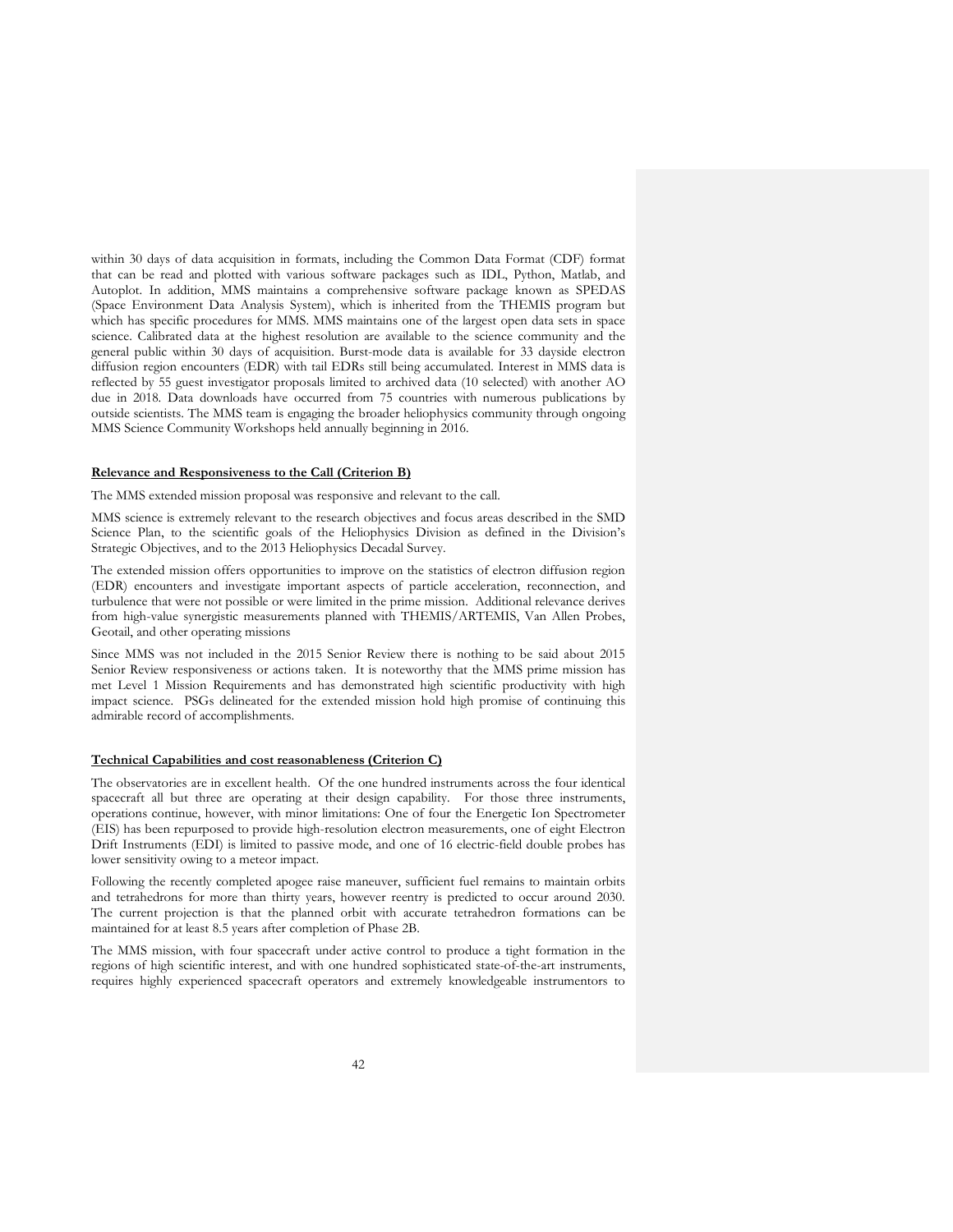maintain health and safety of the spacecraft and the vitality of the science measurements. Limitations on the amount of data that can be brought to the ground require trained scientists working daily to assure that only the most valuable data be retrieved. During the MMS prime mission this continuous-involvement, Scientist-in-the-Loop (SITL) activity has assured optimization of high value science return. Thus the four-spacecraft MMS mission as currently operated requires a cadre of highly trained individuals to produce the sophisticated measurements that are leading to scientific impacts that reach far beyond mere understanding of local heliophysical processes. Collectively, this hands-on operation has come with costs that are not out of line with the scientific value of MMS.

#### **Contribution to the HSO**

MMS has become an important contributor to the HSO as it provides detailed insight into the transformation of energy impinging on the dayside magnetosphere and the conversion of energy on the nightside. The processes driving this energy conversion are at the heart of heliospheric system dynamics throughout the connected sun-earth system. Through the synergy with other elements of the HSO, the continuation of MMS into its first extended mission phase brings high value to the HSO collaboration.

## **Mission Archive Plan**

The MMS mission is doing an excellent job of producing, documenting, providing, and archiving its data. New products continue to be produced, enhancing the value of the mission. The many and continually improving data products are made available through many routes, including the SPDF Final Archive via CDAWeb.

While the Fast Plasma Instrument (FPI) has a complete and very well documented Data Products Guide in the CDF, it would be good to make it available on the Internet.

Some thought should be put into how features of the useful quick look facility could be preserved past the end of the mission, perhaps via SPEDAS. Sets of "png-walk" files could be produced and served by various means.

Resident Archives have not been offered in the most recent HDEE competitions; data are passing to Final Archives effectively, such that the small funding offered for RAs no longer seems useful. This policy could, in principle, be revisited.

## **Overall Assessment**

Based on the mission performance during its just completed prime mission and the feasibility and promise of continued operations during its first extended mission the MMS mission is ranked 7 of 16 missions and is considered to be **Excellent/Very Good**

Based on its contributions to, and role it plays in achieving the goals of the Heliophysics System Observatory, the MMS mission is ranked 3 of 16 missions, and is considered to be **Excellent.**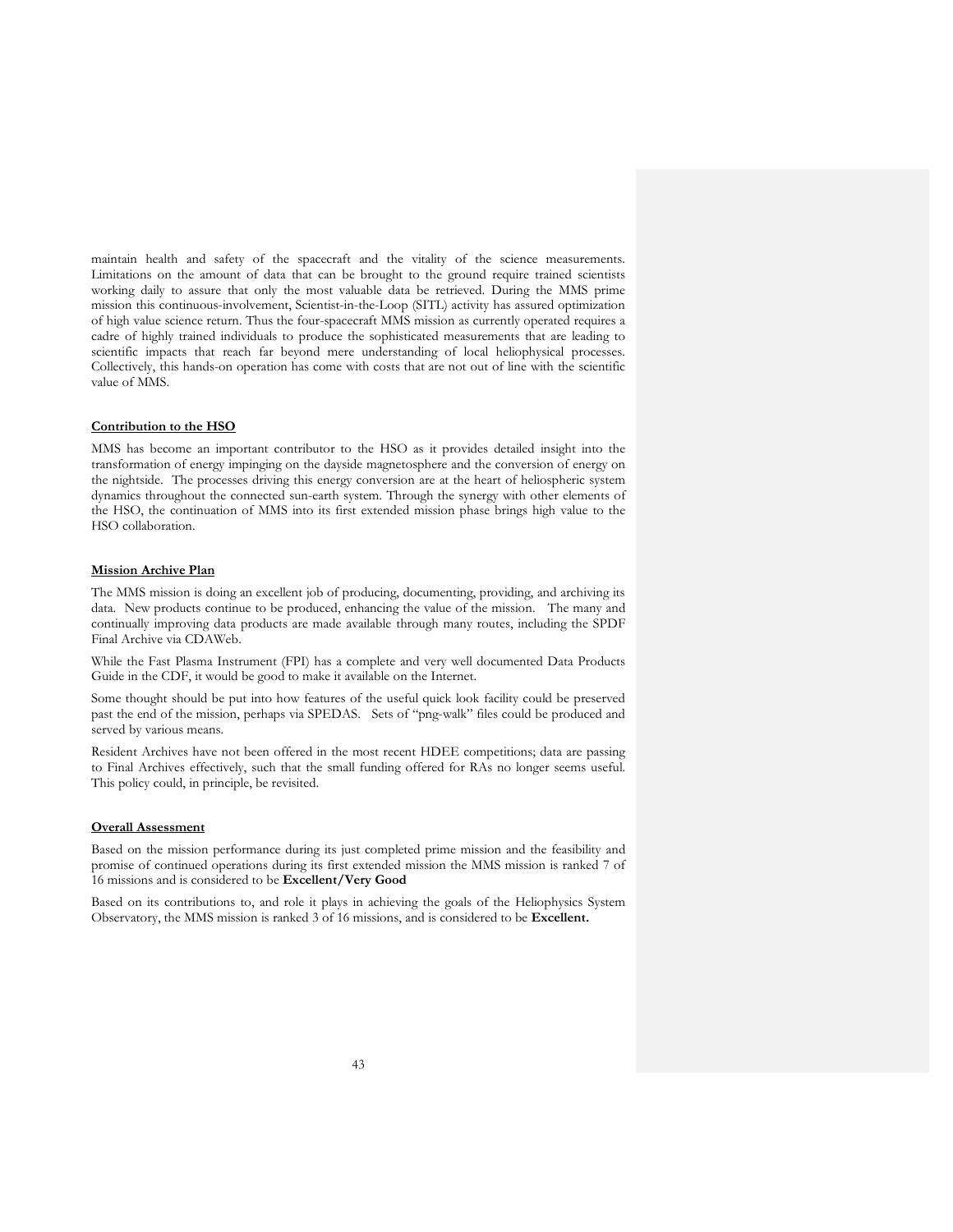### **Mission specific recommendations/findings**

Recommendation: The Senior Review recommends that the MMS mission team work towards a lower overall operating cost scenario including developing a new operating paradigm employing more autonomous operations. As MMS moves through extended mission phases, and new HSO missions come on line, current requested costing levels for MMS operations would increasingly become less sustainable. The MMS team is encouraged to begin now to implement such strategies in order to smooth the inevitable transition.

### **Reuven Ramaty High Energy Solar Spectroscopic Imager (RHESSI)**

#### **Mission Synopsis**

Launched in 2002, the Reuven Ramaty High Energy Solar Spectroscopic Imager (RHESSI) has provided diagnostic observations of high-energy processes in solar flares for the past 15 years.

These observations address the key Heliophysics goal of understanding the fundamental processes of energy release and particle acceleration in solar eruptions, both flares and coronal mass ejections (CMEs). RHESSI continues to be the only instrument providing X-ray imaging spectroscopy of solar flares (until the launch of Solar Orbiter in 2019). The single instrument makes imaging and spectroscopy measurements with a few arc second angular resolution and one- to a few- keV energy resolution at energies from soft X-rays to gamma-rays (3 keV to 17 MeV). The RHESSI team aims to achieve the missions overall science goal of understanding solar flare energy release and particle acceleration by addressing the following prioritized science goals (PSGs):

- 1. Evolution of solar eruptive events (SEEs)
- 2. Acceleration of electrons
- 3. Acceleration of ions
- 4. Origin of thermal plasma
- 5. Optical Sun
- 6. X-ray and gamma-ray sources of both terrestrial and astrophysical origin.

The last two objectives takes advantage of RHESSI's non-solar observing capabilities.

RHESSI observations have contributed to nearly 2,000 refereed papers, of which 200 papers were published during the last extended phase, over 100 Ph.D. and master's theses and about 4,000 citations per year. The RHESSI *Science Nuggets* is a novel endeavor by the RHESSI team, started in 2005, consisting of brief reports introducing various aspects of the scientific material to a technically competent audience, often including as-yet-unpublished insights. So far, there have been over 290 RHESSI Science Nuggets reported.

# **Science Merit (Criterion A)**

During the past two years of its extended operation RHESSI has made fundamental discoveries in the areas of solar, terrestrial, and astrophysical studies. The fundamental new information obtained on the energy release, electron and ion acceleration, and plasma heating processes in flares is especially notable. Other areas where RHESSI provided significant advancement of knowledge and understanding include: global energy budget, quiescent filament eruptions, HXR emissions from CMEs, electron propagation, location and extent of gamma-ray source(s), characterization of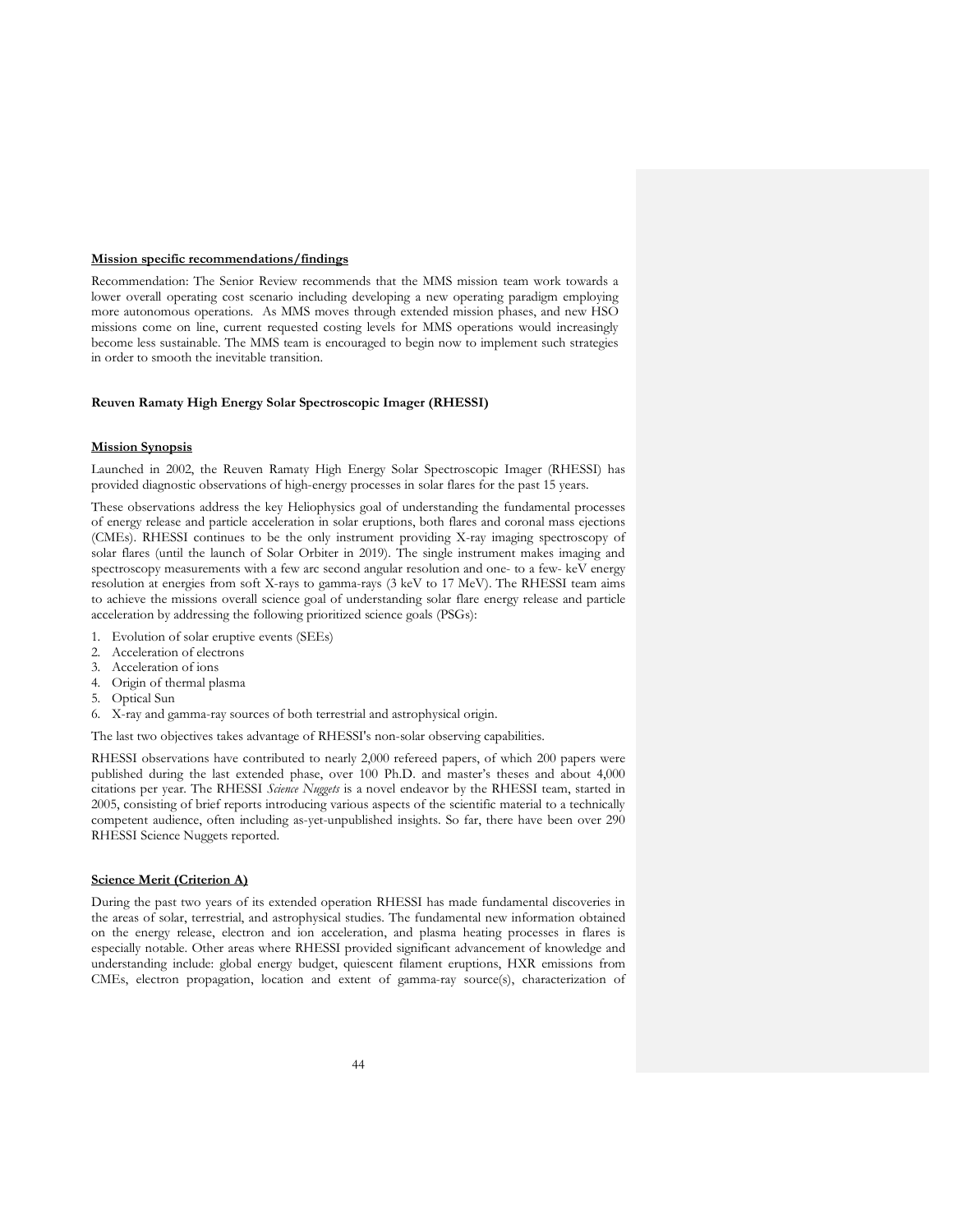"super-hot" flare plasma, solar oblateness, terrestrial gamma-ray flashes and cosmic gamma-ray bursts.

Since 2002, RHESSI has detected over 114,000 events, which are included in the RHESSI Flare List. Almost 22,000 of them have detectable emission above 12 keV, 610 above 50 keV, 199 above 100 keV, and 42 above 300 keV; 27 events show gamma-ray line emission. All the data and the analysis software have been made immediately available to the scientific community.

RHESSI observations are complementary to SDO, STEREO, Hinode and IRIS missions in the Heliospheric System Observatories (HSO); Fermi/LAT and Fermi/GBM in the astrophysics missions; and ground-based optical and radio observatories such as Very Large Array and Expanded Owen's Valley Solar Array (EOVSA). A recent study of the September 2017 flares using the combined data from RHESSI and EOVSA seems particularly promising. The coordinated observations with these missions have provided critical information regarding SEEs (PSG 1) and origin of thermal plasmas (PSG 4). Another significant result based on the observations made by RHESSI and Fermi revealed how electrons and ions are accelerated, trapped and transported when the solar eruptive events evolves into very large spatial scales.

The data archive contains the full Level-0 telemetry data, the RHESSI flare list, and quick look light curves, spectra, images, and housekeeping plots for the entire mission. The archive, currently about 9 TB, resides on a private server at SSL and two public servers, one at Goddard and the other at FHNW in Switzerland. RHESSI also provides an extensive documentation with comprehensive descriptions of the mission, the instrument, the science objectives, data analysis techniques, the software, and the data archive. Moreover, support personnel are available at all three data sites to guide scientists in using the software and interpreting the results. The complete RHESSI software package necessary for the analysis of all RHESSI data is available online as part of the Solar Software (SSW) tree. The software generates image cubes (in time and energy), spectra (either spatiallyintegrated or feature-specific), and light curves, and provides support for comparisons with data products from other missions.

## **Relevance and Responsiveness to the Call (Criterion B)**

RHESSI is directly relevant to the SMD Science Plan and for achieving NASA's strategic goal for Heliophysics to "Understand the Sun and its interactions with the Earth and the solar system." It addresses the SMD Science Question – "What causes the Sun to vary?"

It was mentioned in the last SR that the primary issue regarding the spacecraft health and continued operation was the need for detector annealing but as this procedure would strain the cryocooler, it might not be possible to be repeated. The current Panel notes that the RHESSI team seems still undecided, as reflected in their proposal, whether they want to go for another annealing or not.

### **Technical Capabilities and Cost Reasonableness (Criterion C)**

RHESSI seems to have some issues regarding the spacecraft health and continued operation. The team assures that RHESSI is still capable of making science quality observation and data acquisition, and though the solar array power output has declined it is not affecting the battery charging during each daylight period. However, the Panel has serious concerns about the health of the spacecraft and particularly the detector temperature. To reduce the heat load on the cryocooler and hence keep the detector temperature at the lowest possible level, RHESSI is currently operating with only two of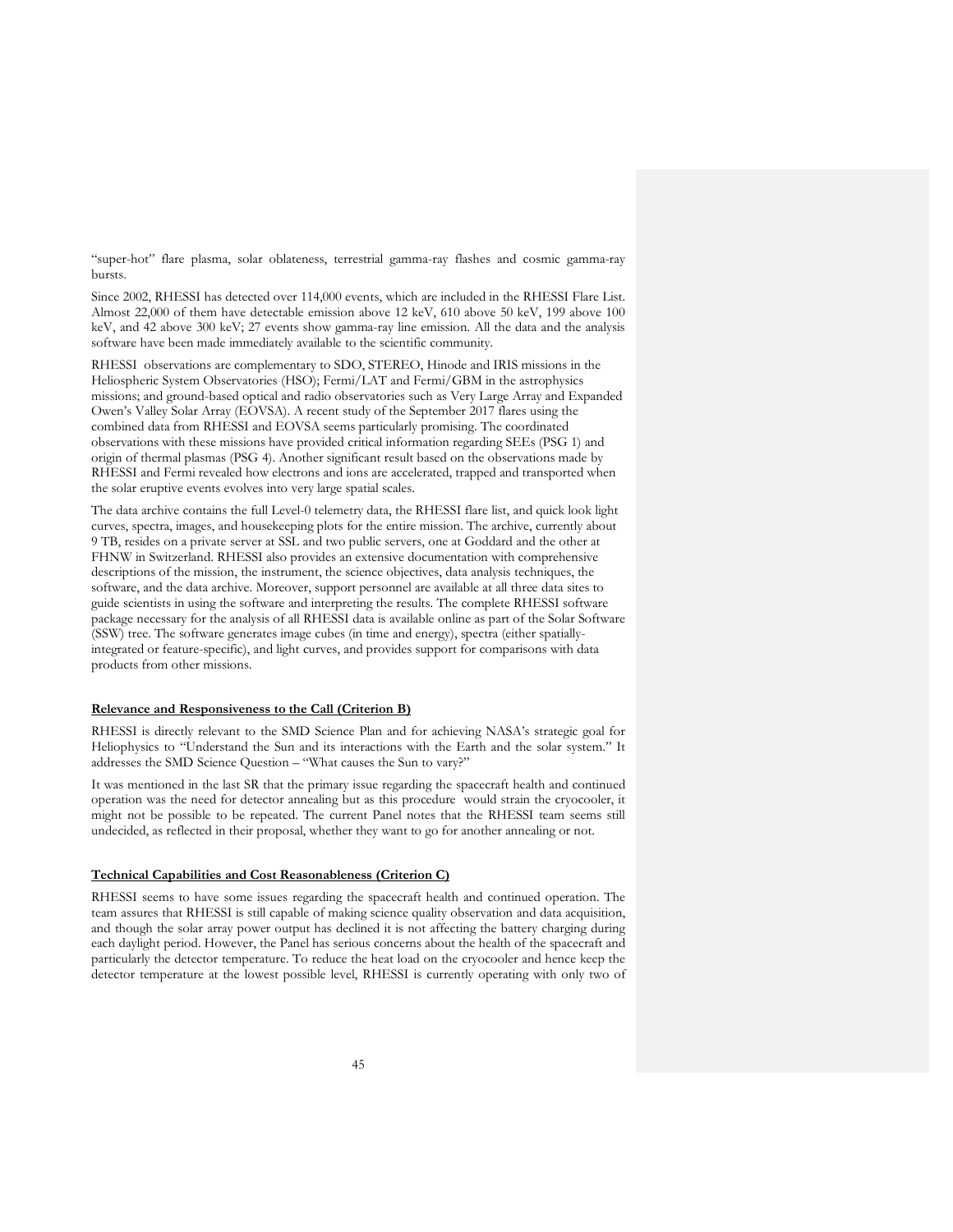the nine germanium detectors activated. Nevertheless, the RHESSI team expects that operations can continue well into 2019, with a possible sixth anneal sometime in 2017 or 2018, at the expense of performance but with the core HXR imaging spectroscopy capability retained. The RHESSI team ascertains that the rapid rise of the detector temperature will have no effect on their PSGs and the team will turn off the mission when they cannot detect a C-class flare any more.

However, the panel is concerned that the temperature may well increase faster than the team anticipates, making it difficult to achieve their PSGs. In Section 1.2 of their proposal, the RHESSI team estimates the number of flares that will be detected above 6 keV in FY 2018 and FY 2019. The panel feels that the extended mission plan should be reassessed if the detector sensitivity decreases to a degree that the number of detectable flares is expected to be significantly lower than the estimates in the proposal.

#### **Contribution to the HSO**

RHESSI contributes significantly to the Heliophysics System Observatory as the observations are complementary to SDO, STEREO and Hinode. The coordinated observations with these missions have provided critical information regarding SEEs (PSG 1) and origin of thermal plasmas (PSG 4). RHESSI is the only existing hard X-ray imaging mission in the HSO. During the proposed extended phase of the mission, the RHESSI team aims at coordinating observations with MinXSS, NuSTAR, and ALMA in addition to EOVSA, SDO, IRIS, STEREO and Hinode.

#### **Mission Archive Plan**

RHESSI has an impressive array of products from those useful to anyone who can read FITS files to ones that require SolarSoft routines that are continually upgraded and maintained. Products at all levels are documented and plans are in place to improve these as needed. Innovative approaches such as visibilities will further increase the value of the data. The longevity of SolarSoft provides a way of maintaining the RHESSI software into the future, and the team has given considerable thought to the possible transitioning of routines to Python (a problem that needs to be address by many groups).

One concern is that there is frequent mention of a "Resident Archive" phase; this is not a routine part of the current HP plan, and it was never a part of the plan at the level of \$1M/year. It would seem that the team should work on beginning the transition to an archival state now, before the end of mission. A number of efforts already support this, but either an agreement needs to be worked out for RHESSI to have a two-year ramp down phase or earlier planning needs to take place. It is admirable that this mission has explicitly taken on issues such as the preservation of tools that many missions have largely ignored.

## **Overall Assessment**

Based on the mission performance during its prior extended phase and the feasibility and promise of its upcoming operational phase, the RHESSI mission is ranked 15 of 16 missions, and is considered to be **Very Good.**

Based on its contributions to, and role it plays in achieving the goals of the Heliophysics System Observatory, the RHESSI mission is ranked 13 of 16 missions, and is considered to be **Very Good.**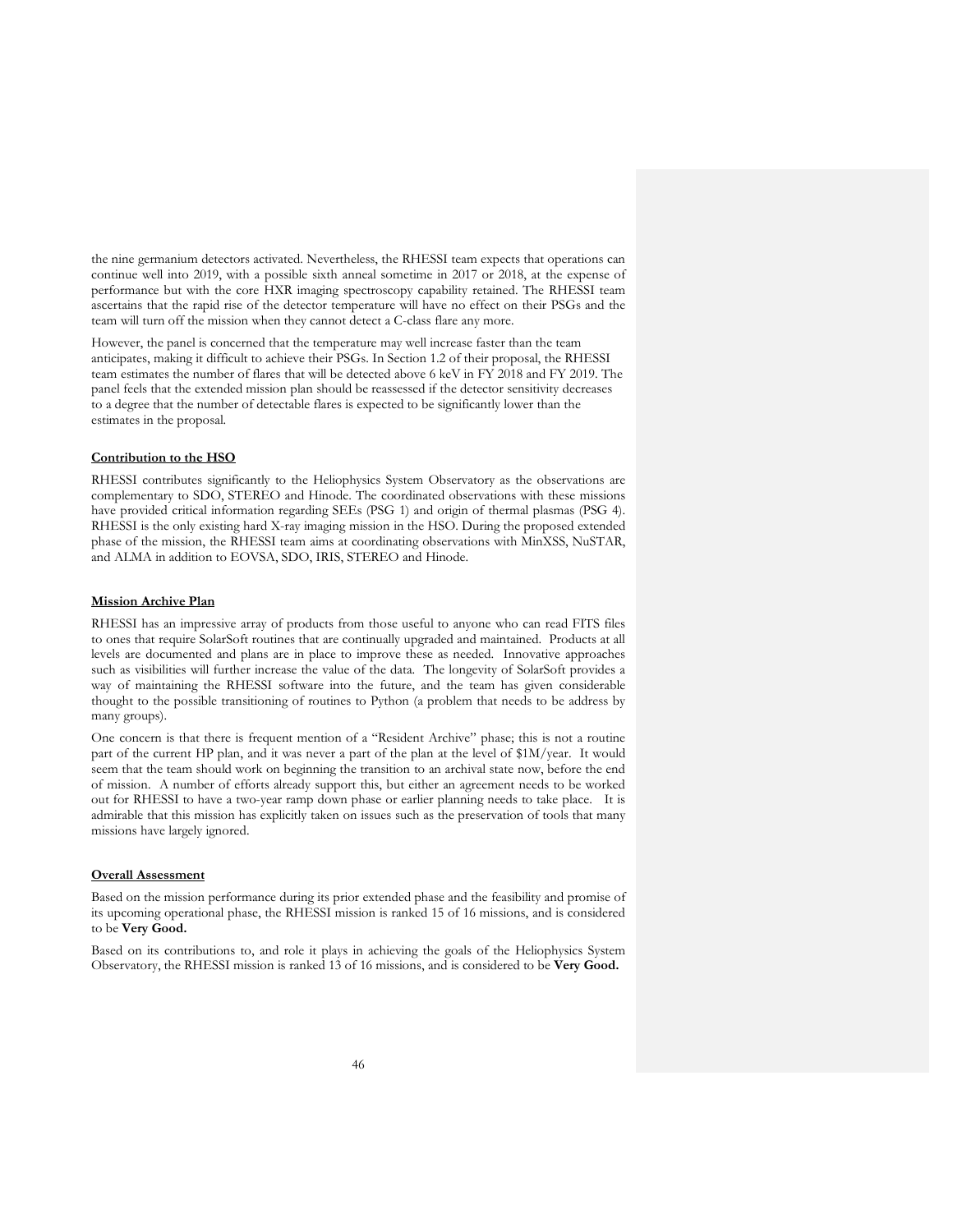#### **Mission specific recommendations/findings**

Recommendation: Based on the mission evaluation the panel recommends to (1) develop an end-oflife plan and present to HQ in 2019 prior to the next Senior Review call, and (2) begin archiving data now in anticipation of end-of-life.

## **Solar Dynamics Observatory (SDO)**

### **Mission Synopsis:**

The Solar Dynamics Observatory (SDO) is a LWS flagship mission, with three instruments onboard. The Heliosesmic and Magnetic Imager (HMI) is an imaging instrument, which takes full-disk Doppler- and magneto- grams with which helioseismic analysis and magnetic field estimates (both line-of-sight and vector) can be obtained. The spatial sampling of solar disk is done at 0.6'', with cadence of 45s (Dopplergrams and line-of-sight magnetic field maps) and 12 min (vector magnetic field maps). The Extreme-ultraviolet Variability Experiment (EVE) provides EUV spectral irradiance measurements in the Soft X-ray (0.1—10nm) and EUV (10-122nm) wavelength intervals, with up to 0.25s cadence and moderate spectral resolution; EVE also includes a low-resolution Solar Aspect Monitor (SAM) that provides full-disk context images. The Atmospheric Imaging Assembly (AIA) captures full-disk coronal images in 7 wavelength regimes every 12 seconds at 1'' resolution and two chromospheric-wavelength images alternating between 12 second cycles. The SDO is in a geosynchronous orbit with near continuous science downlink.

The prioritized science goals (PSGs) presented in SDO proposal emphasize seven broad areas of particular importance in solar physics.

PSG 1: Tracking Subsurface Flows and Structures as Activity Fades

PSG 2: Magnetic Variability and the Solar Cycle

PSG 3: The Magnetic Connection Between the Sun and the Heliosphere

- PSG 4: Revealing the Fundamental Physics of Solar Eruptive Events
- PSG 5: Understanding Solar Drivers for Geospace and Planetary Atmospheres
- PSG 6: SDO Cooperative Research for Heliophysics and Astrophysics
- PSG 7: Special Observing Opportunities and Rare Events

During its first Extended Mission, SDO continued taking a comprehensive set of solar observations needed by the community. Definitive data products are routinely generated along with some "nearreal –time" (NRT) products that are useful for scientific research, space weather applications and also as a broad context information in operations planning for other solar missions. The team enabled easy access to the data by developing tools for browsing, searching, and exporting subsets of data from the SDO Data Centers. SDO made significant progress in addressing five previously identified PSGs including developing better understanding of large-scale subsurface flow patterns, the relation between properties of subphotospheric flows and the photospheric magnetic fields, the role of surface distribution of magnetic fields in polar field reversals, wave propagation through solar atmosphere, the topology of magnetic field and its evolution from the photosphere to the corona. SDO observations played a key role in advancing our understanding of the impact of solar activity on planetary atmospheres and magnetospheres (e.g. EVE data were used as an input for Total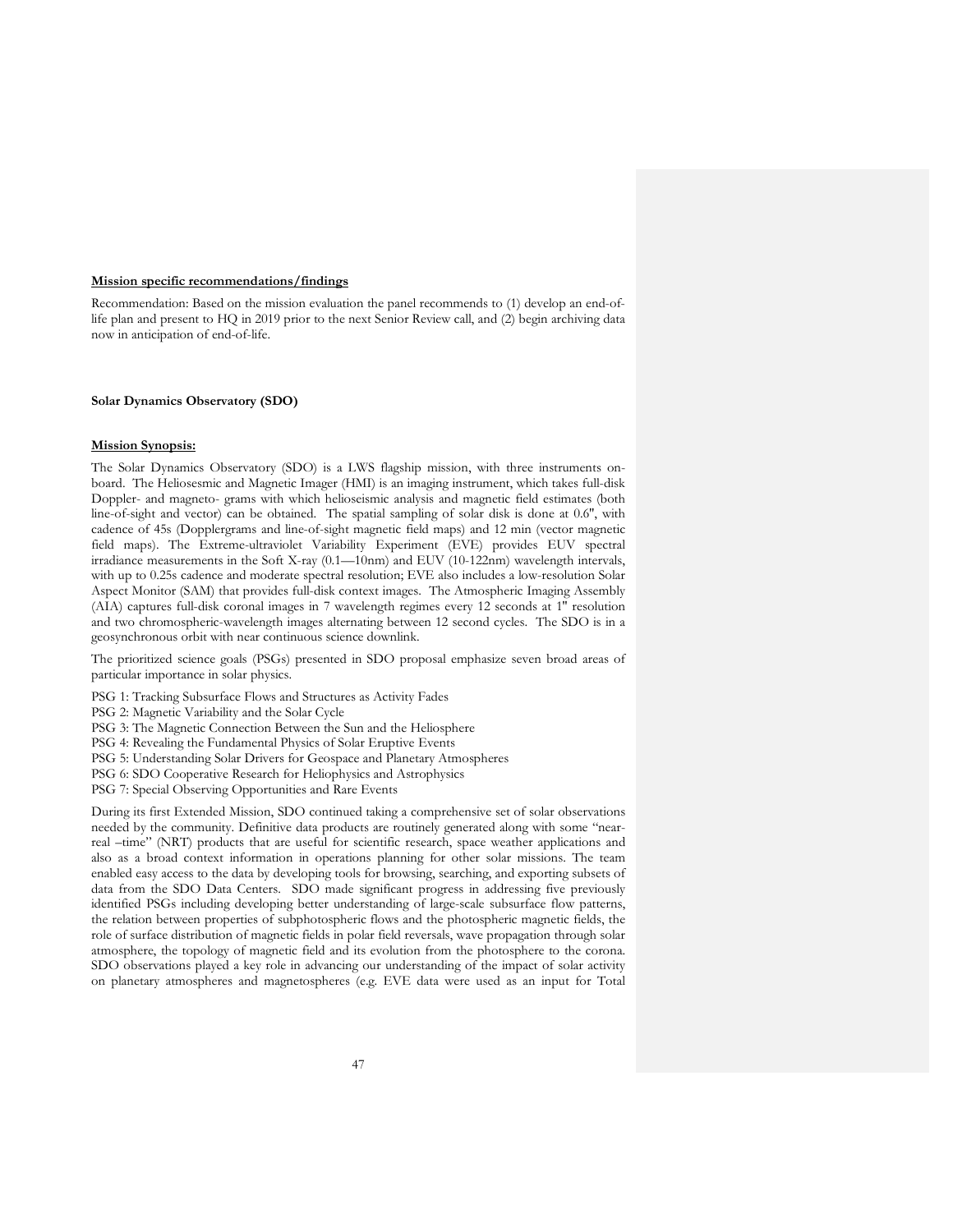Electron Content (TEC) modeling and validation of EUV SSI modeling in the COSPAR Thermospheric Ionospheric GEospheric Research (TIGER) Program, for studying the evolution of Mars' upper atmosphere from the NASA MAVEN mission, and in modeling of the ionosphere of Titan), and enabled in-depth studies of the solar drivers for the ionosphere/troposphere (IT) missions in the HSO (AIM, TIMED).

The second extended mission will continue in-depth exploration of PSGs with new questions that arose from the recent research, and the timeliness of the science with respect to the phase of the solar cycle. The outcome of the mission will be enriched with addition of collaborative research in Heliophysics and Astrophysics, and special observing opportunities and rare events (planetary transits, sungrazing comets, solar eclipses).

The SDO mission plays an important role in advancing our capabilities to predict and mitigate adverse Space Weather effects of the near-Earth radiation environment. The data from all three SDO instruments are routinely provided to two centers for operational space weather forecast: NOAA's Space Weather Prediction Center (SWPC) and the forecast center run by the US Airforce 557th Weather Wing.

#### **Scientific Merit (Criterion A)**

During its first extended mission phase, SDO provided rich information necessary for characterizing the progression of cycle 24, the overall magnetic and thermodynamic environment in solar atmosphere from the photosphere to the corona, and the effects of solar activity on heliosphere and near-Earth environment. SDO improved our understanding of properties of large-scale flows and their evolution with the phase of solar cycle; explored the relation between properties of subphotospheric flows and the photospheric magnetic fields. The data were used to improve the understanding of eruptive activity (flares and CMEs) and wave propagation through solar atmosphere, the large-scale connectivity in solar atmosphere and solar irradiance. The impact of SDO on solar and space physics research is evidenced by the number of published scientific papers: about 850 articles in 2016 (about 500 in peer reviewed journals). The results from the SDO mission are routinely featured in high-impact journals, and in many major news outlets. In addition to its strong contribution to the research, SDO makes a major impact in areas of public outreach, education and promotion of heliophysics research to general public around the world. SDO data enable and support research in many areas of heliophysics, planetary studies and astrophysics.

Given the importance and timeliness of proposed PSGs, it is expected that high scientific output that we witnessed during the first extended mission will continue during the second extended mission. The data accumulated during that period will provide the complete coverage of entire cycle 24 from its rising, maximum and declining phases. These data will be indispensable for characterizing the properties of this unusual cycle, for understanding the origin of solar eruptive activity and predicting flare/CME activity and future cycles.

The mission embraced open-data policy, with data released to public with a minimum delay. Instrument teams continue being proactive in identifying and addressing the issues with the quality data.

### **Relevance and Responsiveness (Criterion B)**

The significance of SDO science to the Heliophysics Science Program is reflected in the 2014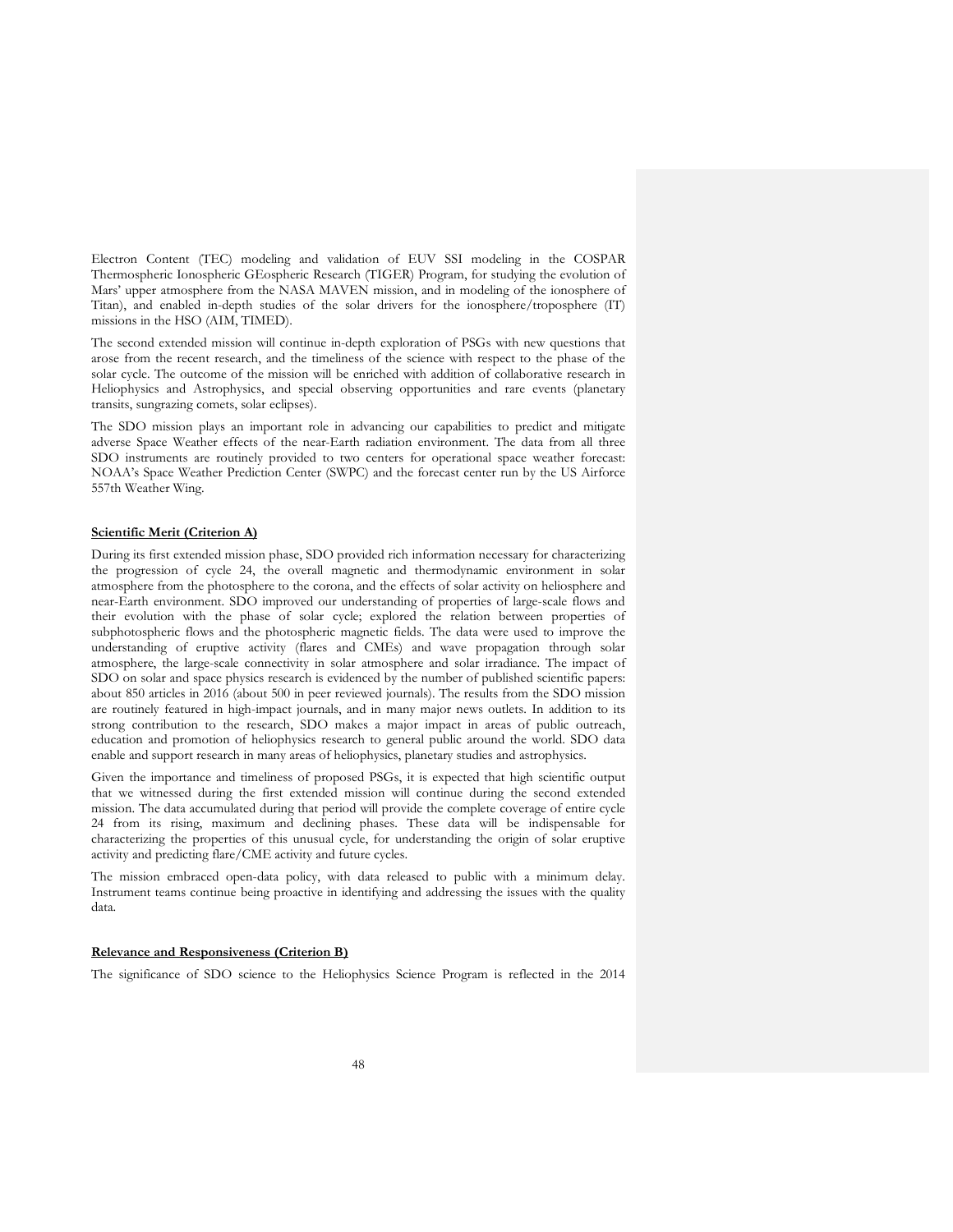Roadmap for Heliophysics, which identifies SDO as important to 9 of the 13 Roadmap Research Focus Areas and 11 of 12 Heliophysics Decadal Survey Challenges. SDO observations play a key role in advancing our understanding of the origin of solar activity and its impact on planetary atmospheres and magnetospheres. Overall, SDO makes strong contribution to the science goals of all four NASA SMD Divisions: the Heliophysics, Earth Science, Astrophysics and Planetary Science.

The mission made a good progress in achieving PSGs identified in the 2015 Senior Review. As the result, it has developed a better understanding of subphotospheric flows including the meridional circulation pattern and zonal flows. New approaches for far-side imaging are being tested. SDO data allowed for a better characterization of magnetic properties of active regions including active region tilt and helicity (twist) and their possible relation with helicity properties of subphotospheric flows. The team continues improving the quality of the vector field data. Progress was also made in the non-linear force free field (NLFFF) modeling and representation of coronal structures, understanding the properties of Sun's global and polar fields, and further development of the coronal dimming as proxy for detection of the coronal mass ejections (CMEs).

The 2015 Senior Review had several finding specific to the SDO. In one of the findings the Panel noted that the SDO mission was designed and built to an extremely tight data capture and quality specification dating from circa 2001. It had been suggested that perhaps, "a review of this specification, in light of NASA's extended mission paradigm, could highlight areas of cost savings in mission operations and ground system maintenance and at the same keep the data quality at acceptable levels scientifically." To partially address this finding, the team is exploring an option of transferring the ownership of one antenna dish located on the NASA White Sands Complex in New Mexico. Other finding called for a clear and thorough assessment of the orbital effects on all HMI data products accompanied by a plan for testing possible mitigation algorithms and evaluating the results. While the effect of orbital motions on HMI data remains unsolved, the team had identified some possible solutions and is working towards their implementation. Some tests (including taking observations with different orientation of spacecraft) had been conducted. This work needs to continue until proper solution or sufficient mitigation is found.

#### **Technical Capability and Cost Reasonableness** (**Criterion C)**

The spacecraft and instruments are healthy and continue to operate in their nominal science mode with no new anomalies identified during the First Extended Mission. The SDO-dedicated ground station in New Mexico captures the continuous stream of science data and uplinks commands to the spacecraft. The team had identified areas of potential issues and is working on mitigating such issues with planned hardware and software upgrades.

The project funding is approaching a level that might be insufficient to continue delivering high quality of data and data products at the current level. The Panel expresses concerns that under a flat funding scenario the staffing at Joint Science and Operations Center (JSOC) at Stanford University could fall below a sustainable level as early as FY2020. This may, potentially, have a damaging effect on the ability of the team to deliver the data to the community in a timely manner. In the past, the HMI and AIA teams had seen a departure of several key members, which was related to insufficient level of funding. The above mentioned hardware upgrades must be completely covered by the SDO budget, which further reduces funding availability for scientific analysis of data and development of new data products. The Panel finds that the requested modest (3%) increase in funding level is highly desirable for providing support for one additional postdoctoral researcher (in each institution) and partial support for the new SunPy software library currently developed. A compromise needs to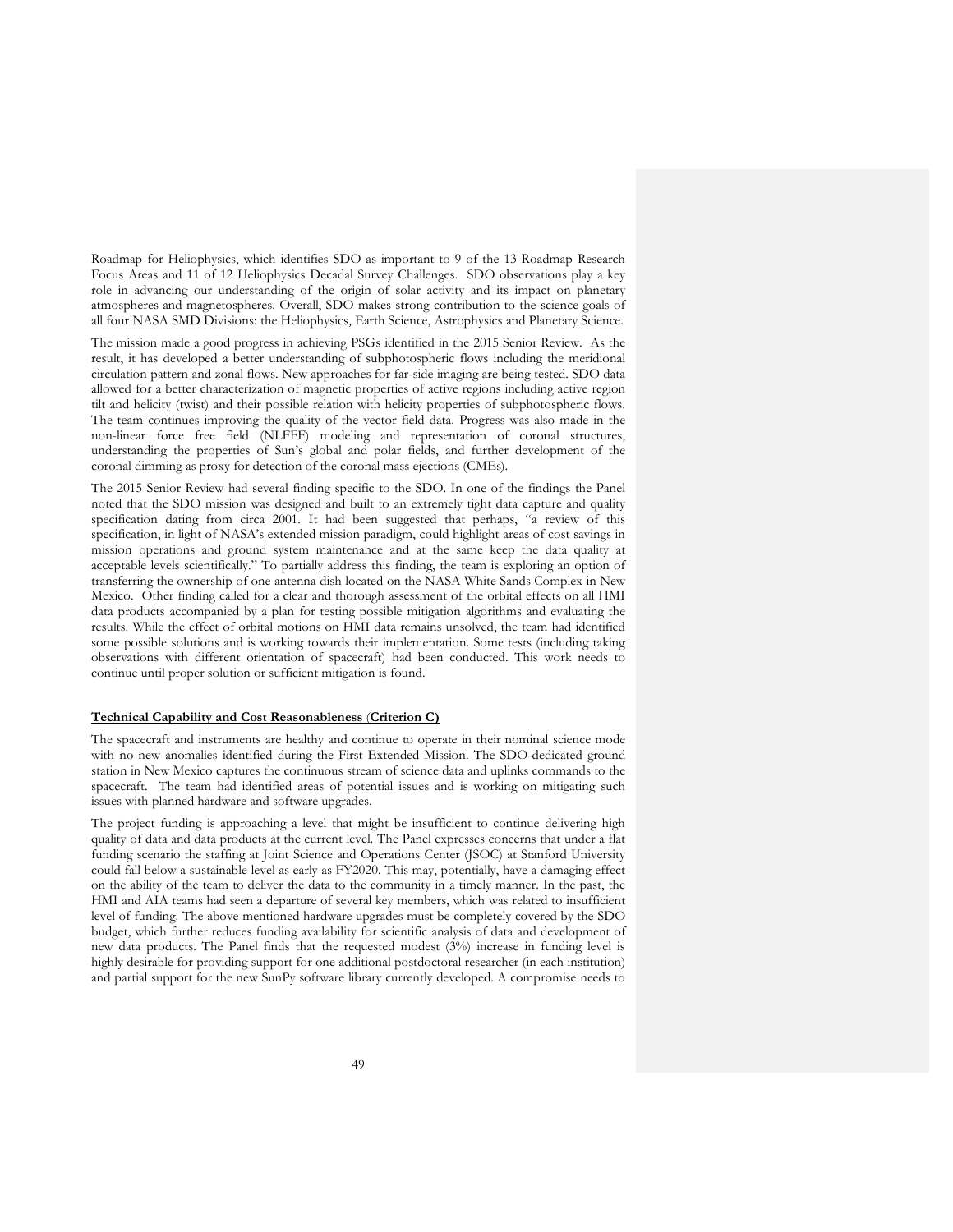be found to ensure a support for these efforts with the constraints of the available budget.

## **Contribution to the HSO**

SDO is a great asset to the HSO: its full-disk imaging and high-cadence irradiance data are employed as context observations for many heliophysics missions. The data are used for missions' planning (e.g., IRIS, Hinode and future NASA's Parker Solar Probe and ESA's Solar Orbiter), to assist the data analysis (e.g., TIMED, AIM, IBEX, RHESSI, STEREO and future missions: GOLD, ICON), and to model the effects of space weather on Earth and other planets. SDO data are now the organic part of the research landscape in heliophysics. The data are used as modeling input for various parts of heliophysics system, as context information for mission operation planning, as input for space weather operational forecast. SDO promotes interdisciplinary research in astrophysics and heliophysics and its data are widely used in public education activities and outreach programs.

#### **Mission Archive Plan**

As is fitting for the mission that is producing more data than the rest of Heliophysics combined, SDO produces, documents, and serves an excellent and complete set of data products. There are many routes to the data, with guides to all of them, ranging from web service access from applications to the easy movie making capabilities of Helioviewer. The SDO mission is in excellent shape for the foreseeable future.

In this year's MAP the team has made a major step forward in addressing the question of how to make a permanent archive for SDO data. The plan envisions a multi-year Resident Archive phase. This will be unlike the small and now largely obsolete RA phase for other missions in which data already flow to final archives, often as they are made, so no RA is needed. The issue is less in moving the data, although that will take some time, and more in preserving capabilities. The plan begins the work of deciding what is essential and most cost effective, but this will clearly be an issue for some time to come. As implied in the plan, it is likely that the best route will be to decide on the final architecture and to begin to implement it well before the mission's end. SDAC is the current most obvious choice for a Final Archive, but it will not look the same after it acquires its new role. We can only hope that what we learn from this will help with DKIST.

#### **Overall Assessment**

Based on the mission performance during its prior extended phase and the feasibility and promise of its upcoming operational phase, the SDO mission is ranked 1 of 16 missions, and is considered to be **Excellent/Very Good.**

Based on its contributions to, and role it plays in achieving the goals of the Heliophysics System Observatory, the SDO mission is ranked  $\frac{1}{2}$  of 16 missions, and is considered to be **Excellent.** 

#### **Mission specific recommendations/findings**

Finding: SDO is a valuable asset to the Heliophysics System Observatory. It provides a breadth of observational information that will enable cutting-edge investigations; the data are presently used by many NASA Heliophysics missions, as well as for near-real-time space-weather forecasting by other Deleted: 5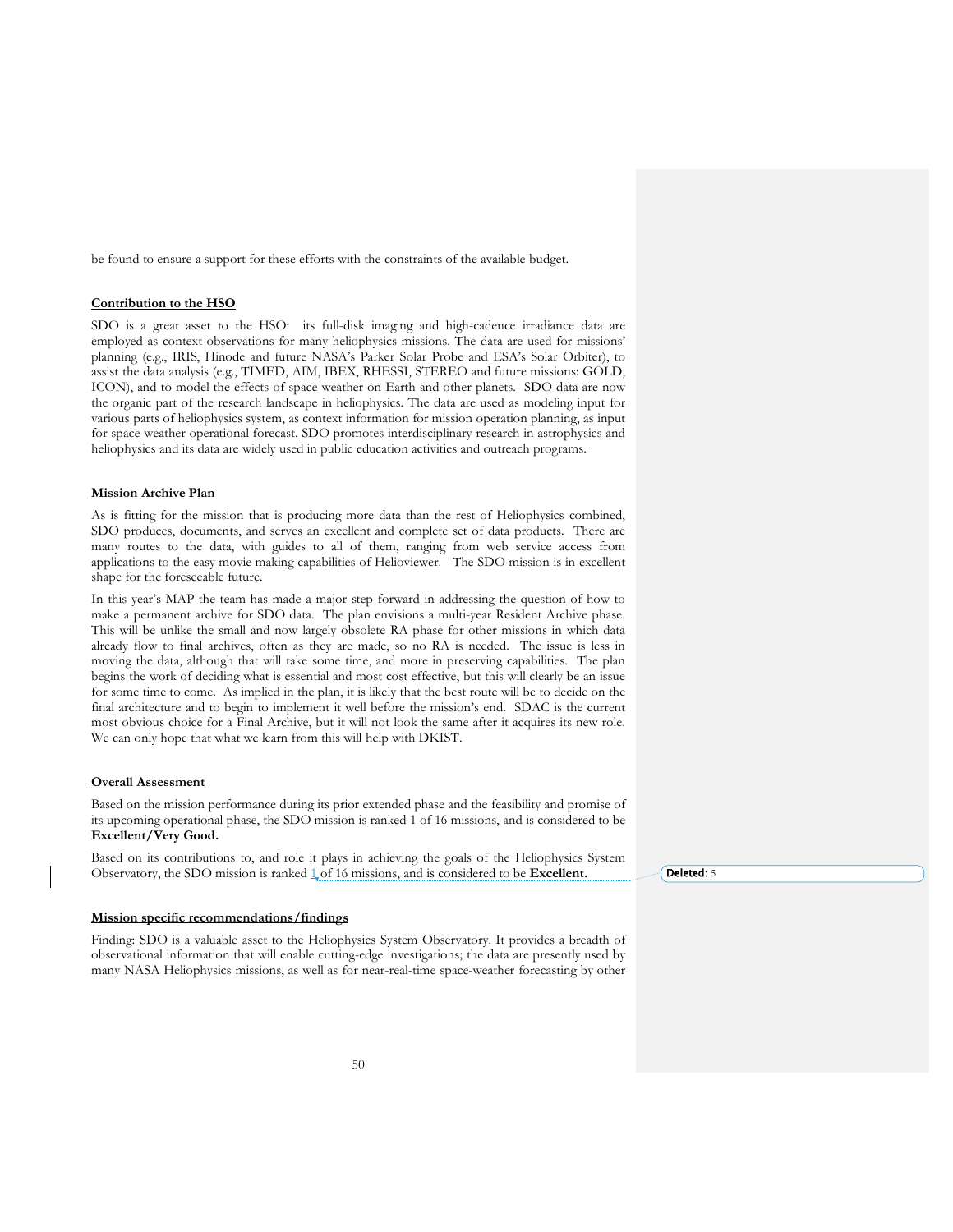US and international agencies.

Recommendation 1: It is recommended that for the next Senior Review the team provide a separate number for publications that derive scientific discoveries principally from SDO data, as opposed to papers in which SDO is referenced in general or as context. While the total number of annual publications associated with SDO project is impressive, the Panel feels that in order to better evaluate the impact of SDO data on research in Heliophysics that this recommendation should be implemented

Recommendation 2: The Panel recommends that an assessment of the mission requirements, including operations and data timeliness, be made with the intent of reducing mission costs. The panel expresses a concern regarding stated negative impacts of flat funding profile on spacecraft operations, data acquisition, data calibration and data processing described in the proposal under in-guide funding levels. This recommendation if implemented will alleviated the impact of the funding profile.

### **SOlar TErrestrial Relations Observatory (STEREO)**

#### **Mission Synopsis**

The SOlar TErrestrial Relations Observatory (STEREO) is part of the NASA Solar Terrestrial Probes program (STP). Launched in 2006, it consists of two identical spacecraft in  $~1$ AU solar orbits with STEREO-A moving ahead of Earth and STEREO-B trailing behind. The mission provides the first-ever stereoscopic images of the corona and heliosphere and acquires in-situ solar wind observations over a wide longitudinal range. STEREO carries multiple imaging instruments to record the solar corona in four EUV wavelengths, the white light corona from 1.5 to ~15 Rsun, and the first-ever images of the heliosphere out to ~1AU. Two in-situ instruments measure the interplanetary magnetic field (IMF), solar energetic particle (SEPs), solar wind plasma, alphas and heavy ions. A radio burst tracker covers a wide range of frequencies.

The primary mission science goal focused on the 3-D structure of coronal mass ejections (CMEs) that are a major driver of space weather. STEREO completed its prime mission phase in January 2009. The prioritized science goals (PSGs) of the current extended mission take full advantage of the unique orbital positions of STEREO in the extended phase. The PSGs fall into three broad categories:

PSG1: Understand space weather throughout the inner heliosphere

- PSG2: Study the corona over 360 degrees
- PSG3: What can we learn from full heliosphere coverage?

There has been significant progress on all PSGs. Use of STEREO data has resulted in many scientific findings, a few of which are included in this document. Multipoint STEREO imaging, combined with observations from L1, have shown the topology of flux ropes relative to the outer shell of a CME and provided reliable estimates of CME trajectories in interplanetary space. STEREO in-situ observations have shown that CMEs continue to evolve dynamically as they interact with surrounding solar wind structures. STEREO has detected CME-shocks with wide longitudinal extent, which has important implications for understanding and predicting SEP events. STEREO (along with observations from SDO) has made possible the first 360-degree view of the solar corona that has led to the discovery of ROSSBY waves on the Sun and provided unambiguous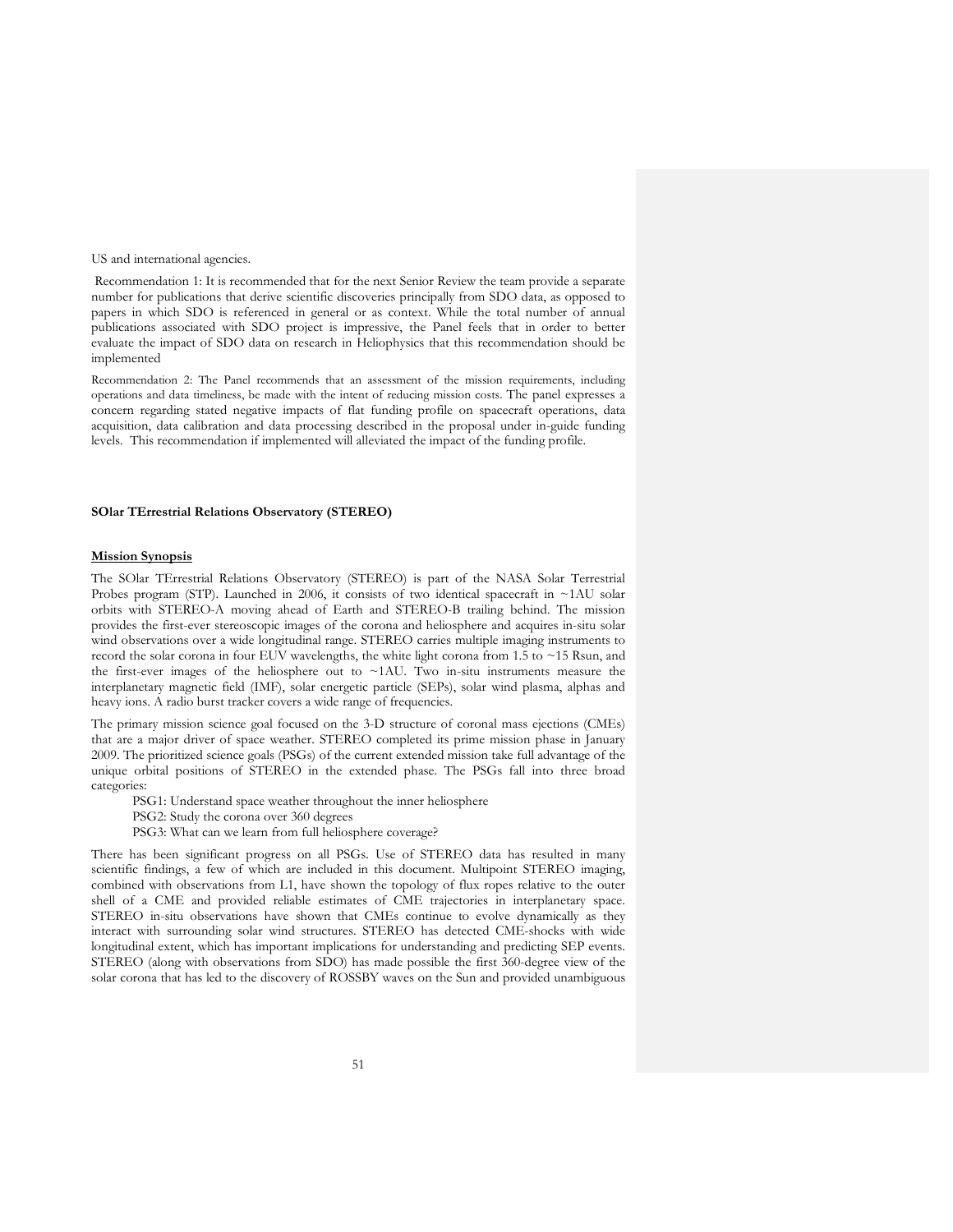determinations of solar structure lifetimes. Combined STEREO and Voyager data have shown that the very energetic CME of July 2012 generated a solar system scale 'tsunami'. PLASTIC data have yielded pitch-angle distributions of heavy pick-up ions that do not show the expected mass-percharge dependence from standard wave-particle interaction theory.

STEREO-B operation was lost in 2016. Impacts on the mission are discussed under Criterion B. STEREO-A is still able to provide some 3-D information about the Sun, CMEs and solar wind in conjunction with SDO, LASCO and other Earth-Sun line observations. STEREO continues to provide the only far side view of the Sun, currently imaging 2/3 of the far side disk. It is approaching the L5 point making it uniquely and ideally positioned to view Earth-directed CMEs and provide a test bed for optimizing future L5 missions. STEREO will also provide unique observations for the upcoming Parker Solar Probe (PSP) and Solar Orbiter (SO) Missions.

### **Science Merit (Criterion A)**

STEREO has revolutionized our ability to consider and understand the Sun and heliosphere as an integrated system. Its unique location and capabilities (e.g. heliospheric imagers) have made possible new investigations into the structure, evolution and origins of the solar wind. Multipoint CME observations from STEREO have improved the Space Weather Prediction Center forecasts of CME arrival times by 6 to 7 hours. *STEREO is the only mission able to view the far side of the Sun*. Full sun coverage has led to the discovery of ROSSBY waves on the Sun, recently reported in Nature. It has advanced our understanding of CME evolution in the solar wind. Full Sun observations have been used to demonstrate that active region lifetimes are self-similar and their light curves scale directly with their peak He+ 304 A emission. The directional finding capability of the STEREO S/WAVES experiment has been extremely useful in understanding the dynamics of shocks and electron beams.

The PSGs in the next extension phase will take advantage of STEREO's unique location approaching L5 to study Earth directed CMEs, and provide (in combination with SDO) near full coverage of the solar EUV corona in the approach to minimum activity. STEREO results from the new extension phase should be significant. Observations from STEREO's unique location will enhance scientific return from the upcoming PSP and SO missions. Near-Sun observations from PSP and SO used with STEREO data at 1AU can help constrain models of particle acceleration and transport, and further our understanding of suprathermal seed populations.

STEREO data are widely used by the community. There are 1434 refereed publications using STEREO. Community use of the data continues to be very high. All STEREO data are available to the community from the STEREO Science Center (SSC), the Heliophysics Data Portal and the VSO. Beacon data provide near realtime observations from the STEREO webpage and are an integral component of Space Weather Prediction Center forecasts. PLASTIC and IMPACT data are also accessible from the VHO. A number of online browse tools, interactive plots, and movies are available. Mission documentation is in a special issue (V 136) of Space Science Reviews. Data analysis software is available from the Solar Software Library. The emphasis is on IDL software but source code for other languages is also distributed. Software documentation can be found from the SSC page from the 'software' link under the 'Analysis' sidebar. Documentation is accessible under the individual instrument links.

# **Relevance and Responsiveness to the Call (Criterion B)**

STEREO science plan and strategic objectives are directly relevant to many of the research focus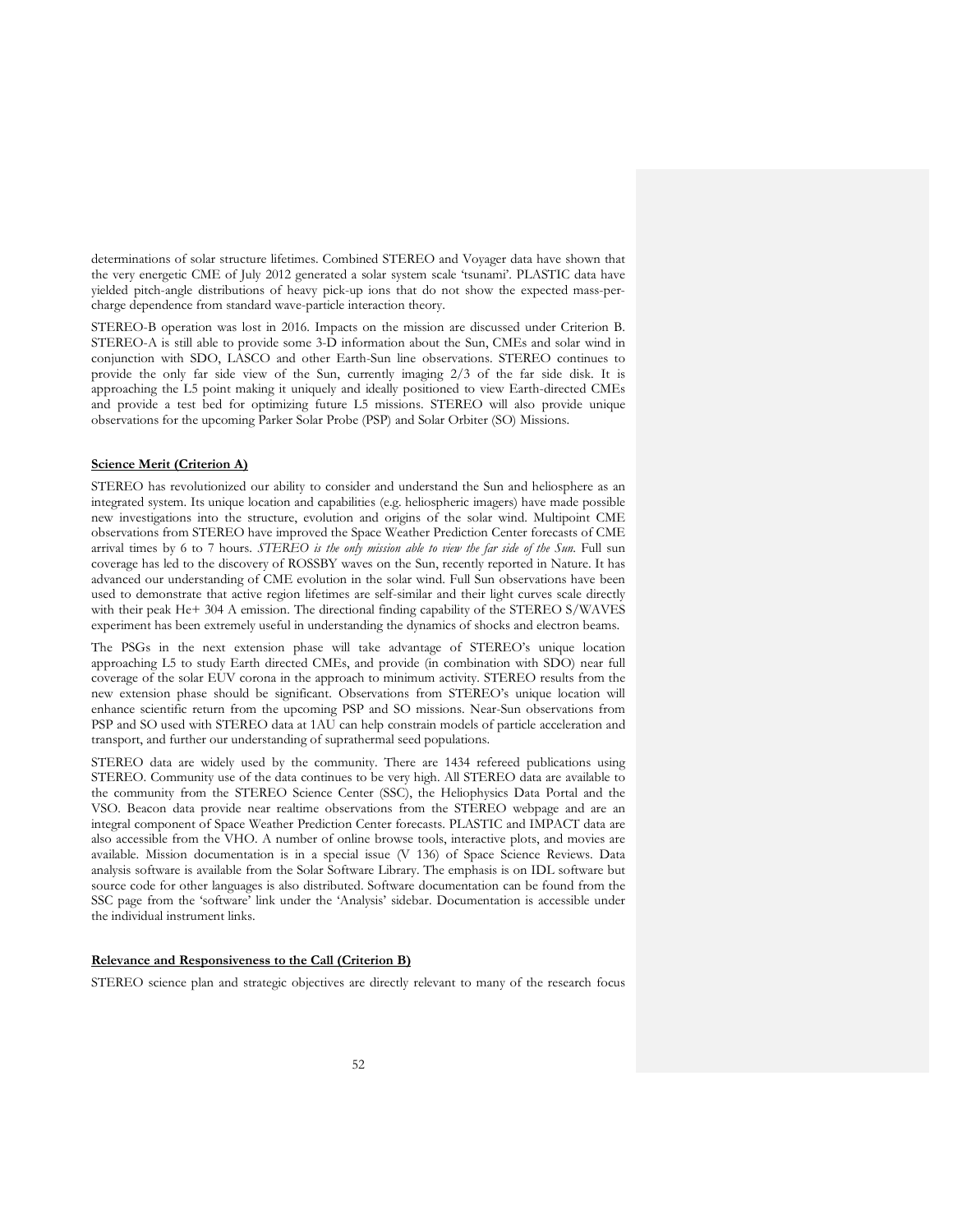areas of the Heliophysics Roadmap, 2014-2033. STEREO has played a major role in developing the capability to predict the onset of hazardous space weather events at Earth and directly led to improvements in space weather forecasting of solar disturbance arrival times. STEREO observations are helping to characterize space weather effects are providing a better understanding of the origin and dynamic evolution of solar plasma and fields in the heliosphere. STEREO has contributed to better understanding of the plasma processes that accelerate and transport particles, and understanding the role of turbulence and waves in energy and mass transport.STEREO detected nanoscale dust particles in addition to the known families of micron-sized dust. The levels were significantly different between the orbital positions of STEREO-A and STEREO-B. STEREO-A will be traversing the flight path of STEREO-B on the next extended mission enabling it to reassess the nanodust measurements in that locale. Identifying and assessing a new population of dust is directly relevant to Heliophysics decadal survey goals.

STEREO-A trajectory is bringing it back toward Earth, resulting in an increase in telemetry. In addition, the loss of STEREO-B has allowed that telemetry to be used by STEREO-A providing more cadence for observations and enhancing science discovery possibilities.

The 2015 Senior Heliophysics Review panel assessed the potential impact of the loss of STEREO-B on the mission. The panel found that STEREO-A can provide good coverage to complete scientific objectives and, alone, is a valuable asset to the Heliophysics Observatory. The demise of STEREO-B translates into a loss of observations of SEP events originating on the west limb of the Sun as well as a loss of multipoint observations from SWAVES. It also reduces full 360-degree coverage of the Sun. The current coverage from STEREO and AIA is ~300 degrees. Impact on mission goals is small.

#### **Technical Capabilities and Cost Reasonableness (Criterion C)**

The STEREO-A spacecraft is healthy, aside from the loss of the primary Inertial Measurement Unit (IMU). The four reaction wheels and Sun sensors are nominal and the propulsion systems retains ~50 years of fuel for momentum management. The spacecraft is operating in gyroless mode. Solar panel performance remains nominal. All SECCHI instruments are operating. The team is addressing two COR1 minor issues that do not otherwise effect observations. SWAVES and IMPACT are functioning nominally. PLASTIC had a 10 mA reduction in the current, but it does not impact solar wind measurements.

The budget for a one spacecraft mission is sufficient to operate in the next extended phase due to the loss of STEREO-B. The team, along with APL mission operations, is able to produce some cost savings for a single-spacecraft mission. The STEREO team is seeking cost-of-living increases for the extended mission. At this time, all teams need to work within a fixed cost budget. There does not appear to be extenuating circumstances that warrant an increase in funding at this time.

#### **Contribution to the HSO**

The unique vantage point of STEREO and its unprecedented views of the heliosphere make it a key component of the Heliophysics System Observatory (HSO) fleet and expand the fleet's scope through the inner heliosphere. STEREO has strong synergy with the HSO fleet. STEREO is an identified contributor to multiple ongoing scientific investigations by 11 of the 15 mission teams participating in this review. STEREO provides the additional line-of-sight observations that significantly improve space weather forecasts of CME arrival times, which is a primary goal of the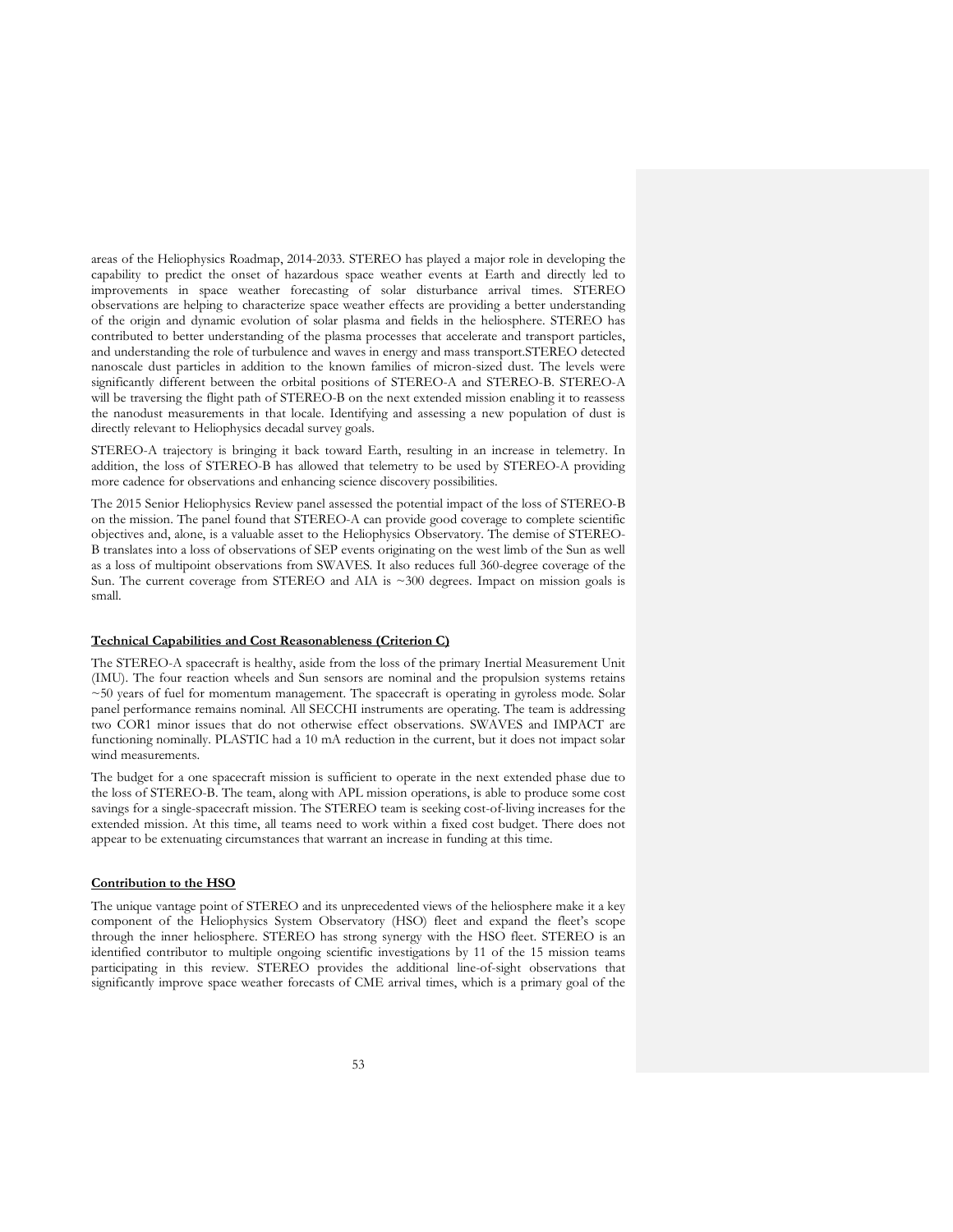heliophysics progam. Its trajectory is bringing it toward the L5 point, making it ideally suited for observing Earth-directed CMEs. STEREO data continue to produce scientific discoveries, such as the recent discovery of ROSSBY waves on the Sun. Observations from STEREO will enhance the scientific return of the upcoming PSP and SO missions.

## **Mission Archive Plan**

The STEREO mission is producing data and making it readily available for all of its in situ and remote sensing instruments. The STEREO Science Center at SDAC is preserving all the data products, and serves the SECCHI images. The in-situ data is served from instrument sites, but most of it is also already at and served by SPDF/CDAWeb. SolarSoft/VSO access and CDAWeb access provide web service connections to the data. Generally, the STEREO archives are in good shape, although it can be difficult to find specific items (e.g., link to the SSR special issue). The use of SPEDAS (TPLOT) is a plus, as are the many images and movies from NRL. It would be good to archive the "Level 2+" products from NRL.

## **Some concerns:**

Some Level-3 event list products are currently in pdf and Excel. HP has put together a standard for such event lists, in ASCII, but this has not been well advertised, so it is not surprising that it is not implemented here. (See http://spase-group.org/docs/.) There is a helpful page that links to STEREO Event Lists but it does not seem to include the ICMEs and other events that are mentioned in the MAP (under IMPACT).

There is no simple location that points to detailed documentation; the SSC page gives links, but many are to low level explanations. Considerable information is seemingly in the headers to CDF files, and while this is useful, it is not obvious to the user that is where to look.

Many sites do not spell out acronyms, making it sometimes difficult to get the big picture. Also, the link to the EUVI page did not work.

#### **Overall Assessment**

Based on the mission performance during its prior extended phase and the feasibility and promise of its upcoming operational phase assuming only STEREO-A is operating, the mission is ranked 10 of 16 missions, and is considered to be **Excellent/Very Good.**

Based on its contributions to, and role it plays in achieving the goals of the Heliophysics System Observatory, the STEREO mission is ranked 8 of 16 missions, and is considered to be **Excellent/Very Good.**

#### **Mission specific recommendations / findings:**

Finding: Many STEREO websites do not spell out acronyms, making it sometimes difficult to get the big picture. The link to the EUVI page does not work:

https://stereo.gsfc.nasa.gov/instruments/instruments.shtml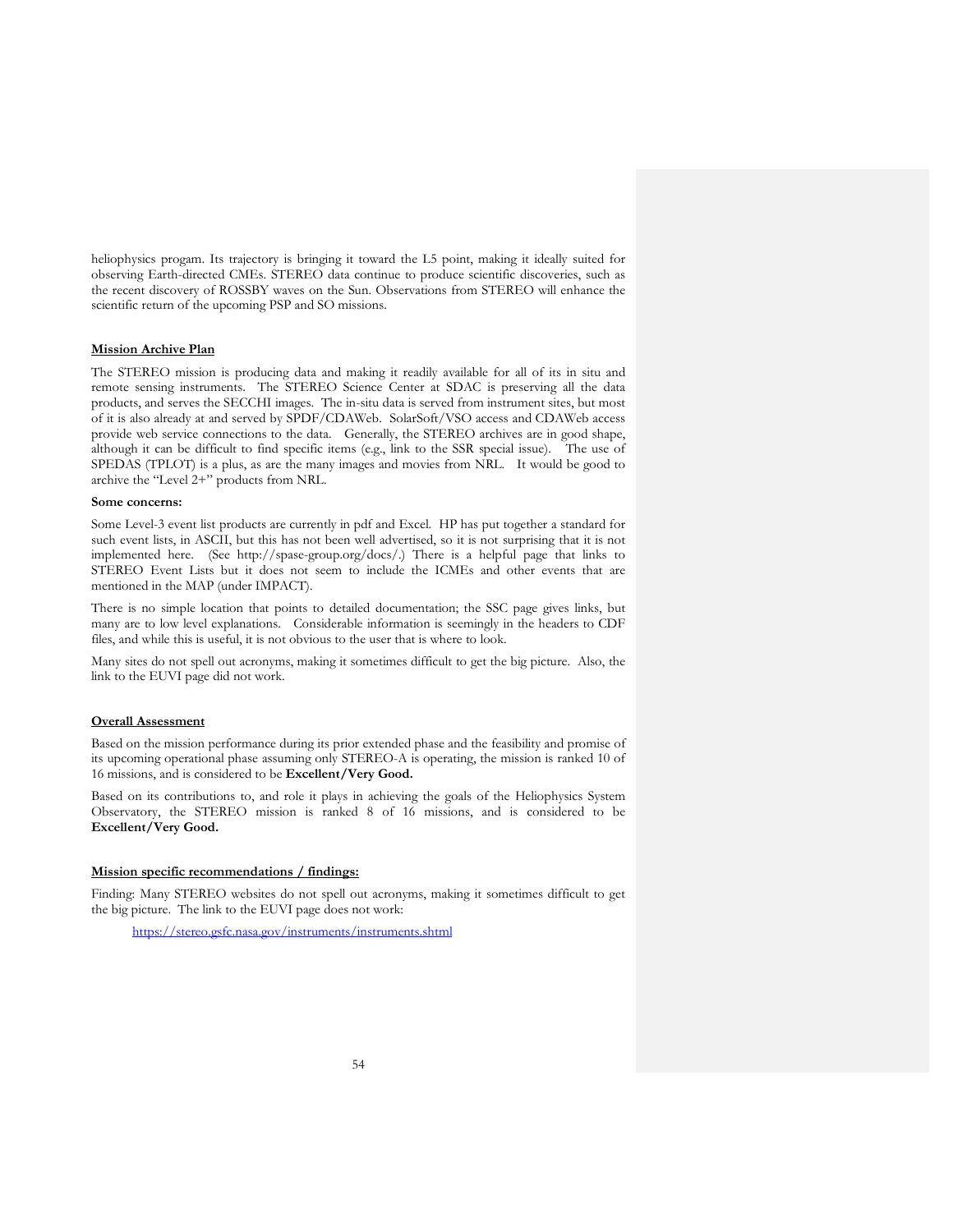#### **Time History of Events and Macroscale Interactions during Substorms (THEMIS)**

#### **Mission Synopsis**

THEMIS is a MIDEX mission consisting of a five-satellite constellation. THEMIS, a five-satellite mission, was launched in February 2007 into orbits. These orbits vary in apogee and the spacecraft regularly becoming radially aligned at distances between 12 Earth radius (RE) and 30 RE. After completing the prime mission in 2010, the THEMIS proposed and implemented a split into three Earth-orbiting (THEMIS-low, inside of 15 RE) and two lunar orbiting (ARTEMIS) spacecraft groups. In 2013 the team proposed to optimized observations with MMS, Cluster, Geotail, and the Heliophysics System Observatory (HSO). During the upcoming 5 years the THEMIS/ARTEMIS team proposes to co-ordinate this resources with HSO to address questions related to the nature, regional drivers and global consequences of reconnection being the dominant driver of convection and particle acceleration in Earth's environment.

The associated prioritized science goals (PSG) are:

- PSG1: During FY18-19 the emphasis will be on understanding global connections with THEMIS "low" in opposition to MMS, Geotail and Cluster on the other side of the magnetosphere. Day-night conjunctions will explore the connections between magnetopause and magnetotail reconnection. Dawn-dusk conjunctions will explore reconnection, viscous interaction, ULF wave driving, and boundary layer formation on the flanks.
- PSG#2 goal: In FY18-FY20 THEMIS will raise its apogee to the intermediate altitude region from 13.2-15.8 RE. To explore the nature, regional drivers, and global consequences of reconnection from equatorial orbits with apogees of 13.2-15.8RE.

During the first two years Day-night conjunctions will explore the connections between magnetopause and magnetotail reconnection. Dawn-dusk conjunctions will explore reconnection, viscous interaction, ULF wave driving, and boundary layer formation on the flanks of the magnetosphere. In FY20-22 the emphasis will be on global connections but with THEMIS "low" in conjunction (on the same side of the Earth) with MMS, Geotail and Cluster. On the dayside, this grand HSO constellation will explore the formation, evolution, driving and consequences of regional activations. ARTEMIS, at 60RE, will provide pristine solar wind observations or magnetotail observations of lobe flux, energy transport, reconnection, and tailward flowing mass, energy, and momentum. Arase, VAP and GOES will explore from the inner-magnetosphere the consequences of regional magnetopause/tail activations together with one on more THEMIS probes during the in- or out-bound orbits.

Over the last few years THEMIS "low" and ARTEMIS have made significant discoveries that provided significant new insight in the understanding of how the magnetosphere couples to the solar wind and ionosphere.

THEMIS plays and important role in the HSO co-ordination efforts and the THEMIS software (TDAS) provides a strong support for the research community. The Geospace Environment Modeling (GEM) executive council has endorsed THEMIS's HSO optimization and coordination efforts. THEMIS was also highlighted by the 2016 National Academy of Sciences study (NAS2016).

## **Science Merit (Criterion A)**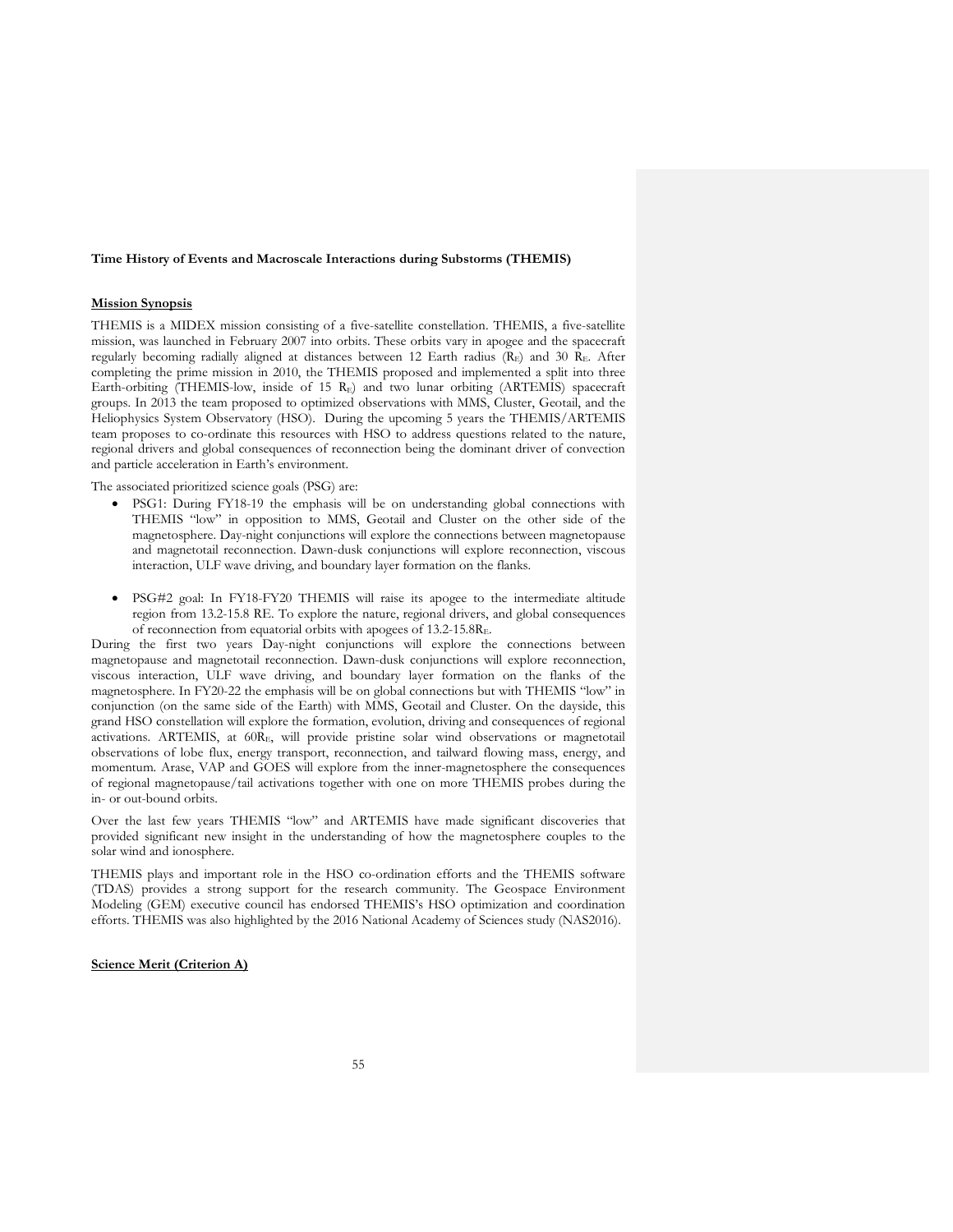THEMIS "low" and ARTEMIS have made significant discoveries that illuminated and, in some cases, changed our understanding of how the magnetosphere couples to the solar wind and ionosphere. These studies provide strong motivation not only for adjusting our own mission's plans, but also for designing observation strategies for NASA's HSO, shaping NASA Heliophysics partnerships with the NSF, NOAA, and international space agencies, and informing NASA's future mission planning. THEMIS (in conjunction with MMS and ground based observations) has made significant science discoveries in its prime missions and it its extended mission phases. Most recently showed the association of bursty bulk flows with depolarization fronts in the magnetotail. THEMIS provided strong evidence that ion and electron injection associated with depolarizing flux bundles and fast flows. THEMIS provided significant new insights into the foreshock topology and foreshock structures (Foreshock bubbles, transients, and rotational discontinuities). THEMIS also revealed properties of Spontaneous Hot Flow Anomalies, sheath cavities, and dynamic pressure pulses. These findings and the Aurora investigation received significant media attention and where subjects of Journal cover pages. The success of this mission is evidenced by more than 148 publications/year in the last 3 years, including a number of articles in high-profile journals.

This extended phase is focused on conjunctions with MMS, VAP, Geotail, Cluster, and Ground Based Observations (GOBs) to investigates global reconnection phenomena, and coordinated measurements on MHD and kinetic scales. For instance, simultaneous day-night conjunctions will explore the connections between magnetopause and magnetotail reconnection. Dawn-dusk conjunctions will explore reconnection, viscous interaction, ULF wave driving, and boundary layer formation on the flanks.

#### **Relevance and Responsiveness to the Call (Criterion B)**

This extended phase is highly relevant to the SMD science plan. The goal is to understand the fundamental processes that occur in the space environment; to determine how planetary habitability is affected by solar variability, and to provide the knowledge needed to improve space weather forecasting. THEMIS targets understanding energy transformation, energy partitioning and transport at reconnection fronts, particle acceleration upstream at foreshock bubbles, and phase space density evolution in the inner magnetosphere due to wave-particle interactions. These processes are ubiquitous across planetary space environments and at the Sun, yet also have tremendous importance for space weather understanding and prediction. Finally, THEMIS is completely aligned with the recommendation of the Heliophysics Decadal Survey to enable and optimize a powerful HSO.

#### **Technical Capabilities and cost reasonableness (Criterion C)**

The THEMIS/ARTEMIS constellation is presently in excellent health and is performing nominally. All subsystems are in excellent condition (with the exception of the loss of a sphere on TH-B, which has had negligible effect on science). The technical issues that have appeared since the last senior review have been resolved and have resulted in no science degradation.

All data processing and software continue to function reliably. All flight dynamics systems are nominal. Mission design runs with the latest orbit solutions occur months in advance for nominal planned maneuvers with a quick turnaround reaffirming conjunctions, shadows, and fuel budget. Product generation based on updated ephemerides is fully automated. GSFC flight dynamics provide backup orbit solutions for each probe.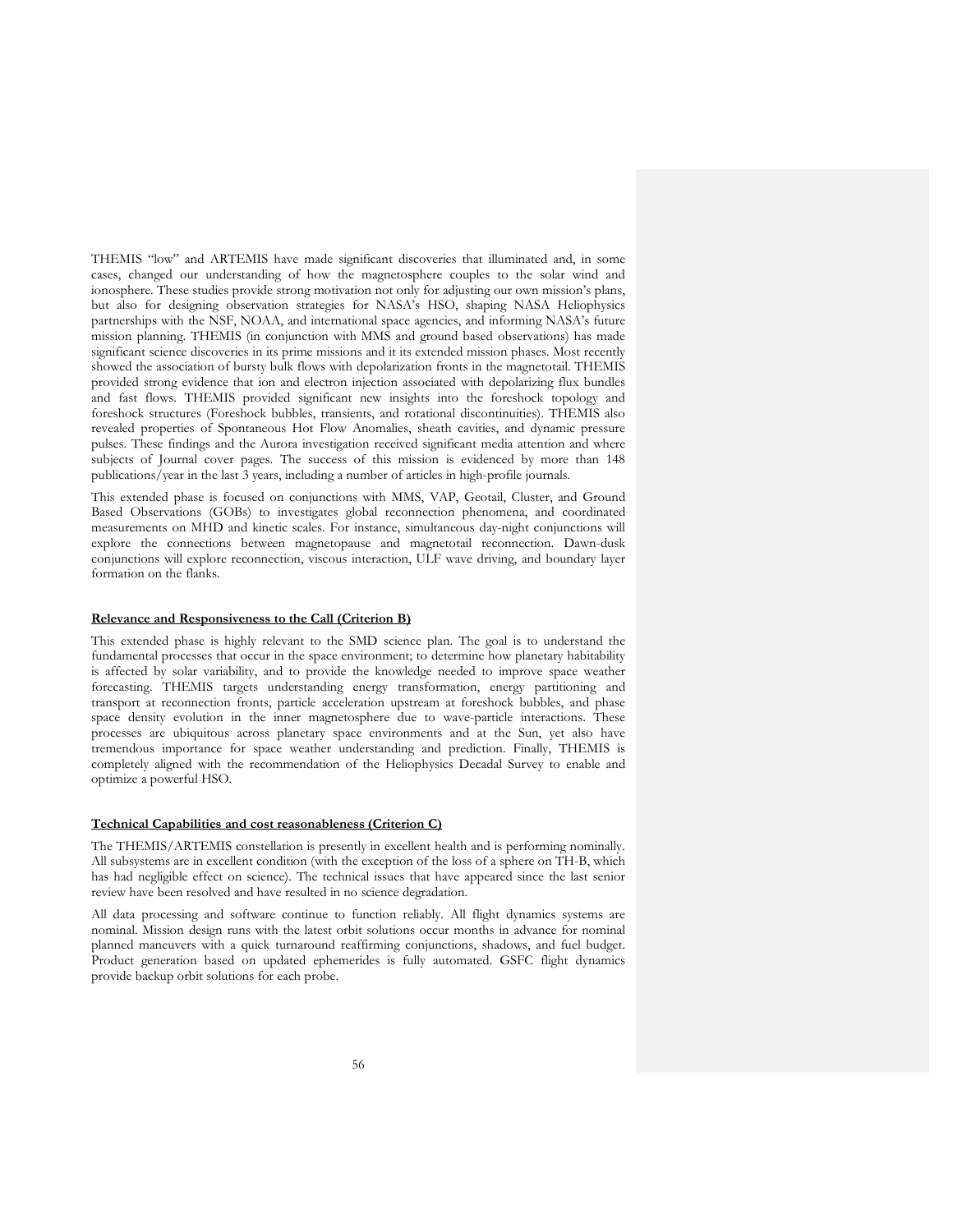### **Contribution to the HSO**

THEMIS contributes significantly to the Heliophysics System Observatory (HSO). It is operating inside the magnetosphere and in the solar wind and provides unique solar wind measurements. its sidereal-resonant and MMS-resonant orbits will optimize HSO science yield by enabling orbit conjunctions with ground-based observatories and MMS. Its all-purpose analysis tools enable optimal cross-mission (HSO) data analysis. The analysis tools being developed by THEMIS can ingest data from dozens of other space and ground assets. "Plug-ins" for instruments on MMS, ERG (now renamed Arase), the Van Allen Probes, GOES and POES spacecraft, >100 groundbased observatories, and all SuperDARN sites exist.

The MMS-THEMIS coordination will be used to enable an optimized HSO network.

## **Mission Archive Plan**

The THEMIS mission is doing an excellent job of producing, documenting, providing, and archiving its data. New products continue to be produced, enhancing the value of the mission. The many and continually improving data products are made available through many routes, including the SPDF Final Archive via CDAWeb; the latter aspect largely satisfies long-term archiving requirements. Documentation is systematic, easily accessed from one location, and available in many forms. Ground based instruments are also supported, including for archiving.

The team produced the IDL-based TDAS analysis tools that have become the generally applicable SPEDAS suite, now supported by NASA as an HPDE infrastructure project; this will be a useful service to the community in many ways. Many of its features can be used without an IDL license, which opens the software to a wider community.

The THEMIS mission needs to determine how best to permanently archive documentation, but this is a common issue that must be worked on with the Final Archives.

# **Overall Assessment**

Based on the mission performance during its prior extended phase and the feasibility and promise of its upcoming operational phase, the THEMIS mission is ranked 13 of 16 missions, and is considered to be **Very Good.**

Based on its contributions to, and role it plays in achieving the goals of the Heliophysics System Observatory, the THEMIS mission is ranked 12 of 16 missions, and is considered to be **Excellent/Very Good.**

## **Mission specific recommendations/findings:**

Finding: the panel recognizes that the full potential of HSO science as proposed by THEMIS will likely not be possible if in-guide budget is awarded.

## **Thermosphere, Ionosphere Mesosphere, Energetics and Dynamics (TIMED)**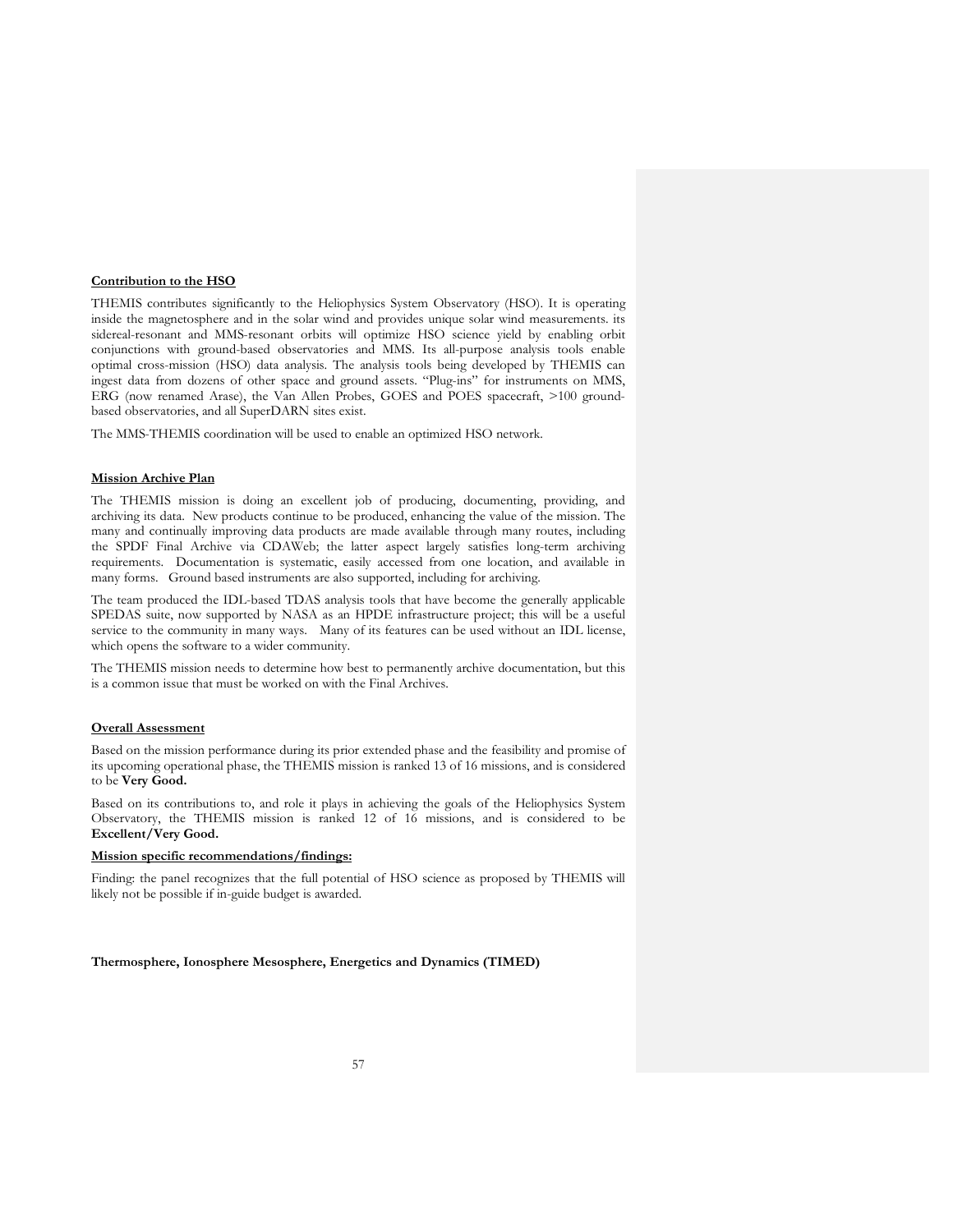## **Mission Synopsis**

The TIMED mission was launched in 2001 with the primary goal of determining the basic states and energy balance of the mesosphere and lower thermosphere in the region between 60 and 180 km. To enable this goal, the TIMED mission has a solar flux monitor (SEE) and three earth oriented remote sensing instruments (SABER, GUVI and TIDI) designed to measure the temperature, composition, dynamics and energetics of the Earth's ionosphere, thermosphere and mesosphere (ITM). To date, TIMED has accumulated one of the most significant databases of solar and ITM measurements beginning during the second half of SC-23 (solar minimum) and continuing through the peak of SC-24. For this extension, the experiment team proposes to continue their observations through 2020, allowing the characterization of the declining phase of solar cycle SC-24.

TIMED has transformed our understanding of the ITM and its connections to internal and external influences. Having the long-term data series of TIMED measurements is critical for long-term trend studies. An extended TIMED dataset will allow the effects of natural variability (e.g. solar, weather) to be more precisely separated from the increasing trends being measured for  $CO<sub>2</sub>$  and other gases. Significant findings of the TIMED mission to date include observations that illustrate how tropospheric weather and climate strongly affect not only the mesosphere, but also the thermosphere and ionosphere. TIMED measurements have also demonstrated the connection between the temporal and spatial changes of ITM structure and the observed variability of the lower atmosphere and ocean, such as Sudden Stratospheric Warming (SSW) events, Quasi-Biennial Oscillation (QBO), and the El-Nino Southern Oscillation (ENSO).

The extended mission is enriched by four new measurements from the TIMED suite of instruments: 1) a new SABER H2O product, vertical profiles of water vapor volume mixing ratios extending from the tropopause to  $\sim$  90 km, providing global H<sub>2</sub>O time and space variations with 2 km vertical resolution; 2) a new TIDI Thermospheric Wind Product, which extends the TIMED/TIDI neutral wind measurements up to 300 km; 3) a new GUVI NO Column Density data set derived from the NO-ε band emission (172-182 nm) present in the routine GUVI spectrographic, and 4) an improved and spectrally extended SEE Solar Spectral Irradiance Product. These data products will be collected in addition to TIMED's standard data products. Calibration of these products, and in particular, the wind product should be undertaken.

For this coming extension, three Prioritized Science Goals (PSGs) have been identified by the TIMED team motivated by Goal 2 (*Determine the dynamics and coupling of Earth's magnetosphere, ionosphere, and atmosphere and their response to solar and terrestrial inputs*) and Goal 4 (*Discover and characterize fundamental processes that occur both within the heliosphere and throughout the universe*) of the 2012 National Research Council Heliophysics Decadal Strategy (HDS). These PSGs are:

- (1) Investigate geospace coupling in the context of geomagnetic storms during the new era of GOLD and ICON mission operations,
- (2) Determine and understand the ITM long-term decadal-scale changes and the contribution of different forcing processes,
- (3) Characterize, compare, and study the differences in the ITM system behavior between two solar minima.

## **Science Merit (Criterion A)**

The TIMED mission has been and continues to be an invaluable resource for expanding scientific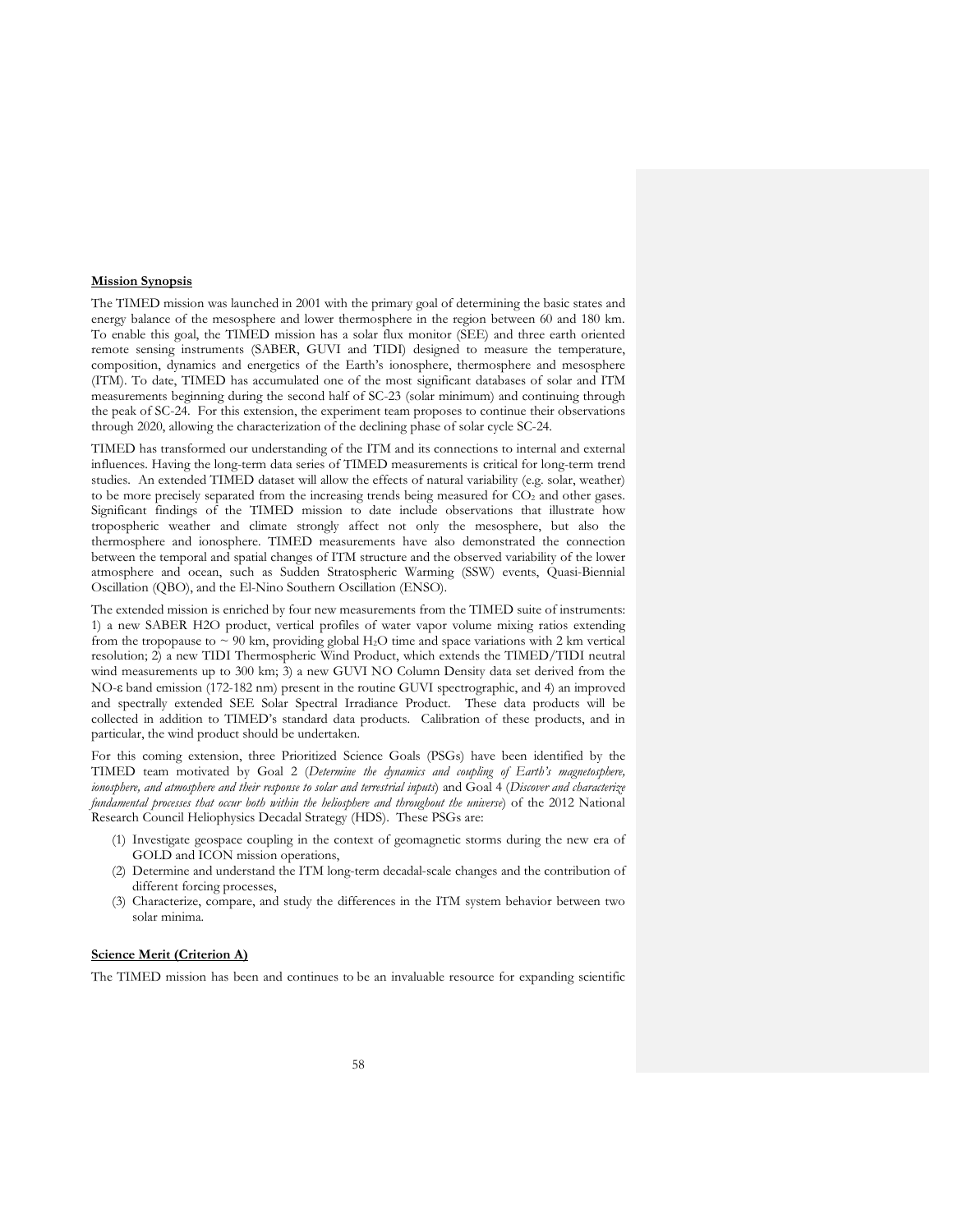understanding of the ITM system. Important discoveries and advances in understanding have occurred over the course of the mission. Publication statistics document the ever-increasing use of TIMED data by the worldwide ITM community. In 2016, the total number of refereed papers was 192 and of which 9% were first authored by TIMED team members. Over the course of the mission, more than 2100 papers with over 100 authors and co-authors have published using TIMED data products.

Understanding the causes and effects of decadal and long-term ITM changes is a fundamental goal of the extended TIMED mission. TIMED observations of thermal structure, composition, and energetics provide the requisite data needed by the ITM community to achieve this understanding. The uninterrupted continuity of TIMED measurements also provides the ability to better discriminate solar cycle contributions from the long-term decadal changes in the ITM (PSG-2). Studies of some of the least-understood ITM properties namely decadal-scale changes in the atmosphere in response to slow-varying drivers, e.g. CO<sub>2</sub> changes and ocean temperature ENSO cycles. will be enabled with the additional TIMED data. TIMED/SABER has also provided the first comprehensive global gravity wave climatology. Gravity wave breaking induces eddy mixing or turbulence in the MLT.

In addition, because TIMED has collected over 11-years of ITM observations, from one solar maximum to another, variations in solar cycles can be studied, as well as the periodic behavior observed in the ITM at all time scales (from hours, days, to years).

It is important to maintain continuity of record across two solar cycles for studying long-term decadal changes.

Most importantly, the extension of the TIMED mission will overlap with the new Heliophysics missions ICON and GOLD that are scheduled to launch in 2017-2018. This overlap will allow enhanced ITM studies beyond what a single mission could provide, the continuation of the ITM record without any gaps, and more comprehensive validation of the ITM record. The addition of ICON and GOLD provide high confidence for continued scientific discovery for TIMED and Heliophysics enabling new scientific inquiries.

## **Relevance and Responsiveness to the Call (Criterion B)**

The TIMED phase proposal was fully responsive to the Senior Review call.

The prioritized science goals of this extended phase of the TIMED mission are highly relevant to all four Atmosphere Ionosphere Magnetosphere Interactions (AIMI) challenges listed in the 2012 Heliophysics Decadal Strategy (HDS), listed here:

AIMI-1: Understand how the ionosphere thermosphere system responds to, and regulates, magnetospheric forcing over global, regional and local scales.

AIMI-2: Understand the plasma-neutral coupling processes that give rise to local, regional, and global scale structures and dynamics in the AIM system.

AIMI-3: Understand how forcing from the lower atmosphere via tidal, planetary, and gravity waves, influences the ionosphere and thermosphere.

AIMI-4: Determine and identify the causes for long-term (multi-decadal) changes in the AIM system

The TIMED PSGs are also closely coupled to several of the Research Focus Areas (RFA) in the 2014 Heliophysics Road Map, including these three high priority targets: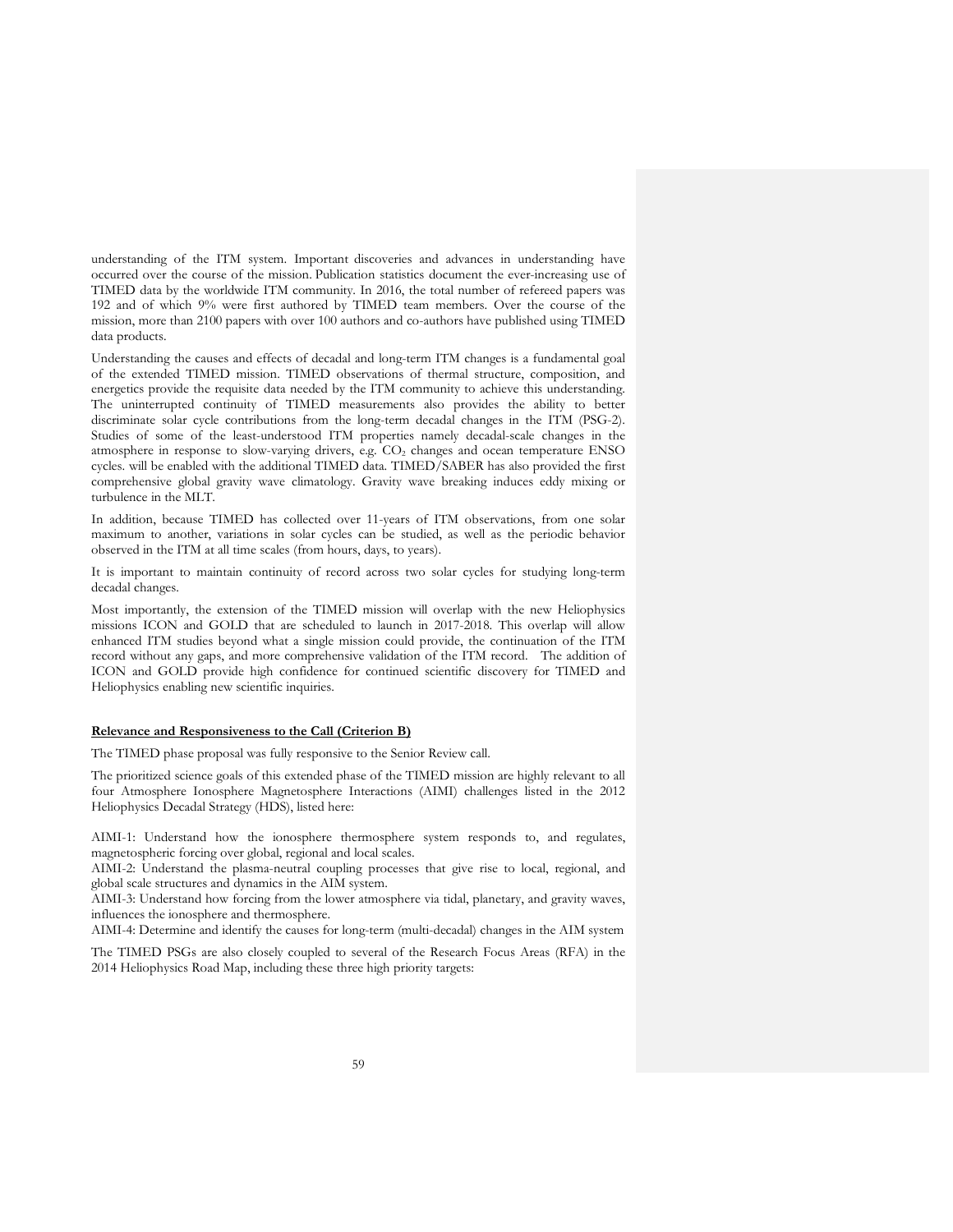STP – Lower Atmosphere Driving: To provide a comprehensive understanding of the variability in space weather driven by lower-atmosphere weather on Earth.

STP – Magnetosphere-Ionosphere-thermosphere Coupling: To determine how the magnetosphereionosphere-thermosphere system is coupled and how it responds to solar and magnetospheric forcing.

LWS – Geospace Dynamics Coupling: To study in an integrated fashion how the ionospherethermosphere-mesosphere system responds to dynamical forcing

TIMED GUVI data were recently used to improve the OVATION model, which has been an operational model used by NOAA SWPC since 2014. TIMED data can directly address issues related to long-term trends in the atmosphere, and complements other missions, e.g. GOLD by providing a complementary view of all hemispheres and high- and low-latitudes. TIMED products continue to be jointly analyzed with measurements from other HSO missions (e.g. ACE, AIM, MMS, SDO, STEREO, TWINS, and Van Allen Probes).

The last Senior Review identified these weaknesses with the mission:

"This mission is becoming a one-sensor mission with SABER as the dominant sensor. The role of the other instruments, TIDI, SEE and GUVI is limited. SEE has only a 3% duty cycle and it is not clear of the importance of SEE data to the overall mission. GUVI can only view at a single look angle and its value to the mission is limited."

In response to this, the team has attempted to resurrect the wind measurement capability on TIDI. Three other "new" measurements are being provided in the extended mission: the new SABER H2O product; a new GUVI NO Column Density data set; and an improved and spectrally extended SEE solar spectral irradiance product. These new measurements have the potential to make significant contributions to the mission.

Of the three satellites: TIMED, ICON, GOLD, TIMED is the only one that can provide high latitude measurements.

# **Technical Capabilities and Cost reasonableness (Criterion C)**

The TIMED spacecraft, instruments, and ground systems are working well, providing operations and data flow with no loss of science data and quality needed to meet the goals of this extended mission.

The TIMED team will continue to supply the standard ITM and solar data products and continue to improve capabilities. This includes the new data products: the new SABER H2O product; a new TIDI Thermospheric Wind Product extends the TIMED/TIDI neutral wind measurements up to 300 km; a new GUVI NO Column Density data set; and an improved and spectrally extended SEE solar spectral irradiance product.

In-guide costs are reasonable. No over-guide costs were requested.

#### **Contribution to the HSO**

The TIMED 15+ year record of the ITM and solar UV irradiance is the anchor for the HSO measurements for Earth's upper atmosphere. TIMED has accumulated a significant database of solar and ITM measurements from the second half of SC-23 up through the peak of SC-24. The experiment team proposes to continue their observations through 2020, which will allow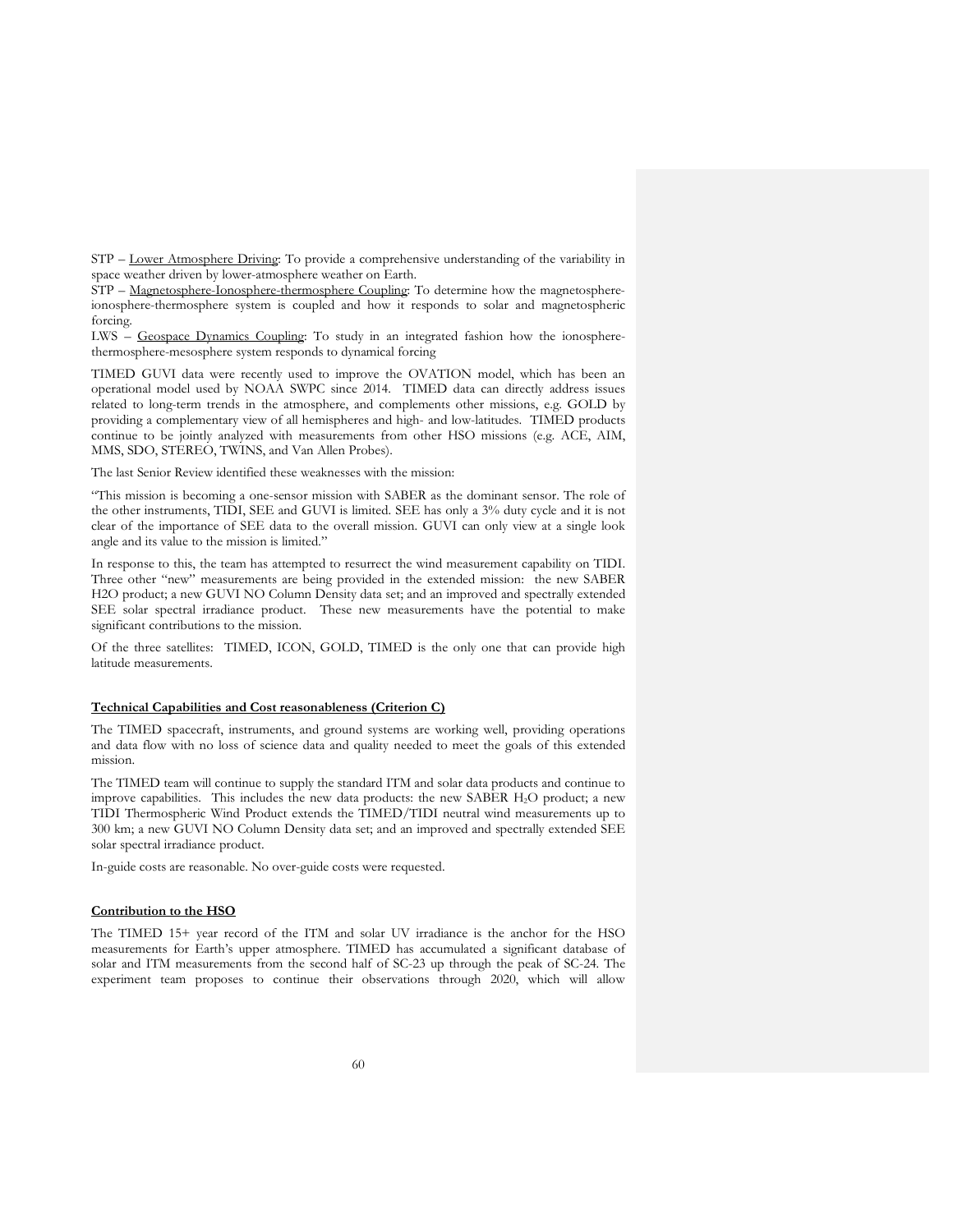characterization of the declining phase of solar cycle SC-24. All of the science products from each of the instruments are being produced on a continual basis. The plan is to transition all the data to the SPDF within 150 days after the end of the mission.

During the next 2-3 years, TIMED data will be used to help calibrate the instruments on GOLD and ICON. TIMED data will also help to collect data needed for long-term trend studies and for comparison of two solar minimum periods. TIMED also provides measurements of the polar auroral and high latitude region at all local solar times. ICON and GOLD do not provide data in these regions because of their orbits, however some of this information is provided by AIM, which is in a high inclination orbit.

### **Mission Archive Plan**

Currently TIMED produces and serves many levels of well-calibrated and documented data that are used for unique scientific investigations. Distribution is through various web sites and the virtual ITM Observatory (VITMO). The plan is that the TIMED Science Data Center (SDC) will continue to be integrated with the VITMO and SPDF to support the needs of the community scientists. New products continue to be devised and produced, enhancing the utility of the mission. However, except in the case of SEE, it is not completely clear what the final archive of these very useful data will look like. A bare set of files will not be sufficient. Working with the Final Archives, and perhaps with the newly supported SPEDAS suite of tools, can hopefully lead to a set of products that will be both useful for the long term and easily used in a multi-mission context.

The SEE instrument has web pages that provide data access (albeit through a day-by-day interface and in a unique NetCDF version), a documented set of software, an organized set of documents about the instrument and data, and a nicely organized web site for access to everything. Thus, they are well situated to produce a final archive.

SABER data are available in NetCDF from an ftp site that is easy to use. They also provide a "custom data tool" for subsetting the data; this (oddly) requires a username and password, and seems to only allow four variables to be selected. It is slow to respond, although the files are probably not that large by modern standards. (One request never came back.) There seems to be very little analysis software, so it is not clear what to do with downloaded files. Working to serve data from SPDF could both enhance the exposure of the data and improve the wait times.

TIDI only provides VITMO as a link to data in the description in the MAP. See below on VITMO. A UNIX command line download is provided on a link from the main TIMED data site. It is not clear what to do with the files once accessed. TIDI has a very useful quick look plot capability that should be preserved, if only through producing a complete set of plots. Working with SPDF to serve data in the near term, rather than waiting for the mission to end, should give better results for the legacy of these data.

GUVI provides good documentation and IDL (2002) software that seems to just read the files. The most useful tool available is the GUVI online image browser, or more generally the "galleries," which worked well. This seems to be the only simple route to useful data products, and it is essential to preserve the "gallery" capabilities in a long-term archive. A simple approach would be to produce and archive high-resolution image files of all the galleries, which could be presented in a number of ways. There is a discussion of what sound like very positive improvements in GUVI products for "version 13," but no clear source of software. It is possible to find links for files of data, which work to bring data to the user, but it is not clear what to do next. As with the other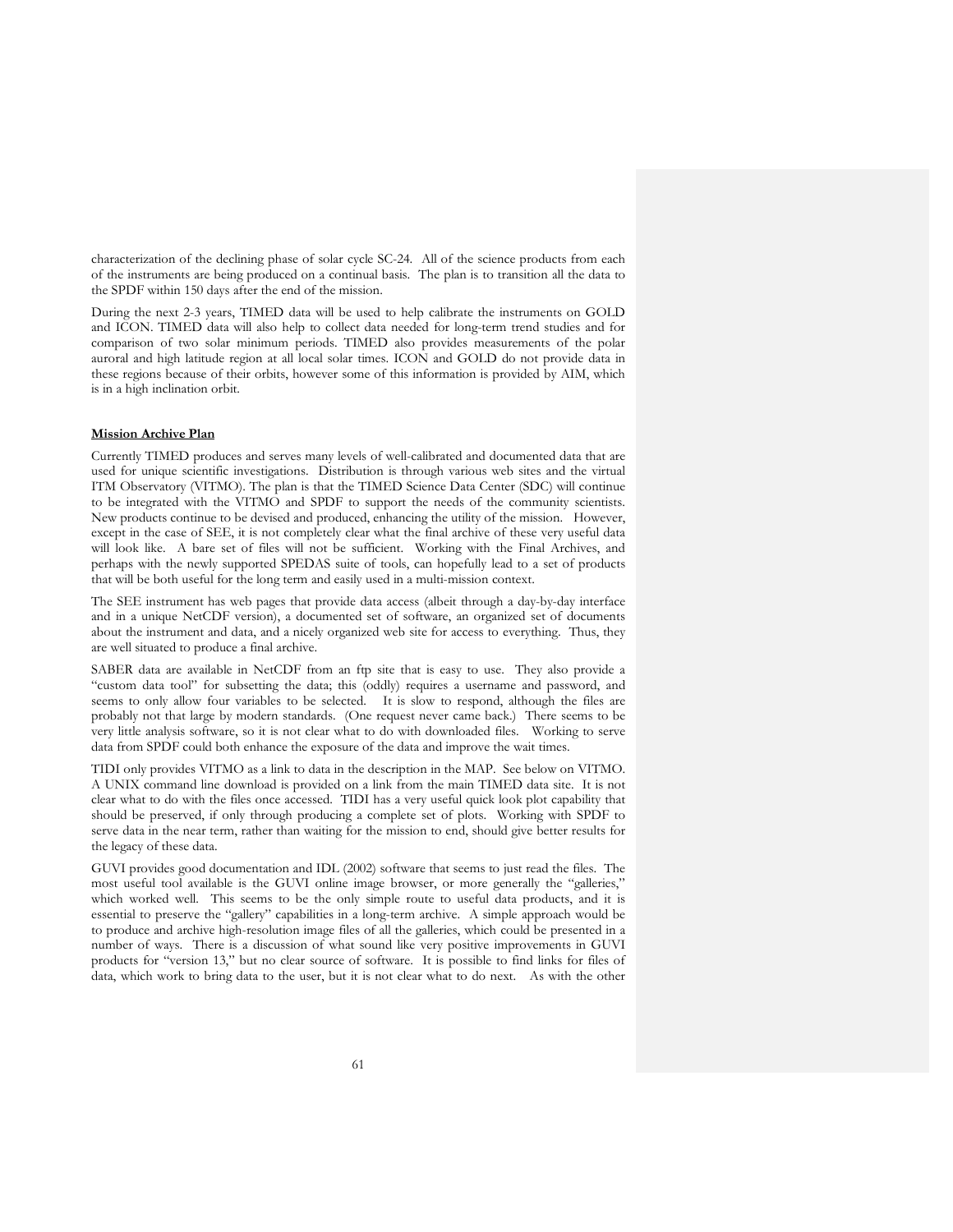instruments, working to serve data from SPDF/CDAWeb before mission end would be helpful.

The TIMED data policy states: "Users that wish to publish the results derived from AIM data should normally offer co-authorship to the PI" This is not what is in the HP Data Policy, nor is "Investigators supplying data or models may insist that such caveats be published, even if coauthorship is declined." The philosophy in the HP Data Policy is that the mistakes in a paper are the responsibility of the author, not the provider, and open data is open. It is highly recommended that authors consult with providers, but an offer of co-authorship is not required.

VITMO is described as a major portal for TIMED data distribution. A number of VITMO searches for GUVI data came up empty. There was no obvious way of finding available time ranges. A search for ACE MAG data came up with HDF files, which are never used, whereas a SWEPAM data request came up with parameter by parameter gif files. A query for all TIMED quantities yielded nested lists of files in various formats, which had to be downloaded one file at a time or all at once as a zip file that did not unzip properly. When downloaded, a TIDI file came through as "Unknown.dms." The TIDI LOS file was 168MB of what was seemingly some unknown binary format, although it said "CDF" at the top, so it was presumably NetCDF. No preview plots or images were available for any of the products. It is understandable that software (VITMO) that has not been funded for some time does not work efficiently, but it should not be advertised as if it provided a particularly useful service. VITMO provided some useful beginnings, but at this stage working with standard formats, APIs, and tools will be more helpful. This process should be initiated with SPDF and perhaps with SPEDAS.

## **Overall Assessment**

Based on the mission performance during its prior extended phase and the feasibility and promise of its upcoming operational phase, the TIMED mission is ranked 11 of 16 missions, and is considered to be **Very Good.**

Based on its contributions to, and role it plays in achieving the goals of the Heliophysics System Observatory, the TIMED mission is ranked 10 of 16 missions, and is considered to be **Excellent/Very Good.**

## **Mission specific recommendations/findings**

Finding 1: The overall assessment of the TIMED mission is positive. The mission will continue to provide valuable ITM data and will support the upcoming GOLD and ICON missions

Finding 2: There are still issues with the TIMED NetCDF formats and with the final archive strategy. Ongoing discussions with SPDF on these topics should be continued.

Recommendation 1: The panel recommends that the TIMED mission team calibrate the new TIDI Thermospheric Wind product with ground-based wind measurements.

## **Two Wide-angle Image Neutral-atom Spectrometers (TWINS)**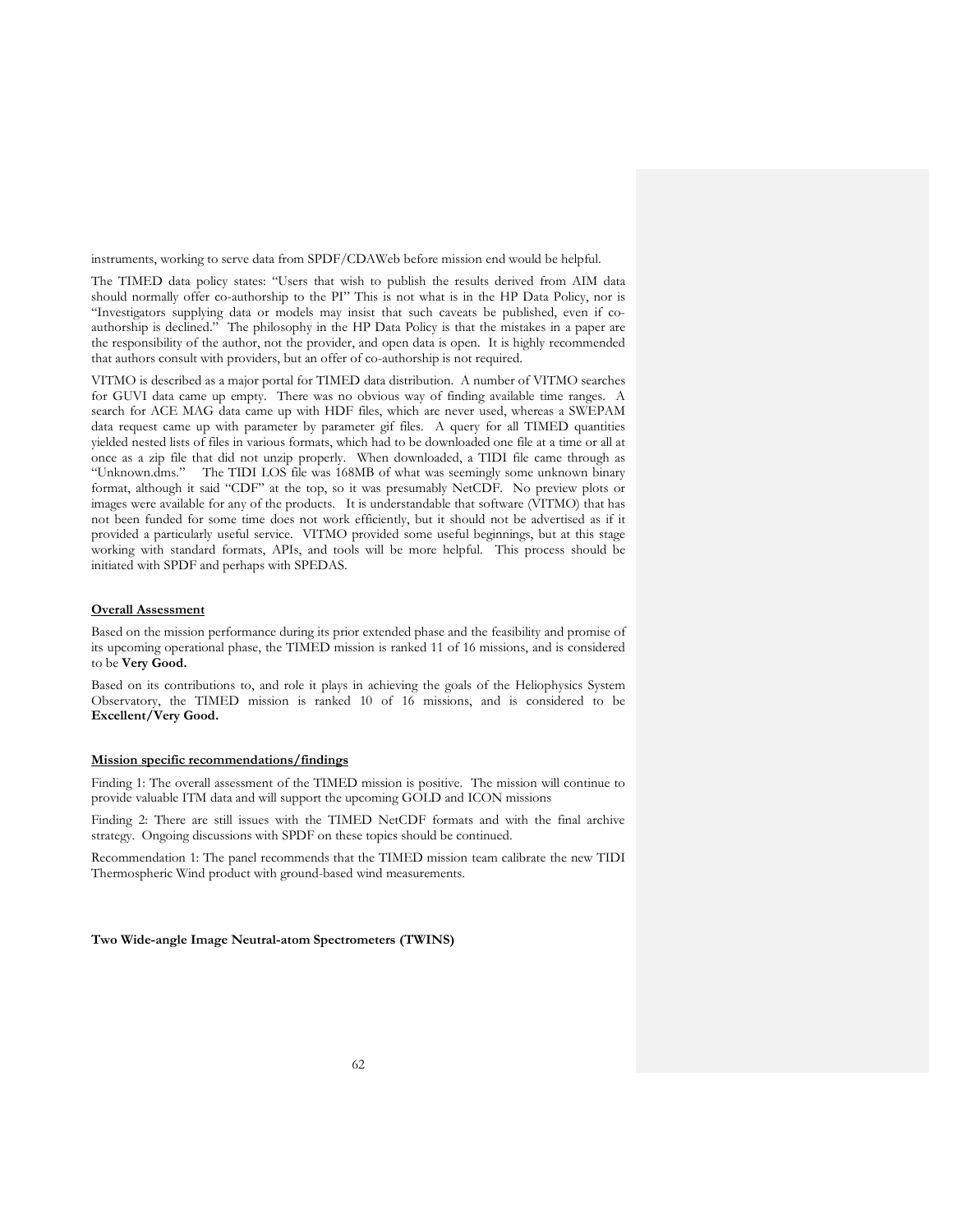## **Mission Synopsis**

TWINS was launched in 2008 into a molniya orbit, with an apogee of 7.2 Re to study ring currents (RC) and low altitude emissions. TWINS has discovered new global properties of geospace plasmas and neutrals, fostered understanding of causal relationships, confirmed theories and predictions based on in situ data, and yielded key insights needed to improve geospace models.

There are two instruments onboard TWINS. The Energetic Neutral Atom (ENA) imagers observe energetic neutrals produced from the global magnetospheric ion population, over a broad energy range (1– 100 keV) with high angular ( $4° \times 4°$ ) and time (about 1-minute) resolution. TWINS also provides Lyman-α geocoronal imaging to monitor cold exospheric hydrogen atoms that produce ENAs from ions via charge exchange. TWINS1 is reporting no issues. However, in July 2017, there was an electronic anomaly on TWINS2. It is currently not available, but efforts are still underway to recover TWINS2. The loss of TWINS2 means there is a decrease in dimensionality and a moderate science decrease in the inversion images, but the core mission can still be fulfilled by a single imager. Additionally, the pitch angle measurements will be of a lower resolution with only one instrument.

In the coming five years TWINS will continue to observe the geospace as it responds to a sequence of Sun and solar wind drivers. TWINS is the only operating magnetospheric imager and is a valuable asset to study the long-term magnetospheric response to such an unusual solar cycle. In its extended mission, TWINS will continue to visualize 3D global ion dynamics, composition, origins, and densities. Below are the top level Prioritized Science Goals for 2018-2023.

- 1) The Global 5-Dimensional Ring Current
	- a) Determine 3D spatial distribution of ring current ion intensity and pitch angle
	- b) Determine relative importance of different physical mechanisms governing RC formation and decay
- 2) Ring Current and Plasma Sheet Energization
	- a) Determine how RC and plasma sheet respond to different types of storms
	- b) Determine how RC and plasma sheet response varies throughout the solar cycle
- 3) Ion Precipitation
	- a) Determine global distribution of ion precipitation
	- b) Uncover casual relationships linking the dynamics and energetics of precipitating and trapped ions
- 4) Ion Temperature
	- a) Determine local time and radial dependence of magnetospheric ion temperature
	- b) Discover the global dynamical connection between plasma sheet and RC temperature
- 5) Neutral Hydrogen Exosphere
	- a) Determine global 3D spatial dependence of exospheric H atoms
	- b) Understand physical processes that control the exospheric distribution
- 6) Ion Composition
	- a) Discover the altitude dependence of ion composition
	- b) Determine the dynamic linkages among, ionospheric, RC, and PS ion composition

### **Scientific Merit (Criterion A)**

The TWINS extended mission includes eight overlapping science investigations (see below) that address twelve prioritized science goals, covering the science topics. Each investigation plays a role in achieving one or more of the PSGs, and supports several other related PSGs. The last two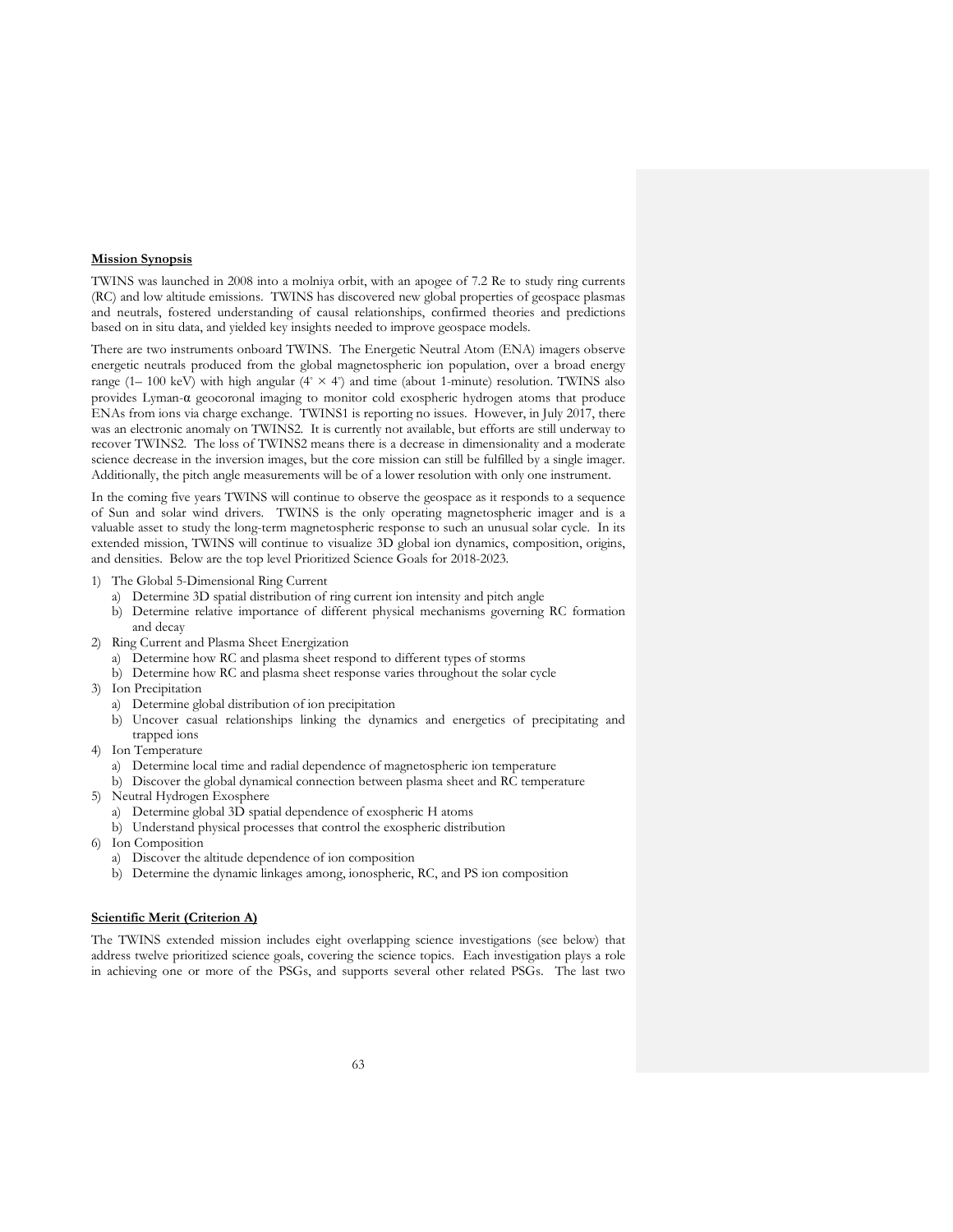science investigations (#7 and 8 below) are studies with other missions including THEMIS, Van Allen Probes, MMS, and IBEX. The TWINS team has laid out a very detailed list of new science investigations, including the approach, methodology, impact, and relevance for each.

2018-2023 Science Investigations to answer the PSGs

- 1. ENA Inversions: Time Evolution of Pressure, Energy, and Pitch Angle
- 2. Observational Study of Ion Precipitation Using TWINS ENA Images
- 3. Ion Temperatures in the Ring Current and Plasma Sheet
- 4. Ion Composition: Species-Dependent Transport and Loss
- 5. Neutral Exospheric Hydrogen (Geocorona)
- 6. Global Modeling: Physical Mechanisms Controlling the Ring Current
- 7. TWINS plus THEMIS, Van Allen Probes, and MMS: Imaging and In-Situ Constellations
- 8. TWINS-IBEX: Multi-mission Magnetospheric ENA Imaging

The TWINS mission has provided observations beginning at a modest level of solar activity in 2008. The subsequent solar maximum was usually low with only a "handful" of large storms. TWINS continues to image into the declining phase of solar cycle 24 and will continue to contribute new information. The ENA imaging is an asset to the Heliophysics System Observatory (HSO) that allows for observing the response of the geospace to solar driving events.

The TWINS project is producing high-quality products that are already available through the SPDF Final Archive. The data are completely open and accessible, and thus much of the long-term archiving task is complete nearly as the data are produced.

It was not clear where to find IDL savesets and ASCII files, and, more importantly, there was no obvious link from the home page or the proposal to the lists of documentation and software in Table 9 of the proposal. Presumably the data are well documented, but that is currently not able to be assessed. CDAWeb does contain some documentation, but not much detail. Likewise, little information seems to be available on possible inversions of the data to retrieve physical variables; this would be extremely useful, despite the limitations of these procedures. The browsing tool is quite helpful. It would be useful to consider ways to retain this capability in an archive.

#### **Relevance and Responsiveness (Criterion B)**

TWINS is a valuable asset to study the long-term magnetospheric response. It is the only operating magnetospheric imager and will continue to observe the geospace environment as it responds to the Sun and solar wind drivers. Table 6 of the proposal is a detailed relevance matrix of the PSGs and their mapping to three of the NASA Heliophysics science goals, namely explore fundamental physical processes, advance understanding of solar-to-geospace dynamical connections, and develop knowledge of variability of space weather. The table also shows the mapping to two of the Heliophysics decadal survey topics, those being: determine the dynamics and coupling of Earth's magnetosphere, ionosphere, and atmosphere and their response to solar and terrestrial inputs (response to the Sun and solar wind; variability and extremes) and discover and characterize fundamental processes that occur both within the heliosphere and throughout the universe (particle acceleration and transport).

Described below are highlights of the previous extended mission and progress towards the prioritized science goals.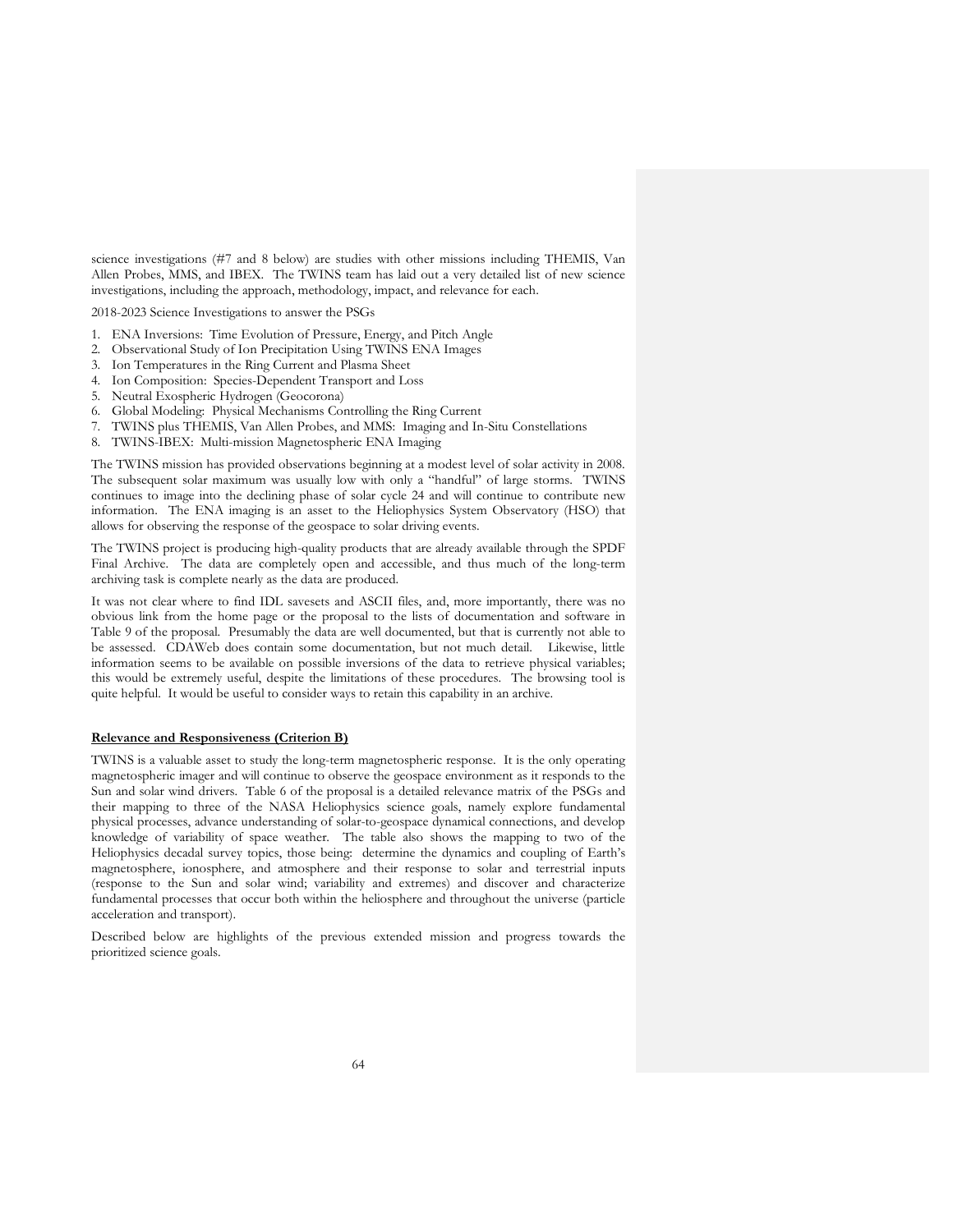- The first 3-mission study between TWINS, THEMIS, and Van Allen Probes (RBSP) captured cross-scale structure of the ring current (*Goldstein et al.*, 2017). Globally, the partial RC intensifies and migrates. Locally, injection is bursty and structured.
- TWINS and RBSP both observed two stormtime flux peaks, each with its own pitch angle anisotropy (*Perez et al.*, 2016). The CIMI and Tsyganenko models explained the anisotropy structure.
- Low-altitude ENA imaging provided new insight into global ion precipitation dynamics and energetics during major storms (*Goldstein et al.*, 2017; *Valek et al.*, 2017). Simple physical models of ENA viewing geometry and energy loss improved low-altitude ENA analysis (*Goldstein et al.*, 2016; *LLera et al.*, 2017).
- TWINS-derived global ion temperature maps (validated with Geotail & LANL data) from 48 storms highlight dramatic system-level heating and cooling, and show clear differences between CIR vs CME storms (*Katus et al.*, 2017; *Keesee et al.*, 2017).
- New data have doubled the upper energy limit of TWINS oxygen imaging (*Delmonico*, 2015). The new analysis shows that O+ enrichment depends strongly on energy (*Valek et al.*, 2017).
- Analysis of Lyman-α imaging data revealed the solar-cycle-driven expansion and contraction of the exosphere, and found a definitive link to solar wind pressure (*Zoennchen et al.*, 2015, 2017).
- Global BATSRUS-CRCM simulations were compared with AMPERE-derived field-aligned current maps to explain why both TWINS and RBSP observed evidence of ion flux dropouts across a broad range of energy (*Buzulukova et al.*, 2017). Monte Carlo simulations modeled the pitch angle distributions of low altitude ENAs (*Goldstein et al.*, 2016).

Unfortunately, not all primary science goals from the previous Senior Review were able to be implemented. Due to a funding issue, the team reduced core science to accommodate inflation increases in operational work, dropped two science investigations and four proposed science goals (PSGs), and shut down science activities outside Goddard when FY16 funding from NASA HQ was not sent to the rest of the TWINS science team.

TWINS has gathered 4,776,895 one-minute ENA images, including 776,079 minutes of stereo viewing as of 1 January 2017. TWINS data are accessible via twins.swri.edu, and are also hosted by CDAWeb. The TWINS Mission Archive Plan has been fully implemented since the 2013 Senior Review. Since 2014 the TWINS mission has hosted the TWINS Storm Catalog at http://twinsstorms.swri.edu/, where members of the community can access highest-level TWINS analysis from an ensemble of large storms. Since 2015, improvements have been made to the content, format, and navigation capabilities. The TWINS science team has published approximately 66 peer reviewed papers, and graduated 14 Masters and Ph.D. students.

#### **Technical Capability & Cost Reasonableness (Criterion C)**

The submitted budget and In-line budget are the same, no additional budget was requested. Labor is requested for the project scientist, a contractor, instrument team, and a travel budget. The level of effort requested is appropriate for personnel to make steady progress towards completion of the proposed science goals.

The TWINS host spacecraft is expected to continue to perform nominally through the next 5-years. The ENA sensor on TWINS 1 is operating well and continues to return high quality data. In late 2016 an anomaly in the TWINS 2 electronics occurred that is still under active investigation and may be recoverable. The TWINS 1 ENA sensor and LAD continue to function nominally and are fully Deleted: anisotropy structure was explained by the CIMI and Tsyganenko models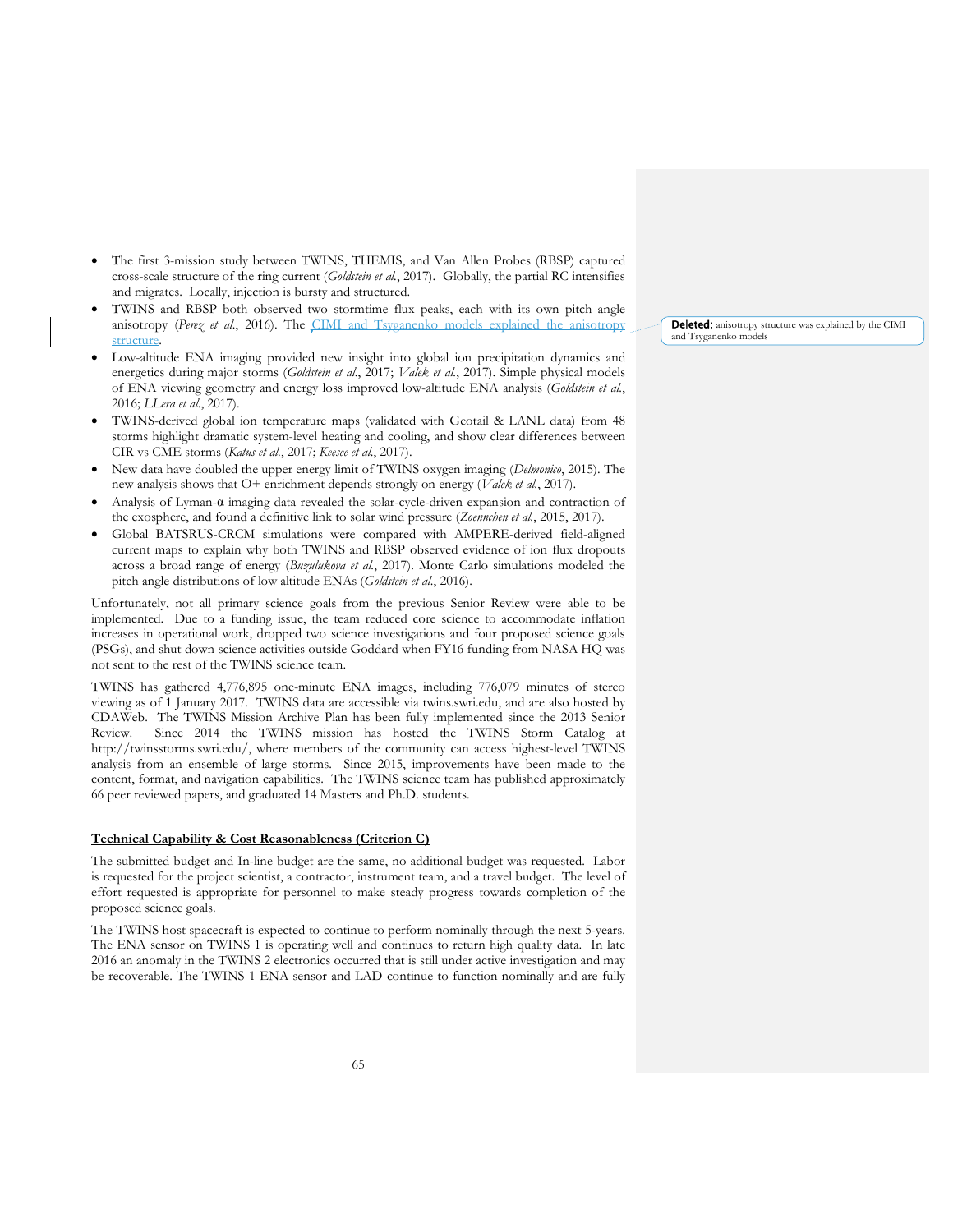adequate to support continued science from the TWINS mission, although with single-perspective viewing.

#### **Contribution to the HSO**

TWINS performs a special function within the HSO by providing quantitative contextual information that ties together the in situ observations while the local measurements of particles and fields provide a more detailed view into the physical processes at work.

# **Mission Archive Plan**

The TWINS project is producing high-quality products that are available through the SPDF Final Archive. The data are completely open and accessible, and thus much of the long-term archiving task is complete nearly as the data are produced. However, the most recent image found online by the panel was January 2015.

It was not clear where to find IDL savesets and ASCII files, and, more importantly, there was no obvious link from the home page or the proposal to the lists of documentation and software in Table 9. Presumably the data are well documented, but it is currently hard to tell. CDAWeb does contain some documentation, but not much detail. Likewise, little information seems to be available on possible inversions of the data to retrieve physical variables; this would be extremely useful, despite the limitations of these procedures.

The browsing tool is quite helpful. It would be useful to consider ways to retain this capability in an archive.

# **Overall Assessment**

Based on the mission performance during its prior extended phase and the feasibility and promise of its upcoming operational phase, the TWINS mission is ranked 16 of 16 missions, and is considered to be **Very Good.**

Based on its contributions to, and role it plays in achieving the goals of the Heliophysics System Observatory, the TWINS mission is ranked 16 of 16 missions, and is considered to be **Very Good.**

### **Recommendations/findings**

Recommendation: It is recommended that images be posted online for the community two weeks after completion. The most recent image found online by the panel was January 2015. As an example, if images take a month to process and 6 months of data are required for each, then each image should be available online to the community within 7.5 months.

## **Van Allen Probes**

## **Mission Synopsis**

The twin spacecraft of the Van Allen Probes Mission were launched on 30 August 2012 to advance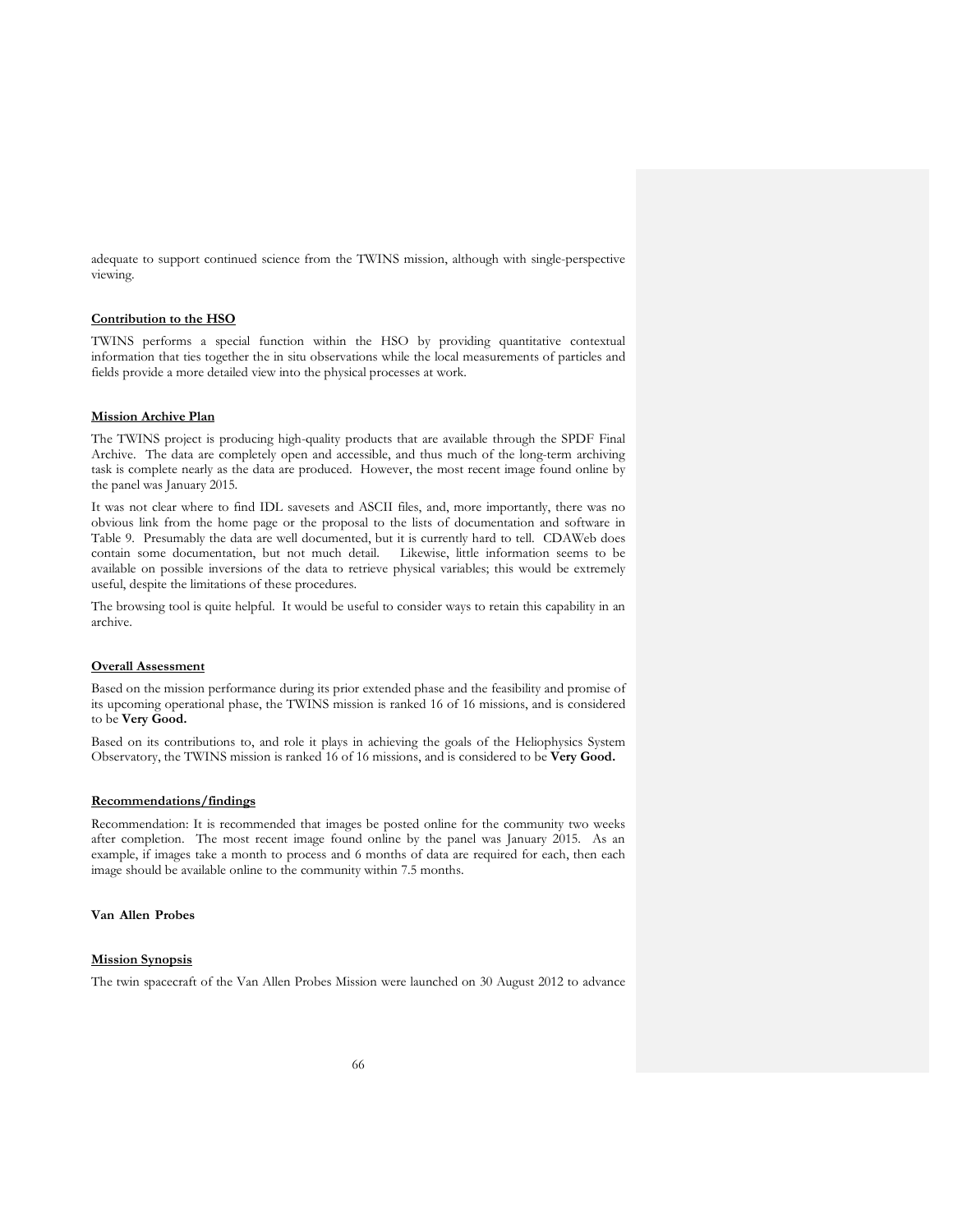the goals of the Living with a Star Program and NASA's Science Plan by improving predictive understanding of how radiation belts and ring current particle populations in near-Earth space form and change in response to variable inputs of energy from the Sun. The Probes entered their prime science mission on 1 November 2012. The Probes began their extended mission on 1 November 2015 with a new overarching objective and a set of Prioritized Science Goals (PSGs) for a five-year investigation, which continue to drive the ongoing and future Van Allen Probes science activities. The overarching objective of the extended phase is to quantify the processes governing the Earth's radiation belt and ring current environment as the solar cycle transitions from solar maximum through the declining phase. The associated prioritized science goals (PSG) are:

- PSG1: To perfect understanding of the relative roles of local versus transport mechanisms of particle acceleration and the role that nonlinear mechanisms play in the acceleration processes.
- PSG2: To perfect understanding of the relative importance of precipitation and magnetopause losses of energetic particles in the inner magnetosphere and provide more definitive information about the causes and consequences of the precipitation.
- PSG3: To perfect understanding of the relative roles of global-scale transport processes and mesoscale dynamic injections in the inner magnetosphere and their respective roles in the production of geoeffective waves.

During the first two years of the extended mission the Van Allen Probes have made significant progress in addressing the PSGs, including a number of important discoveries in the physics of the radiation belts and ring current, and in advanced systems understanding of Earth's inner magnetosphere. The Van Allen Probes second extended mission will continue through the expected lifetime of the probes, roughly until mid 2019, to fully address the PSGs that would bring much closer a predictive understanding of the dynamic variability of the ring current and radiation belts.

The extended mission is enriched by a number of new elements including: (1) modified spacecraft and instrument operations; (2) a modified orbital configuration; (3) coordination with new assets of the Heliophysics System Observatory (HSO); and (4) a new updated centralized Science Gateway for interactive access to Van Allen Probes data and high-level modeling tools for data analysis, science planning, and coordination.

The Van Allen Probes, as the second Living With a Star spacecraft mission, plays an important role in advancing our capabilities to predict and mitigate adverse Space Weather effects of the near-Earth radiation environment. In the first extended mission it established close collaboration with the Space Weather Prediction Center (SWPC), which continuously broadcasts a subset of Van Allen Probes data in near-real time.

## **Science Merit (Criterion A)**

The Van Allen Probes have made significant science impacts during its prime mission phase and its first extended mission phase. During its first extended mission phase, Van Allen Probes has enriched our understanding of Earth's inner magnetosphere and radiation belts. The unprecedented length of time it has been able to observe the mechanisms driving the dynamic nature of the radiation belts enables a deeper understanding of the physics of this key region of Geospace. This is evidenced by the over 350 publications, including a number of articles in high-profile journals that have received substantial press interest, such as Nature (6 articles), Nature Physics (2 articles), Nature Communications (3 articles), Science (2 articles), Physical Review Letters (2 articles).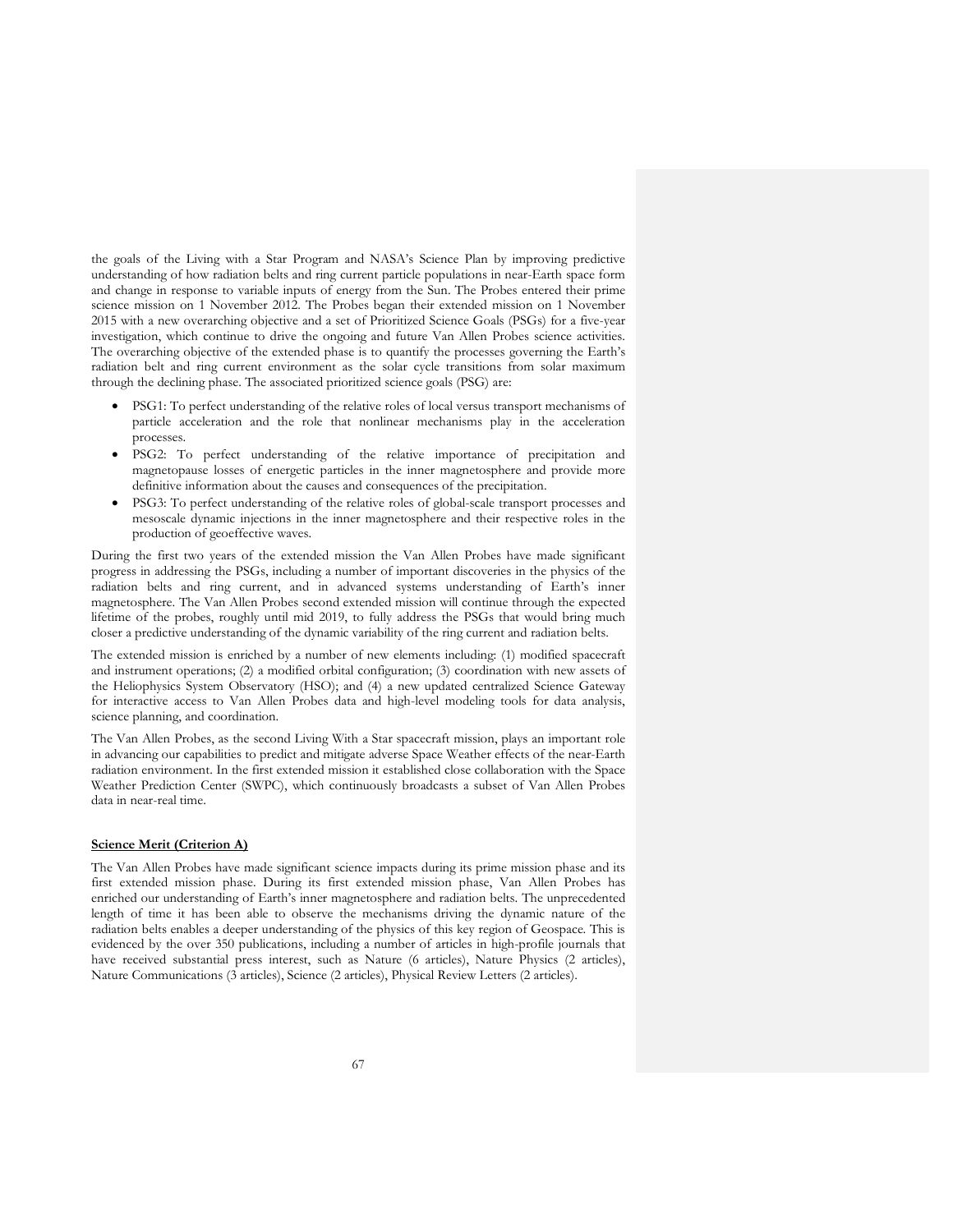The second extended phase is focused on quantifying the processes governing the Earth's radiation belt and ring current environment as the solar cycle transitions from solar maximum through the declining phase. Multiple collaborations are planed with existing NASA and NOAA space missions including MMS, THEMIS, and GOES, various ground observations such as HAARP and GPS networks, unique laboratory experiments at UCLA and NRL, and with soon-to-be-launched missions such as Arse (ERG), DSX, and ICON. The impact of this mission is expected to continue to be just as significant as it has been. The science return on investment for continuing the mission at a successful level will be (1) a better understanding of this key region during the declining phase of the solar cycle, (2) a valuable probe of a key region of the coupled Sun-Earth system, and (3) valuable input toward a better predictive capability for space weather forecasts.

The recent establishment of the Van Allen Probes Science Gateway in which the mission data is easily accessible to the scientific community, is expected to enable an increased number of investigations using mission data and thus, an increased number of publications.

By continuing the mission into the extended phase until the expected end-of-mission in mid 2019, a comprehensive two-spacecraft coverage of the inner magnetosphere over more than a half of the solar cycle enables for the first time, a systems understanding of the inner magnetosphere. Van Allen Probes plan to closely collaborate with other missions of the Heliophysics System Observatory, lowaltitude spacecraft, and ground-based measurements, including new assets that will become available within next two years. Together, it will advance the goal of attaining predictive understanding of how Earth's radiation belts and ring current respond to varying energy input from the Sun.

#### **Relevance and Responsiveness to the Call (Criterion B)**

The Van Allen Probes second extended phase is highly relevant to the SMD science plan. Each of the 2014 NASA Science Plan goals for Heliophysics is addressed by this phase of the mission. It will continue to make progress toward exploring the physical processes in the space environment in the inner magnetosphere and radiation belts, it will make advancements in the understanding of the connections that link the Sun and the Earth, and by extension to planetary space environments around magnetized bodies, and it will enable improved predictions of extreme conditions in space that impact human and robotic explorers.

Following the success of the first extended phase, in which significant progress was made toward the prioritized science goals, a good case was made in the proposal that further progress toward achieving the prioritized science goals will be made during these last two years of operation. This is in part due to a new orbit strategy that increases the MLT separation between the two spacecraft, and collaborations with additional space-based and ground-based assets.

The Van Allen Probes second extended phase proposal was fully responsive to the Senior Review call.

#### **Technical Capabilities and cost reasonableness (Criterion C)**

The technical health and status of the Van Allen Probes spacecraft and ground system is very good. Considering the more than six-year mission operations, the instruments and spacecraft are in very good condition, with very few anomalies. The lack of fuel is anticipated to be the cause of end-ofmission, and is expected to occur in middle of 2019.

However, an adequate exposition of the impact of operating within budget guidelines was not made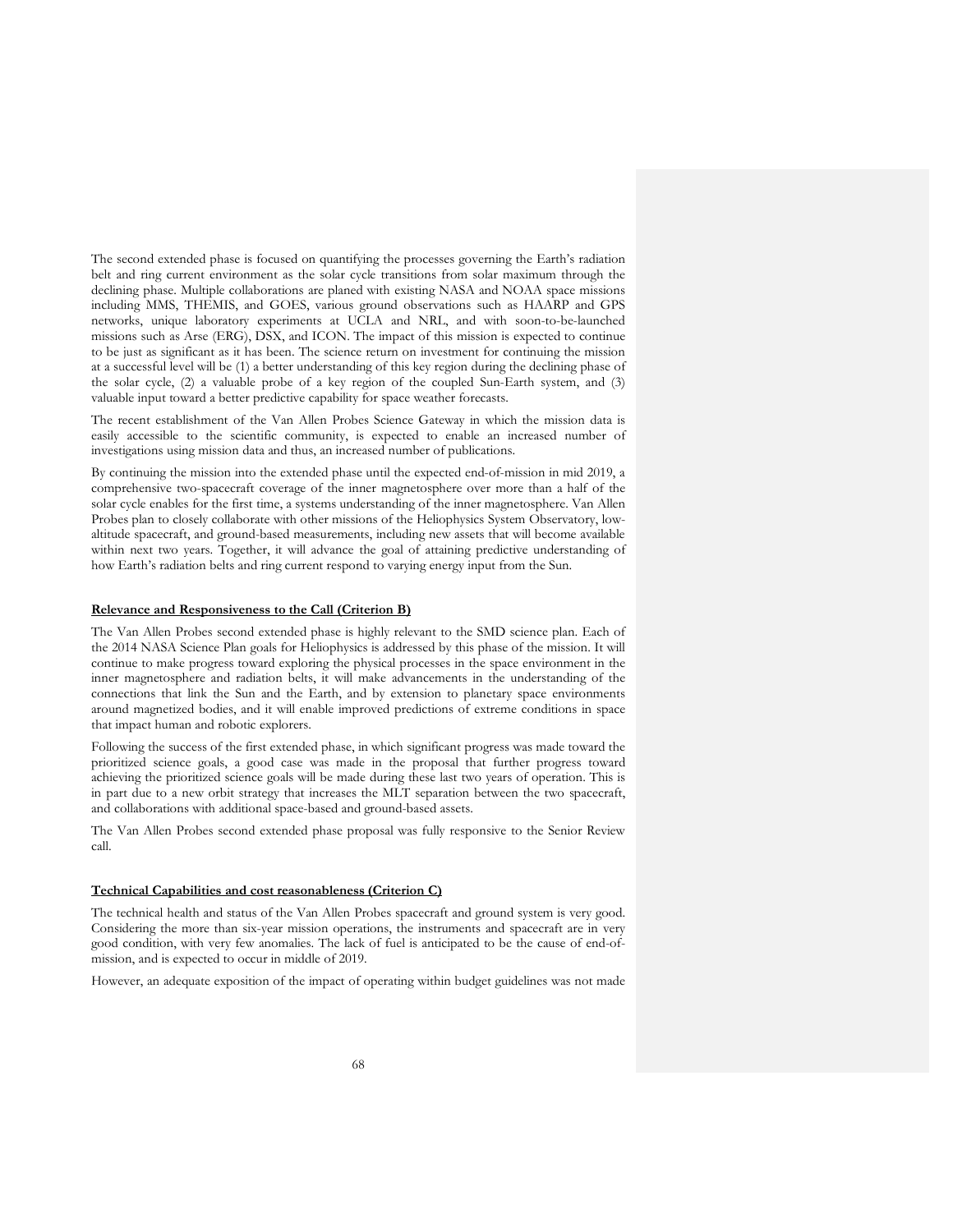in the proposal or by the team presentation. It was not made clear why steps could not be taken to operate within guide while continuing to meet current mission requirements until the expected endof-mission in mid-2019. The statement that the mission would be terminated early unless the overguide budget was approved was made without substantial justification or discussion of possible operational adjustments that were or could be considered.

## **Contribution to the HSO**

The Van Allen Probes mission contributes significantly to the Heliophysics System Observatory. It is the only mission operating in and focused on the inner magnetosphere and radiation belts. It collaborates in an effective and synergistic manner with many US and international space missions and ground-based assets to enable a better understanding of the coupled Sun-Earth system. The Prioritized Science Goals (PSGs) of the extended mission improve systems understanding of how Earth's radiation belts and ring current respond to varying energy input from the Sun. To that end, Van Allen Probes rely on close collaboration and coordination with other missions of the HSO, low-altitude spacecraft, and ground-based observatories. Positioned ideally and uniquely in the heart of the inner magnetosphere, Van Allen Probes serve as a comprehensive monitor of mid-latitude electrodynamics, an essential input for understanding ionosphere-thermosphere dynamics, necessary to advance the science of TIMED, ICON, GOLD, and CINDY. By addressing fundamental aspects of charged particle energization Van Allen Probes also have a strong scientific overlap with IBEX, RHESSI, and Voyager.

Furthermore, the Van Allen Probes play an important role in advancing our capabilities to predict and mitigate adverse Space Weather effects of the near-Earth radiation environment. International collaboration with receiving stations around the planet enables the extensive observational coverage of Earth's radiation belt and ring current. The data and associated analysis enables the further development of empirical and first principle models for the Earth's radiation belts. These models feed other efforts to provide space weather forecasts. The same data and analysis also feed engineering design standards that improve spacecraft and instrument radiation mitigation methodologies.

## **Mission Archive Plan**

The Van Allen Probes mission is doing an excellent job of producing, documenting, providing, and archiving its data. New products continue to be produced, enhancing the value of the mission. The many and continually improving data products are made available through many routes, including the SPDF Final Archive via CDAWeb, thus satisfying the major requirements for producing a Final Archive.

It will be useful to seek to identify aspects of the Science Gateway that are worth preserving and/or incorporating into other tools such as SPEDAS. In addition, the publication of the Mission Book goes a long way toward providing long-term preservation of the details of the instruments and data products.

## **Overall Assessment**

Based on the mission performance during the first extended phase and the feasibility and promise of the final operational phase, the Van Allen Probes mission is ranked 12 of 16 missions, and is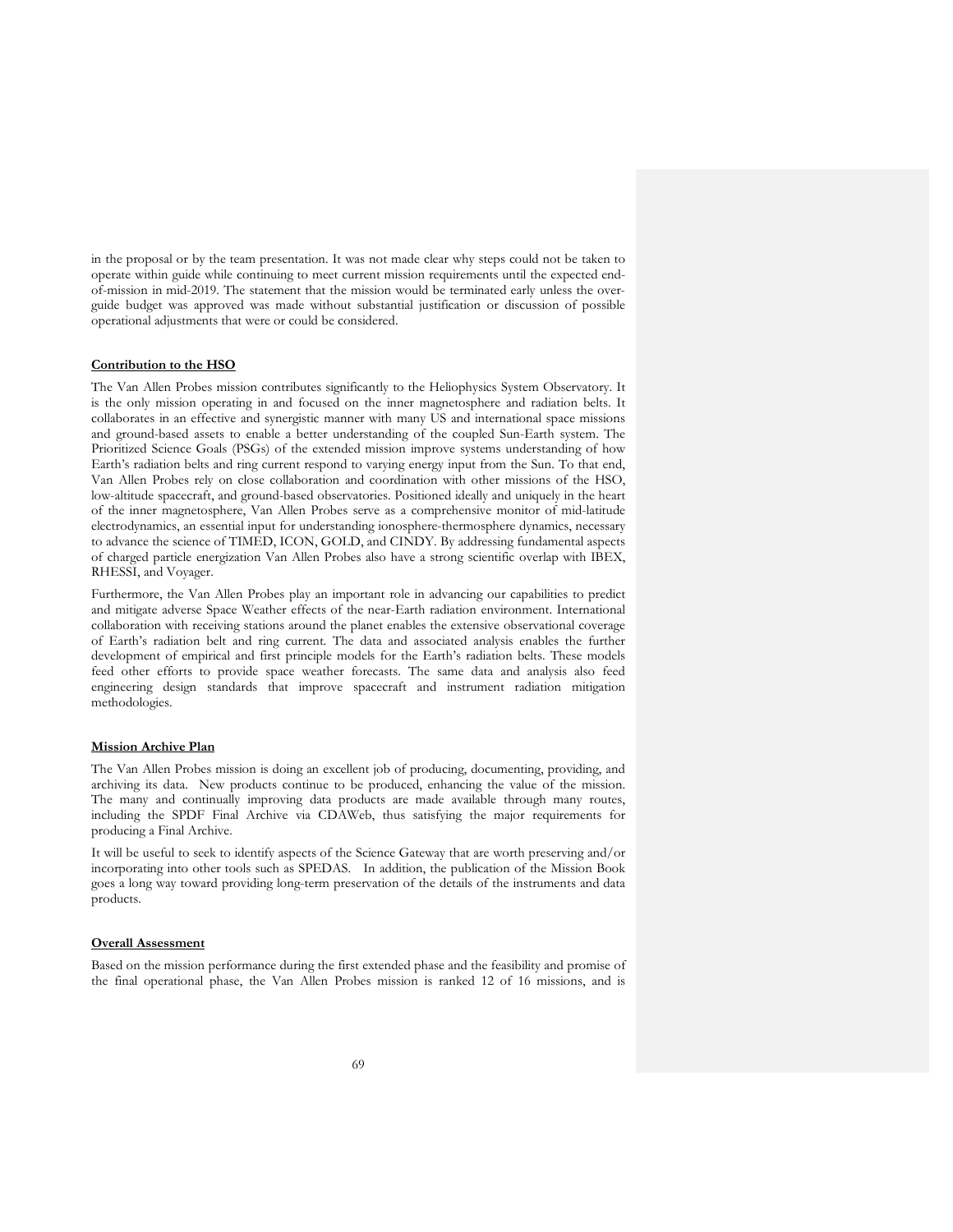#### considered to be **Very Good.**

Based on its contributions to, and role it plays in achieving the goals of the Heliophysics System Observatory, the Van Allen Probes mission is ranked 11 of 16 missions, and is considered to be **Excellent/Very Good.**

## **Mission specific recommendations/findings**

The panel recommends that an assessment of the budget profile be conducted to reconcile the planned and executed 2015 Senior Review budget. If needed, this should be followed by a reformulation of the 2018-2019 budget profile that enables mission operations at a level consistent with the current operational level.

#### **Voyager**

## **Mission Synopsis**

Voyager 1 and 2 were launched in 1977 and have been sending data for 40 years from space. After their grand tour around the planets, they entered a new phase of Interstellar mission. The Voyager Interstellar Mission explores the interaction of the heliosphere with the local interstellar medium (LISM).

Voyager 1 crossed the heliopause in 2012 and is making the first *in-situ* measurements of the LISM. Voyager 2 is in the heliosheath and is expected to cross the HP and enter the LISM within a few years. Voyager 2 will observe the heliopause at a different time and location and for the first time directly observe the plasma in the heliopause region and LISM. These new data should clarify many of the outstanding questions that remain from the Voyager 1 observations. The goal of the Voyager Interstellar Mission is to observe the environment outside the heliosphere. We already know from the measurements generated by V1 that the LISM is a very dynamic region.

Their 2017 prioritized science goals are

- 1. Determine the characteristics of the energetic particles, solar wind plasma, and magnetic field in the heliosheath and identify the underlying physical processes that produce these characteristics.
- 2. Determine the nature of the heliopause at two locations (V1 and V2).
- 3. Determine accurate energy spectra, composition, gradients, and pitch-angle anisotropies of GCRs in the LISM.
- 4. Determine the strength, direction, draping, turbulence, and evolution of the LISM magnetic field; search for the predicted magnetic sector crossing that would indicate that V1 was still in the heliosheath.
- 5. Determine the density, speed, temperature, and variations of the ionized component of the LISM.
- 6. Determine the effects of solar induced disturbances in the heliosheath and LISM.
- 7. Determine the effects of the solar cycle progression on the heliosheath and on generation of transients in the LISM.
- 8. Provide in situ observations in support of Heliospheric System Observatory studies of global heliospheric processes and mappings of the heliospheric interaction with the LISM.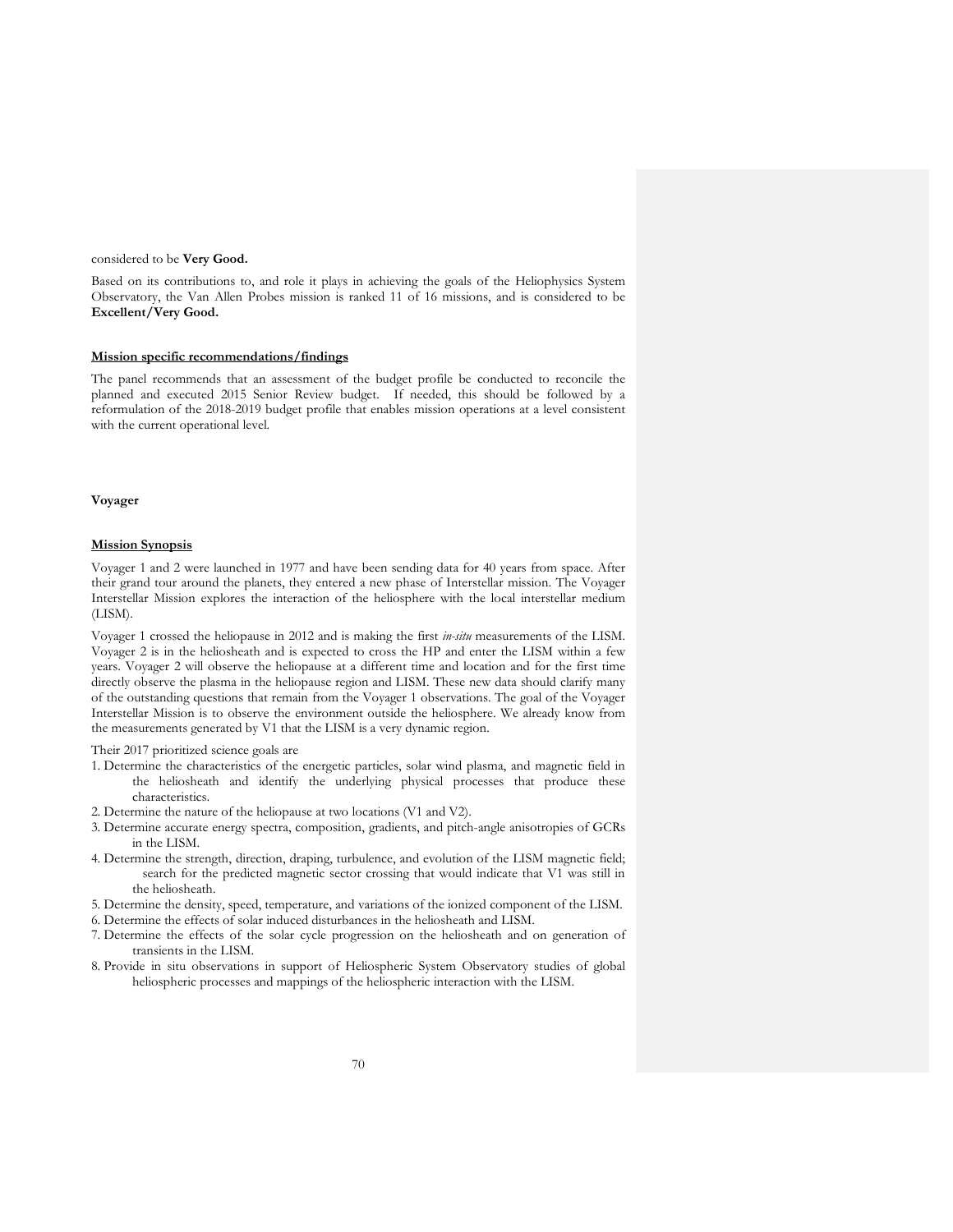Voyager 1 has observed four plasma wave events in the LISM. All of these events are associated with dropouts of GCRs perpendicular to the magnetic field, but the physics of this relationship is not yet understood. Based on V2 observations of a large merged interaction region (MIR) in 2015 we predict another plasma wave event will arrive at V1 in early 2018.

The heliosheath characteristics at Voyager 2 are very different from those observed at V1. Whereas V1 observed a slowdown of the flow and entered a quasi-stagnation region before encountering the HP, the flow at V2 has turned tailward but maintained a constant speed. Numerous energetic electron dropouts have been observed at V2 but the electron intensity was smooth at V1. Data from different heliosheath locations are critical for understanding the global morphology of the heliosheath plasma and energetic particle flows. Data from the working plasma instrument on Voyager 2 will increase our understanding of the heliopause boundary region.

In addition to the most recent data, the V1 and V2 HSH observations have provided many other surprises. Outstanding problems are the acceleration mechanism and source location of the anomalous cosmic rays (ACRs) and the role of reconnection in the HSH both near the heliospheric current sheet and at the HP. V2 data should help resolve these issues. The Voyagers are now observing the declining phase of the solar cycle and are viewing the effects of interplanetary coronal mass ejections (ICMEs), MIRs, and corotating interaction regions on the HSH and the LISM.

# **Science Merit (Criterion A):**

Voyager is in a unique position in the Heliospheric Solar Observatory – being the only spacecraft taking *in-situ* plasma data at the boundary of the heliosphere. Its science impact is invaluable and most likely will be the only flagship mission for years to come to visit such region taking *in-situ* data. It is a discovery mission in the sense that no other mission was in that region prior. Its uncovered and continue uncovering a number of unexpected surprises. Its observations showed how little we understand the outer regions of the heliosphere. The observations at Voyager 1 and 2 do not agree showing that the heliosheath vary tremendously spatially (and temporaly). The heliosheath characteristics at Voyager 2 are very different from those observed at Voyager 1. An example are the flows that remain high, differently than the flows at Voyager 1 that decreased steadily from the termination shock. Voyager 1 also encountered a "stagnation region" ahead of the heliopause; what so far seem not present at Voyager 2. Another differences between the two spacecrafts are the numerous energetic electron dropouts that have been observed at Voyager 2 but not present at Voyager 1. Neither of these observations and differences between the two spacecrafts was predicted by theories and models.

Outstanding theoretical puzzles are the acceleration mechanism and source location of the anomalous cosmic rays (ACRs) and the role of reconnection in the heliosheath both near the heliospheric current sheet and at the Heliopause. Voyager 2 data (the only spacecraft among the two that has working plasma instrument) should help resolve these issues.

In September of 2012, Voyager 1 is believed to have crossed the heliopause. That crossing proved to be much more complex than previously thought. Voyager 1 is now exploring the local interstellar medium, in the region "mediated" by the solar wind. Such region proven to be much more dynamic than previously thought. In the last 5 years (or 18 AU ahead of the heliopause), Voyager 1 has detected several shocks (four) believed to be driven by the solar activity. Such shocks were accompanied with anisotropy in the Galactic Cosmic Rays (GCRs). Moreover, Voyager 1 is measuring the plasma conditions (such as interstellar magnetic field) that are affected by the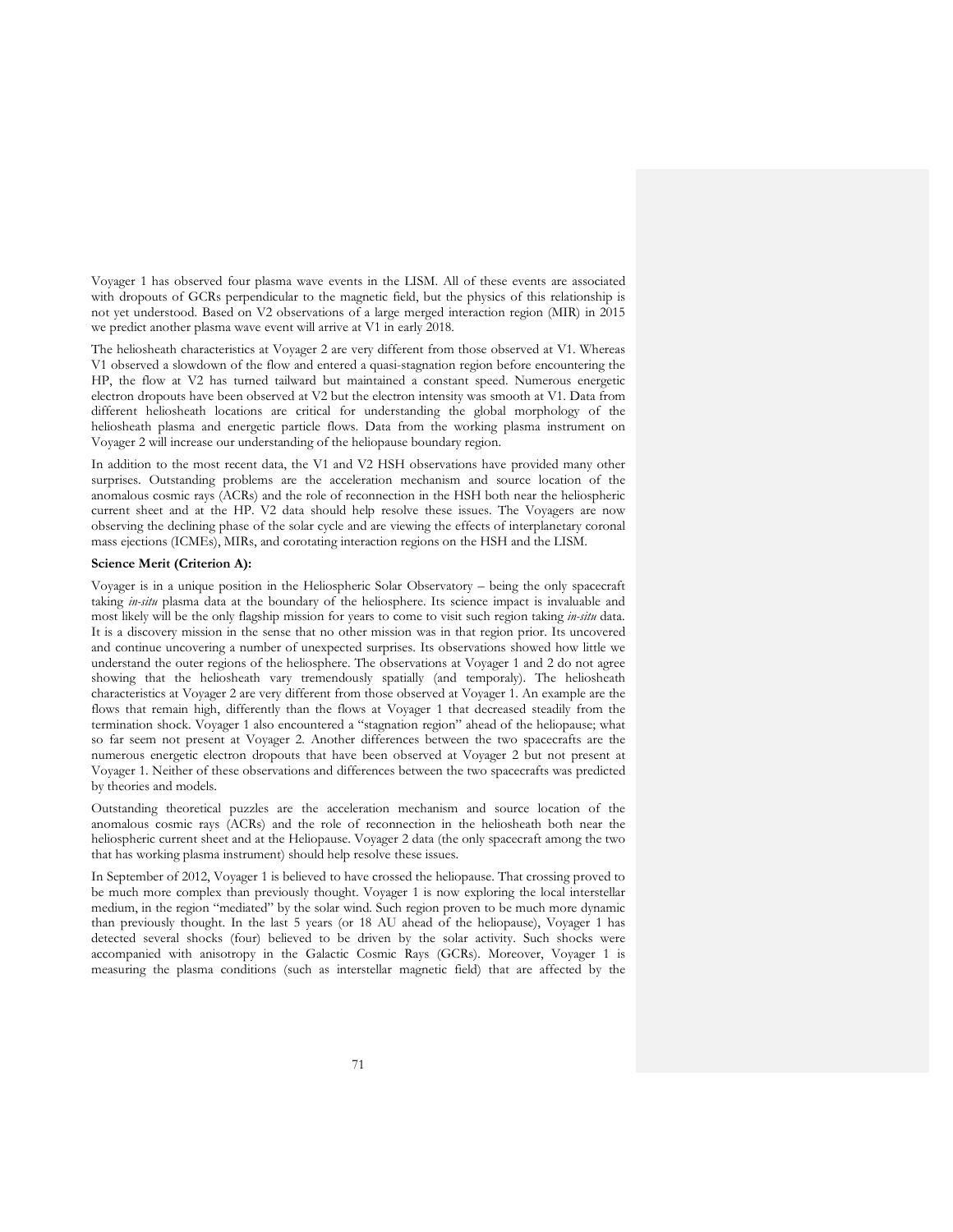proximity of the heliopause (such as draping). These conditions are different than the conditions in interstellar medium as we move farther away.

Future years will have exciting science: Voyager 2 is still in the heliosheath taking invaluable data that will help us understand the nature of the heliosheath. Voyager 2 will cross into the interstellar medium with a working plasma instruments what will be invaluable.

Additional data by Voyager 1 is required as it continue in its trajectory into the LISM. Voyager 1 showed that we need a better understanding of the LISM the region mediated by the solar wind. Additionally, there are current several new controversies including a) the global shape of the heliosphere; b) the direction and intensity of the interstellar magnetic field; and c) the origin of the anisotropies of the GCRs; all require additional data that will be provided by Voyager 1 and 2 in future years.

The output of papers is large. Their papers are classic papers using these unique data set sets. A large portion of the science interpretation is done the Guest Investigators not supported by the mission. Therefore, it is crucial the support of HGI program.

There is great public interest in Voyager, as evidenced by the several press releases and coverage. Examples are all the celebration around the  $40<sup>th</sup>$  year of Voyager. https://voyager.jpl.nasa.gov

## **Relevance and Responsiveness to the Call (Criterion B)**

Voyager 1 and 2 are the only spacecraft positioned to directly observe the boundaries of the heliosphere and to directly sample the LISM, a part of the SMD goal 2. They address directly the Heliophysics research objectives and focus areas to "study the interaction of the solar system with the interstellar medium". Additionally, they are probing micro-physics such as reconnection, turbulence and acceleration of particles in a regime of plasma different than close to the Sun (e.g., high beta plasma of the heliosheath). Therefore, they provide additional regime to probe these phenomena.

The Voyager proposal was fully responsive to the Senior Review call. The team solved most of the problems raised in the last senior review making the magnetic data timely available (although the panel is aware of the difficulty with the magnetometer working close to the noise level). In response to the previous Senior Review Findings of Special Concern, the Magnetometer Science Team was reorganized with Dr. Norman Ness continuing as Principal Investigator, and Dr. Adam Szabo appointed Task Manager with the financial responsibility for the MAG effort funded by the Voyager project. The other instruments data is also readily available.

## **Technical Capabilities and cost reasonableness (Criterion C)**

The spacecraft will have sufficient power to operate all instruments until the early 2020s; after this time, the instruments will be turned off serially, which will extend the useful life of the spacecraft to approximately 2030.

The team solved most of the problems raised in the last senior review making the magnetic data timely available (although the panel is aware of the difficulty with the magnetometer working close to the noise level). In response to the previous Senior Review Findings of Special Concern, the Magnetometer Science Team was reorganized with Dr. Norman Ness continuing as Principal Investigator, and Dr. Adam Szabo appointed Task Manager with the financial responsibility for the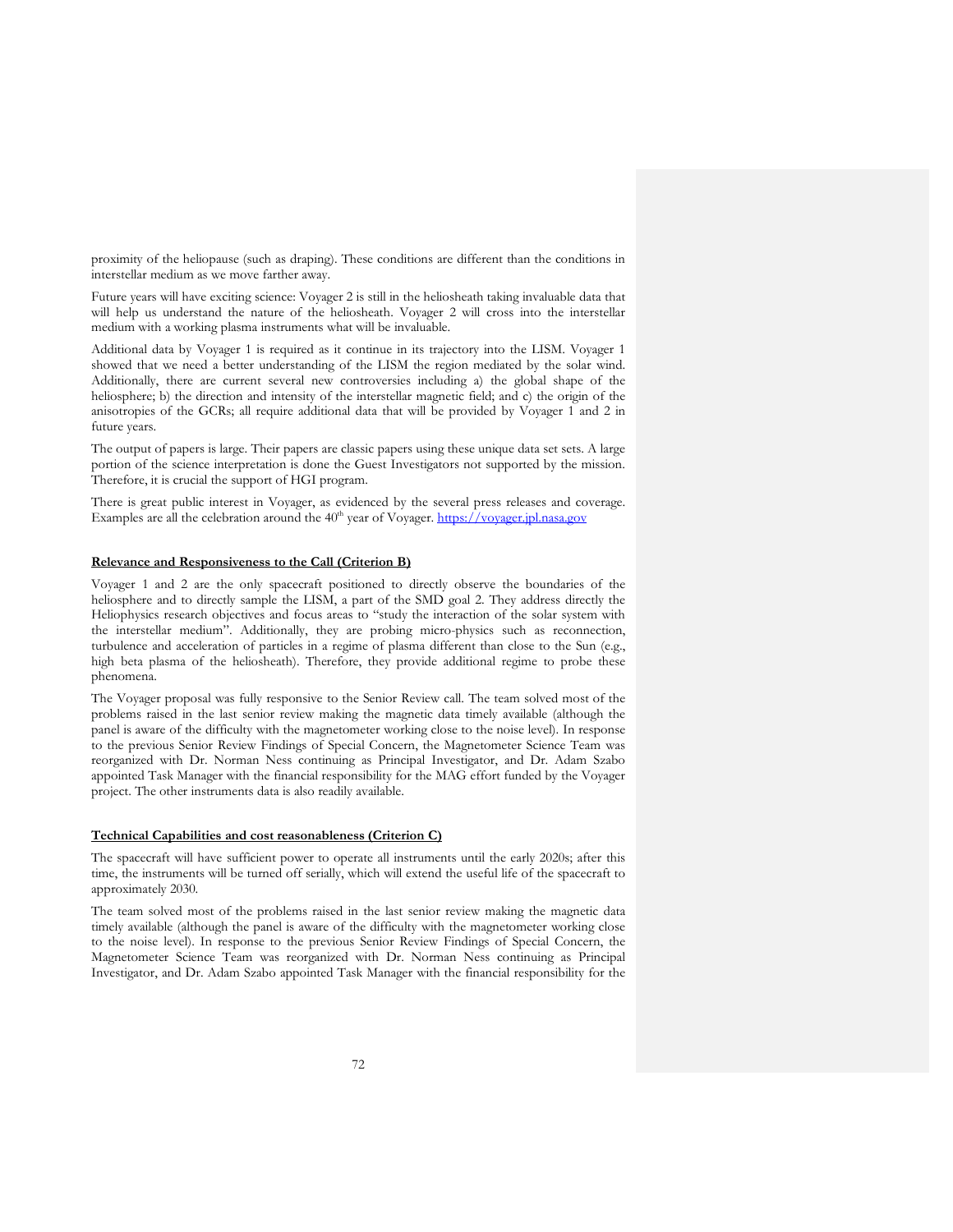MAG effort funded by the Voyager project. The other instruments data is also readily available.

Regarding the vitality of the science team there should be training of a next generation both in the engineering side as well as in the science data analysis side. There should be direct support for training younger scientist – see recommendations bellow

Voyager mission is an "aging" mission; and therefore requires extra care in the handling of the data and output of science. Both the founding PI's; co-I's and engineers possess unique understanding of the mission that must be transferred to a younger team, who can be brought in *immediately* to chaperone the team and guarantee continuity.

The Voyager missions have generated and will continue to generate invaluable data. There is a knowledge loss and increased project risk that will occur when some long-time current flight team members are longer on the team.

Additionally, the mission has become more demanding to operate. The in-guide budget barely maintains the level of science done currently. As stated by the project "Decreasing power and thermal margins have required increased engineering effort to keep the spacecraft operating safely while maximizing the science return. In the last year, two additional part time engineers have joined the project to perform thermal analysis and system level trades. Supporting them has required a decrease in support to other areas, primarily ground system support, in order to stay within the budget envelope."

## **Contribution to the HSO**

Its scientific impact is unique from its advantage point. Its measurements put in context and complement the global ENA maps from IBEX. Voyager has strong synergies with solar and heliospheric missions such as STEREO, ACE, Wind in order to constrain the solar activity seen at Voyager. Moreover, it will benefit greatly future missions such as IMAP

## **Mission Archive Plan**

Many earlier weaknesses in the Voyager MAP have been largely rectified, and MAG, PLS, and some PWS data are now served in useful forms from various archives including SPDF as the Final Archive. CRS should begin the process of producing archival products rather than waiting for the closeout phase. It would also be helpful for LECP data to be archived in and served from SPDF/CDAWeb. There are a number of datasets in the Voyager set where it will be a challenge to figure out the best way to provide the community with scientific access that is now provided through specialized tools; this process should begin as a dialogue between the mission, SPDF, and perhaps via the new route of SPEDAS. See recommendations below.

## **Various comments:**

VEPO products and tools are useful, but somewhat divorced from the main set of SPDF files and capabilities, e.g., at CDAWeb. They should be integrated into that environment, as many of the other Voyager HP-relevant sets now are.

A plan to move the (very complete) LECP products to CDAWeb would be useful. There currently seems to be no plan to serve the data from SPDF, which would be very useful as a final archive in addition to the PDS archive.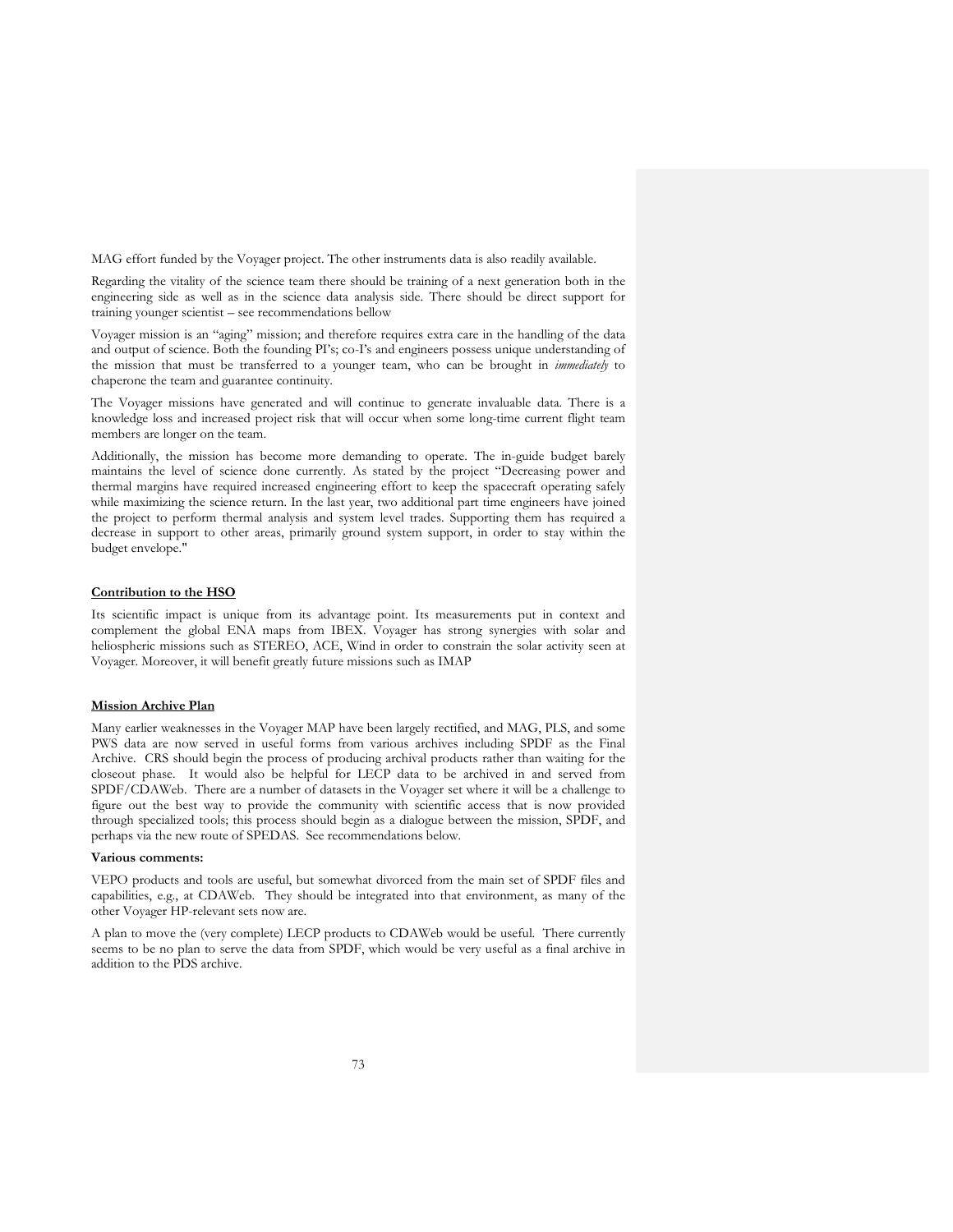Note that some PWS and PLS data have been added to CDAWeb by SPDF, with the consent of the PIs. SPASE metadata was also produced.

#### **Overall Assessment**

Based on the mission performance during its prior extended phase and the feasibility and promise of its upcoming operational phase, the Voyager mission is ranked 4 of 16 missions, and is considered to be **Excellent/Very Good.**

Based on its contributions to, and role it plays in achieving the goals of the Heliophysics System Observatory, the Voyager mission is ranked 4 of 16 missions, and is considered to be **Excellent.**

## **Mission specific recommendations/findings**

Recommendation 1: Succession Plan. Given the state of the mission, the panel recommends that a personnel succession plan be developed and presented to HQ and be implemented in near term to ensure that appropriate younger personnel will be trained. This training should occur not only on the science side but on the engineering side, given that the spacecraft currently experience some engineering new challenges (e.g., decreasing power and thermal margins). The Voyager mission is an ageing yet invaluable space research asset, taking *in-situ* data in a region that likely will not be visited for decades to come. The panel is aware of the fragility of the data (some of the instruments operate at the limit of sensitivity) requiring hands-on handling by the PI's and co-I's, and is aware of the ageing workforce on this mission. The panel was surprised to find that for such an important and iconic mission that there was no succession plan.

Recommendation2: Timeliness, Availability and Archival of Data. A data processing and archival plan should be developed and implemented for all the instruments. The panel recognizes that the magnetometer data access and timeliness is being addressed. However, attention should be continued on the magnetometer data and the other data streams. The Voyager data processing and archive require extra care given its legacy approach to managing the data and the ageing instrument/spacecraft coupled with weak signal/noise ratio.

The above mentioned succession plan and archive plan should have the expressed and intentional focus on reduced cost and improved timeliness and availability of the data. The Voyager team should work closely with NASA HQ to ensure that they possess the necessary support (cost associated) to perform such task. Both of these plans should be presented to NASA HQ for approval in the Spring 2018.

Finding 1: The panel commends the Voyager team for addressing last Senior Review concerns and making the magnetic data available in a timely fashion. One area for improvement of Voyager data handling would be providing more background corrected data sets from the LECP instruments. However, timeliness availability of data and independent insight and validation of data leaves much to be desired.

Finding 2: Voyager relies heavily on interpretation by global models. Such global models require the use of supercomputing facilities such as Pleiades. The increase pressure of high computing facilities put pressure on time allocation. Such use should be fully supported.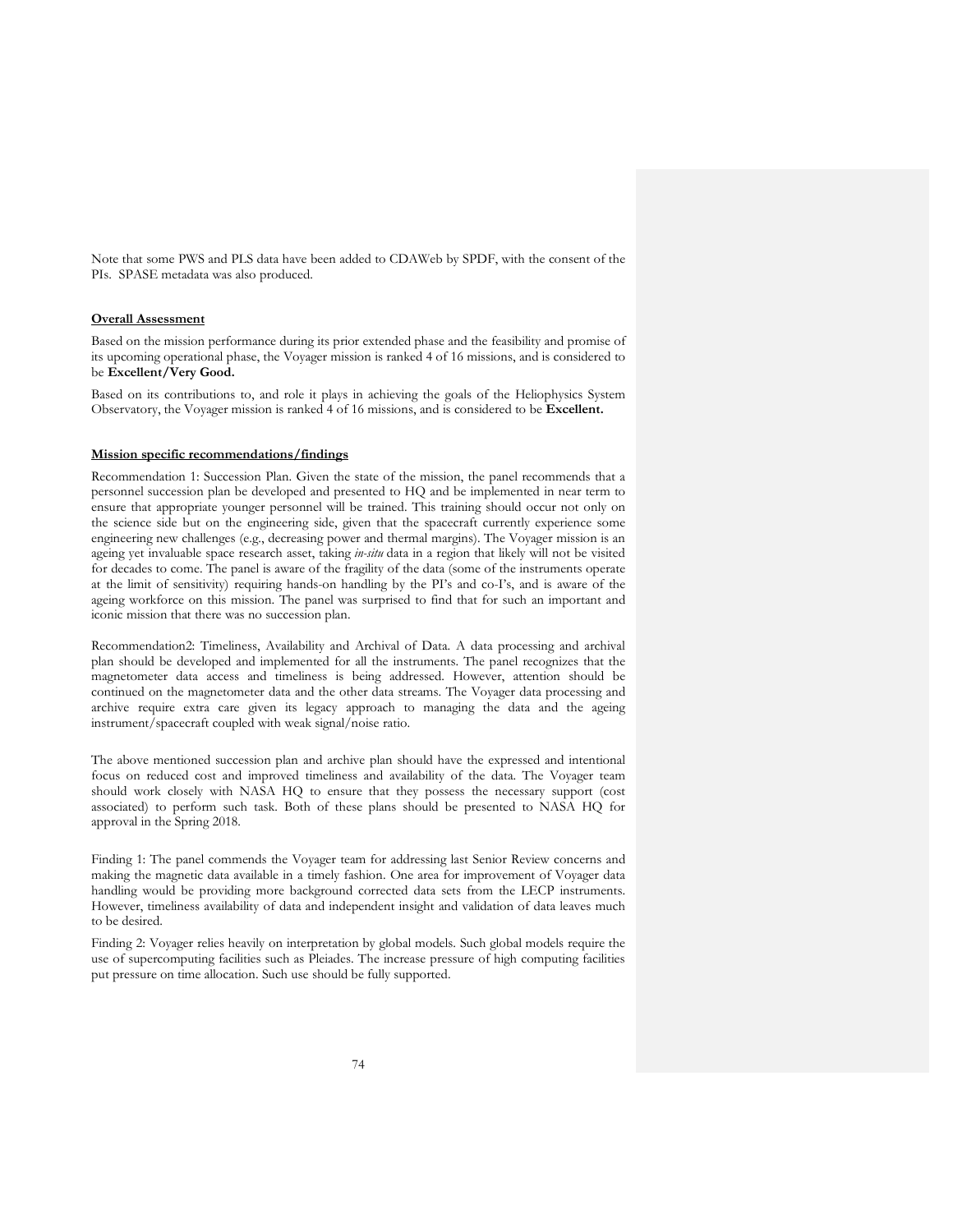Finding 3: We note that Voyager and IBEX satellites are highly complementary missions exploring the outer edges of the heliosphere. Voyager 1 and 2 are taking in-situ data in two distinct spatial locations while IBEX is taking global Energetic Neutral Atoms maps of the heliosphere. The panel encourages mutual synergetic activities such as joint conferences and collaborations.

## **Wind**

## **Mission Synopsis**

The Wind satellite was launched in November, 1994 as part of NASA's International Solar Terrestrial Physics program. The instruments gather high time resolution, accurate solar wind measurements including magnetic field, solar wind particles and speed, and plasma waves. After 23 years, seven of the eight instruments continue to work very well with the exception of the gamma ray sensor, which no longer has any coolant. This spin stabilized satellite is currently executing halo orbits at L1.

The mission is very productive as evidenced by over 1,825,000 data access requests in 2015 and 2016. All of the data are accessible to the public in a timely manner. Wind continues to remain a relevant mission as evidenced by recent press releases and high impact publications (i.e., 12 in Nature and 7 in Phys. Rev. Lett. since 2015.

Wind also contributes critically to multi-mission research, as part of the Heliophysics System Observatory (HSO). With its ample fuel reserves, sufficient for >50 years, Wind will continue to provide accurate solar wind observations for magnetospheric studies (supporting MMS, THEMIS, and Van Allen Probes), serve as the 1 AU reference point for outer heliospheric (e.g., Voyager, MAVEN, JUNO) investigations, and provide critical support for other NASA missions (e.g., STEREO, ACE, DSCOVR, etc.). Moreover, new Wind results will continue to improve theories of solar wind heating, acceleration, and energetic particle processes and serves as the "anchor" at L1 for comparisons with observations from future solar missions that will gather data closer to the sun (e.g., Solar Probe Plus and Solar Orbiter).

Wind addressed exceptionally well all of the prior science goals of the previous senior review and is well poised to address the new prioritized science goals (PSG) as outlined in the proposal. These include:

PSG 1. Wave- and/or Turbulence-Particle Studies

PSG 2. Unusual Solar Cycle

PSG 3. Particle Acceleration

PSG 4. Long-Term Dust Science

Wind contributes significantly to NASA's science and space weather goals of understanding the solar wind and its interactions with the earth's magnetosphere and can be expected to continue to provide excellent scientific research for years to come.

## **Science Merit (Criterion A)**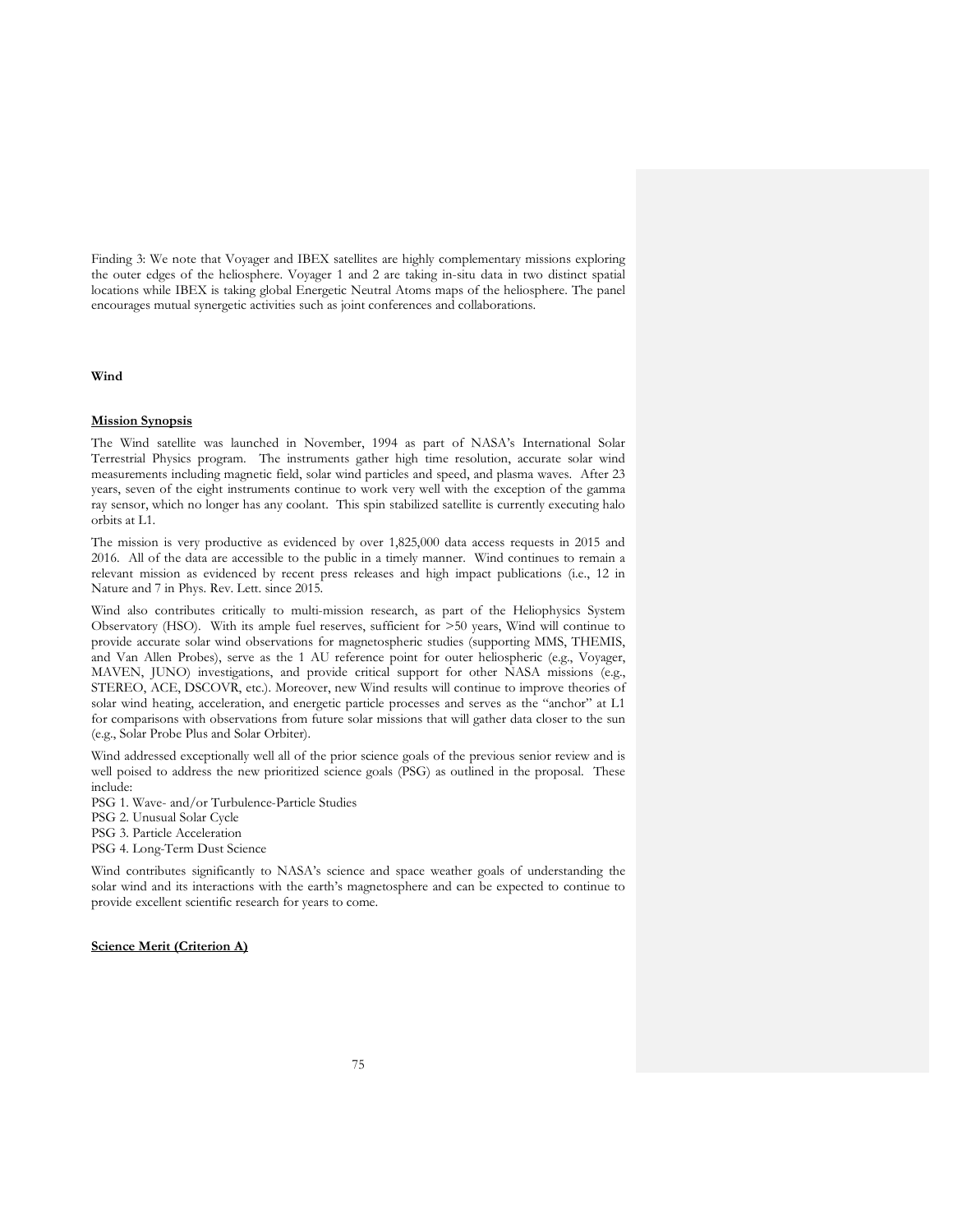Measurements from the Wind spacecraft have made significant science impacts during its mission lifetime, and in particular during the last Senior Review cycle. These include studies of solar transients and their relationship to coronal mass ejections, including small transients for which high resolution, continuous measurements are needed, energetic particle acceleration in the solar wind particularly with respect to shocks, and dust physics, which address the interaction of the solar wind and the interstellar medium. Wind is well poised to continue these studies with new prioritized science goals that build on this previous work. For example, recently, Wind's high resolution measurements have revealed turbulence embedded in weak shock structures where laminar conditions were expected.

Wind continues to remain a highly relevant mission for NASA. It has yielded over 600 publications in peer-reviewed science journals since the last Senior Review (out of over 4300 refereed publications since launch). Further, since 2015, it has had many press releases and high impact publications (i.e., 12 in Nature and 7 in Phys. Rev. Lett.). It has also supported 15 PhD theses since 2015 with 16 more in progress.

## **Relevance and Responsiveness to the Call (Criterion B)**

Wind's extended phase is highly relevant to the NASA Science Mission Directorate science plan. It can be expected to contribute to our understanding of the solar wind and its interactions with the magnetospheres of the earth and other planets. Its data will enable improved space weather predictions. Wind's response to this Senior Review was fully responsive to the Senior Review call. Significant progress was made to all of the prioritized science goals of the previous senior review and we can expect continued excellent scientific productivity during the upcoming period of performance.

#### **Technical Capabilities and cost reasonableness (Criterion C)**

All instruments are working well except the gamma ray instrument that ran out of fuel. There are some instrument degradations, but all contribute very meaningful data and many, such as the magnetometer, the 3D plasma detector, the Solar Wind Experiment Faraday Cup Strahl experiment, and the plasma wave instrument, are working in their fully "nominal" operational mode. The spacecraft is in good health.

From the operations standpoint, Wind requires one two-hour DSN support every other day. Note that DSN and associated communication costs are "in kind" and do not contribute the Wind Budget.

Costs are very reasonable. In fact, it is tempting to ask to what extent additional funds might further the already high scientific productivity of the mission by fostering more in depth scientific research with some of the data products.

#### **Contribution to the HSO**

Wind is highly relevant to Heliophysics System Observatory (HSO) and contributes to inner heliospheric missions, such as STEREO, ACE, and Discovr, missions to other planets such as the MAVEN mission at Mars, and upcoming missions close to the sun such as Solar Probe and Solar Orbiter. Wind is essential for providing solar wind information for magnetospheric missions such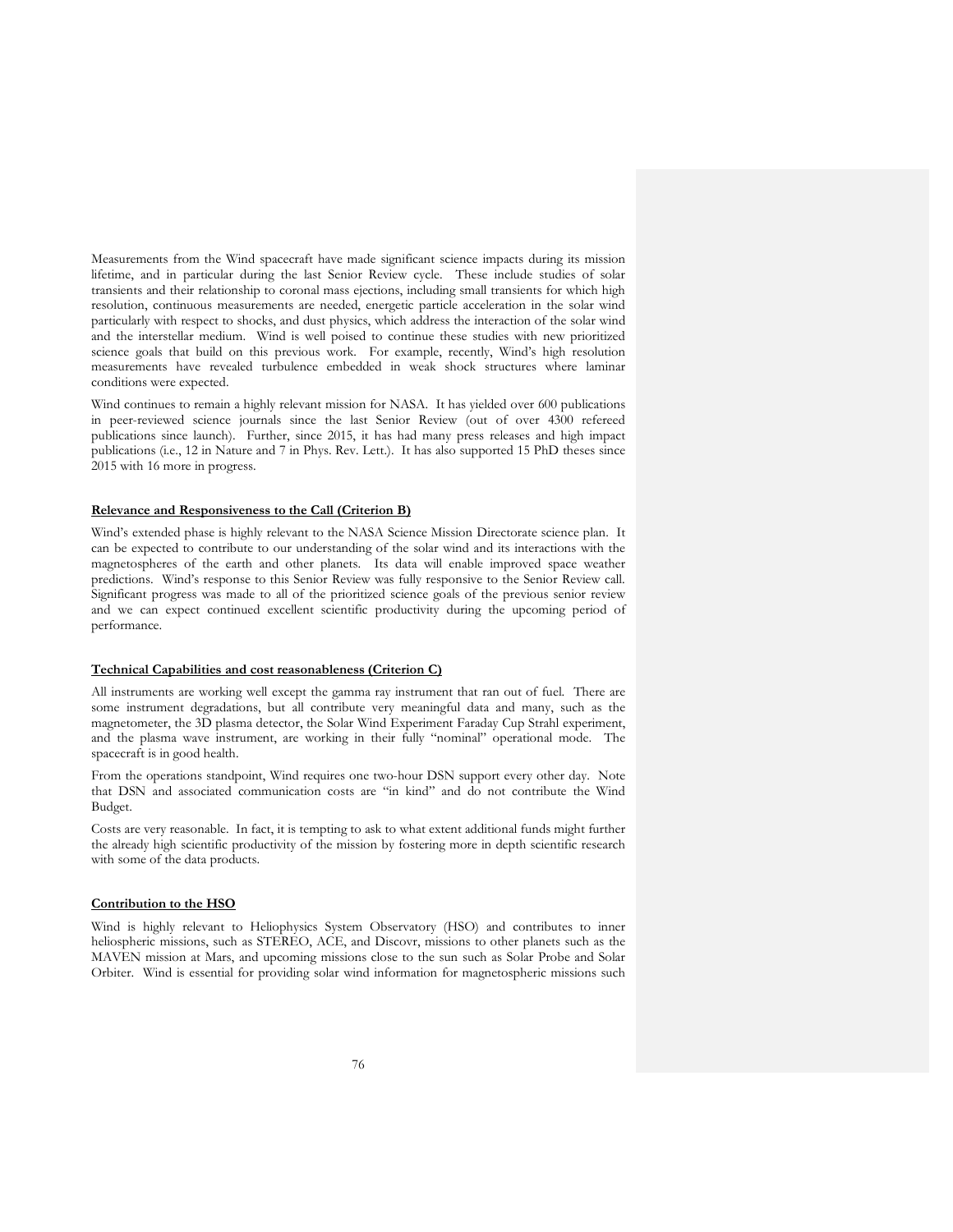as MMS, the Van Allen Probes, and THEMIS. Its solar wind data supports a number of other missions (such as IBEX and Voyager) as well as ground-based radars and other instruments as well.

Furthermore, Wind and ACE satellites are highly complementary missions, both executing halo orbits at L1, that include some common instruments as well as some instruments that are unique to each mission. It is hoped that beyond the cross-calibrations of the common instruments on the two satellites, in addition mutual, synergistic observations of the two complete data sets are encouraged, at least for science questions where this makes sense.

# **Mission Archive Plan**

The Wind project is doing an excellent job of producing, documenting, providing, and archiving its data. New products continue to be produced, enhancing the value of the mission. The use of SPDF for the serving of data means that Wind continually does most of what is needed to produce a Final Archive. The documentation is complete and well-organized, and thus archive-ready.

The Wind data products are available to the community directly from the instrument team sites (as well as the CDAWeb), with a single project webpage containing links to and descriptions of the large number of Wind data products.

#### **Overall Assessment**

Based on the mission performance during its prior extended phase and the feasibility and promise of its upcoming operational phase, the Wind mission is ranked 5 of 16 missions, and is considered to be **Excellent/Very Good.**

Based on its contributions to, and role it plays in achieving the goals of the Heliophysics System Observatory, the Wind mission is ranked 5 of 16 missions, and is considered to be **Excellent.**

# **Mission specific recommendations/findings**

Finding: Wind continues to provide unique, robust, and high-resolution solar wind measurements, important for new science as well as support of other missions in the Heliophysics Observatory. It is unparalleled for low energy particle and radio wave observations of the solar wind by near-Earth spacecraft. Further, it serves as the 1 AU reference for Solar Probe Plus and Solar Orbiter and provides cross-calibration for the DSCOVR and ACE missions. Wind's continues high scientific productivity and remarkably high use of its data by other researchers (almost 2 million data access requests in two years).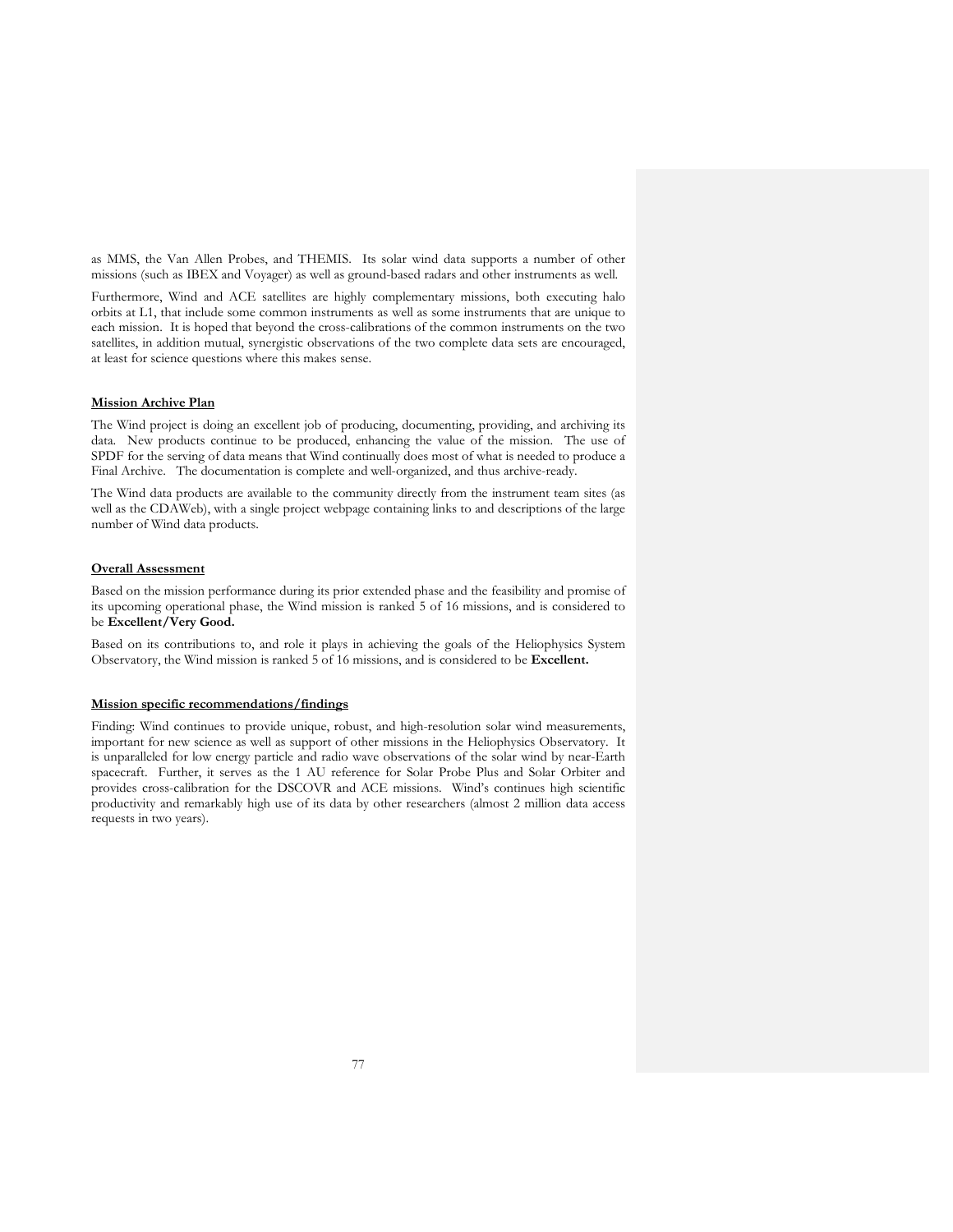#### **Missions of least impact on Heliophysics System Science**

Below is an assessment of four missions that were assessed to have the least impact on heliophysics system science should their future data not be available.

#### **Impact of not having RHESSI data**

The Panel was asked to evaluate the relative impact on the HSO in case one of the solar missions was lost. The missions in question are SDO, IRIS, STEREO, Hinode and RHESSI. All of these missions provide unique information about the Sun, which are critical to the Solar Terrestrial interaction studies. The Panel concluded that losing RHESSI would have the least impact HSO.

RHESSI is the only instrument providing high resolution X-ray and gamma ray imaging spectroscopy of solar flares. This information is critical in locating reconnection sites which no other mission to date can do. Further, RHESSI obtains spectra, which are critical diagnostics of particle acceleration and energy dissipation. However, the detectors are degrading to a level where soon RHESSI will likely be unable to detect weak flares below C class. Moreover, the Sun is approaching solar minimum during which time the major energetic events are expected to be rare. While valuable research can still be done with smaller flares, the absence of larger energetic events significantly narrows the scope of mission research. From the point of view of HSO, data from other missions such as GOES and Hinode and ground-based instruments such as ALMA and EOVSA could mitigate the loss of RHESSI to a certain extent.

Therefore, while RHESSI continues to produce valuable science quality data, the Panel concludes that the impact of losing RHESSI on HSO will be less significant science in comparison to other solar missions SDO, IRIS, STEREO and Hinode.

#### **Impact of not having Wind data**

Terminating the Wind satellite would result in the loss of a number of significant capabilities, which are not provided by other missions:

- High resolution magnetic field measurements at L1 critical to understanding shocks, turbulence, and transient events and the mechanisms associated particle acceleration
- High energy particle measurements with high geometric factor and directional observation capability
- Plasma wave measurements, which provide the only absolute plasma density information at L1 (needed by ACE and DSCOVR)
- Two-point interferometry with STEREO of radio waves produced by electron beams
- Thermal electron moment measurements with much higher time resolution compared to ACE
- Thermal ion measurements as well as 3D low energy ion measurements of the solar wind thermal core at high time resolution
- Continuous record of over 2 solar cycle of solar wind variability, critical to understanding space climate

A loss of Wind's investigations of the kinetic processes of the solar wind will have severe impact on research in the broader field of plasma physics. This includes studies of plasma instabilities and wave excitation caused by VDF anisotropies enables by Wind's ability to measure 3D distributions in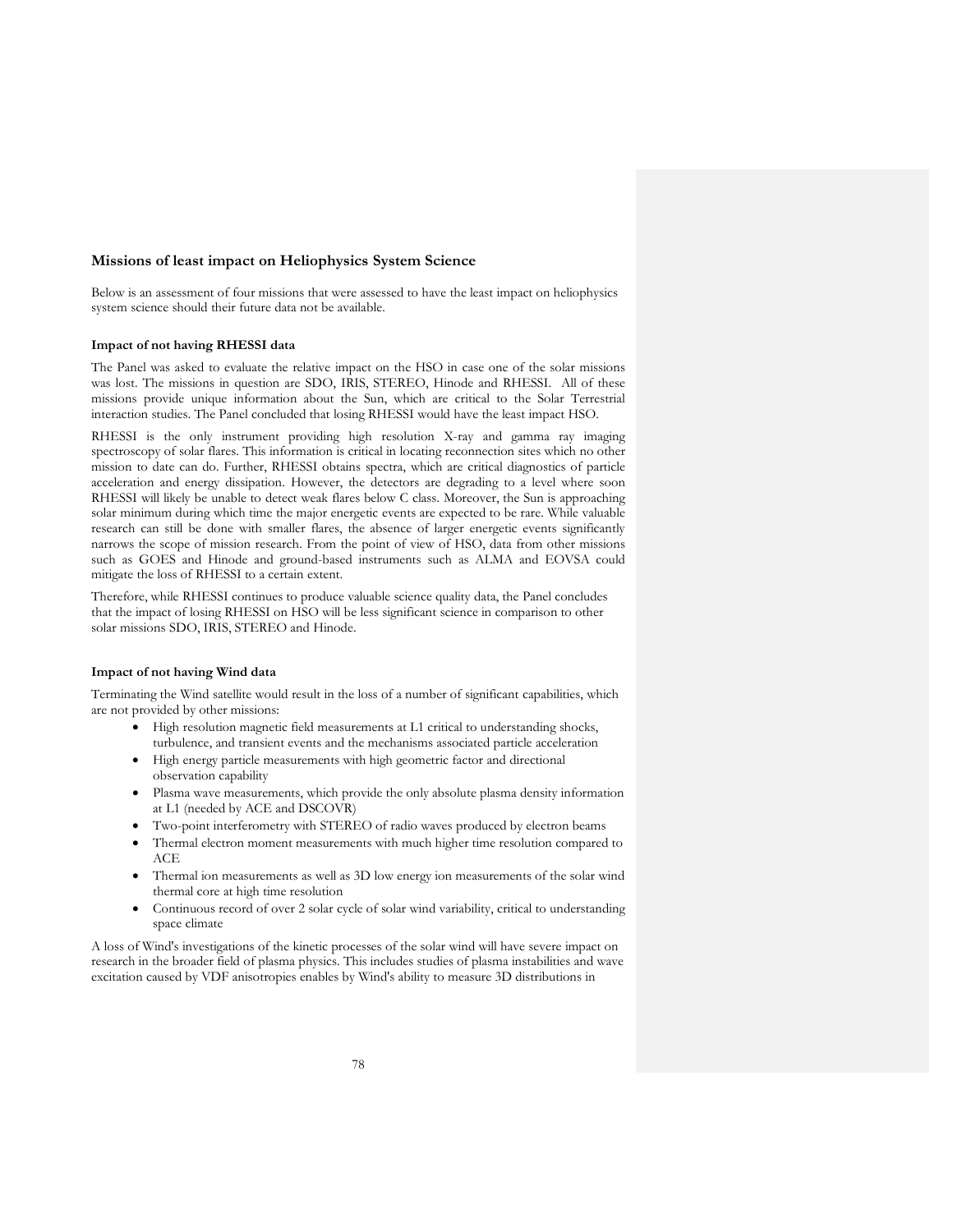velocity space.

Despite its important contributions to the Heliophysics System Observatory, losing the Wind spacecraft would have slightly less impact than terminating ACE, IBEX, or Voyager at this particular time.

# **Impact of not having TWINS data**

The Panel was asked to evaluate the relative impact on the HSO and mission specific science of the magnetospheric missions: TWINS, Geotail, MMS, THEMIS, and the Van Allen Probes. All of these missions provide unique information about the magnetosphere, which are critical to the geospace knowledge set. After thorough review, the panel agrees that the HSO will be impacted less by the loss of TWINS.

TWINS provides imaging of ring current and measurements of low altitude emissions. The Energetic Neutral Atom (ENA) imagers observe energetic neutrals produced from the global magnetospheric ion population, over a broad energy range (1– 100 keV) with high angular ( $4° \times 4°$ ) and time (about 1-minute) resolution. TWINS also provides Lyman-α geocoronal imaging to monitor cold exospheric hydrogen atoms that produce ENAs from ions via charge exchange. TWINS supplies a unique set of images of the global structure of the magnetosphere, while other missions provide localized observations. TWINS is capable of taking a full image in 60s taken every 82s. As of January 1, 2017, TWINS (both instruments together) has taken approximately 9 years' worth of 1 minute images. However, not all of the images are available online to the community. The loss of TWINS2 means there is no longer the ability to have "stereo" images and the pitch angle observations will be of limited resolution (as compared to the dual spacecraft pitch angle measurements).

Should the TWINS mission be lost, HSO will lose imaging of the magnetosphere using neutral atoms (ENAs). There is no replacement planned for imaging the ring current region. Therefore, the global picture coincident with local measurements will not be obtained. The magnetospheric community and the HSO will lose the ability to do campaigns with other satellites that emphasize the correlation of the global and micro structure of the ring currents as we approach solar minimum.

Note: If the action is deferred, the Van Allen Probes will naturally exit the HSO platform in mid 2019.

Therefore, while TWINS continues to produce valuable science quality data, the panel concludes that the impact of losing TWINS on the HSO will be less significant science in comparison to the missions performing in situ plasma particle and fields observations, which study the dynamics of the magnetosphere, specifically Van Allen Probes, MMS, THEMIS, and Geotail.

### **Impact of not having TIMED data**

As of November 2017, there are two NASA Heliophysics satellites collecting measurements in the important ionosphere-thermosphere-mesosphere (ITM) region: TIMED and AIM. In the near future, two new ITM satellites will be launched: ICON in December 2017 or early 2018 and GOLD in mid-2018 or later. As a suite, these four satellites will monitor the exchange of energy and momentum between the ITM and the magnetosphere-solar wind from above and the tropospheremesosphere from below.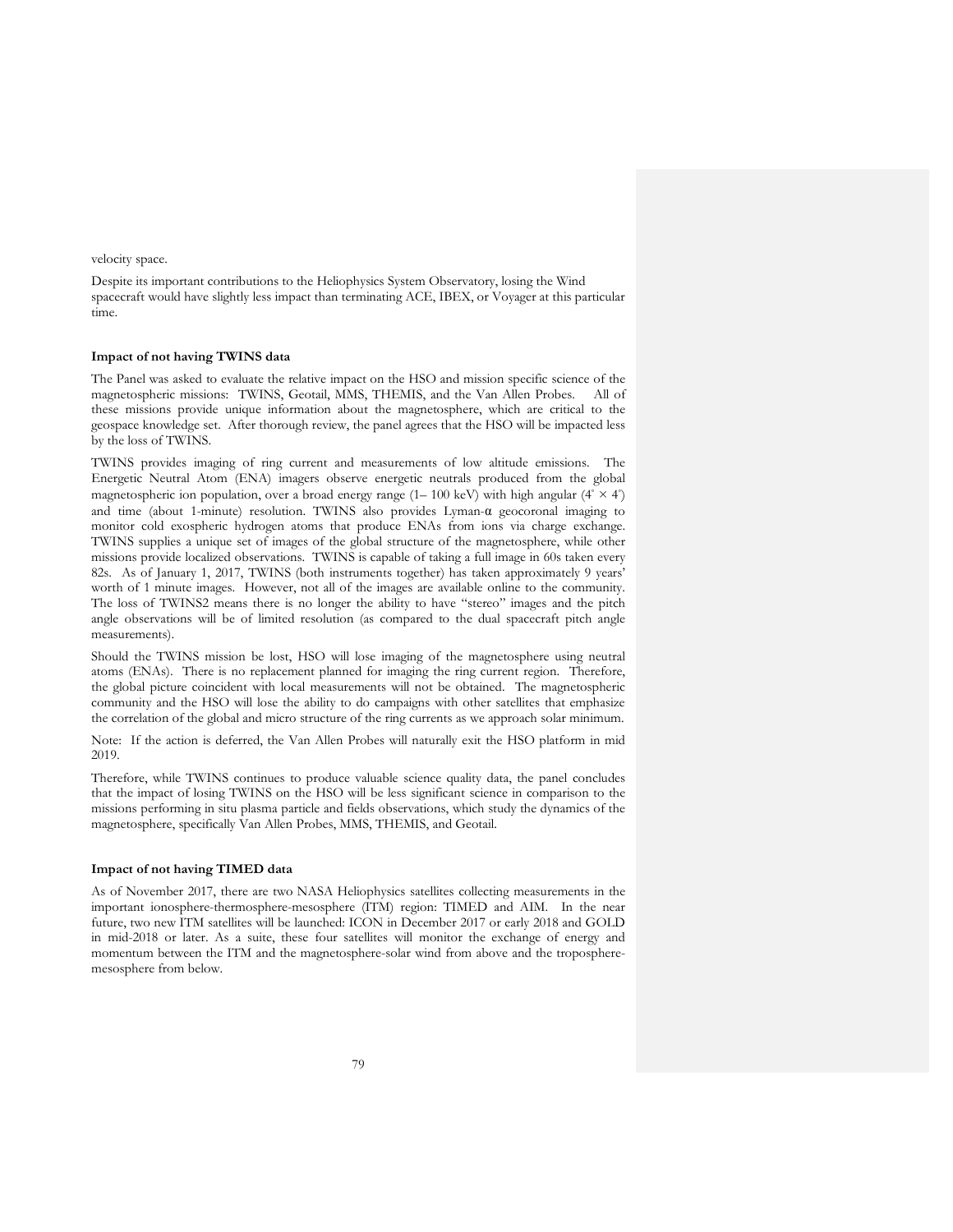TIMED has been the workhorse for ITM science since 2001. During the next 2-3 years it will be collecting critical data ITM data to be used to characterize the long-term trend effects of the solar minimum and to cross-calibrate instruments on ICON and GOLD.

TIMED is in a high inclination orbit (inclination  $= 74.0722^{\circ}$ ) at approximately 600 km.

The TIMED instrumentation includes:

**GUVI**, a far-ultraviolet spectrograph, which globally measures the composition and temperature of the mesosphere-lower thermosphere region and its auroral energy inputs. This includes the columnar measurements of  $O/N_2$  ratio and the column of NO, H, and  $O^+$ , as well as UV/Visible airglow.

**SABER**, a multichannel radiometer designed to measure heat emitted by the atmosphere over a broad altitude and spectral range, as well as global temperature profiles and sources of atmospheric cooling. Ozone, water vapor, and carbon dioxide are important gases that warm and cool the ITM region through absorption of solar radiation and emission of infrared radiation (heat energy). SABER measures the vertical distribution of H, O, O3, CO2, OH, H2O down to 60 km along the path of the satellite by directly observing the infrared energy they emit. It also measures the temperature profiles and heating and cooling rates.

**TIDI**, a Doppler interferometer designed to globally measure the wind and temperature profiles of the MLT region. TIDI provides inverted wind profiles, airglow brightness, and O2 atmospheric band volume rates.

**SEE**, a spectrometer and a suite of photometers designed to measure the solar soft X-rays, extremeultraviolet and far-ultraviolet radiation that is deposited into the MLT region. SEE provides fully calibrated and daily averaged EGX and XPS irradiances.

To understand the impact of ITM measurements without TIMED, the measurements of AIM, ICON, and GOLD are reviewed here.

**AIM, Aeronomy of Ice in the Mesosphere** satellite is in a near polar orbit at approximately 530 km. The AIM mission has three instruments, CIPS, cloud imaging and particles size, CDE, cosmic dust experiment, and SOFIE the solar occultation for Ice experiment. Of these three instruments, SOFIE has the most overlap with TIMED instrumentation. SOFIE uses the technique of solar occultation to measure solar energy passing through the limb of the earth's atmosphere as the sun rises or sets relative to the spacecraft. These measurements are accomplished using differential absorption radiometry with eight band pairs covering wavelengths from 0.29 to 5.26 microns. The SOFIE instrument on AIM measurements are used to retrieve PMC extinction, **β(λ)** at eleven wavelengths **(λ)** from 0.330 to 5.01**µ**m, in addition to temperature and the abundance of five gaseous species  $(O3, H<sub>2</sub>O, CO<sub>2</sub>, CH<sub>4</sub>, and NO).$ 

**ICON, the Ionospheric Connection** Explorer, which will be launched in the near future will fly in a low earth orbit at around 575 km. Its orbital inclination is predicted to be about 27 degrees, and so it is confined to viewing the equatorial region and the lower mid-latitudes.

It has four instruments on board:

**MIGHTI**: The Michelson Interferometer for Global High-resolution Thermospheric Imaging instrument, which observes the temperature and speed of the neutral atmosphere. These winds and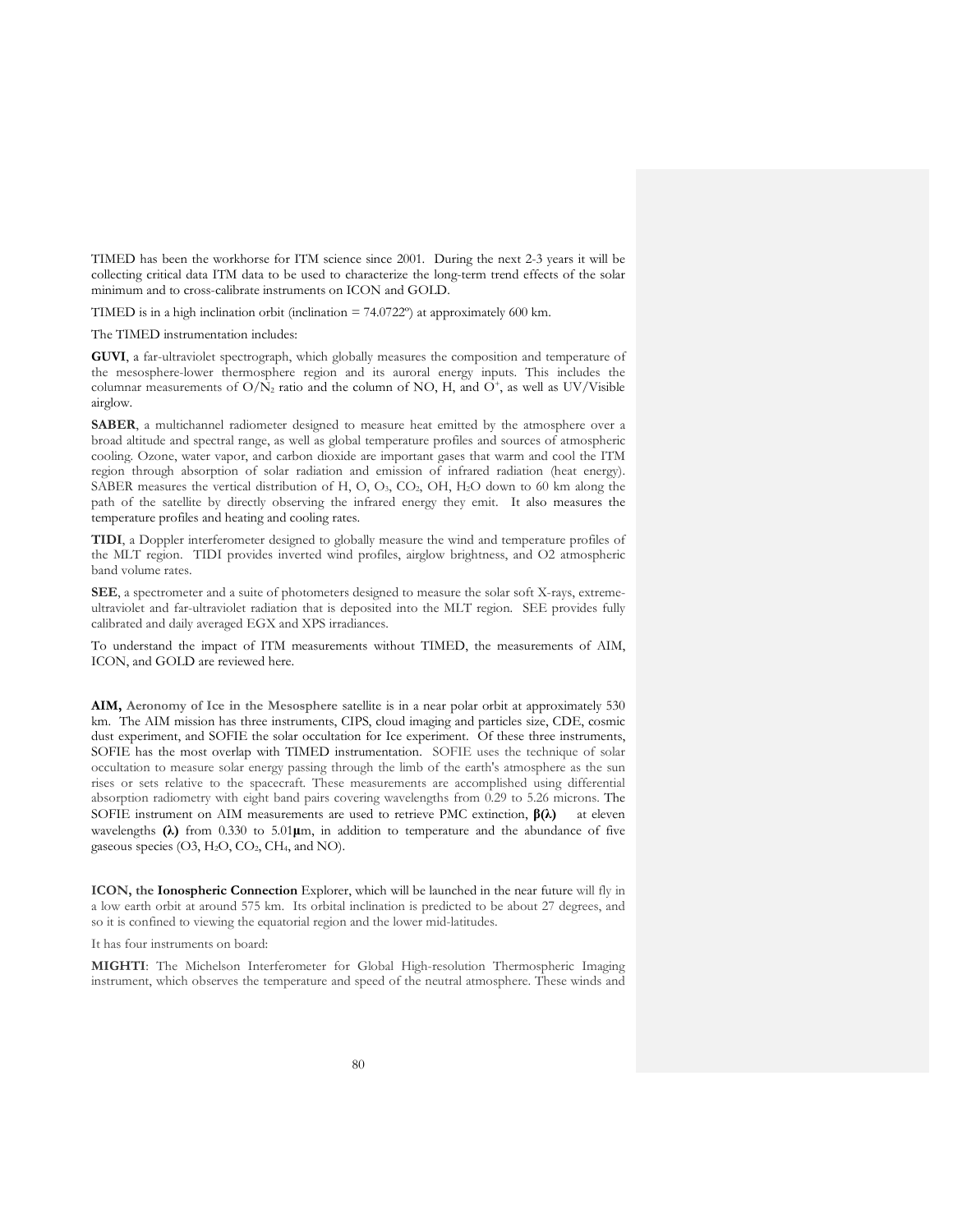temperature fluctuations are driven by weather patterns closer to Earth's surface. In turn, the neutral winds drive the motions of the charged particles in space.

**IVM**: The Ion Velocity Meter, which will observe the speed of the charged particle motions, in response to the push of the high altitude winds and the electric fields they generate.

**EUV**: The Extreme Ultra-Violet instrument, which will capture images of oxygen glowing in the upper atmosphere, in order to measure the height and density of the daytime ionosphere. This helps track the response of the space environment to weather in the lower atmosphere.

**FUV**: The Far Ultra-Violet instrument, which will capture images of the upper atmosphere in the far ultraviolet light range. At night, FUV measures the density of the ionosphere, tracking how it responds to weather in the lower atmosphere. During the day, FUV measures changes in the chemistry of the upper atmosphere -- the source for the charged gases found higher up in space.

**GOLD, the Global-scale Observations of the Limb and Disk mission,** which will be launched in the near future, is an ultraviolet imaging spectrograph that will fly on a commercial communications satellite in geostationary orbit to image the Earth's thermosphere and ionosphere. GOLD will make measurements from a longitude of 47.5ºW during two years of on-orbit prime mission operations. GOLD measurements will therefore cover one region at all times and all periods. It will not provide global measurements.

The GOLD instrument is a dual channel imaging spectrograph, each capable of all measurements. Each channel contains an ultraviolet spectrograph equipped with an imaging detector that covers 132 to 162 nm. This wavelength range contains important emissions from the main constituents of the thermosphere—atomic oxygen (135.6 nm) and molecular nitrogen (the Lyman-Birge-Hopfield (LBH) band system 132 – 162 nm). Two selectable entrance slits, which are 0.2 mm and 0.4 mm wide, respectively, enable the two spectral resolutions of 0.2 nm and 0.4 nm required for measuring temperature and composition, which it measures simultaneously. On the dayside, it measures T and  $O/N<sub>2</sub>$ . On the nightside, it measures the O<sup>+</sup> density. It also measures the O<sub>2</sub> profile on limb from stellar occultations.

During the next 2-3 years, TIMED data will be used to help calibrate the instruments on GOLD and ICON. TIMED data will also help to collect data needed for long-term trend studies and for comparison of two solar minimum periods. TIMED also provides measurements of the polar auroral and high latitude region at all local solar times. ICON and GOLD do not provide data in these regions because of their orbits, however some of this information is provided by AIM, which is in a high inclination orbit.

Below is a list of some of the measurements available in the different missions.

**O/N2:** TIMED/GUVI, GOLD **NO:** TIMED/GUVI, TIMED/SABER, AIM/SOFIE **H**: TIMED/GUVI, TIMED/SABER **O+** : TIMED/GUVI, ICON FUV/EUV,GOLD **O**: TIMED/SABER, ICON FUV/EUV **O3**: TIMED/SABER, AIM/SOFIE **CO2**: TIMED/SABER, AIM/SOFIE **OH**: TIMED/SABER **H2O**: TIMED/SABER, AIM/SOFIE **Temperature**: TIMED/SABER, ICON/MIGHTI